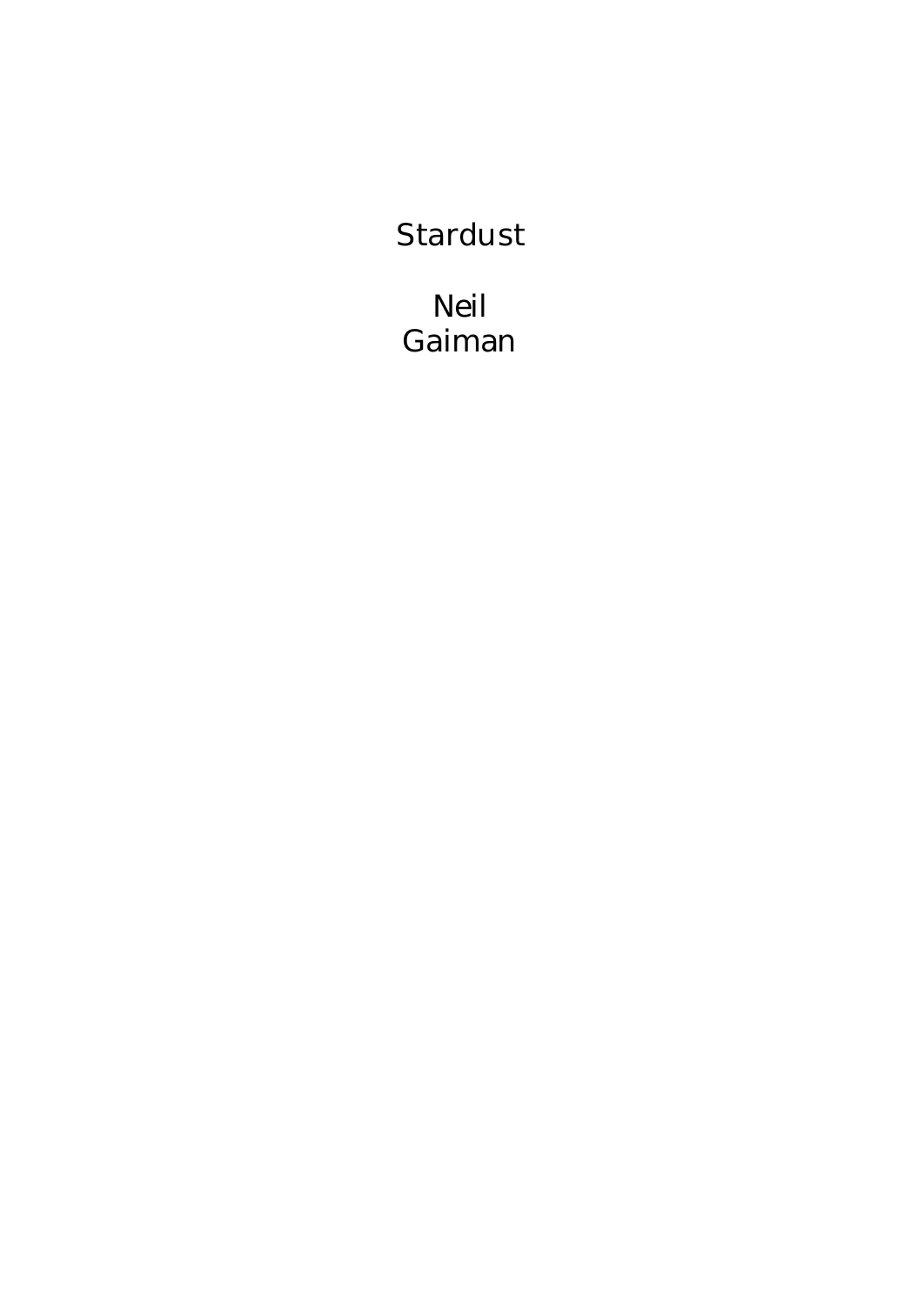*Also by* **Neil Gaiman**

**Novels**

Neverwhere Good Omens (with Terry Pratchett)

#### **For Children**

The Day I Swapped My Dad for Two Goldfish (illustrated by Dave McKean)

#### **Collections**

Smoke and Mirrors: Short Fictions and Illusions Angels & Visitations, A Miscellany

#### **Graphic Novels**

*(with Dave McKean)* Violent Cases Signal to Noise Mr. Punch *Sandman* Preludes & Nocturnes The Doll's House Dream Country Season of Mists A Game of You Fables and Reflections Brief Lives Worlds' End The Kindly Ones The Wake *Death* The High Cost of Living The Time of Your Life *Miscellaneous Graphic Novels* The Books of Magic Miracleman: The Golden Age Black Orchid

**Non-fiction** Don't Panic! Ghastly Beyond Belief (with Kirn Newman)

**As Editor** The Sandman: Book of Dreams (with Ed Kramer) Now We Are Sick (with Steve Jones)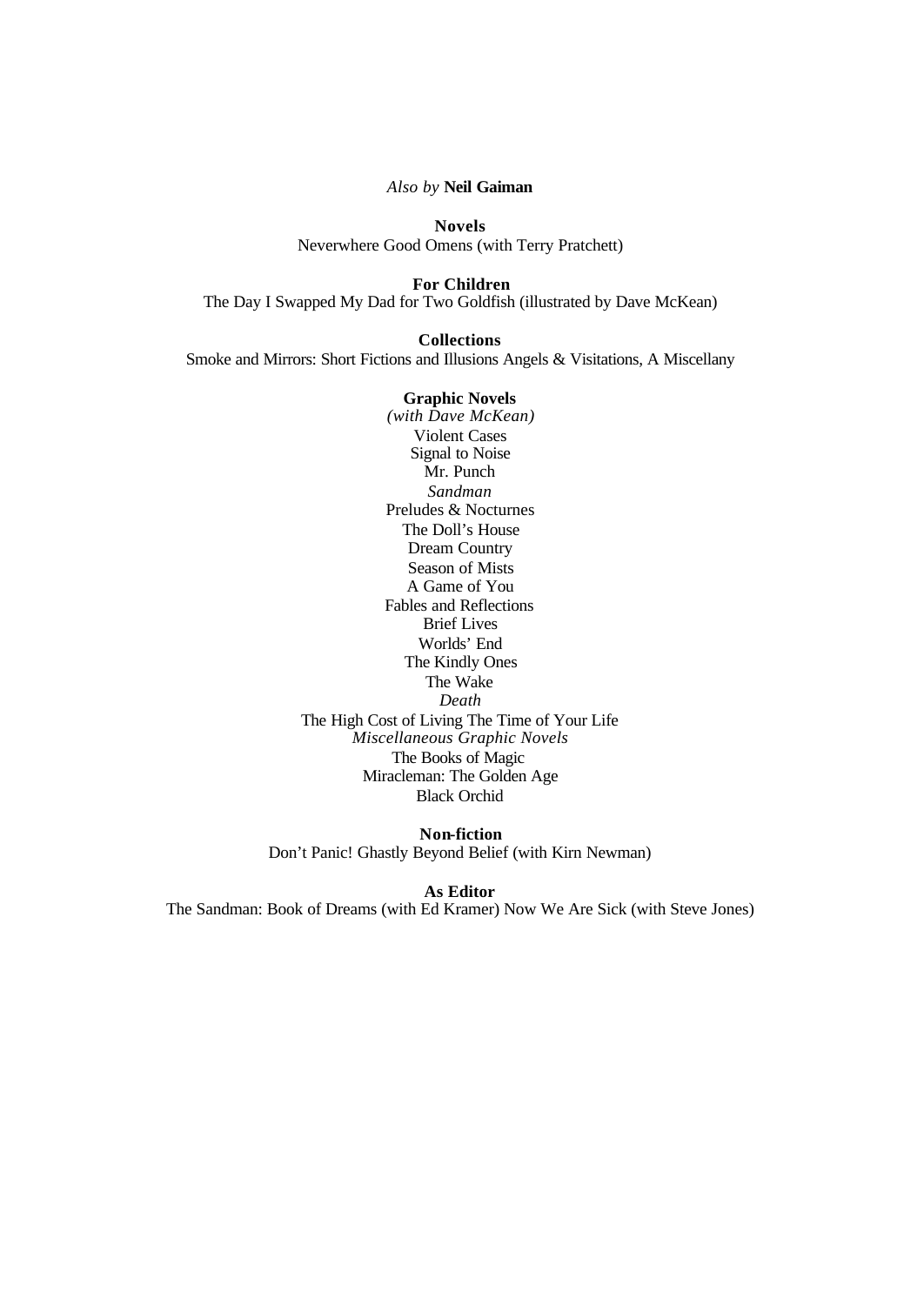For Gene and Rosemary Wolfe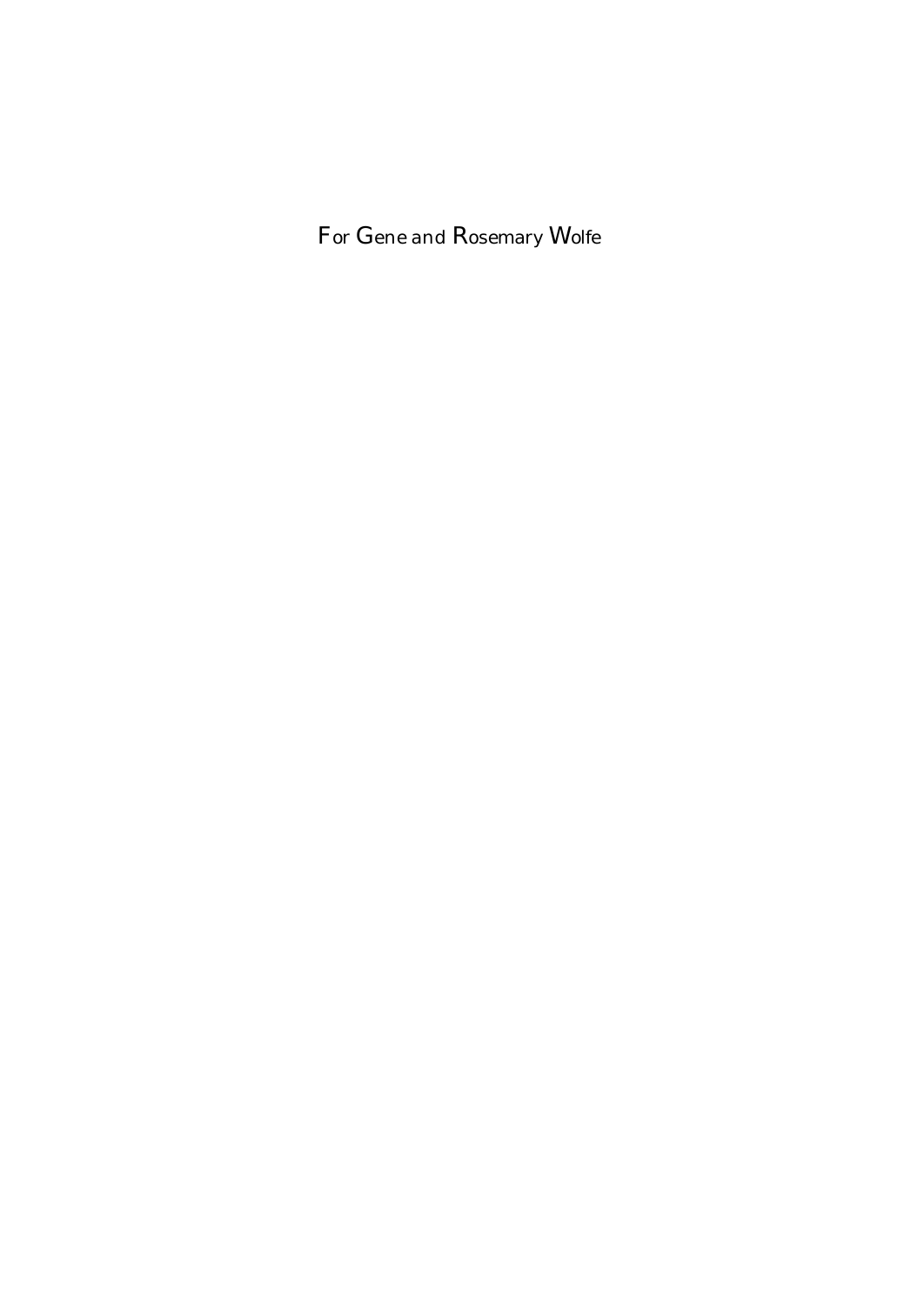#### *S*ong

Go, and catch a falling star, Get with child a mandrake root, Tell me, where all past years are, Or who cleft the Devil's foot, Teach me to hear mermaids singing, Or to keep off envy's stinging, And find What wind Serves to advance an honest mind.

If thou be'est born to strange sights, Things invisible to see, Ride ten thousand days and nights, Till age snow white hairs on thee, Thou, when thou return'st, wilt tell me All strange wonders that befell thee,

And swear Nowhere

Lives a woman true, and fair.

If thou find'st one, let me know, Such a pilgrimage were sweet, Yet do not, I would not go, Though at next door we might meet, Though she were true when you met her, And last, till you write your letter, Yet she Will be

False, ere I come, to two, or three.

—John Donne, 1572-1631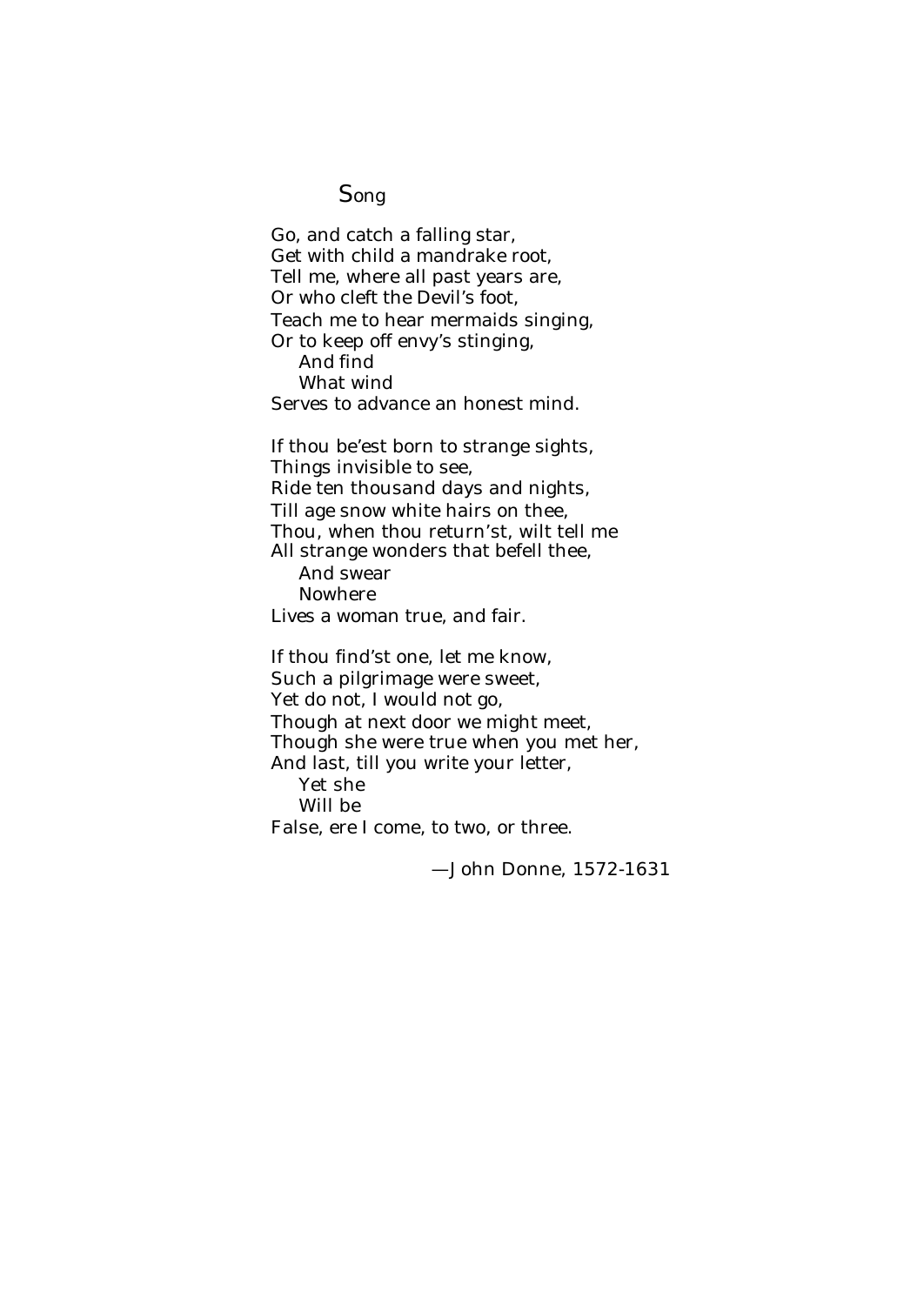# *Chapter One*

In Which We Learn of the Village of Wall, and of the Curious Thing That Occurs There Every Nine Years

There was once a young man who wished to gain his Heart's Desire.

And while that is, as beginnings go, not entirely novel (for every tale about every young man there ever was or will be could start in a similar manner) there was much about this young man and what happened to him that was unusual, although even he never knew the whole of it.

The tale started, as many tales have started, in Wall.

The town of Wall stands today as it has stood for *six*

hundred years, on a high jut of granite amidst a small forest woodland. The houses of Wall are square and old, built of grey stone, with dark slate roofs and high chimneys; taking advantage of every inch of space on the rock, the houses lean into each other, are built one upon the next, with here and there a bush or tree growing out of the side of a building.

There is one road from Wall, a winding track rising sharply up from the forest, where it is lined with rocks and small stones. Followed far enough south, out of the forest, the track becomes a real road, paved with asphalt; followed further the road gets larger, is packed at all hours with cars and trucks rushing from city to city. Eventually the road takes you to London, but London is a whole night's drive from Wall.

The inhabitants of Wall are a taciturn breed, falling into two distinct types: the native Wallfolk, as grey and tall and stocky as the granite outcrop their town was built upon; and the others, who have made Wall their home over the years, and their descendants.

Below Wall on the west is the forest; to the south is a treacherously placid lake served by the streams that drop from the hills behind Wall to the north. There are fields upon the hills, on which sheep graze. To the east is more woodland.

Immediately to the east of Wall is a high grey rock wall, from which the town takes its name. This wall is old, built of rough, square lumps of hewn granite, and it comes from the woods and goes back to the woods once more.

There is only one break in the wall; an opening about six feet in width, a little to the north of the village.

Through the gap in the wall can be seen a large green meadow; beyond the meadow, a stream; and beyond the stream there are trees. From time to time shapes and figures can be seen, amongst the trees, in the distance. Huge shapes and odd shapes and small, glimmering things which flash and glitter and are gone. Although it is perfectly good meadow-land, none of the villagers has ever grazed animals on the meadow on the other side of the wall. Nor have they used it for growing crops.

Instead, for hundreds, perhaps for thousands of years, they have posted guards on each side of the opening on the wall, and done their best to put it out of their minds.

Even today, two townsmen stand on either side of the opening, night and day, taking eight-hour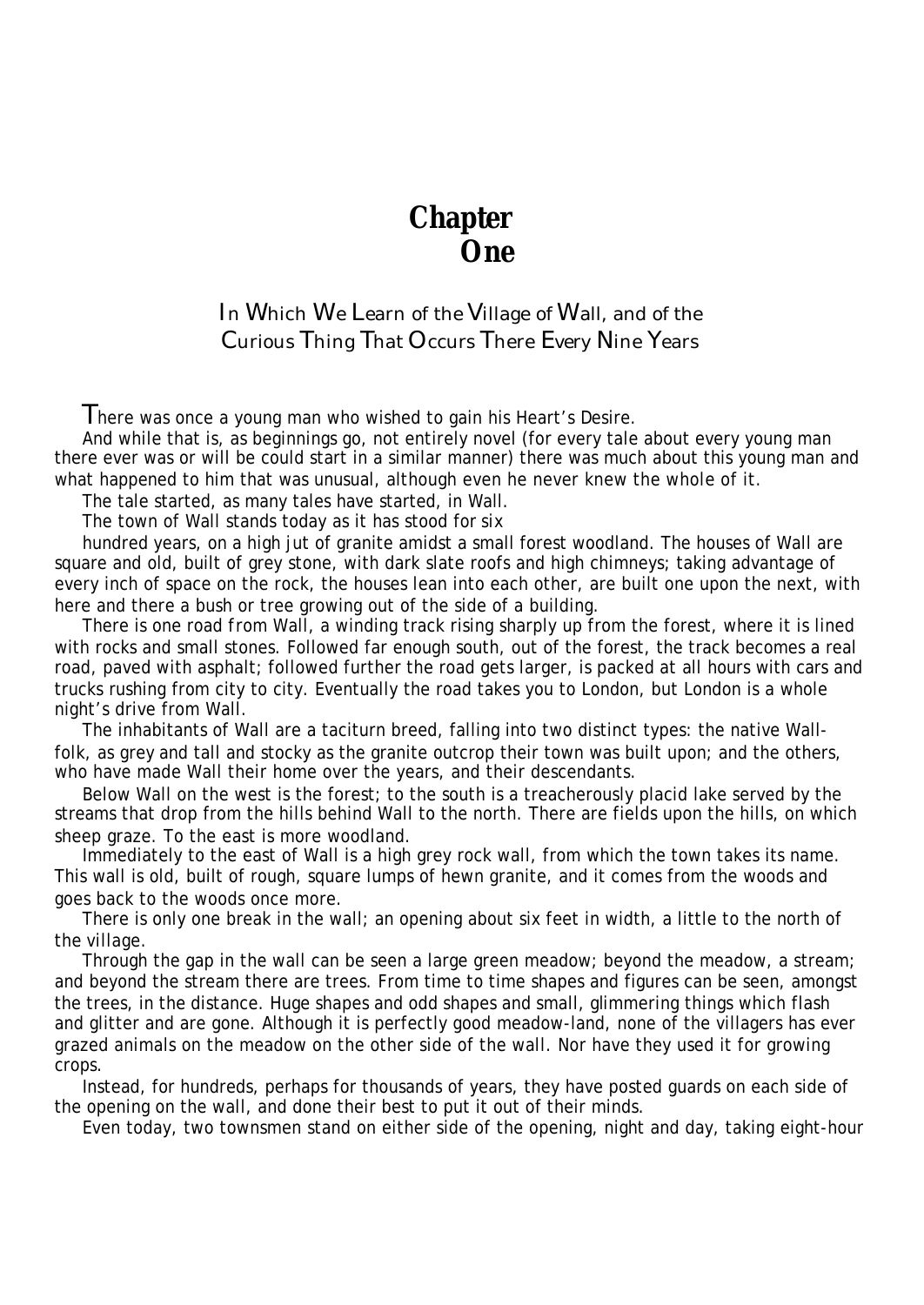shifts. They carry hefty wooden cudgels. They flank the opening on the town side.

Their main function is to prevent the town's children from going through the opening, into the meadow and beyond. Occasionally they are called upon to discourage a solitary rambler, or one of the few visitors to the town, from going through the gateway.

The children they discourage simply with displays of the cudgel. Where ramblers and visitors are concerned, they are more inventive, only using physical force as a last resort if tales of newplanted grass, or a dangerous bull on the loose, are not sufficient.

Very rarely someone comes to Wall knowing what they are looking for, and these people they will sometimes allow through. There is a look in the eyes, and once seen it cannot be mistaken.

There have been no cases of smuggling across the wall in all the Twentieth Century, that the townsfolk know of, and they pride themselves on this.

The guard is relaxed once every nine years, on May Day, when a fair comes to the meadow.

The events that follow transpired many years ago. Queen Victoria was on the throne of England, but she was not yet the black-clad widow of Windsor: she had apples in her cheeks and a spring in her step, and Lord Melbourne often had cause to upbraid, gently, the young queen for her flightmess. She was, as yet, unmarried, although she was very much in love.

Mr. Charles Dickens was serializing his novel *Oliver Twist;* Mr. Draper had just taken the first photograph of the moon, freezing her pale face on cold paper; Mr. Morse had recently announced a way of transmitting messages down metal wires.

Had you mentioned magic or Faerie to any of them, they would have smiled at you disdainfully, except, perhaps for Mr. Dickens, at the time a young man, and beardless. He would have looked at you wistfully.

People were coming to the British Isles that spring. They came in ones, and they came in twos, and they landed at Dover or in London or in Liverpool: men and women with skins as pale as paper, skins as dark as volcanic rock, skins the color of cinnamon, speaking in a multitude of tongues. They arrived all through April, and they traveled by steam train, by horse, by caravan or cart, and many of them walked.

At that time Dunstan Thorn was eighteen, and he was not a romantic.

He had nut-brown hair, and nut-brown eyes, and nut-brown freckles. He was middling tall, and slow of speech. He had an easy smile, which illuminated his face from within, and he dreamed, when he daydreamed in his father's meadow, of leaving the village of Wall and all its unpredictable charm, and going to London, or Edinburgh, or Dublin, or some great town where nothing was dependent on which way the wind was blowing. He worked on his father's farm and owned nothing save a small cottage in a far field given to him by his parents.

Visitors were coming to Wall that April for the fair, and Dunstan resented them. Mr. Bromios's inn, the *Seventh Magpie,* normally a warren of empty rooms, had filled a week earlier, and now the strangers had begun to take rooms in the farms and private houses, paying for their lodgings with strange coins, with herbs and spices, and even with gemstones. As the day of the fair approached the atmosphere of anticipation mounted. People were waking earlier, counting days, counting minutes. The guards on the gate, at the sides of the wall, were restive and nervous. Figures and shadows moved in the trees at the edge of the meadow.

In the *Seventh Magpie,* Bridget Comfrey, who was widely regarded as the most beautiful pot-girl in living memory, was provoking friction between Tommy Forester, with whom she had been seen to step out over the previous year, and a huge man with dark eyes and a small, cluttering monkey. The man spoke little English, but he smiled expressively whenever Bridget came by.

In the pub's taproom the regulars sat in awkward proximity to the visitors, speaking so: "It's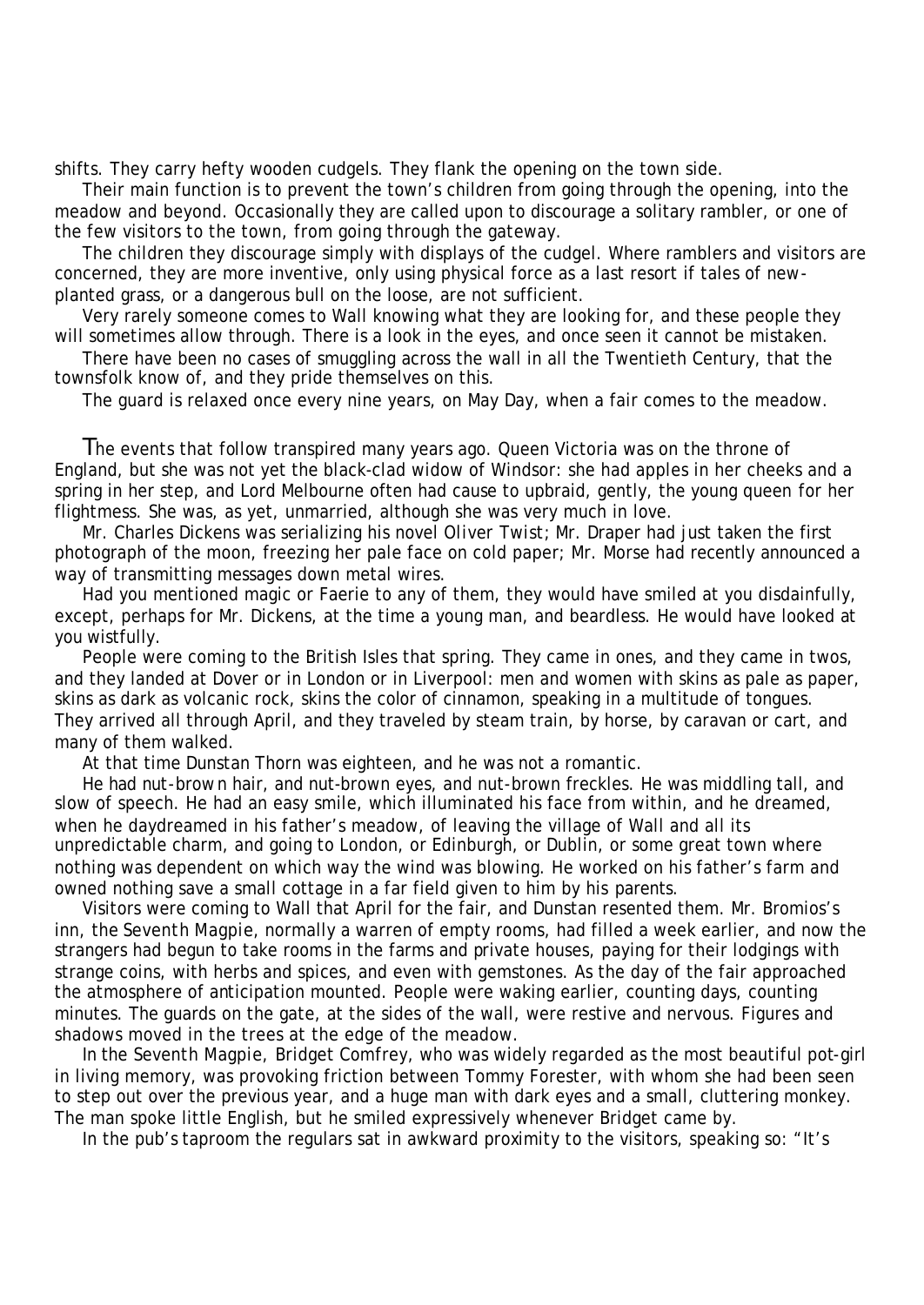only every nine years."

"They say in the old days it was every year, at midsummer."

"Ask Mister Bromios. He'll know." Mr. Bromios was tall, and his skin was olive; his black hair was curled tightly on his head; his eyes were green. As the girls of the village became women they took notice of Mr. Bromios, but he did not return their notice. It was said he had come to the village quite some time ago, a visitor. But he had stayed in the village; and his wine was good, so the locals agreed.

A loud argument broke out in the public lounge between Tommy Forester and the dark-eyed man, whose name appeared to be Alum Bey.

"Stop them! In the name of Heaven! Stop them!" shouted Bridget. "They're going out the back to fight over me!" And she tossed her head, prettily, so that the light of the oil lamps caught her perfect golden curls.

Nobody moved to stop the men, although a number of people, villagers and newcomers alike, went outside to spectate.

Tommy Forester removed his shirt and raised his fists in front of him. The stranger laughed, and spat onto the grass, and then he seized Tommy's right hand and sent him flying onto the ground, chin-first. Tommy clambered to his feet and ran at the stranger. He landed a glancing blow on the man's cheek, before finding himself facedown in the dirt, his face being slammed into the mud, with the wind knocked out of him. Alum Bey sat on top of him and chuckled, and said something in Arabic.

That quickly, and that easily, the fight was over.

Alum Bey climbed off Tommy Forester and he strutted over to Bridget Comfrey, bowed low to her, and grinned with gleaming teeth.

Bridget ignored him, and ran to Tommy. "Why, whatever has he done to you, my sweet?" she asked, and mopped the mud from his face with her apron and called him all manner of endearments.

Alum Bey went, with the spectators, back into the public rooms of the inn, and he graciously bought Tommy Forester a bottle of Mr. Bromios's Chablis when Tommy returned. Neither of them was quite certain who had won, who had lost.

Dunstan Thorn was not in the *Seventh Magpie* that evening: he was a practical lad, who had, for the last six months, been courting Daisy Hempstock, a young woman of similar practicality. They would walk, on fair evenings, around the village, and discuss the theory of crop rotation, and the weather, and other such sensible matters; and on these walks, upon which they were invariably accompanied by Daisy's mother and younger sister walking a healthy six paces behind, they would, from time to time, stare at each other lovingly.

At the door to the Hempstocks' Dunstan would pause, and bow, and take his farewell.

And Daisy Hempstock would walk into her house, and remove her bonnet, and say, "I *do* so wish Mister Thorn would make up his mind to propose. I am sure Papa would not be averse to it."

"Indeed, I am sure that he would not," said Daisy's mama on this evening, as she said on every such evening, and she removed her own bonnet and her gloves and led her daughters to the drawing room, in which a very tall gentleman with a very long black beard was sitting, sorting through his pack. Daisy, and her mama, and her sister, bobbed curtseys to the gentleman (who spoke little English, and had arrived a few days before). The temporary lodger, in his turn, stood and bowed to them, then returned to his pack of wooden oddments, sorting, arranging and polishing.

It was chilly that April, with the awkward changeability of English spring.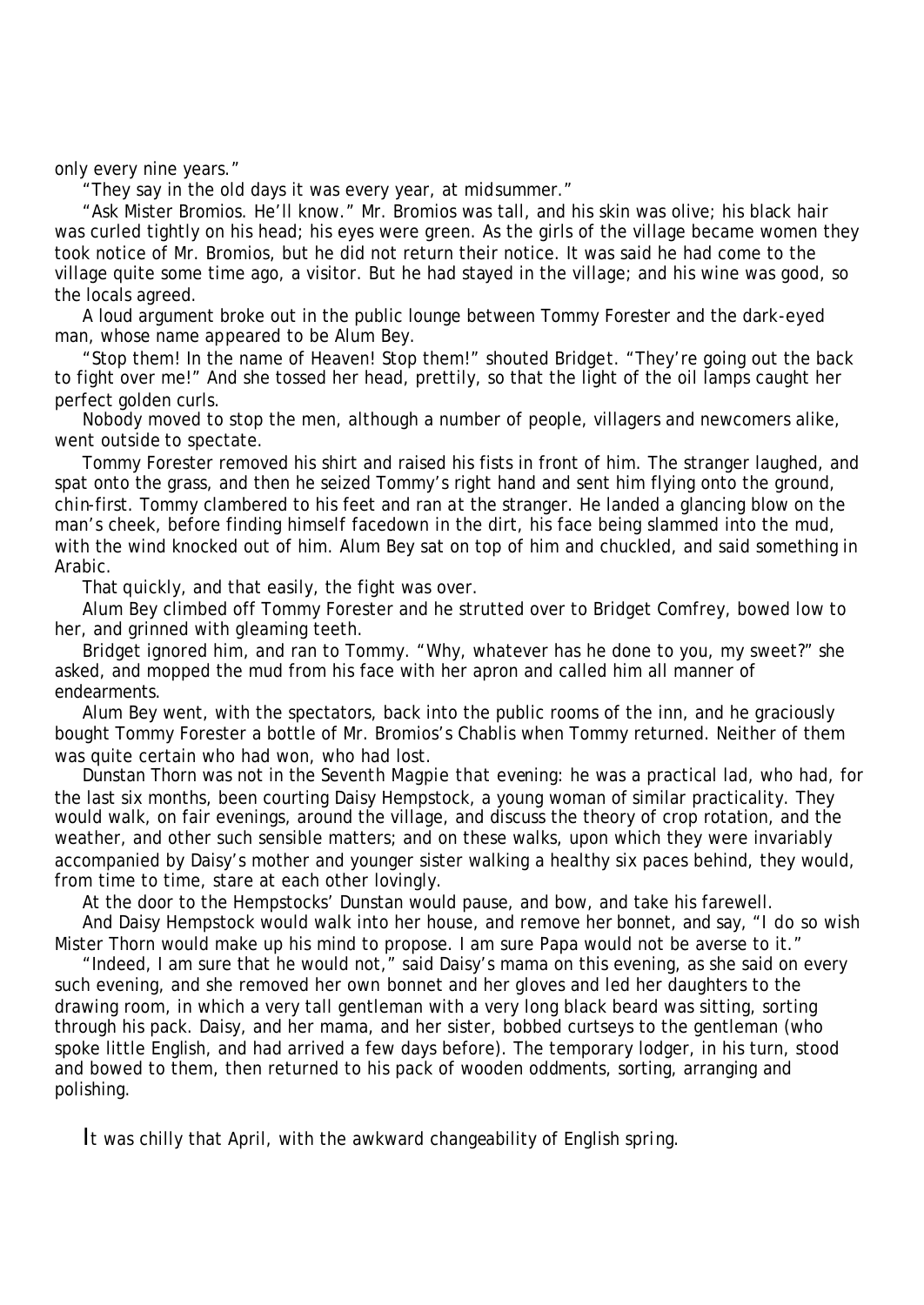The visitors came up the narrow road through the forest from the south; they filled the sparerooms, they bunked out in cow byres and barns. Some of them raised colored tents, some of them arrived in their own caravans drawn by huge grey horses or by small, shaggy ponies.

In the forest there was a carpet of bluebells. On the morning of April the 29th Dunstan Thorn drew guard duty on the gap in the wall, with Tommy Forester. They stood on each side of the gap in the wall, and they waited.

Dunstan had done guard duty many times before, but hitherto his task had consisted of simply standing, and, on occasion, shooing away children.

Today he felt important: he held a wooden cudgel, and as each stranger to the village came up to the break in the wall, Dunstan or Tommy would say "Tomorrow, tomorrow. No one's coming through today, good sirs."

And the strangers would retreat a little way, and stare through the break in the wall at the unassuming meadow beyond it, at the unexceptional trees that dotted the meadow, at the rather dull forest behind it. Some of them attempted to strike up conversations with Dunstan or Tommy, but the young men, proud of their status as guards, declined to converse, contenting themselves by raising their heads, tightening their lips, and generally looking important.

At lunchtime, Daisy Hempstock brought by a small pot of shepherd's pie for them both, and Bridget Comfrey brought them each a mug of spiced ale.

And, at twilight, another two able-bodied young men of the village arrived to relieve them, carrying a lantern each, and Tommy and Dunstan walked down to the inn where Mr. Bromios gave each of them a mug of his best ale—and his best ale was very fine indeed—as their reward for doing guard duty. There was a *buzz* of excitement in the inn, now crowded beyond believing. It was filled with visitors to the village from every nation in the world, or so it seemed to Dunstan who had no sense of distance beyond the woods that surrounded the village of Wall, so he regarded the tall gentleman in the black top hat at the table beside him, all the way up from London, with as much awe as he regarded the taller ebony-colored gentleman in the white one-piece robe with whom he was dining. Dunstan knew that it was rude to stare, and that, as a villager of Wall, he had every right to feel superior to all of the "furriners." But he could smell unfamilar spices on the air, and hear men and women speaking to each other in a hundred tongues, and he gawked and gazed unashamedly.

The man in the black silk top hat noticed that Dunstan was staring at him, and motioned the lad over to him. "D'you like treacle pudden'?" he asked abruptly, by way of introduc tion. "Mutanabbi was called away, and there's more pudden' here than a man can manage on his own."

Dunstan nodded. The treacle pudding was steaming invitingly on its plate.

"Well then," said his new friend, "help yourself." He passed Dunstan a clean china bowl and a spoon. Dunstan needed no further encouragement, and he began to demolish the pudding.

"Now, young 'un," said the tall gentleman in the black silk top hat to Dunstan, once their bowls and the pudding-plate were quite empty, "it'd seem the inn has no more rooms; also that every room in the village has already been let." "Is that so?" said Dunstan, unsurprised. "That it is," said the gentleman in the top hat. "And what I was wondering was, would you know of a house that might have a room?"

Dunstan shrugged. "All the rooms have gone by now," he said. "I remember that when I was a boy of nine, my mother and my father sent me to sleep out in the rafters of the cow byre for a week, and let my room to a lady from the Orient, and her family and servants. She left me a kite, as a thank you, and I flew it from the meadow until one day it snapped its string and flew away into the sky."

"Where do you live now?" asked the gentleman in the top hat.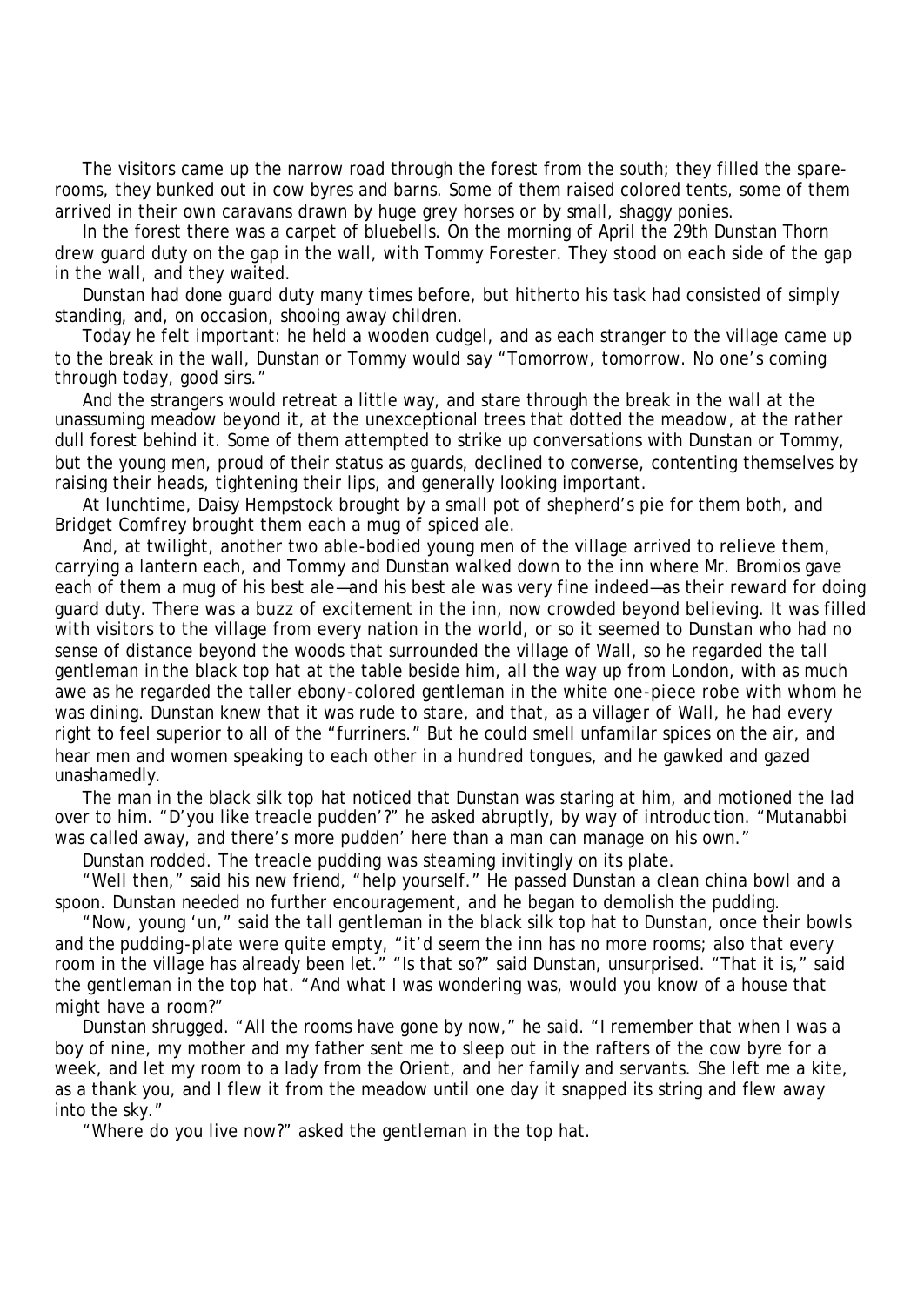"I have a cottage on the edge of my father's land," Dunstan replied. "It was our shepherd's cottage, until he died, two years ago last lammas-tide, and my parents gave it to me."

"Take me to it," said the gentleman in the hat, and it did not occur to Dunstan to refuse him.

The spring moon was high and bright, and the night was clear. They walked down from the village to the forest beneath it, and they walked the whole way past the Thorn family farm (where the gentleman in the top hat was startled by a cow, sleeping in the meadow, which snorted as it dreamed) until they reached Dunstan's cottage.

It had one room and a fireplace. The stranger nodded. "I like this well enough," he said. "Come, Dunstan Thorn, I'll rent it from you for the next three days."

"What'll you give me for it?"

"A golden sovereign, a silver sixpence, a copper penny, and a fresh shiny farthing," said the man.

Now a golden sovereign for two nights was more than a fair rent, in the days when a farmworker might hope to make fifteen pounds in a good year. Still, Dunstan hesitated. "If you're here for the market," he told the tall man, "then it's miracles and wonders you'll be trading."

The tall man nodded. "So, it would be miracles and wonders that you would be after, is it?" He looked around Dun-stan's one-room cottage again. It began to rain then, a gentle pattering on the thatch above them.

"Oh, very well," said the tall gentleman, a trifle testily, "a miracle, a wonder. Tomorrow, you shall attain your Heart's Desire. Now, here is your money," and he took it from Dun-stan's ear, with one easy gesture. Dunstan touched it to the iron nail on the cottage door, checking for faerie gold, then he bowed low to the gentleman, and walked off into the rain. He tied the money up in his handkerchief.

Dunstan walked to the cow byre in the pelting rain. He climbed into the hayloft and was soon asleep.

He was aware, in the night, of thunder and of lightning, although he did not wake; and then in the small hours of the morning he was woken by someone treading, awkwardly, on his feet.

"Sorry," said a voice. "That is to say, 'scuse me." "Who's that? Who's there?" said Dunstan. "Just me," said the voice. "I'm here for the market. I was sleeping in a hollow tree for the night, but the lightnin' toppled it, cracked it like an egg it did and smashed it like a twig, and the rain got down my neck, and it threatened to get into my baggage, and there's things in there must be kept dry as dust, and I'd kept it safe as houses on all my travelings here, though it was wet as ..."

"Water?" suggested Dunstan.

"Ever-so," continued the voice in the darkness. "So I was wonderin'," it continued, "if you'd mind me stayin' here under your roof as I'm not very big, and I'd not disturb you or nothing."

"Just don't tread on me," sighed Dunstan. It was then that a flash of lightning illuminated the byre, and in the light, Dunstan saw something small and hairy in the corner, wearing a large floppy hat. And then, darkness.

"I hope I'm not disturbin' you," said the voice, which certainly sounded rather hairy, now Dunstan thought about it. "You aren't," said Dunstan, who was very tired. "That's good," said the hairy voice, "because I wouldn't want to disturb you."

"Please," begged Dunstan, "let me sleep. *Please."*

There was a snuffling noise, which was replaced by a gentle snoring.

Dunstan rolled over in the hay. The person, whoever, whatever it was, farted, scratched itself, and began to snore once more.

Dunstan listened to the rain on the byre roof, and thought about Daisy Hempstock, and in his thoughts they were walking together, and six steps behind them walked a tall man with a top hat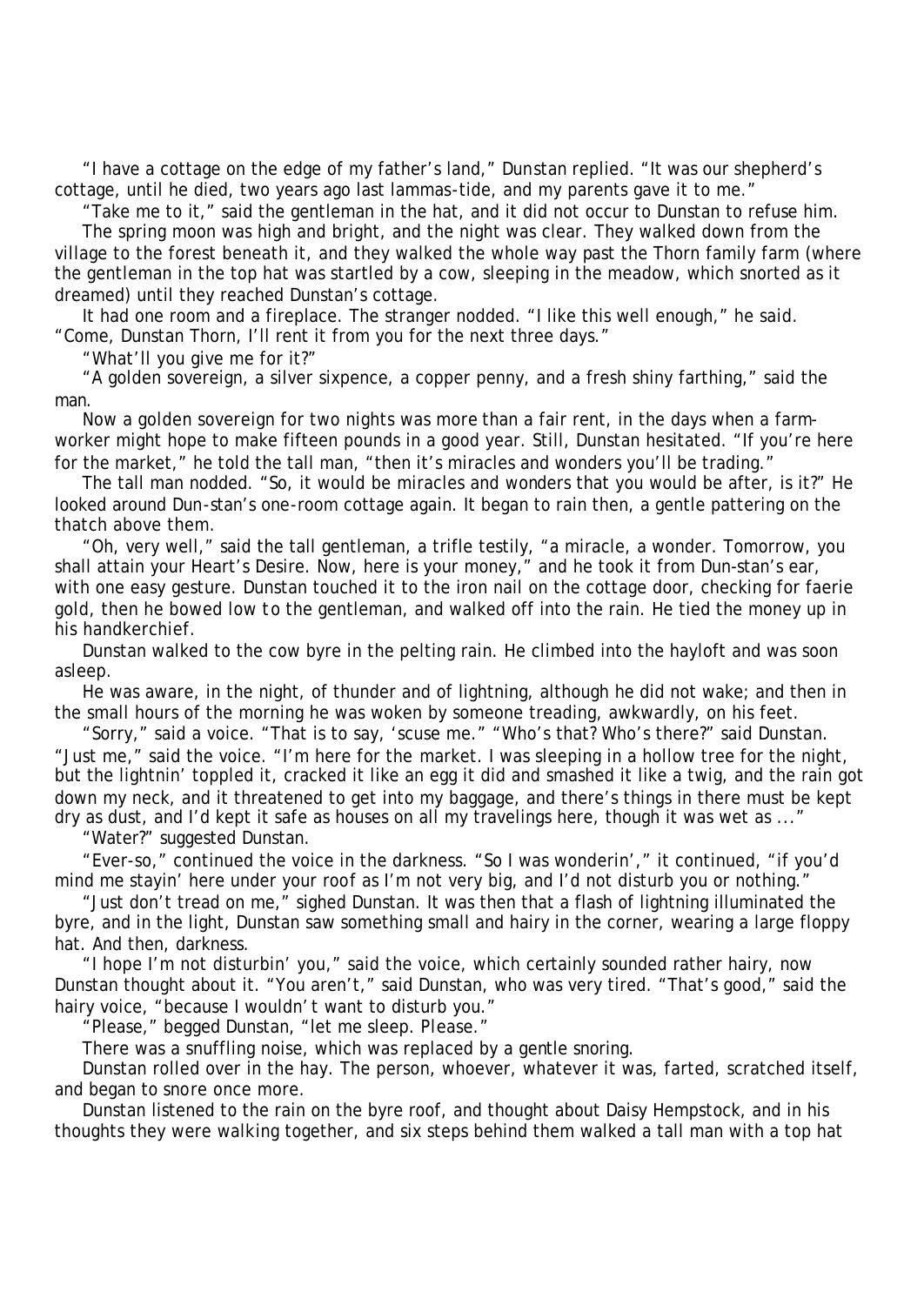and a small, furry creature whose face Dunstan could not see. They were off to see his Heart's Desire...

There was bright sunlight on his face, and the cow byre was empty. He washed his face, and walked up to the farmhouse.

He put on his very best jacket, and his very best shirt, and his very best britches. He scraped the mud from his boots with his pocketknife. Then he walked into the farm kitchen, and kissed his mother on the cheek, and helped himself to a cottage loaf and a large pat of fresh-churned butter.

And then, with his money tied up in his fine Sunday cambric handkerchief, he walked up to the village of Wall and bade good morning to the guards on the gate.

Through the gap in the wall he could see colored tents being raised, stalls being erected, colored flags, and people walking back and forth.

"We're not to let anyone through until midday," said the guard.

Dunstan shrugged, and went to the pub, where he pondered what he would buy with his savings (the shiny half-crown he had saved, and the lucky sixpence, with a hole drilled through it, on a leather thong around his neck) and with the additional pocket handkerchief filled with coins. He had, for the moment, quite forgotten there had been anything else promised the night before. At the stroke of midday Dunstan strode up to the wall and, nervously, as if he were breaking the greatest of taboos, he walked through beside, as he realized, the gentleman in the black silk top hat, who nodded to him.

"Ah. My landlord. And how are you today, sir?"

"Very well," said Dunstan.

"Walk with me," said the tall man. "Let us walk together."

They walked across the meadow, toward the tents.

"Have you been here before?" asked the tall man.

"I went to the last market, nine years ago. I was only a boy," admitted Dunstan.

"Well," said his tenant, "remember to be polite, and take no gifts. Remember that you're a guest. And now, I shall give you the last part of the rent that I owe you. For I swore an oath. And my gifts last a long time. You and your firstborn child and his or her firstborn child... It's a gift that will last as long as I live."

"And what would that be, sir?"

"Your Heart's Desire, remember," said the gentleman in the top hat. "Your Heart's Desire." Dunstan bowed, and they walked on toward the fair.

"Eyes, eyes! New eyes for old!" shouted a tiny woman in front of a table covered with bottles and jars filled with eyes of every kind and color.

"Instruments of music from a hundred lands!" "Penny whistles! Tuppenny hums! Threepenny choral anthems!"

"Try your luck! Step right up! Answer a simple riddle and win a wind-flower!"

"Everlasting lavender! Bluebell cloth!" "Bottled dreams, a shilling a bottle!" "Coats of night! Coats of twilight! Coats of dusk!" "Swords of fortune! Wands of power! Rings of eternity! Cards of grace! Roll-up, roll-up, step this way!" "Salves and ointments, philtres and nostrums!" Dunstan paused in front of a stall covered with tiny crystal ornaments; he examined the miniature animals, pondering getting one for Daisy Hempstock. He picked up a crystal cat, no bigger than his thumb. Sagely it blinked at him, and he dropped it, shocked; it righted itself in midair and, like a real cat, fell on its four paws. Then it stalked over to the corner of the stall and began to wash itself.

Dunstan walked on, through the thronged market. It was bustling with people; all the strangers who had come to Wall in the previous weeks were there, and many of the inhabitants of the town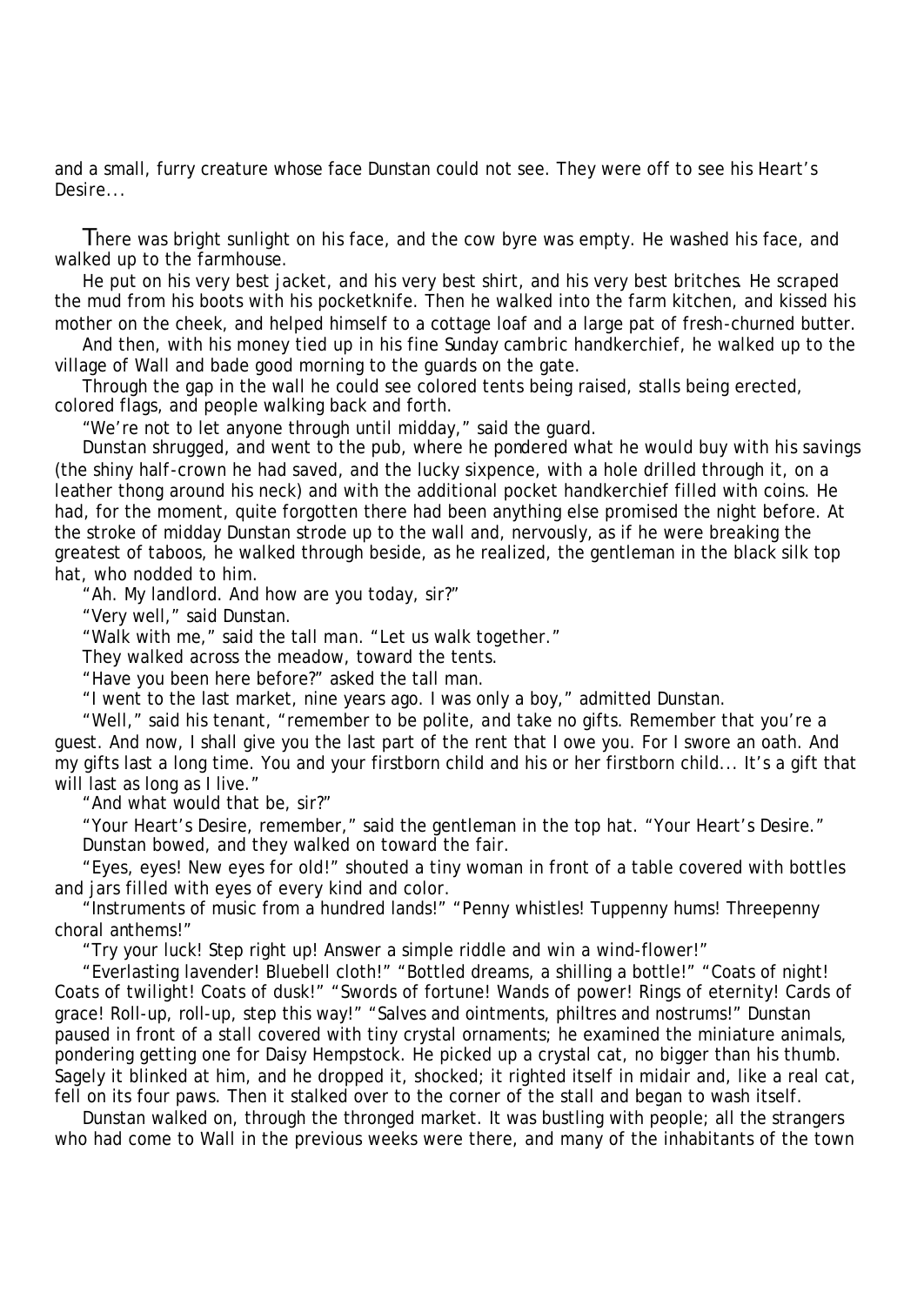of Wall as well. Mr. Bromios had set up a wine-tent and was selling wines and pasties to the village folk, who were often tempted by the foods being sold by the folk from Beyond the Wall but had been told by their grandparents, who had got it from *their* grandparents, that it was deeply, utterly wrong to eat fairy food, to eat fairy fruit, to drink fairy water and sip fairy wine.

For every nine years, the folk from Beyond the Wall and over the hill set up their stalls, and for a day and a night the meadow played host to the Faerie Market; and there was, for one day and one night in nine years, commerce between the nations.

There were wonders for sale, and marvels, and miracles; there were things undreamed-of and objects unimagined *(what need,* Dunstan wondered, *could someone have of the storm-filled eggshells?).* He jingled his money in his pocket handkerchief, and looked for something small and inexpensive with which to amuse Daisy.

He heard a gentle chiming in the air, above the hubbub of the market; and this he walked toward.

He passed a stall in which five huge men were dancing to the music of a lugubrious hurdy-gurdy being played by a mournful-looking black bear; he passed a stall where a balding man in a brightly colored kimono was smashing china plates and tossing them into a burning bowl from which colored smoke was pouring, all the while calling out to the passersby.

The chinkling chiming grew louder.

Reaching the stall from which the sound was emanating, he saw that it was deserted. It was festooned with flowers: bluebells and foxgloves and harebells and daffodils, but also with violets and lilies, with tiny crimson dog-roses, pale snowdrops, blue forget-me-nots and a profusion of other flowers Dunstan could not name. Each flower was made of glass or crystal, spun or carved, he could not tell: they counterfeited life perfectly. And they chimed and jingled like distant glass bells.

"Hello?" called Dunstan.

"Good morrow to you, on this Market Day," said the stall holder, clambering down from the painted caravan parked behind the stall, and she smiled widely at him with white teeth in a dusky face. She was one of the folk from Beyond the Wall, he could tell at once from her eyes, and her ears which were visible beneath her curly black hair. Her eyes were a deep violet, while her ears were the ears of a cat, perhaps, gently curved, and dusted with a fine, dark fur. She was quite beautiful.

Dunstan picked up a flower from the stall. "It's very lovely," he said. It was a violet, and it chinkled and sang as he held it, making a noise similar to that produced by wetting a finger and rubbing it, gently, around a wineglass. "How much is it?"

She shrugged, and a delightful shrug it was.

"The cost is never discussed at the outset," she told him. "It might be a great deal more than you are prepared to pay; and then you would leave, and we would both be the poorer for it. Let us discuss the merchandise in a more general way."

Dunstan paused. It was then that the gentleman with the black silk top hat passed by the stall. "There," murmured Dunston's lodger. "My debt to you is settled, and my rent is paid in full."

Dunstan shook his head, as if to clear it of a dream, and turned back to the young lady. "So where do these flowers come from?" he asked.

She smiled knowingly."On the side of Mount Calamon a grove of glass flowers grows. The journey there is perilous, and the journey back is more so."

"And of what purpose are they?" asked Dunstan.

"The use and function of these flowers is chiefly decorative and recreational; they bring pleasure; they can be given to a loved one as a token of admiration and affection, and the sound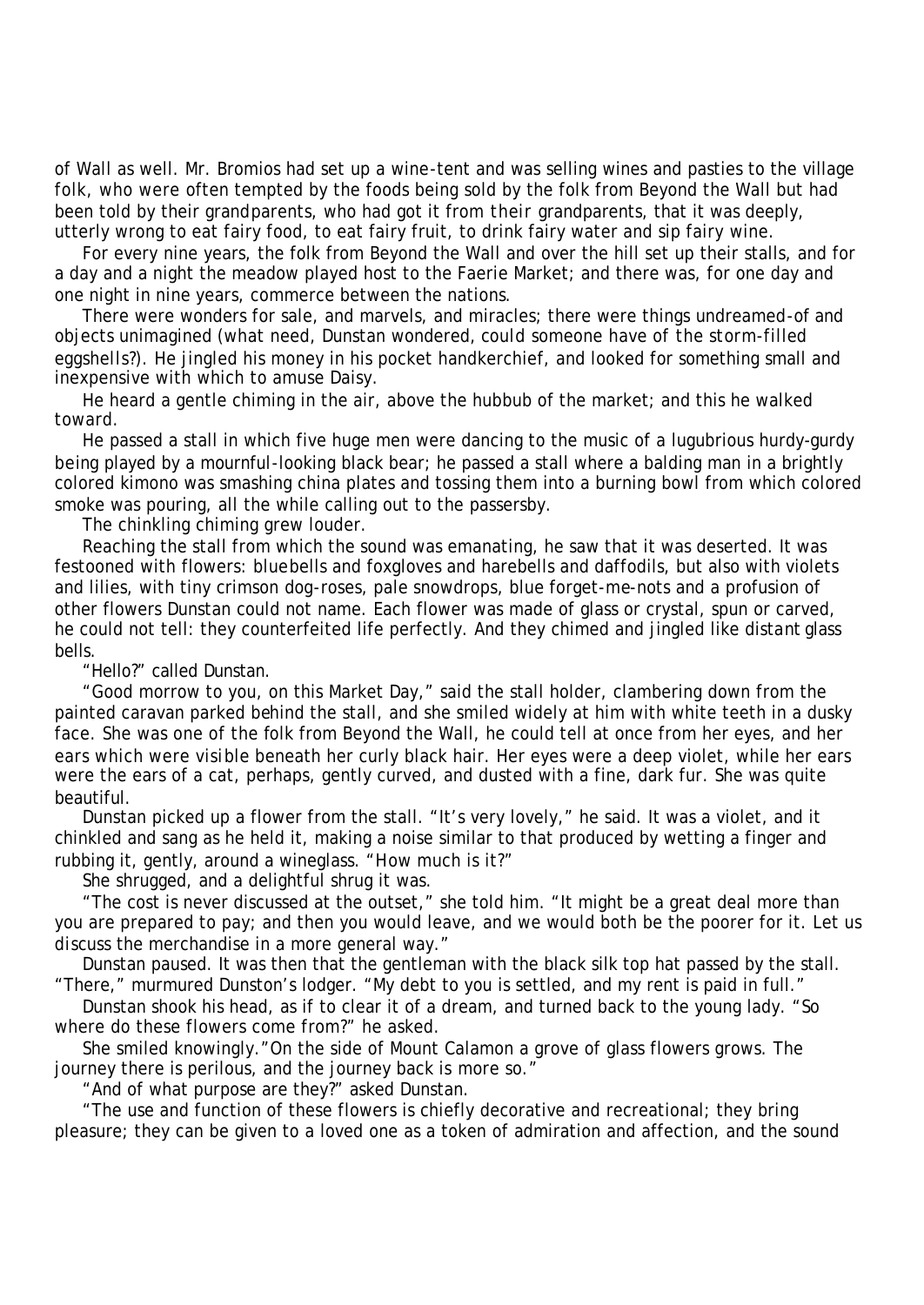they make is pleasing to the ear. Also, they catch the light most delightfully." She held a bluebell up to the light; and Dunstan could not but observe that the color of sunlight glittering through the purple crystal was inferior in both hue and shade to that of her eyes.

"I see," said Dunstan.

"They are also used in certain spells and cantrips. If sir is a magician... ?"

Dunstan shook his head. There was, he noticed, something remarkable about the young lady. "Ah. Even so, they are delightful things," she said, and smiled again.

The remarkable thing was a thin silver chain that ran from the young lady's wrist, down to her ankle and into the painted caravan behind her.

Dunstan remarked upon it.

"The chain? It binds me to the stall. I am the personal slave of the witch-woman who owns the stall. She caught me many years ago—as I played by the waterfalls in my father's lands, high in the mountains—luring me on and on in the form of a pretty frog always but a moment out of my reach, until I had left my father's lands, unwittingly, whereupon she resumed her true shape and popped me into a sack."

"And you are her slave forever?"

"Not forever," and at that the faerie girl smiled. "I gain my freedom on the day the moon loses her daughter, if that occurs in a week when two Mondays come together. I await it with patience. And in the meantime I do as I am bid, and also I dream. Will you buy a flower from me now, young master?"

"My name is Dunstan."

"And an honest name it is, too," she said with a teasing grin. "Where are your pincers, Master Dunstan? Will you catch the devil by the nose?"

"And what is your name?" asked Dunstan, blushing a deep red.

"I no longer have a name. I am a slave, and the name I had was taken from me. I answer to 'hey, you!' or to 'girl!' or to 'foolish slattern!' or to many another imprecation."

Dunstan noticed how the silken fabric of her robe pressed itself against her body; he was aware of elegant curves, and of her violet eyes upon him, and he swallowed.

Dunstan put his hand in his pocket and pulled out his kerchief. He could no longer look at the woman. He tumbled out his money onto the counter. "Take enough for this," he said, picking a pure white snowdrop from the table.

"We do not take money at this stall." She pushed the coins back toward him.

"No? What will you take?" For by now he was quite agitated, and his only mission was to obtain a flower for... for Daisy, Daisy Hempstock ... to obtain his flower and to depart, for, truth to tell, the young lady was making him exceedingly uncomfortable.

"I could take the color of your hair," she said, "or all of your memories before you were three years of age. I could take the hearing from your left ear—not all of it, just enough that you'd not enjoy music or appreciate the running of a river or the soughing of the wind."

Dunstan shook his head.

"Or a kiss from you. One kiss, here on my cheek."

"That I'll pay with goodwill!" said Dunstan, and with that he leaned across the stall, amid the twinkling jingling of the crystal flowers, and planted a chaste kiss on her soft cheek. He smelled the scent of her then, intoxicating, magical; it filled the front of his head and his chest and his mind.

"There, now," she said, and she passed him his snowdrop. He took it with hands that suddenly seemed to him to be huge and clumsy and not at all small and in every way perfect like the hands of the faerie girl. "And I'll see you back here tonight, Dunstan Thorn, when the moon goes down.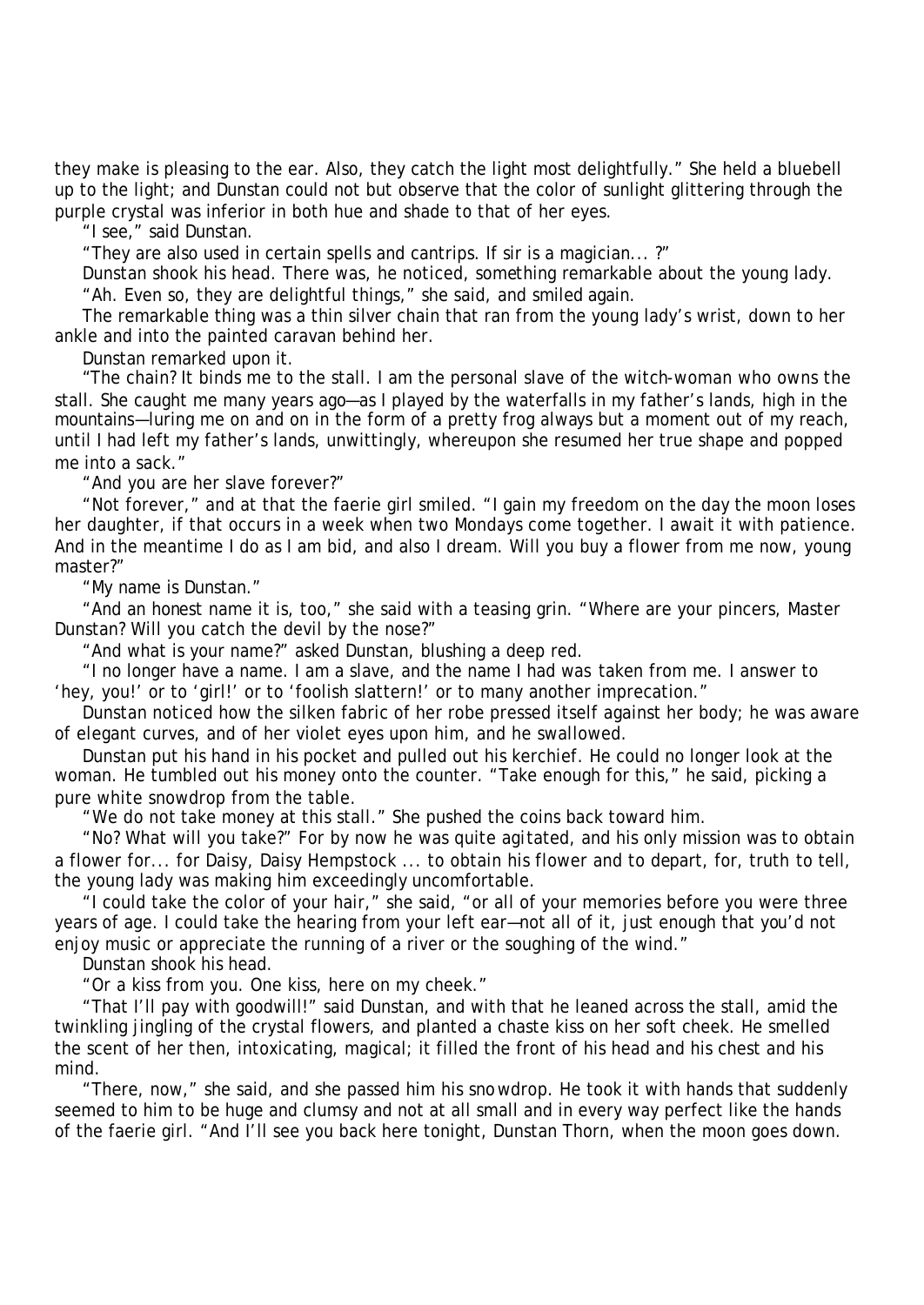Come here and hoot like a little owl. Can you do that?"

He nodded, and stumbled away from her; he did not need to ask how she knew his surname; she had taken it from him along with certain other things, such as his heart, when he had kissed her. The snowdrop chimed in his hand.

Why, Dunstan Thorn," said Daisy Hemp-stock, when he encountered her by Mr. Bromios's tent, sitting with her family and Dunstan's parents, eating great brown sausages and drinking porter, "whatever is the matter?"

"I brought you a gift," Dunstan muttered, and thrust the chiming snowdrop toward her; it glinted in the afternoon sunlight. She took it from him, puzzled, with fingers still shiny with sausage grease. Impulsively, Dunstan leaned forward and, in front of her mother and father and sister, in front of Bridget Comfrey and Mr. Bromios and all, he kissed her on her fair cheek.

The outcry was predictable; but Mr. Hempstock, who had not lived on the border of Faerie and the Lands Beyond for fifty-seven years for nothing, exclaimed, "Hush, now! Look at his eyes. Can't you see the poor boy's dazed in his wits, dazed and confused? He's bespelled, I'll wager you. Hoy! Tommy Forester! Come here; take young Dunstan Thorn back to the village and keep an eye on him; let him sleep if he wishes, or talk if it's talk he needs..."

Tommy walked Dunstan out of the market and back to the village of Wall.

"There, now, Daisy," said her mother, stroking her hair, "he's just a little elf-touched, that's all. No need to take on so." And she pulled a lace kerchief from her capacious bosom, and dabbed at her daughter's cheeks, which had suddenly become covered with tears.

Daisy looked up at her, and seized the handkerchief, and blew her nose upon it, and sniffled into it. And Mrs. Hemp-stock observed, with a certain perplexity, that Daisy appeared to be smiling through her tears.

"But Mother, Dunstan *kissed me"* said Daisy Hempstock, and she fixed the crystal snowdrop at the front of her bonnet, where it chimed and glistened.

After some time spent searching for it, Mr. Hempstock and Dunstan's father found the stall where the crystal flowers were being sold; but the stall was being run by an elderly woman, accompanied by an exotic and very beautiful bird, which was chained to its perch by a thin silver chain. There was no reasoning with the old woman, for when they tried to question her about what had happened to Dunstan, all her talk was of one of the prizes of her collection, given away by a good-for-nothing, and that was what came of ingratitude, and of these sad modern times, and of today's servants.

In the empty village (for who'd be in the village during the Faerie Market?), Dunstan was taken into the *Seventh Magpie,* and given a wooden settle on which to sit. He rested his forehead on his hand, and stared off into no-one-knows-where and, from time to time, sighed huge sighs, like the wind.

Tommy Forester tried to talk to him, saying "Now then, old fellow, buck up, that's the ticket, let's see a smile, eh? How's about something to eat then? Or something to drink? No? My word, you do look queer, Dunstan, old fellow..." but gaining no response of any kind, Tommy began to pine after the market himself, where even now (he rubbed his tender jaw) the lovely Bridget was undoubtedly being escorted by some huge and imposing gentleman with exotic clothes and a little monkey that chattered. And, having assured himself that his friend would be safe in the empty inn, Tommy walked back through the village to the gap in the wall.

As Tommy reentered the market, he observed that the place was a hubbub: a wild place of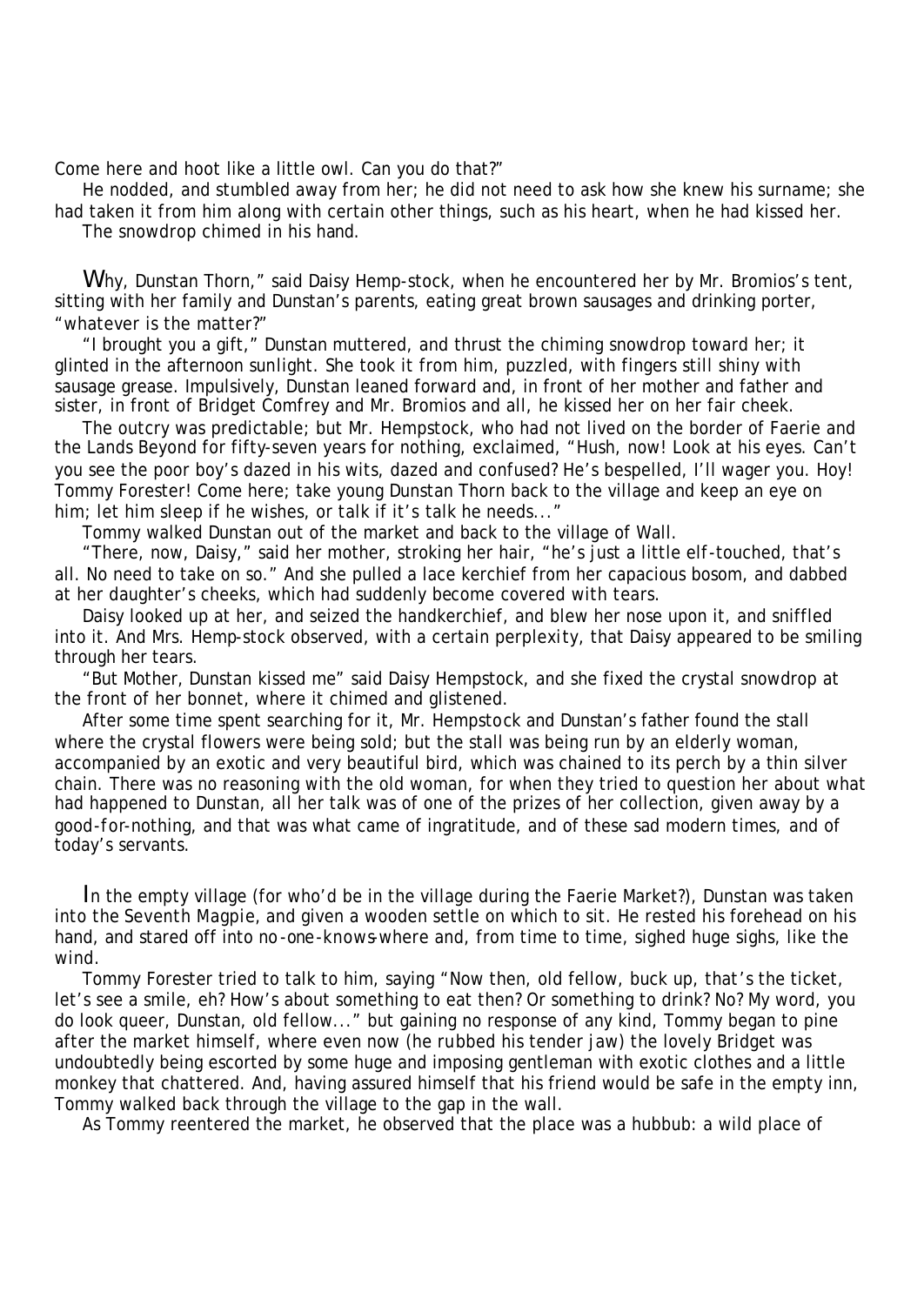puppet shows, of jugglers and dancing animals, of horses for auction and all kinds of things for sale or barter.

Later, at twilight, a different kind of people came out. There was a crier, who cried news as a modern newspaper prints headlines—*"The Master of Stormhold Suffers a Mysterious Malady!", "The Hill of Fire Has Moved to the Fastness of Dene!", "The Squire of Garamond's Only Heir is Transformed into a Grunting Pig-wiggin!"—*and would for a coin expand further on these stories.

The sun set, and a huge spring moon appeared, high already in the heavens. A chill breeze blew. Now the traders retreated into their tents, and the visitors to the market found themselves whispered at, invited to partake of numerous wonders, each available for a price.

And as the moon came low on the horizon Dunstan Thorn walked quietly down the cobbled streets of the village of Wall. He passed many a merry-maker—visitor or foreigner—although few enough of them observed him as he walked.

He slipped through the gap in the wall—thick it was, the wall—and Dunstan found himself wondering, as his father had before him, what would happen were he to walk along the top of it.

Through the gap and into the meadow, and that night, for the first time in his life, Dunstan entertained thoughts of continuing on through the meadow, of crossing the stream and vanishing into the trees on its far side. He entertained these thoughts awkwardly, as a man entertains unexpected guests. Then, as he reached his objective, he pushed these thoughts away, as a man apologizes to his guests, and leaves them, muttering something about a prior engagement.

The moon was setting.

Dunstan raised his hands to his mouth and hooted. There was no response; the sky above was a deep color—blue perhaps, or purple, not black—sprinkled with more stars than the mind could hold.

He hooted once more.

"That," she said severely in his ear, "is nothing like a little owl. A snowy owl it could be, a barn owl, even. If my ears were stopped up with twigs perhaps I'd imagine it an eagle-owl. But it's not a little owl."

Dunstan shrugged, and grinned, a little foolishly. The faerie woman sat down beside him. She intoxicated him: he was breathing her, sensing her through the pores of his skin. She leaned close to him.

"Do you think you are under a spell, pretty Dunstan?"

"I do not know."

She laughed, and the sound was a clear rill bubbling over rocks and stones.

"You are under no spell, pretty boy, pretty boy." She lay back in the grass and stared up at the sky. "Your stars," she asked. "What are they like?" Dunstan lay beside her in the cool grass, and stared up at the night sky. There was certainly something odd about the stars: perhaps there was more color in them, for they glittered like tiny gems; perhaps there was something about the number of tiny stars, the constellations; something was strange and wonderful about the stars. But then...

They lay back to back, staring up at the sky.

"What do you want from life?" asked the faerie lass.

"I don't know," he admitted. "You, I think."

"I want my freedom," she said.

Dunstan reached down to the silver chain that ran from her wrist to her ankle, and off away in the grass. He tugged on it. It was stronger than it looked.

"It was fashioned of cat's breath and fish-scales and moonlight mixed in with the silver," she told him. "Unbreakable until the terms of the spell are concluded."

"Oh." He moved back onto the grass.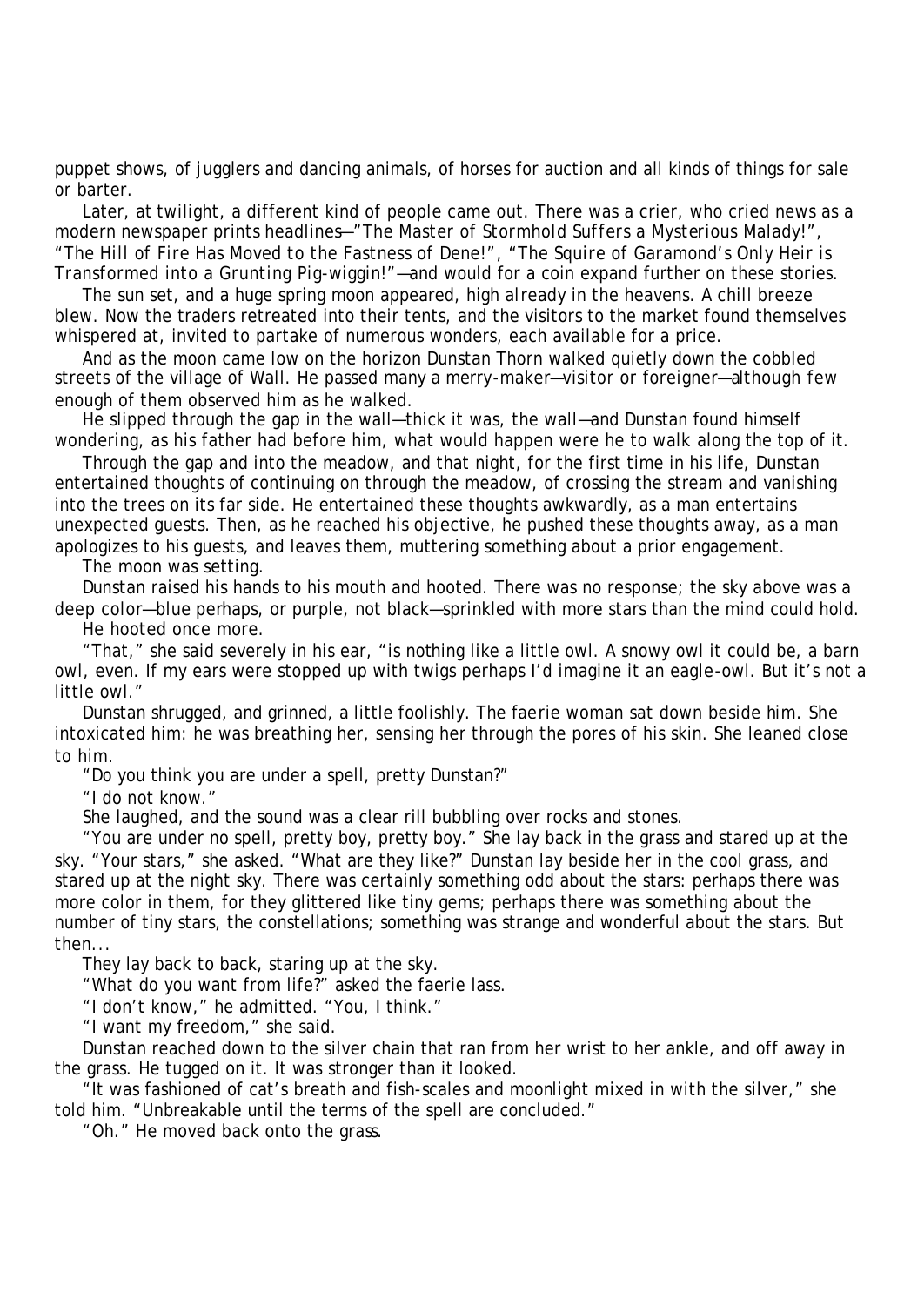"I should not mind it, for it is a long, long chain; but the knowledge of it irks me, and I miss my father's land. And the witch-woman is not the best of mistresses..."

And she was quiet. Dunstan leaned over toward her, reached a hand up to her face, felt something wet and hot splash against his hand.

"Why, you are crying."

She said nothing. Dunstan pulled her toward him, wiping ineffectually at her face with his big hand; and then he leaned into her sobbing face and, tentatively, uncertain of whether or not he was doing the correct thing given the circumstances, he kissed her, full upon her burning lips.

There was a moment of hesitation, and then her mouth opened against his, and her tongue slid into his mouth, and he was, under the strange stars, utterly, irrevocably, lost.

He had kissed before, with the girls of the village, but he had gone no further.

His hand felt her small breasts through the silk of her dress, touched the hard nubs of her nipples. She clung to him, hard, as if she were drowning, fumbling with his shirt, with his britches.

She was so small; he was scared he would hurt her and break her. He did not. She wriggled and writhed beneath him, gasping and kicking, and guiding him with her hand.

She placed a hundred burning kisses on his face and chest, and then she was above him, straddling him, gasping and laughing, sweating and slippery as a minnow, and he was arching and pushing and exulting, his head full of her and only her, and had he known her name he would have called it out aloud.

At the end, he would have pulled out, but she held him inside her, wrapped her legs around him, pushed against him so hard that he felt that the two of them occupied the same place in the universe. As if, for one powerful, engulfing moment, they were the same person, giving and receiving, as the stars faded into the predawn sky.

They lay together, side by side.

The faerie woman adjusted her silk robe and was once more decorously covered. Dunstan pulled his britches back up, with regret. He squeezed her small hand in his.

The sweat dried on his skin, and he felt chilled and lonely.

He could see her now, as the sky lightened into a dawn grey. Around them animals were stirring: horses stamped, birds began, waking, to sing the dawn in, and here and there across the market meadow, those in the tents were beginning to rise and move. "Now, get along with you," she said softly, and looked at him, half regretfully, with eyes as violet as the cirrus clouds, high in the dawn sky. And she kissed him, gently, on the mouth, with lips that tasted of crushed blackberries, then she stood up and walked back into the gypsy caravan behind the stall.

Dazed and alone, Dunstan walked through the market, feeling a great deal older than his eighteen years.

He returned to the cow byre, took off his boots, and slept until he woke, when the sun was high in the sky.

On the following day the market finished, although Dunstan did not return to it, and the foreigners left the village and life in Wall returned to normal, which was perhaps slightly less normal than life in most villages (particularly when the wind was in the wrong direction) but was, all things considered, normal enough.

Two weeks after the market, Tommy Forester proposed marriage to Bridget Comfrey, and she accepted. And the week after that, Mrs. Hempstock came to visit Mrs. Thorn of *a* morning. They took tea in the parlor.

"It is a blessing about the Forester boy," said Mrs. Hemp-stock.

"That it is," said Mrs. Thorn. "Have another scone, my dear. I expect your Daisy shall be a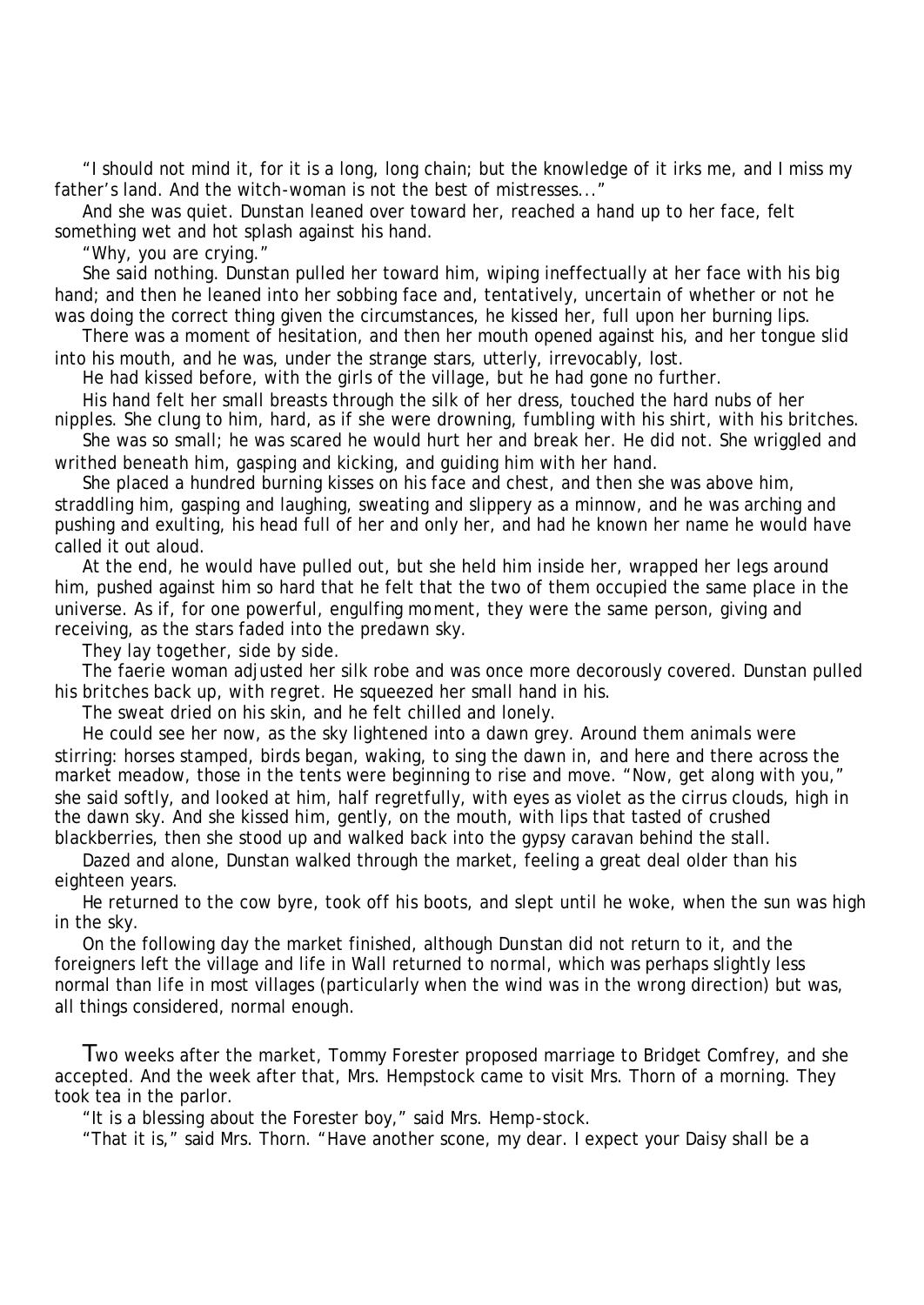bridesmaid."

"I trust she shall," said Mrs. Hempstock, *"if she.* should live so long."

Mrs. Thorn looked up, alarmed. "Why, she is not ill, Mrs. Hempstock? Say it is not so." "She does not eat, Mrs. Thorn. She wastes away. She drinks a little water from time to time." "Oh, my!"

Mrs. Hempstock went on, "Last night I finally discovered the cause. It is your Dunstan."

"Dunstan? He has not..." Mrs. Thorn raised one hand to her mouth.

"Oh, no," said Mrs. Hempstock, hastily shaking her head and pursing her lips, "nothing like that. He has ignored her. She has not seen him for days and days. She has taken it into her head that he no longer cares for her, and all she does is hold the snowdrop he gave her, and she sobs."

Mrs. Thorn measured out more tea from the jar into the pot, added hot water."Truth to tell," she admitted, "we're a little concerned about Dunstan, Thorney and me. He's been *mooning.*  That's the only word for it. His work isn't getting done. Thorney was saying that he needs some settling down, that boy. If he'd but settle down, why Thorney was saying he'd settle all the Westward Meadows on the lad."

Mrs. Hempstock nodded slowly. "Hempstock would certainly not be averse to seeing our Daisy happy. Certain he'd settle a flock of our sheep on the girl." The Hempstocks' sheep were notoriously the finest for miles around: shaggy-coated and intelligent (for sheep), with curling horns and sharp hooves. Mrs. Hempstock and Mrs. Thorn sipped their tea. And so it was settled.

Dunstan Thorn was married in June to Daisy Hempstock. And if the groom seemed a little distracted, well, the bride was as glowing and lovely as ever any bride has been.

Behind them, their fathers discussed the plans for the farmhouse they would build for the newlyweds in the western meadow. Their mothers agreed how lovely Daisy looked, and what a pity it was that Dunstan had stopped Daisy from wearing the snowdrop he had bought for her at the market at the end of April, in her wedding dress.

And it is there we will leave them, in a falling flurry of rose petals, scarlet and yellow and pink and white.

Or almost.

They lived in Dunstan's cottage, while their little farmhouse was erected, and they were certainly happy enough; and the day-to-day business of raising sheep, and herding sheep, and shearing them, and nursing them, slowly took the faraway look from Dunstan's eyes.

First autumn came, then winter. It was at the end of February, in lambing season, when the world was cold, and a bitter wind howled down the moors and through the leafless forest, when icy rains fell from the leaden skies in continual drizzling showers, at six in the evening, after the sun had set and the sky was dark, that a wicker basket was pushed through the space in the wall. The guards, on each side of the gap, at first did not notice the basket. They were facing the wrong way, after all, and it was dark and wet, and they were busy stamping the ground and staring gloomily and longingly at the lights of the village.

And then a high, keening wail began.

It was then that they looked down, and saw the basket at their feet. There was a bundle in the basket: a bundle of oiled silk and woolen blankets, from the top of which protruded a red, bawling face, with screwed-up little eyes, a mouth, open and vocal, and hungry.

And there was, attached to the baby's blanket with a silver pin, a scrap of parchment, upon which was written in an elegant, if slightly archaic, handwriting the following words:

### *Tristran Thorn*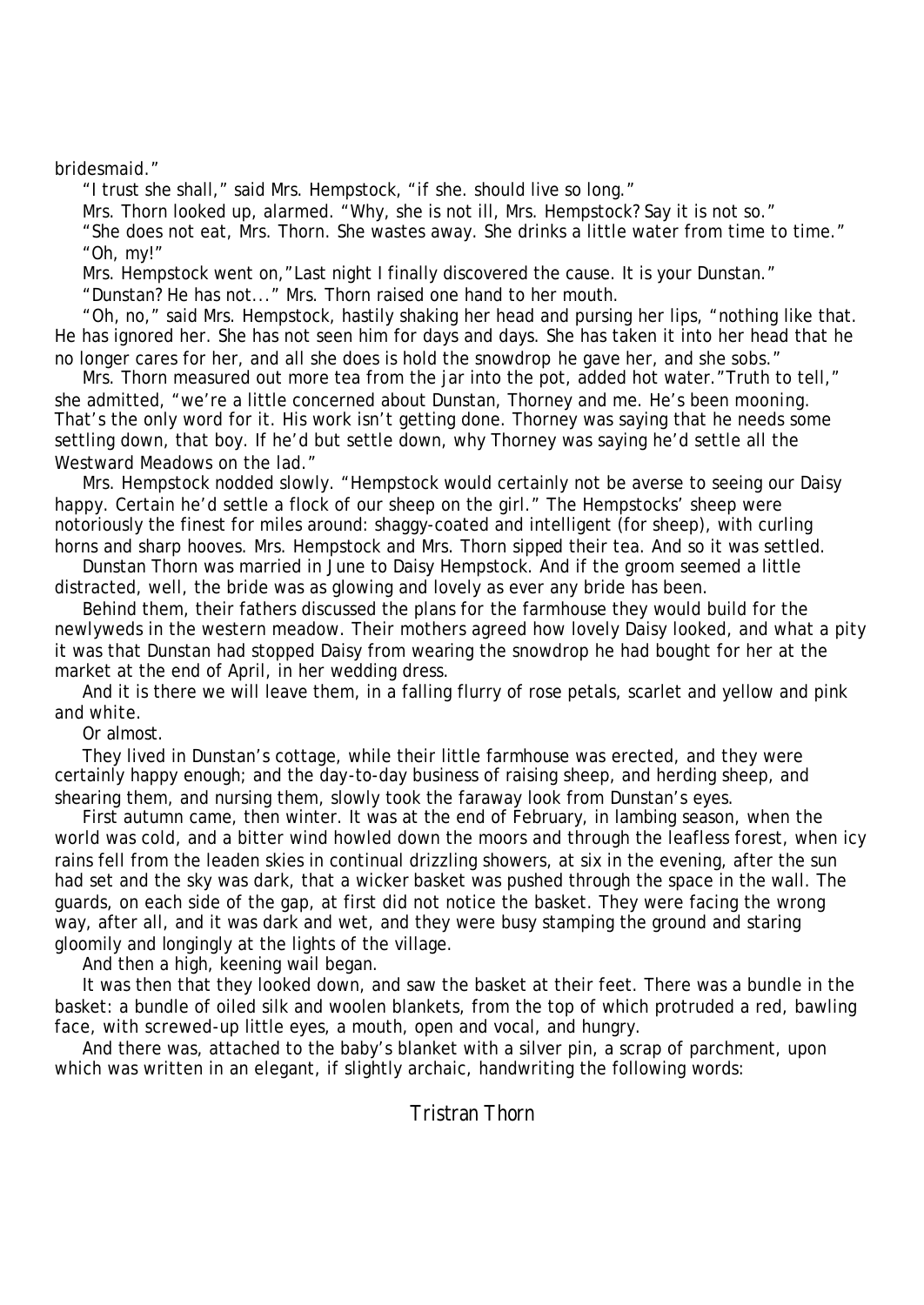## *Chapter Two*

### In Which Tristran Thorn Grows to Manhood and Makes a Rash Promise

Years passed.

The next Faerie Market was held on schedule on the other side of the wall. Young Tristran Thorn, eight years old, did not attend, finding himself packed off to stay with extremely distant relations in a village a day's ride away.

His little sister, Louisa, six months his junior, was, however, allowed to go to the market, and this was a source of great ranklement to the boy, as was the fact that Louisa brought back from the market a glass globe, filled with speckles of light that glittered and flashed in the twilight, and which cast a warm and gentle radiance into the darkness of their bedroom in the farmhouse, while all Tristran brought back from his relatives was a nasty case of the measles.

Shortly afterward, the farm cat had three kittens: two black-and-white ones like herself, and a tiny kitten with a dusty blue sheen to her coat, and eyes that changed color depending on her mood, from green and gold to salmon, scarlet and vermilion.

This kitten was given to Tristran to make up for missing the market. She grew slowly, the blue cat, and she was the sweetest cat in the world, until, one evening, she began to prowl the house impatiently, to *mrowll* and to flash her eyes, which were the purple-red of foxgloves; and when Tristran's father came back from a day in the fields, the cat yowled, bolted through the door and was off into the dusk.

The guards on the wall were for people, not cats; and Tristran, who was twelve by this time, never saw the blue cat again. He was inconsolable for a while. His father came into his bedroom one night and sat at the end of his bed, saying gruffly, "She'll be happier, over the wall. With her own kind. Don't you fret now, lad."

His mother said nothing to him about the matter, as she said little to him on any subject. Sometimes Tristran would look up to see his mother staring at him intently, as if she were trying to tease some secret from his face.

Louisa, his sister, would needle him about this as they walked to the village school in the morning, as she would goad him about so many other things: the shape of his ears, for example (the right ear was flat against his head, and almost pointed; the left one was not), and about the foolish things he said: once he told her that the tiny clouds, fluffy and white, that clustered across the horizon at sunset as they walked home from school, were sheep. It was no matter that he later claimed that he had meant simply that they reminded him of sheep, or that there was something fluffy and sheeplike about them. Louisa laughed and teased and goaded like a goblin; and what was worse, she told the other children, and incited them to "baa" quietly whenever Tristran walked past. Louisa was a born inciter, and danced circles around her brother.

The village school was a fine school, and under the tutelage of Mrs. Cherry the schoolmistress Tristran Thorn learned all about fractions, and longitude and latitude; he could ask in French for the pen of the gardener's aunt, indeed for the pen of his own aunt; he learned the kings and queens of England from William the Conqueror, 1066, to Victoria, 1837. He learned his reading, and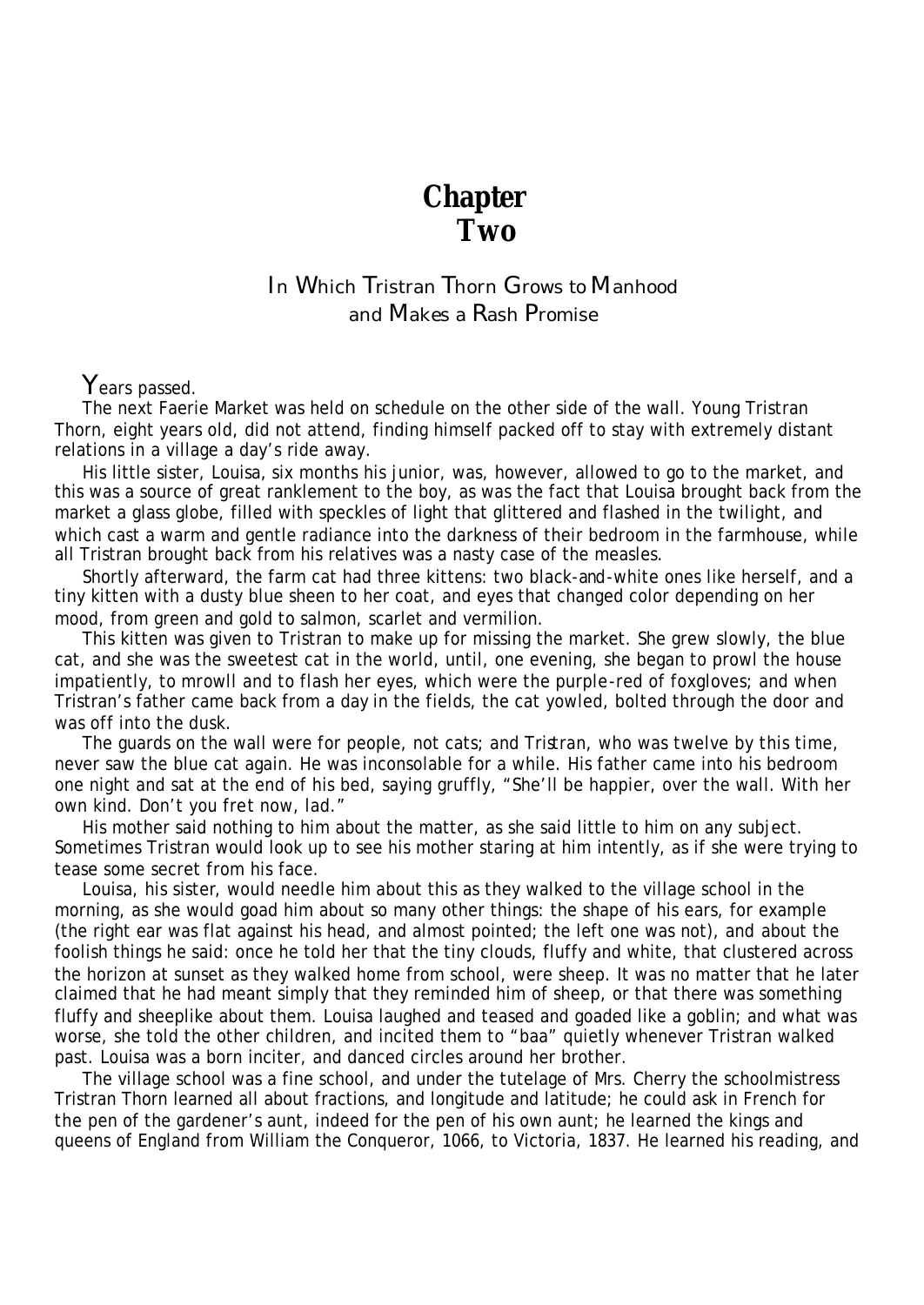had a fair copperplate hand. Travelers to the village were rare, but occasionally a peddler would come through the village, selling "penny dreadful" accounts of grisly murders, fateful encounters, dire doings and remarkable escapes. Most peddlers sold song sheets, two for a penny, and families would buy them and gather about their pianos to sing songs such as "Cherry Ripe" and "In My Father's Garden."

So the days went by, and the weeks went by, and the years went by also. At age fourteen, by a process of osmosis, of dirty jokes, whispered secrets and filthy ballads, Tristran learned of sex. When he was fifteen he hurt his arm falling from the apple tree outside Mr. Thomas Forester's house: more specifically, from the apple tree outside Miss Victoria Forester's bedroom window. To Tristran's regret, he had caught no more than a pink and tantalizing glimpse of Victoria, who was his sister's age and, without any doubt, the most beautiful girl for a hundred miles around.

By the time Victoria was seventeen, and Tristran also, she was in all probability, he was certain, the most beautiful girl in the British Isles. Tristran would have insisted on the most beautiful girl in the entire British Empire, if not the world, and boxed you, or been prepared to, had you argued with him. You would have been hard-pressed to find anyone in Wall who would have argued with him, though; she turned many heads and, in all probability, broke many hearts.

A description: She had her mother's grey eyes and heart-shaped face, her father's curling chestnut hair. Her lips were red and perfectly shaped, her cheeks blushed prettily when she spoke. She was pale, and utterly delightful. When she was sixteen she had fought vigorously with her mother, for Victoria had taken it into her head that she would work in the *Seventh Magpie* as a potmaid. "I have spoken to Mister Brom-ios about this," she told her mother, "and *he* has no objection."

"What Mister Bromios thinks or does not think," replied her mother, the former Bridget Comfrey "is neither here nor there. That is a most improper occupation for a young lady."

The village of Wall watched the battle of wills with fascination, wondering what the outcome would be, for no one crossed Bridget Forester: she had a tongue that could, the villagers said, blister the paint from a barn door and tear the bark from an oak. There was no one in the village who would have wanted to get on the wrong side of Bridget Forester, and they did say that the wall would be more likely to walk than for Bridget Forester to change her mind.

Victoria Forester, however, was used to having her own way, and, if all else failed, or even if it did not, she would appeal to her father, and he would accede to her demands. But here even Victoria was surprised, for her father agreed with her mother, saying that working in the bar at the *Seventh Magpie* was something that a well-brought-up young lady would not do. And Thomas Forester set his chin and there the matter ended.

Every boy in the village was in love with Victoria Forester. And many a sedate gentleman, quietly married with grey in his beard, would stare at her as she walked down the street, becoming, for a few moments, a boy once more, in the spring of his years with a spring in his step.

"They say that Mister Monday himself is counted amongst your admirers," said Louisa Thorn to Victoria Forester one afternoon in May, in the apple orchard.

Five girls sat beside, and upon the branches of, the oldest apple tree in the orchard, its huge trunk making a fine seat and support; and whenever the May breeze blew, the pink blossoms tumbled down like snow, coming to rest in their hair and on their skirts. The afternoon sunlight dappled green and silver and gold through the leaves in the apple orchard.

"Mister Monday," said Victoria Forester with disdain, "is five and forty years of age if he is a day." She made a face to indicate just how old five-and-forty is, when you happen to be seventeen.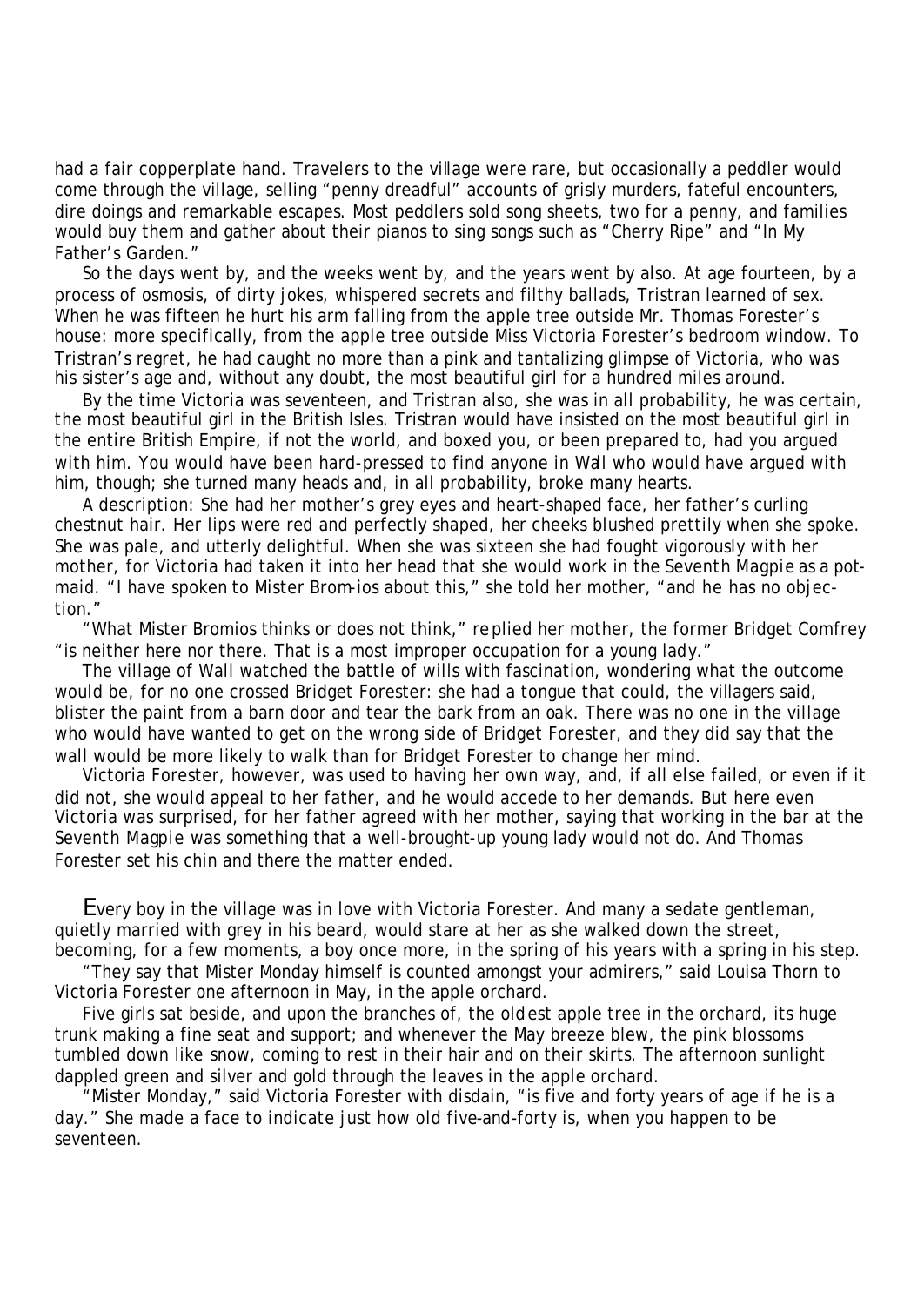"Anyway," said Cecilia Hempstock, Louisa's cousin, "he has already been married. I would not wish to marry someone who had already been married. It would be," she opined, "like having someone else break in one's own pony."

"Personally I would imagine that to be the *sole* advantage of marrying a widower," said Amelia Robinson. "That someone else would have removed the rough edges; broken him in, if you will. Also, I would imagine that by that age his lusts would long since have been sated, and abated, which would free one from a number of indignities."

A flurry of hastily suppressed giggles amid the apple blossom.

"Still," said Lucy Pippin hesitantly, "it would be nice to live in the big house, and to have a coach and four, and to be able to travel to London for the season, and to Bath to take the waters, or to Brighton for the sea-bathing, even if Mister Monday *is* five and forty."

The other girls shrieked, and flung handfuls of apple blossom at her, and none shrieked more loudly, or flung more blossom, than Victoria Forester.

Tristran Thorn, at the age of seventeen, and only *six* months older than Victoria, was half the way between a boy and a man, and was equally uncomfortable in either role; he seemed to be composed chiefly of elbows and Adam's apples. His hair was the brown of sodden straw, and it stuck out at awkward, seventeen-year-old angles, wet and comb it howsoever much he tried.

He was painfully shy, which, as is often the manner of the painfully shy, he overcompensated for by being too loud at the wrong times. Most days Tristran was content—or as content as a seventeen-year-old youth with his world ahead of him can ever be—and when he daydreamed in the fields, or at the tall desk at the back of Monday and Brown's, the village shop, he fancied himself riding the train all the way to London or to Liverpool, of taking a steamship across the grey Atlantic to America, and making his fortune there among the savages in the new lands.

But there were times when the wind blew from beyond the wall, bringing with it the smell of mint and thyme and red-currants, and at those times there were strange colors seen in the flames in the fireplaces of the village. When that wind blew, the simplest of devices—from lucifer matches to lantern-slides—would no longer function.

And, at those times, Tristran Thorn's daydreams were strange, guilty fantasies, muddled and odd, of journeys through forests to rescue princesses from palaces, dreams of knights and trolls and mermaids. And when these moods came upon him, he would slip out of the house, and lie upon the grass, and stare up at the stars.

Few of us now have seen the stars as folk saw them then— our cities and towns cast too much light into the night—but, from the village of Wall, the stars were laid out like worlds or like ideas, uncountable as the trees in a forest or the leaves on a tree. Tristan would stare into the darkness of the sky until he thought of nothing at all, and then he would go back to his bed, and sleep like a dead man.

He was a gangling creature of potential, a barrel of dynamite waiting for someone or something to light his fuse; but no one did, so on weekends and in the evenings he helped his father on the farm, and during the day he worked for Mr. Brown, at Monday and Brown's, as a clerk.

Monday and Brown's was the village shop. While they kept a number of necessaries in stock, much of their business was conducted by means of lists: villagers would give Mr. Brown a list of what they needed, from potted meats to sheep-dip, from fish-knives to chimney-tiles; a clerk at Monday and Brown's would compile a master list of everything requested, and then Mr. Monday would take the master list, and a dray pulled by two huge shire horses, and he would set off for the nearest county town, and return in a handful of days with the dray loaded high with goods of all description.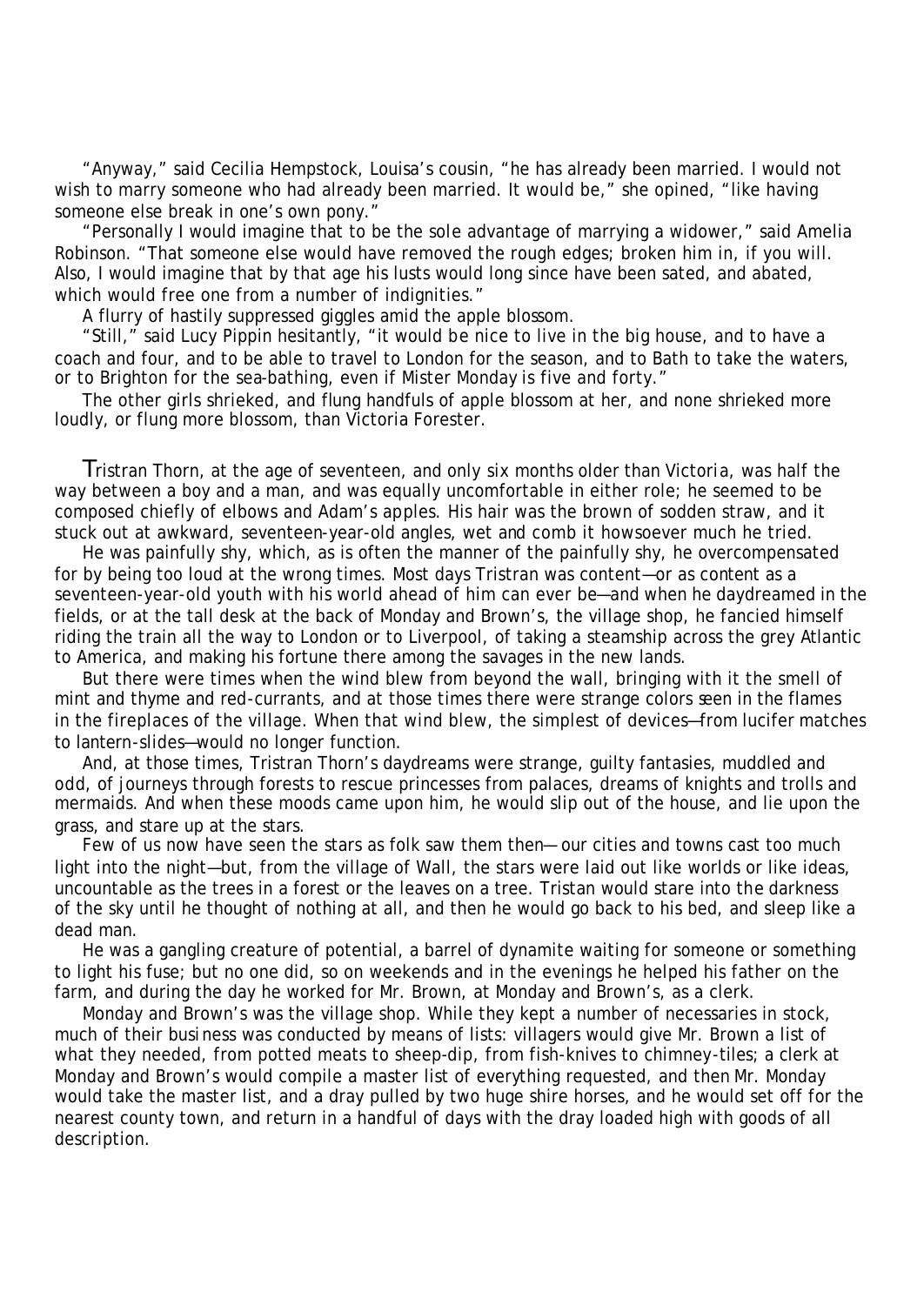It was a cold, blustery day in late October, of the kind

that always seems about to rain but never actually does, and it was late in the afternoon. Victoria Forester walked into Monday and Brown's with a list, written in her mother's precise handwriting, and she rang the small bell on the counter for service.

She looked slightly disappointed to see Tristran Thorn appear from the back room. "Good day, Miss Forester."

She smiled a tight smile, and handed Tristran her list. It read as follows:

*½ lb of sago 10 cans of sardines 1 bottle of mushroom ketchup 5 lb of rice 1 tin of golden syrup 2 lb of currants a bottle of cochineal I lb of barley sugar 1 shilling box of Rowntrees Elect Cocoa 3d tin of Oakey's knife polish 6d of Brunswick black 1 packet of Swinbome's Isinglass 1 bottle of furniture cream 1 basting ladle a ninepenny gravy strainer a set of kitchen steps*

Tristran read it to himself, looking for something about which he could begin to talk: a conversational gambit of some kind—any kind.

He heard his voice saying, "You'll be having rice pudding, then, I would imagine, Miss Forester." As soon as he said it, he knew it had been the wrong thing to say. Victoria pursed her perfect lips, and blinked her grey eyes, and said, "Yes, Tristran. We shall be having rice pudding."

And then she smiled at him, and said, "Mother says that rice pudding in sufficient quantity will help to stave off chills and colds and other autumnal ailments."

"My mother," Tristran confessed, "has always sworn by tapioca pudding."

He put the list on a spike. "We can deliver most of the provisions tomorrow morning, and the rest of it will come back with Mister Monday, early next week."

There was a gust of wind, then, so strong that it rattled the windows of the village, and whirled and spun the weathercocks until they could not tell north from west or south from east.

The fire that was burning in the grate of Monday and Brown's belched and twisted in a flurry of greens and scarlets, topped with a fizz of silver twinkles, of the kind one can make for oneself at the parlor fire with a handful of tossed iron filings.

The wind blew from Faerie and the East, and Tristran Thorn suddenly found inside himself a certain amount of courage he had not suspected that he had possessed. "You know, Miss Forester, I get off in a few minutes," he said. "Perhaps I could walk you a little way home. It's not much out of my way." And he waited, his heart in his mouth, while Victoria Forester's grey eyes stared at him, amused. After what seemed like a hundred years she said, "Certainly."

Tristran hurried into the parlor, and informed Mr. Brown that he would be off now. And Mr.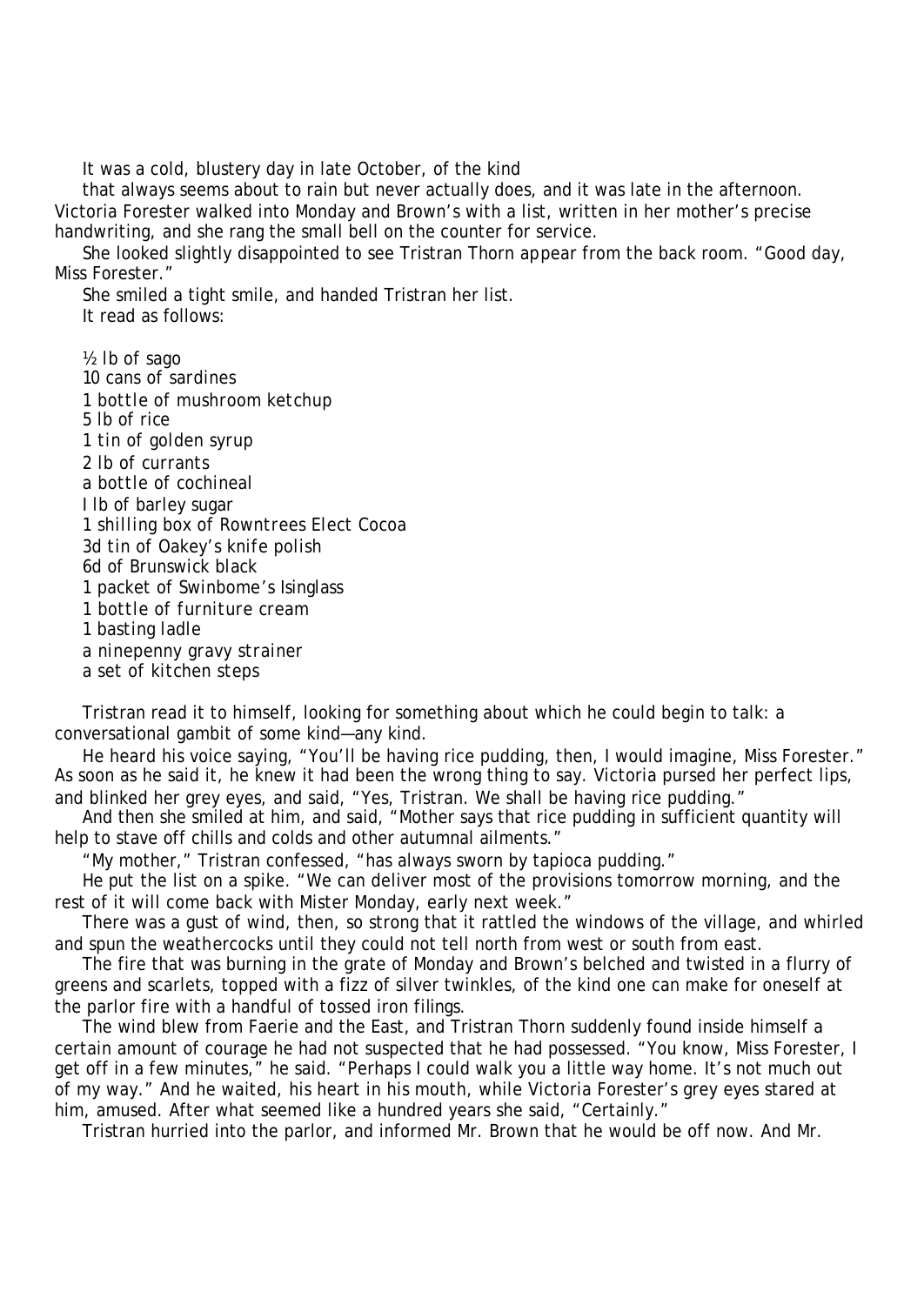Brown grunted in a not entirely ill-natured way, and told Tristran that when *he* was start younger he'd not only had to stay late each night and shut up the shop, but that he had also had to sleep on the floor beneath the counter with only his coat for a pillow.

Tristran agreed that he was indeed a lucky young man, and he wished Mr. Brown a good night, then he took his coat from the coat-stand and his new bowler hat from the hat-stand, and stepped out onto the cobblestones, where Victoria Forester waited for him.

The autumn twilight turned into deep and early night as they walked. Tristran could smell the distant winter on the air—a mixture of night-mist and crisp darkness and the tang of fallen leaves.

They took a winding lane up toward the Forester farm, and the crescent moon hung white in the sky and the stars burned in the darkness above them.

"Victoria," said Tristran, after a while.

"Yes, Tristran," said Victoria, who had been preoccupied for much of the walk.

"Would you think it forward of me to kiss you?" asked Tristran.

"Yes," said Victoria bluntly and coldly. "Very forward."

"Ah," said Tristran.

They walked up Dyties Hill, not speaking; at the top of the hill they turned, and saw beneath them the village of Wall, all gleaming candles and lamps glimmering through windows, warm yellow lights that beckoned and invited; and above them the lights of the myriad stars, which glittered and twinkled and blazed, chilly and distant and more numerous than the mind could encompass.

Tristran reached down his hand and took Victoria's small hand in his. She did not pull away.

"Did you see that?" asked Victoria, who was gazing out over the landscape.

"I saw nothing," said Tristran. "I was looking at you."

Victoria smiled in the moonlight.

"You are the most lovely woman in all the world," said Tristran, from the bottom of his heart. "Get along with you," said Victoria, but she said it gently.

"What did you see?" asked Tristran.

"A falling star," said Victoria. "I believe they are not at all uncommon at this time of year."

"Vicky," said Tristran. "Will you kiss me?"

"No," she said.

"You kissed me when we were younger. You kissed me beneath the pledge-Oak, on your fifteenth birthday. And you kissed me last May Day, behind your father's cowshed."

"I was another person then," she said. "And I shall not kiss you, Tristran Thorn."

"If you will not kiss me," asked Tristran, "will you marry me?"

There was silence on the hill. Only the rustle of the October wind. Then a tinkling sound: it was the sound of the most beautiful girl in the whole of the British Isles laughing with delight and amusement.

"Marry you?" she repeated, incredulously. "And why ever should I marry you, Tristran Thorn? What could you give me?"

"Give you?" he said. "I would go to India for you, Victoria Forester, and bring you the tusks of elephants, and pearls as big as your thumb, and rubies the size of wren's eggs.

"I would go to Africa, and bring you diamonds the size of cricket balls. I would find the source of the Nile, and name it after you.

"I would go to America—all the way to San Francisco, to the gold-fields, and I would not come back until I had your weight in gold. Then I would carry it back here, and lay it at your feet.

"I would travel to the distant northlands did you but say the word, and slay the mighty polar bears, and bring you back their hides."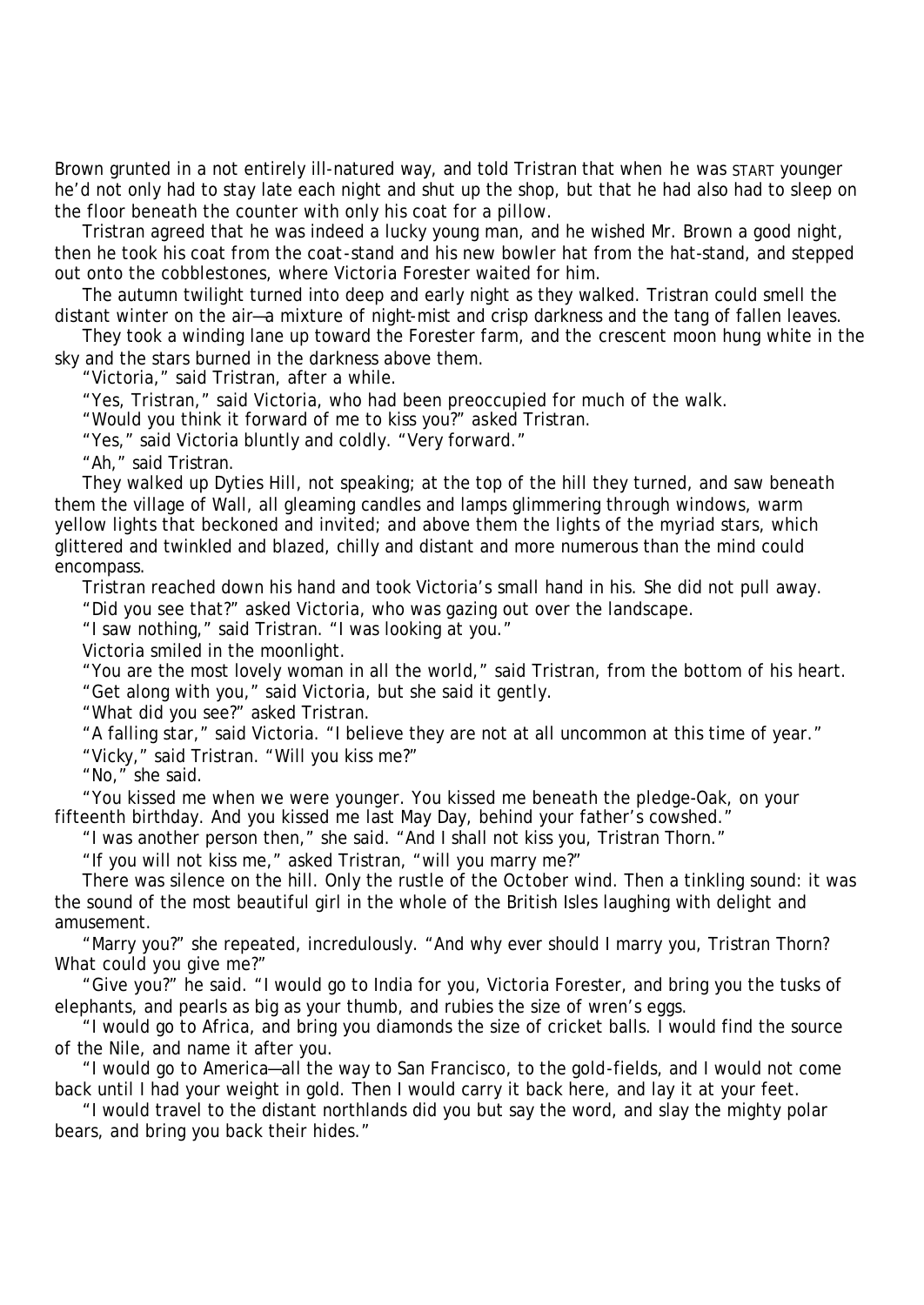"I think you were doing quite well," said Victoria Forester, "until you got to the bit about slaying polar bears. Be that as it may, little shop-boy and farm-boy, I shall not kiss you; neither shall I marry you."

Tristran's eyes blazed in the moonlight. "I would travel to far Cathay for you, and bring you a huge junk I would capture from the king of the pirates, laden with jade and silk and opium.

"I would go to Australia, at the bottom of the world," said Tristran, "and bring you. Um." He ransacked the penny dreadfuls in his head, trying to remember if any of their heroes had visited Australia. "A kangaroo," he said. "And opals," he added. He was fairly sure about the opals.

Victoria Forester squeezed his hand. "And whatever would I do with a kangaroo?" she asked. "Now, we should be getting along, or my father and mother will be wondering what has kept me, and they will leap to some entirely unjustified conclusions. For I have not kissed you, Tristran Thorn."

"Kiss me," he pleaded. "There is nothing I would not do for your kiss, no mountain I would not scale, no river I would not ford, no desert I would not cross."

He gestured widely, indicating the village of Wall below them, the night sky above them. In the constellation of Orion, low on the Eastern horizon, a star flashed and glittered and fell.

"For a kiss, and the pledge of your hand," said Tristran, grandiloquently, "I would bring you that fallen star."

He shivered. His coat was thin, and it was obvious he would not get his kiss, which he found puzzling. The manly heroes of the penny dreadfuls and shilling novels never had these problems getting kissed.

"Go on, then," said Victoria. "And if you do, I will."

"What?" said Tristran.

"If you bring me that star," said Victoria, "the one that just fell, not another star, then I'll kiss you. Who knows what else I might do. There: now you need not go to Australia, nor to Africa, nor to far Cathay."

"What?" said Tristran.

And Victoria laughed at him, then, and took back her hand, and began to walk down the hill toward her father's farm.

Tristran ran to catch her up. "Do you mean it?" he asked her.

"I mean it as much as you mean all your fancy words of rubies and gold and opium," she replied. "What *is* an opium?"

"Something in cough mixture," said Tristran. "Like eucalyptus."

"It does not sound particularly romantic," said Victoria Forester. "Anyway, should you not be running off to retrieve my fallen star? It fell to the East, over there." And she laughed again. "Silly shop-boy. It is all you can do to ensure that we have the ingredients for rice pudding."

"And if I brought you the fallen star?" asked Tristran lightly. "What would you give me? A kiss? Your hand in marriage?"

"Anything you desire," said Victoria, amused.

"You swear it?" asked Tristran.

They were walking the last hundred yards now, up to the Foresters' farmhouse. The windows burned with lamplight, yellow and orange.

"Of course," said Victoria, smiling.

The track to the Foresters' farm was bare mud, trodden into mire by the feet of horses and cows and sheep and dogs. Tristran Thorn went down on his knees in the mud, heedless of his coat or his woolen trousers. "Very well," he said.

The wind blew from the east, then.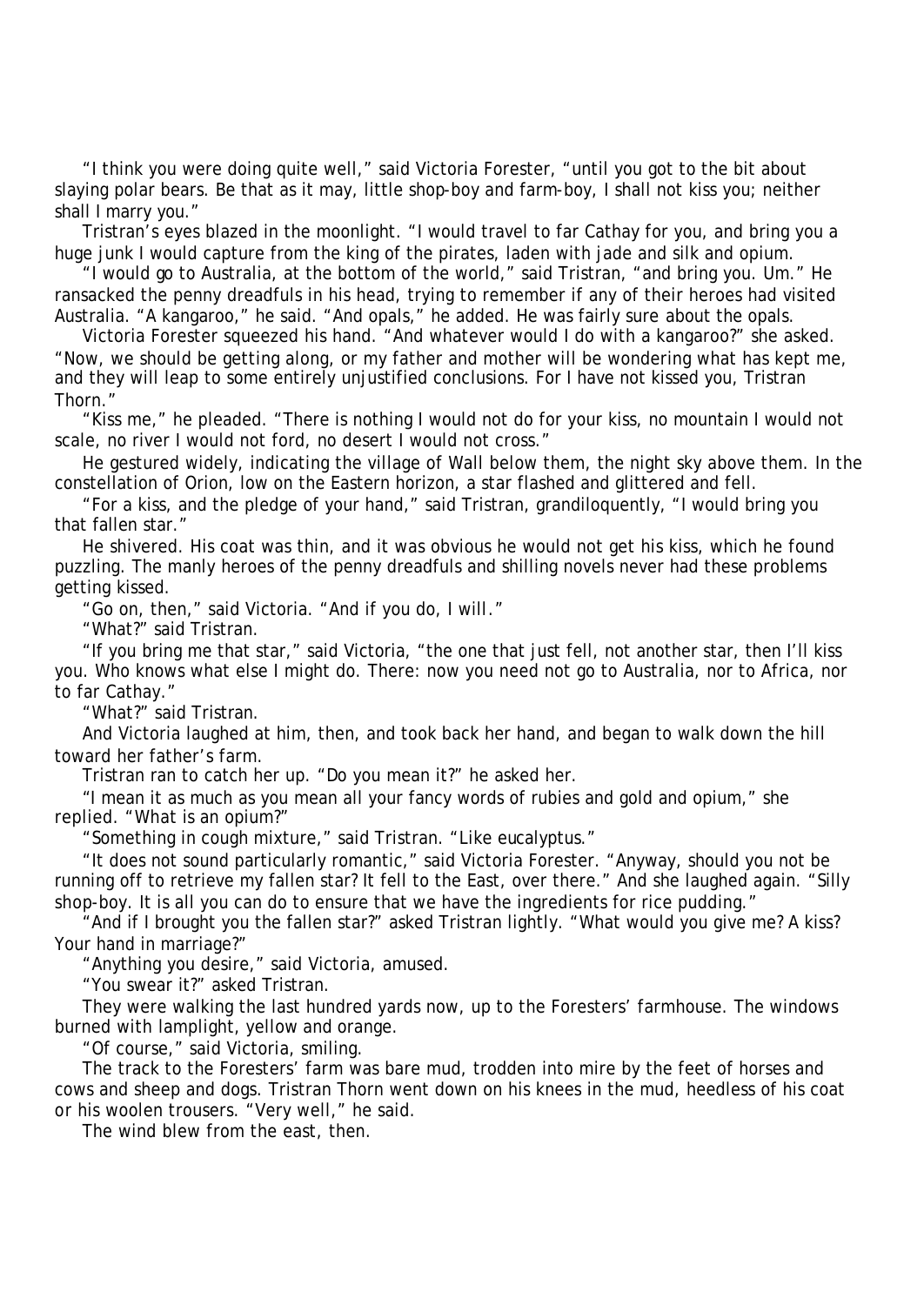"I shall leave you here, my lady," said Tristran Thorn. "For I have urgent business, to the East." He stood up, unmindful of the mud and mire clinging to his knees and coat, and he bowed to her, and then he doffed his bowler hat.

Victoria Forester laughed at the skinny shop-boy, laughed long and loud and delightfully, and her tinkling laughter followed him back down the hill, and away.

Tristran Thorn ran all the way home. Brambles snagged at his clothes as he ran and a branch knocked his hat from his head.

He stumbled, breathless and torn, into the kitchen of the house on Westward Meadows.

"Look at the state of you!" said his mother. "Indeed! I never did!"

Tristran merely smiled at her.

"Tristran?" asked his father, who at five and thirty was still middling tall and still freckled, although there were more than a few silvering hairs in his nut-brown curls. "Your mother spoke to you. Did you not hear her?"

"I beg your pardon, Father, Mother," said Tristran, "but I shall be leaving the village tonight. I may be gone for some time."

"Foolishness and silliness!" said Daisy Thorn. "I never heard such nonsense."

But Dunstan Thorn saw the look in his son's eyes. "Let me talk to him," he said to his wife. She looked at him sharply, then she nodded. "Very well," she said. "But who's going to sew up the boy's coat? That's what I would like to know." She bustled out of the kitchen.

The kitchen fire fizzed in silver and glimmered green and violet. "Where are you going?" asked Dunstan.

"East," said his son.

*East.* His father nodded. There were two easts—east to the next county, through the forest, and East, the other side of the wall. Dunstan Thorn knew without asking to which his son was referring.

"And will you be coming back?" asked his father.

Tristran grinned widely. "Of course," he said.

"Well," said his father. "That's all right, then." He scratched his nose. "Have you given any thought to getting through the wall?"

Tristran shook his head. "I'm sure I can find a way," he said. "If necessary, I'll fight my way past the guards."

His father sniffed. "You'll do no such thing," he said. "How would you like it if it was you was on duty, or me? I'll not see anyone hurt." He scratched the side of his nose once more. "Go and pack a bag, and kiss your mother good-bye, and I'll walk you down to the village."

Tristran packed a bag, and his mother brought him six red, ripe apples and a cottage loaf and a round of white farmhouse cheese, which he placed inside his bag. Mrs. Thorn would not look at Tristran. He kissed her cheek and bade her farewell. Then he walked into the village with his father.

Tristran had stood his first watch on the wall when he was sixteen years old. He had only been given one instruction: That it was the task of the guards to prevent anyone from coming through the gap in the wall from the village, by any means possible. If it was not possible to prevent them, then the guards must raise the village for help.

He wondered as they walked what his father had in mind.

Perhaps the two of them together would overpower the guards. Perhaps his father would create some kind of distraction, and allow him to slip through... perhaps...

By the time they walked through the village and arrived at the gap in the wall, Tristran had imagined every possibility, except the one which occurred.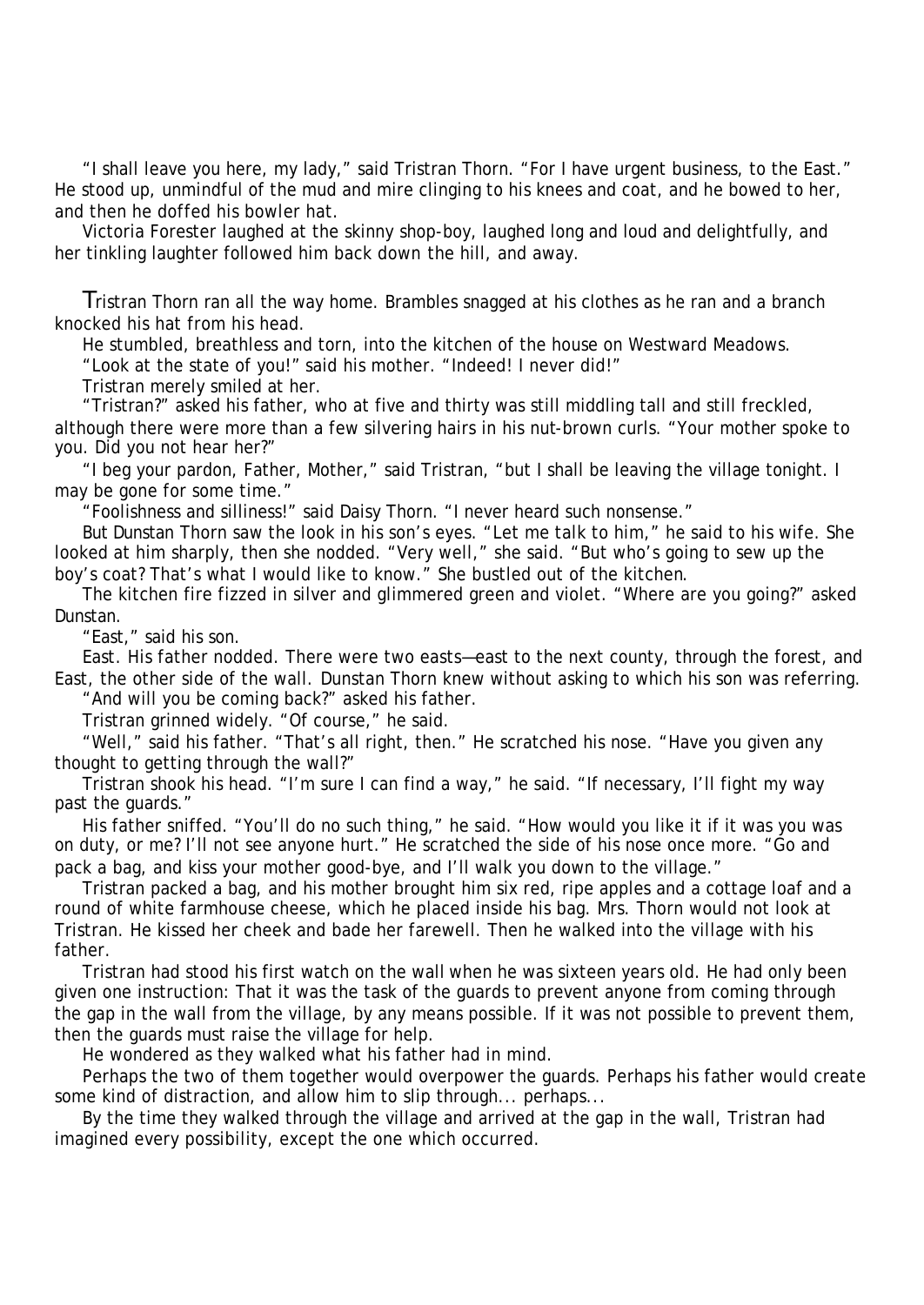On wall duty that evening were Harold Crutchbeck and Mr. Bromios. Harold Crutchbeck was a husky young man several years older than Tristran, the miller's son. Mr. Bromios's hair was black, and curled, and his eyes were green, and his smile was white, and he smelled of grapes and of grape juice, of barley and of hops.

Dunstan Thorn walked up to Mr. Bromios, and stood in front of him. He stamped his feet against the evening chill.

"Evening, Mister Bromios. Evening, Harold," said Dunstan.

"Evening, Mister Thorn," said Harold Crutchbeck.

"Good evening, Dunstan," said Mr. Bromios. "I trust you are well."

Dunstan allowed as that he was; and they spoke of the weather, and agreed that it would be bad for the farmers, and that, from the quantity of holly berries and yew berries already apparent, it would be a cold, hard winter.

As he listened to them talking, Tristran was ready to burst with irritation and frustration, but he bit his tongue and said nothing.

Finally, his father said, "Mister Bromios, Harold, I believe you both know my son Tristran?" Tristran raised his bowler hat to them, nervously.

And then his father said something he did not understand.

"I suppose you both know about where he came from," said Dunston Thorn.

Mr. Bromios nodded, without speaking. STARI

Harold Crutchbeck said he had heard tales, although you never should mind the half of what you hear.

"Well, it's true," said Dunstan. "And now it's time for him to go back."

"There's a star..." Tristran began to explain, but his father hushed him to silence.

Mr. Bromios rubbed his chin, and ran a hand through his thatch of black curls. "Very well," he said. He turned and spoke to Harold in a low voice, saying things Tristran could not hear.

His father pressed something cold into his hand.

"Go on with you, boy. Go, and bring back your star, and may God and all His angels go with you."

And Mr. Bromios and Harold Crutchbeck, the guards on the gate, stood aside to let him pass.

Tristran walked through the gap, with the stone wall on each side of him, into the meadow on the other side of the wall.

Turning, he looked back at the three men, framed in the gap, and wondered why they had allowed him through.

Then, his bag swinging in one hand, the object his father had pushed into his hand in the other, Tristran Thorn set off up the gentle hill, toward the woods.

As he walked, the chill of the night grew less, and once in the woods at the top of the hill Tristran was surprised to realize the moon was shining brightly down on him through a gap in the trees. He was surprised because the moon had set an hour before; and doubly surprised, because the moon that had set had been a slim, sharp silver crescent, and the moon that shone down on him now was a huge, golden harvest moon, full, and glowing, and deeply colored.

The cold thing in his hand chimed once: a crystalline tinkling like the bells of a tiny glass cathedral. He opened his hand and held it up to the moonlight.

It was a snowdrop, made all of glass.

A warm wind stroked Tristran's face: it smelled like peppermint, and blackcurrant leaves, and red, ripe plums; and the enormity of what he had done descended on Tristran Thorn. He was walking into Faerie, in search of a fallen star, with no idea how he would find the star, nor how to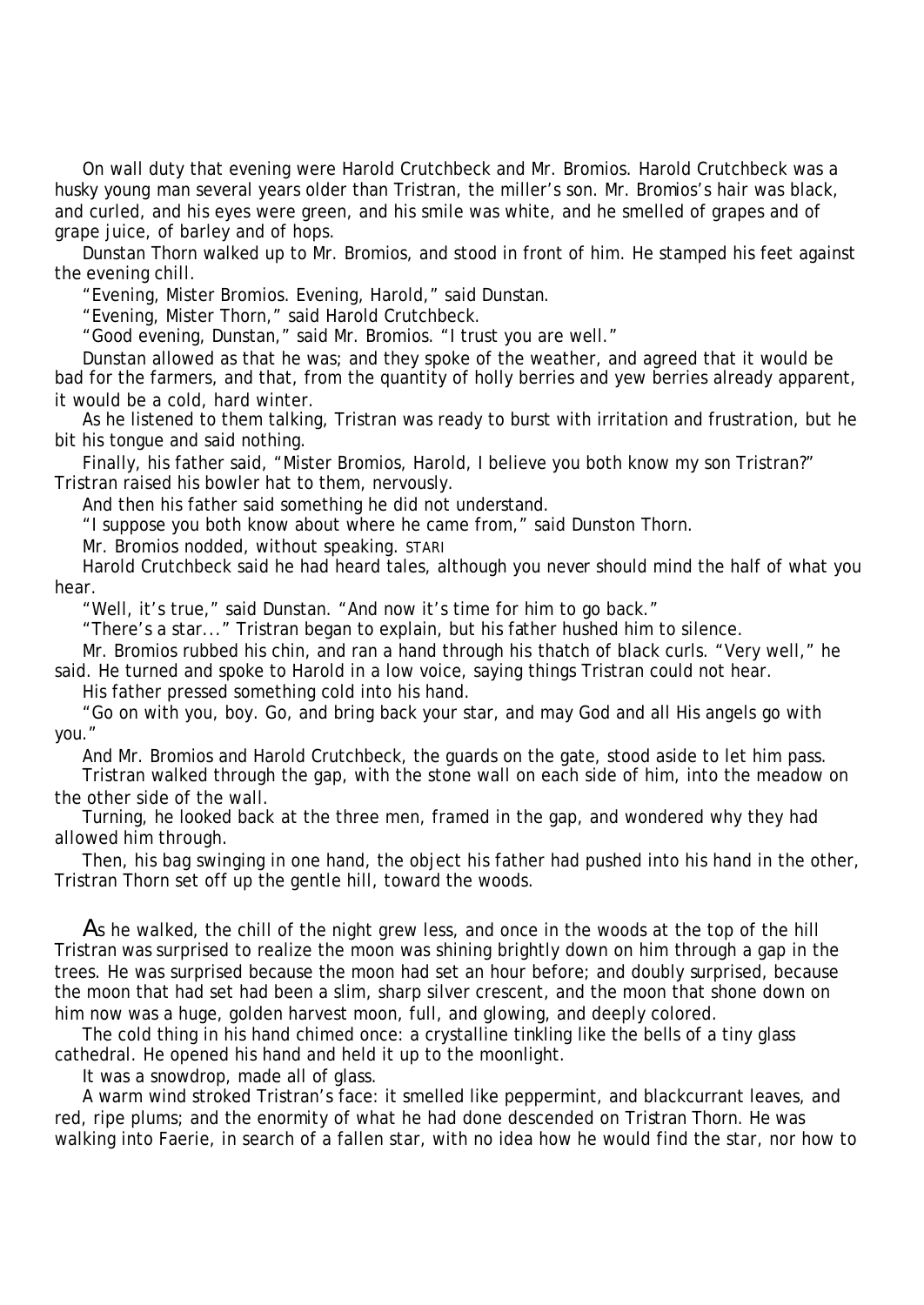keep himself safe and whole as he tried. He looked back and fancied that he could see the lights of Wall behind him, wavering and glimmering as if in a heat-haze, but still inviting.

And he knew that if he turned around and went back, no one would think any less of him for it not his father, nor his mother; and even Victoria Forester would likely as not merely smile at him the next time she saw him, and call him "shop-

boy," and add that stars, once fallen, often proved difficult in the finding.

He paused, then.

He thought of Victoria's lips, and her grey eyes, and the sound of her laughter. He straightened his shoulders, placed the crystal snowdrop in the top buttonhole of his coat, now undone. And, too ignorant to be scared, too young to be awed, Tristran Thorn passed beyond the fields we know... and into Faerie.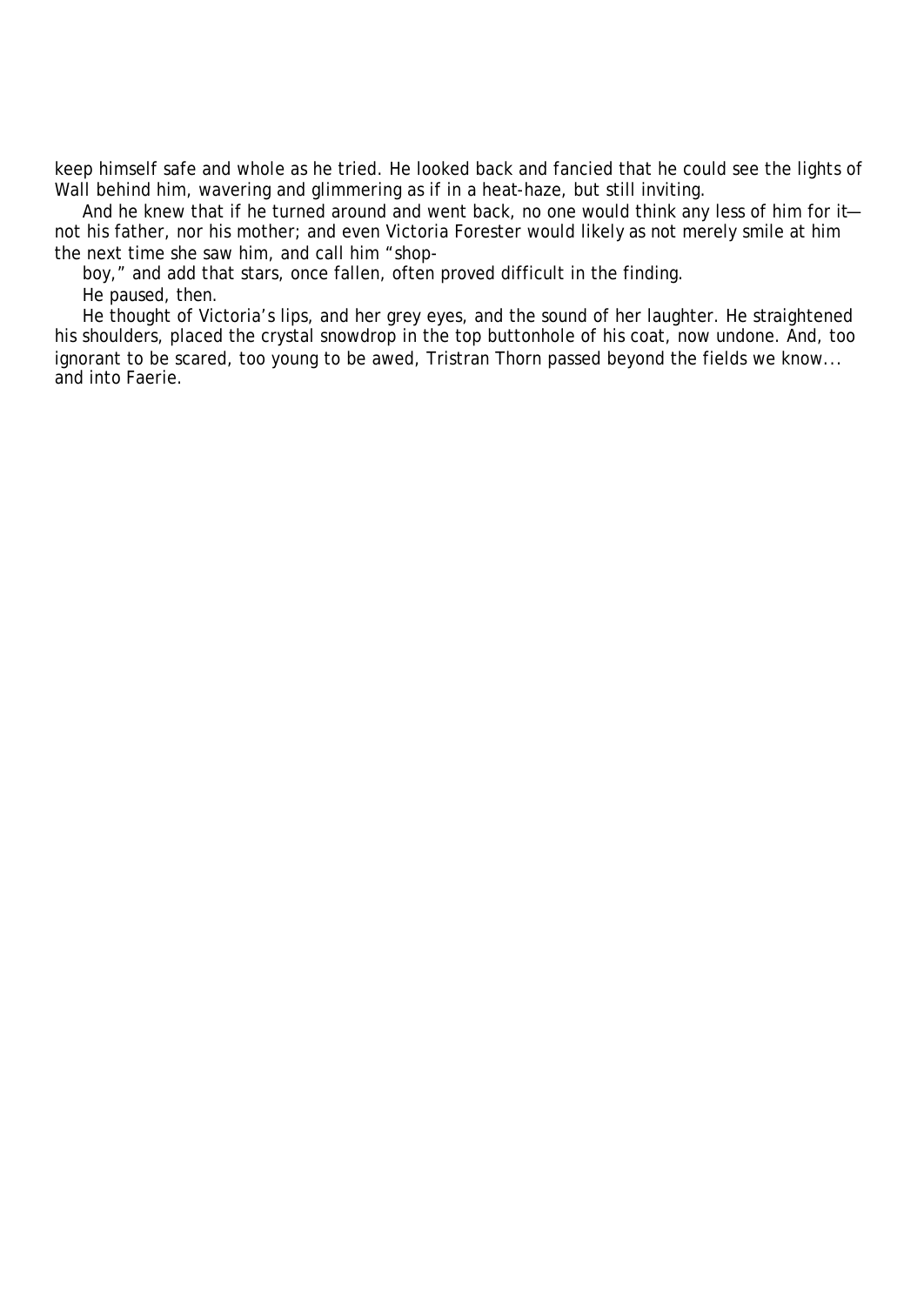# *Chapter Three*

### In Which We Encounter Several Other Persons, Many of Them Still Alive, With an Interest in the Fate of the Fallen Star

The Stormhold had been carved out of the peak of Mount Huon by the first lord of Stormhold, who reigned at the end of the First Age and into the beginning of the Second. It had been expanded, improved upon, excavated and tunneled into by successive Masters of Stormhold, until the original mountain peak now raked the sky like the ornately carved tusk of some great, grey, granite beast. The Stormhold itself was perched high in the sky, where the thunder clouds gathered before they went down to the lower air, spilling rain and lightning and devastation upon the place beneath.

The eighty-first Lord of Stormhold lay dying in his chamber, which was carved from the highest peak like a hole in a rotten tooth. There is still death in the lands beyond the fields we know.

He summoned his children to his bedside and they came, the living and the dead of them, and they shivered in the cold granite halls. They gathered about his bed and waited respectfully, the living to his right side, the dead on his left.

Four of his sons were dead: Secundus, Quintus, Quartus and Sextus, and they stood unmoving, grey figures, insubstantial and silent.

Three of his sons remained alive: Primus, Tertius and Septimus. They stood, solidly, uncomfortably, on the right of the chamber, shifting from foot to foot, scratching their cheeks and noses, as if they were shamed by the silent repose of their dead brothers. They did not glance across the room toward their dead brothers, acting—as best they could—as if they and their father were the only ones in that cold room, where the windows were huge holes in the granite through which the cold winds blew. And whether this is because they could not see their dead brothers, or because, having murdered them (one apiece, save Septimus, who had killed both Quintus and Sextus, poisoning the former with a dish of spiced eels, and, rejecting artifice for efficiency and gravity, simply pushing Sextus off a precipice one night as they were admiring a lightning storm far below), they chose to ignore them, scared of guilt, or revelation, or ghosts, their father did not know.

Privately, the eighty-first lord had hoped that by the time his end came upon him, six of the seven young lords at Storm-hold would be dead, and but one still alive. That one would be the eighty-second Lord of Stormhold and Master of the High Crags; it was, after all, how he had attained his own title several hundred years before.

But the youth of today were a pasty lot, with none of the get-up-and-go, none of the vigor and vim that he remembered from the days when he was young...

Somebody was saying something. He forced himself to concentrate.

"Father," repeated Primus in his deep boom of a voice. "We are all here. What would you do with us?"

The old man stared at him. With a ghastly wheezing he pulled a breath of the thin, chill air into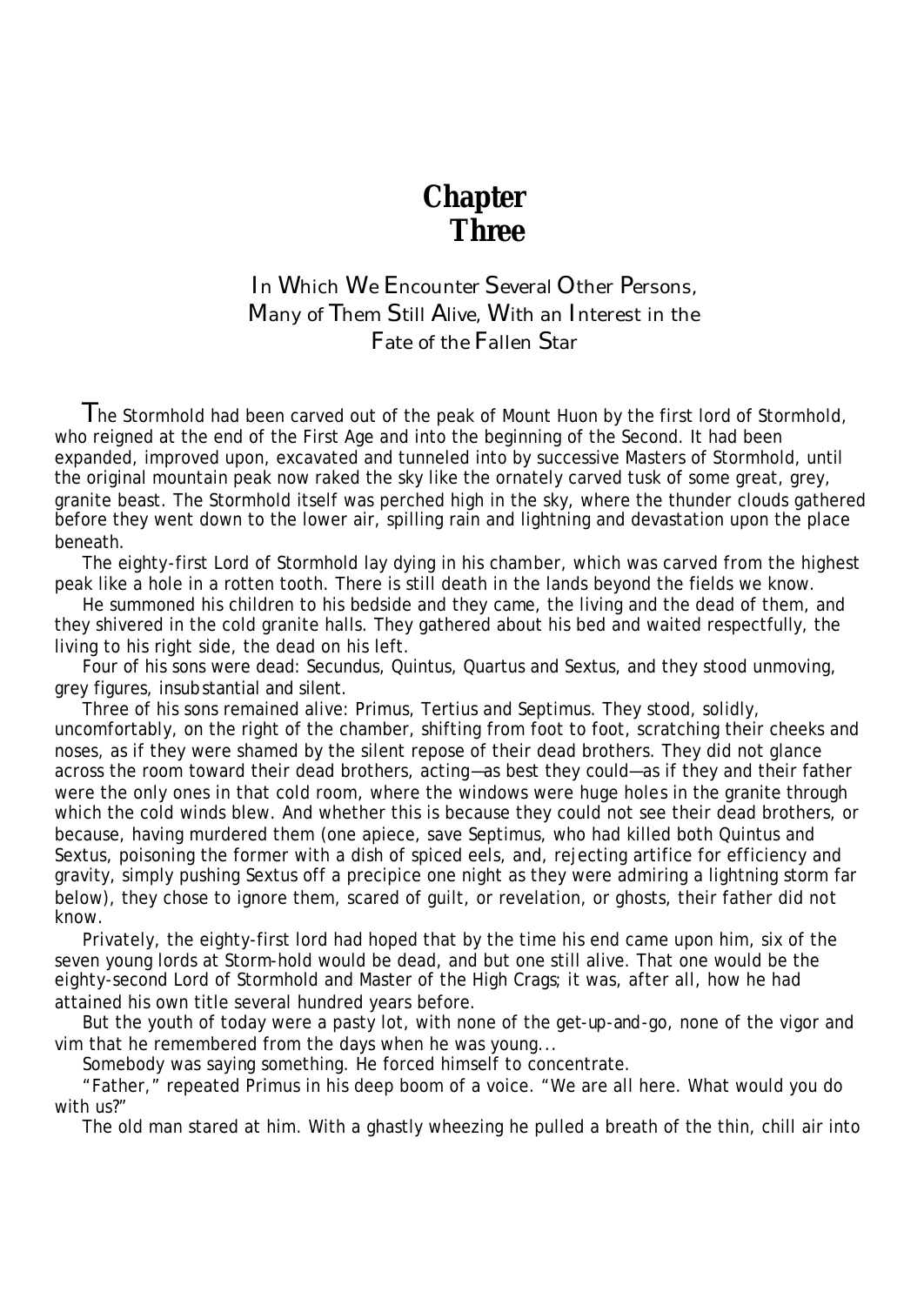his lungs, and then said, in high, cold tones, like the granite itself, "I am dying. Soon my time will be done, and you will take my remains deep into the mountain, to the Hall of Ancestors, and you will place them—me—in the one-and-eightieth hollow you come to, which is to say, the first that is not occupied, and there you shall leave me. If you do not do this thing, you will each be cursed, and the tower of Stormhold shall tumble and fall."

His three living sons said nothing. A murmur ran through the four dead sons, though: regret, perhaps, that their remains had been gobbled up by eagles, or carried away by the fast rivers, tumbled down waterfalls and off to the sea, never to rest in the Hall of Ancestors.

"Now. The matter of succession." The lord's voice wheezed out of him, like the wind being squeezed from a pair of rotten bellows. His living sons raised their heads: Primus, the oldest, with white hairs in his thick brown beard, his nose aquiline, his eyes grey, looked expectant; Tertius, his beard red-and-golden, his eyes a tawny brown, looked wary; Septimus, his black beard still coming in, tall and crowlike, looked blank, as he always looked blank.

"Primus. Go to the window."

Primus strode over to the opening in the rock wall and looked out.

"What do you see?"

"Nothing, sire. I see the evening sky above us, and clouds below us."

The old man shivered beneath the mountain-bear skin that covered him.

"Tertius. Go to the window. What do you see?"

"Nothing, Father. It is as Primus told you. The evening sky hangs above us, the color of a bruise, and clouds carpet the world beneath us, all grey and writhing."

The old man's eyes twisted in his face like the mad eyes of a bird of prey. "Septimus. You. Window."

Septimus strolled to the window and stood beside, although not too close to, his two elder brothers.

"And you? What do you see?"

He looked out of the opening. The wind was bitter on his face, and it made his eyes sting and tear. One star glimmered, faintly, in the indigo heavens.

"I see a star, Father."

"Ahh," wheezed the eighty-first lord. "Bring me to the window." His four dead sons looked at him sadly as his three living sons carried him to the window. The old man stood, or almost stood, leaning heavily on the broad shoulders of his children, staring into the leaden sky.

His fingers, swollen-knuckled and twiglike, fumbled with the topaz that hung on a heavy silver chain about his neck. The chain parted like a cobweb in the old man's grip. He held the topaz out in his fist, the broken ends of silver chain dangling.

The dead lords of Stormhold whispered amongst themselves, in the voices of the dead which sound like snow falling: the topaz was the Power of Stormhold. Who wore it would be Stormhold's master, as long as he was of the blood of Storm-hold. To which of the surviving sons would the eighty-first lord give the stone?

The living sons said nothing, but looked, respectively, expectant, wary, and blank (but it was a deceptive blankness, the blankness of a rock face that one only realizes cannot be climbed when one is halfway up, and there is no longer any way down).

The old man pulled free of his sons, and stood straight and tall, then. He was, for a heartbeat, the lord of Stormhold who had defeated the Northern Goblins at the battle of Crag-land's Head; who had fathered eight children—seven of them boys—on three wives; who had killed each of his four brothers in combat, before he was twenty years old, although his oldest brother had been almost five times his age and a mighty warrior of great renown. It was this man who held up the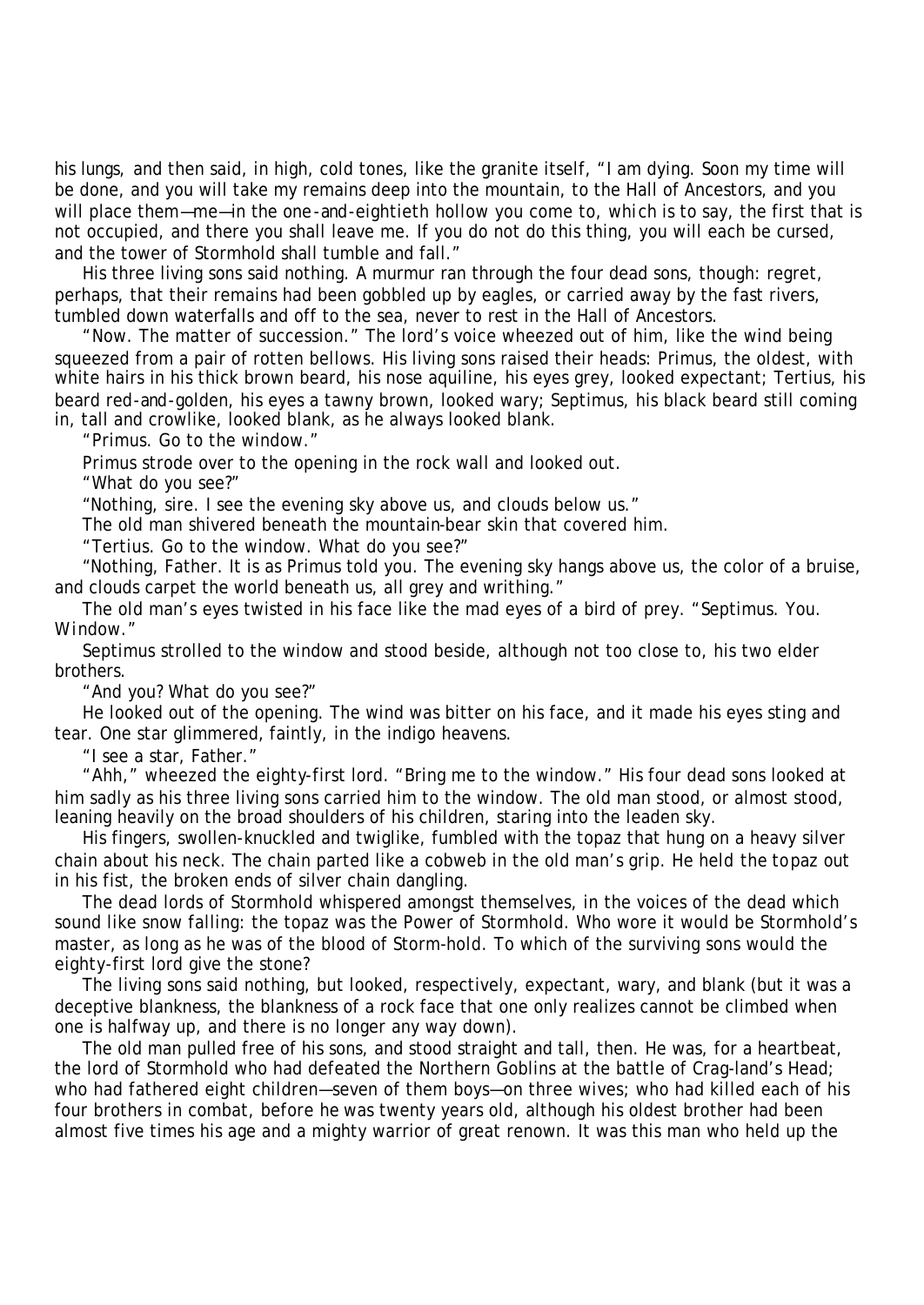topaz and said four words in a long-dead tongue, words which hung on the air like the strokes of a huge bronze gong.

Then he threw the stone into the air. The living brothers caught their breath, as the stone arced up over the clouds. It reached what they were certain must be the zenith of its curve, and then, defying all reason, it continued to rise into the air.

Other stars glittered in the night sky, now.

"To he who retrieves the stone, which is the Power of Storm-hold, I leave my blessing, and the Mastership of Stormhold and all its dominions," said the eighty-first lord, his voice losing power as he spoke, until once again it was the creak of an old, old man, like the wind blowing through an abandoned house.

The brothers, living and dead, stared at the stone. It fell upwards into the sky until it was lost to sight.

"And should we capture eagles, and harness them, to drag us into the heavens?" asked Tertius, puzzled and annoyed.

His father said nothing. The last of the daylight faded, and the stars hung above them,

uncountable in their glory.

One star fell.

Tertius thought, although he was not certain, that it was the first star of the evening, the one that his brother Septimus had remarked upon.

The star tumbled, a streak of light, through the night sky, and it tumbled down somewhere to the south and west of them.

"There," whispered the eighty-first lord, and he fell to the stone floor of his chamber, and he breathed no more.

Primus scratched his beard, and looked down at the crumpled thing. "I've half a mind," he said, "to push the old bastard's corpse out of the window. What was all that idiocy about?"

"Better not," said Tertius. "We don't want to see Storm-hold tumble and fall. Nor do we want a curse on our heads, for that matter. Better just place him in the Hall of Ancestors."

Primus picked his father's body up, and carried him back to the furs of his bed. "We will tell the people he is dead," he said.

The four dead brothers clustered with Septimus at the window.

"What do you think he's thinking?" asked Quintus of Sextus.

"He's wondering where the stone fell, and how to reach it first," said Sextus, remembering his fall down the rocks and into eternity.

"I damned well hope so," said the late eighty-first master of Stormhold to his four dead sons. But his three sons who were not yet dead heard nothing at all.

 $A$  question like "How big is Faerie?" does not admit of a simple answer.

Faerie, after all, is not one land, one principality or dominion. Maps of Faerie are unreliable, and may not be depended upon.

We talk of the kings and queens of Faerie as we would speak of the kings and queens of England. But Faerie is bigger than England, as it is bigger than the world (for, since the dawn of time, each land that has been forced off the map by explorers and the brave going out and proving it wasn't there has taken refuge in Faerie; so it is now, by the time that we come to write of it, a most huge place indeed, containing every manner of landscape and terrain). *Here,* truly, *there be Dragons.* Also gryphons, wyverns, hippogriffs, basilisks, and hydras. There are all manner of more familiar animals as well, cats affectionate and aloof, dogs noble and cowardly, wolves and foxes, eagles and bears.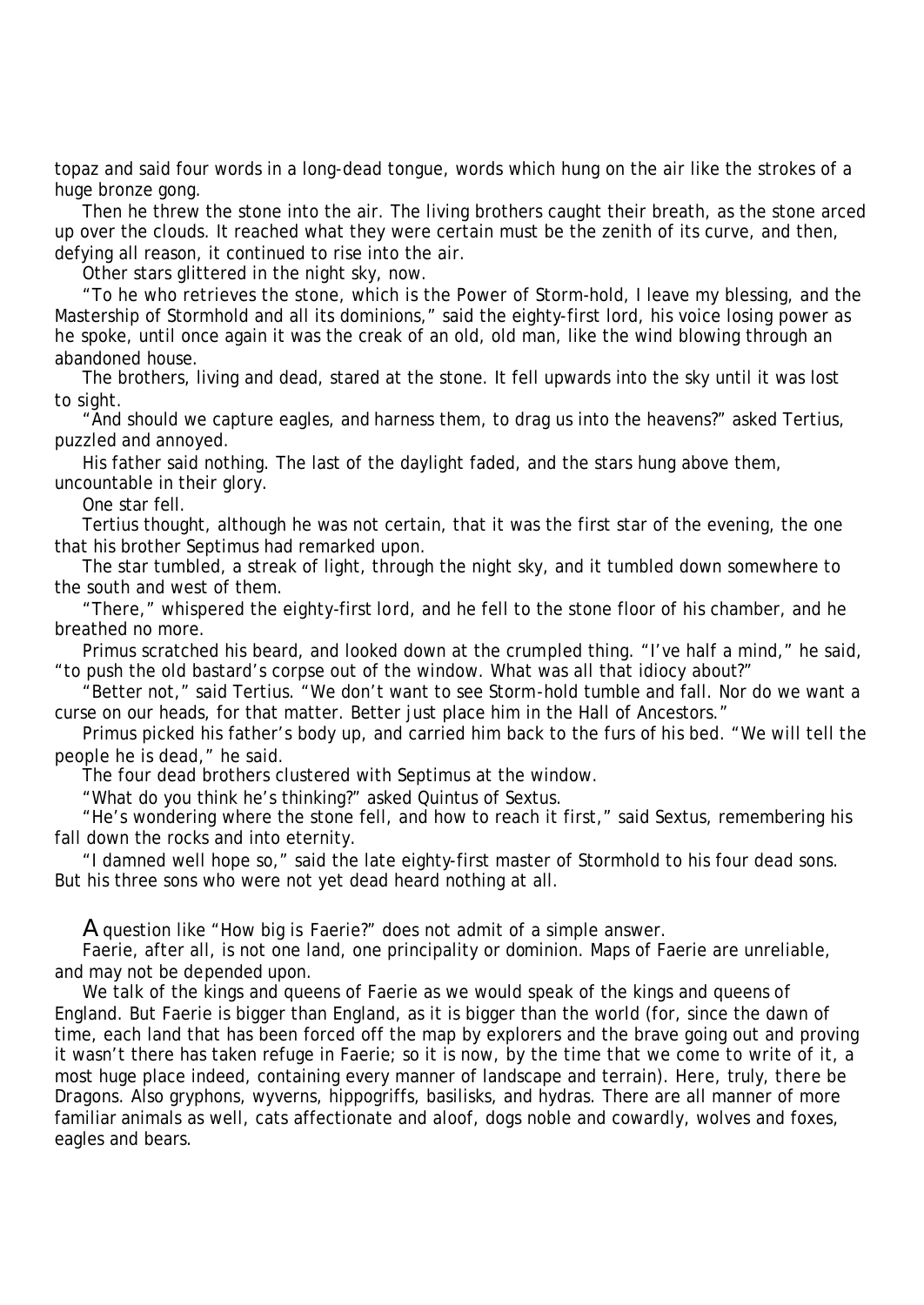In the middle of a wood so thick and so deep it was very nearly a forest was a small house, built of thatch and wood and daubed grey clay, which had a most foreboding aspect. A small, yellow bird in a cage sat on its perch outside the house. It did not sing, but sat mournfully silent, its feathers ruffled and wan. There was a door to the cottage, from which the once-white paint was peeling away.

Inside, the cottage consisted of one room, undivided. Smoked meats and sausages hung from the rafters, along with a wizened crocodile carcass. A peat fire burned smokily in the large fireplace against one wall, and the smoke trickled out of the chimney far above. There were three blankets upon three raised beds—one large and old, the other two little more than truckle beds.

There were cooking implements, and a large wooden cage, currently empty, in another corner. There were windows too filthy to see through, and over everything was a thick layer of oily dust.

The only thing in the house that was clean was a mirror of black glass, as high as a tall man, as wide as a church door, which rested against one wall.

The house belonged to three aged women. They took it in turns to sleep in the big bed, to make the supper, to set snares in the wood for small animals, to draw water up from the deep well behind the house.

The three women spoke little.

There were three other women in the little house. They were slim, and dark, and amused. The hall they inhabited was many times the size of the cottage; the floor was of onyx, and the pillars were of obsidian. There was a courtyard behind them, open to the sky, and stars hung in the night sky above.

A fountain played in the courtyard, the water rolling and falling from a statue of a mermaid in ecstasy, her mouth wide open. Clean, black water gushed from her mouth into the pool below, shimmering and shaking the stars.

The three women, and their hall, were in the black mirror. The three old women were the Lilim—the witch-queen— all alone in the woods.

The three women in the mirror were also the Lilim: but whether they were the successors to the old women, or their shadow-selves, or whether only the peasant cottage in the woods was real, or if, somewhere, the Lilim lived in a black hall, with a fountain in the shape of a mermaid playing in the courtyard of stars, none knew for certain, and none but the Lilim could say.

On this day, one crone came in from the woods, carrying a stoat, its throat a splash of red.

She placed it on the dusty chopping board and took a sharp knife. She cut it around at the arms and legs and neck, then, with one filthy hand, she pulled the skin off the creature, as if pulling a child from its pyjamas, and she dropped the naked thing onto the wooden chopping block.

"Entrails?" she asked, in a quavering voice.

The smallest, oldest, most tangle-headed of the women, rocking back and forth in a rocking chair, said, "Might as well."

The first old woman picked up the stoat by the head, and sliced it from neck to groin. Its innards tumbled out onto the cutting board, red and purple and plum-colored, intestines and vital organs like wet jewels on the dusty wood.

The woman screeched, "Come quick! Come quick!"

Then she pushed gently at the stoat-guts with her knife, and screeched once more.

The crone in the rocking chair pulled herself to her feet. (In the mirror, a dark woman stretched and rose from her divan.) The last old woman, returning from the outhouse, scurried as fast as she could from the woods.

"What?" she said. "What is it?"

(In the mirror, a third young woman rejoined the other two. Her breasts were small and high,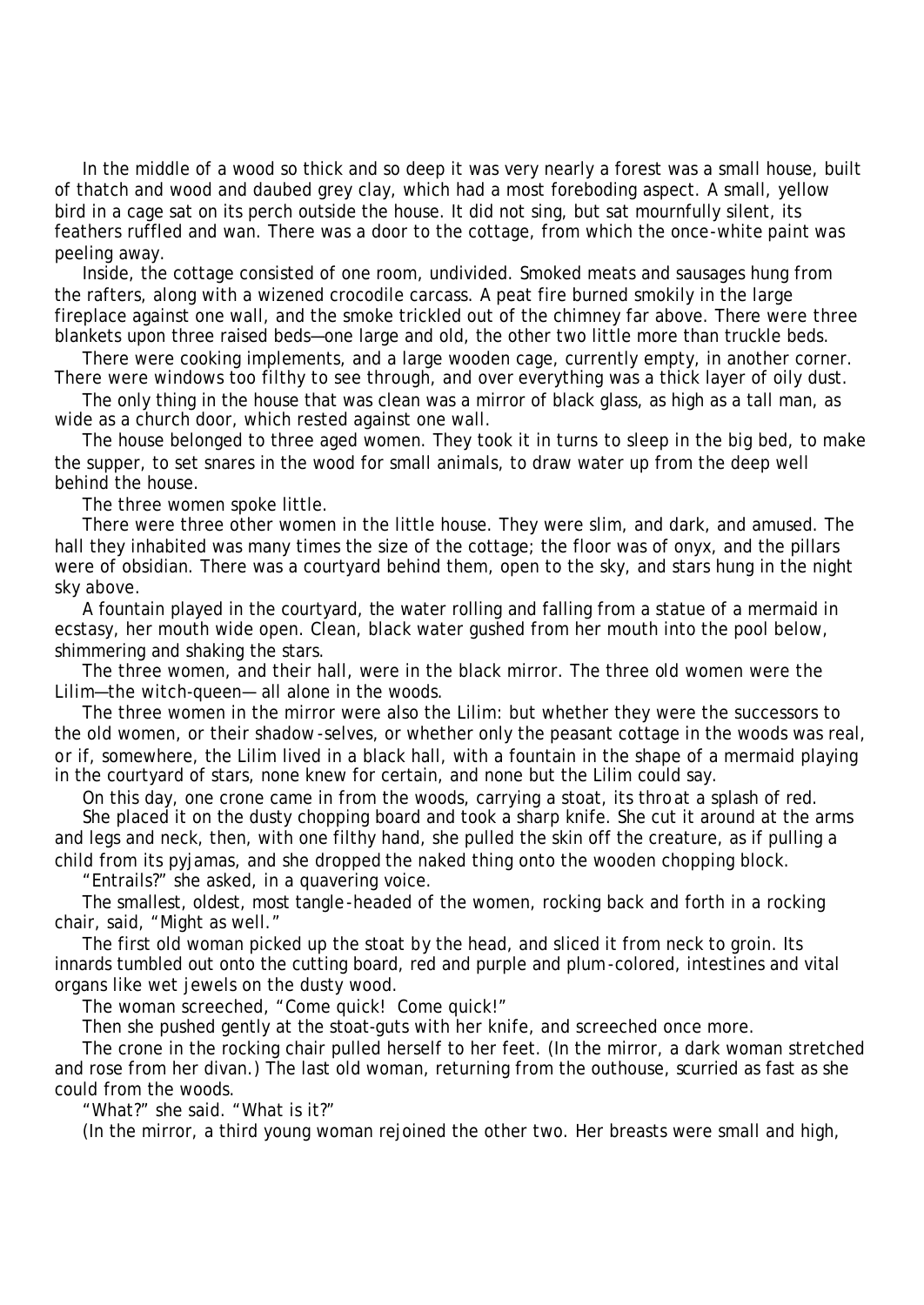and her eyes were dark.)

"Look," gestured the first old woman, pointing with her knife.

Their eyes were the colorless grey of extreme age, and they squinted at the organs on the slab. "At last," said one of them, and "About time," said another.

"Which of us, then, to find it?" asked the third.

The three women closed their eyes, and three old hands stabbed into the stoat-guts on the board.

An old hand opened. "I've a kidney."

"I've his liver."

The third hand opened. It belonged to the oldest of the Lilim. "I've his heart," she said, triumphantly.

"How will you travel?"

"In our old chariot, drawn by what I find at the crossroads."

"You'll be needing some years."

The oldest one nodded.

The youngest, the one who had come in from the outhouse, walked, painfully slowly, over to a high and ramshackle chest of drawers, and bent over. She took a rusting iron box

from the bottommost drawer, and carried it over to her sisters. It was tied around with three pieces of old string, each with a different knot in it. Each of the women unknotted her own piece of string, then the one who had carried the box opened the lid. STAB Something glittered golden in the bottom of the box. "Not much left," sighed the youngest of the Lilim, who had been old when the wood they lived in was still beneath the sea.

"Then it's a good thing that we've found a new one, isn't it?" said the oldest, tartly, and with that she thrust a clawed hand into the box. Something golden tried to avoid her hand, but she caught it, wiggling and glimmering, opened her mouth, and popped it inside.

(In the mirror, three women stared out.) There was a shivering and a shuddering at the center of all things.

(Now, two women stared from the black mirror.) In the cottage, two old women stared, envy and hope mixing in their faces, at a tall, handsome woman with black hair and dark eyes and red, red lips.

"My," she said, "but this place is filthy." She strode to the bed. Beside it was a large wooden chest, covered by a faded tapestry. She twitched off the tapestry, and opened the chest, rummaging inside.

"Here we go," she said, holding up a scarlet kirtle. She tossed it onto the bed, and pulled off the rags and tatters she had worn as an old woman.

Her two sisters stared across at her naked body hungrily. "When I return with her heart, there will be years aplenty for all of us," she said, eying her sisters' hairy chins and hollow eyes with disfavor. She slipped a scarlet bracelet onto her wrist, in the shape of a small snake with its tail between its jaws.

"A star," said one of her sisters.

"A star," echoed the second.

"Exactly," said the witch-queen, putting a circlet of silver upon her head. "The first in two hundred years. And I'll bring it back to us." She licked her scarlet lips with a deep red tongue. "A fallen star," she said.

It was night in the glade by the pool and the sky was bespattered with stars beyond counting. Fireflies glittered in the leaves of the elm trees and in the ferns and in the hazel bushes,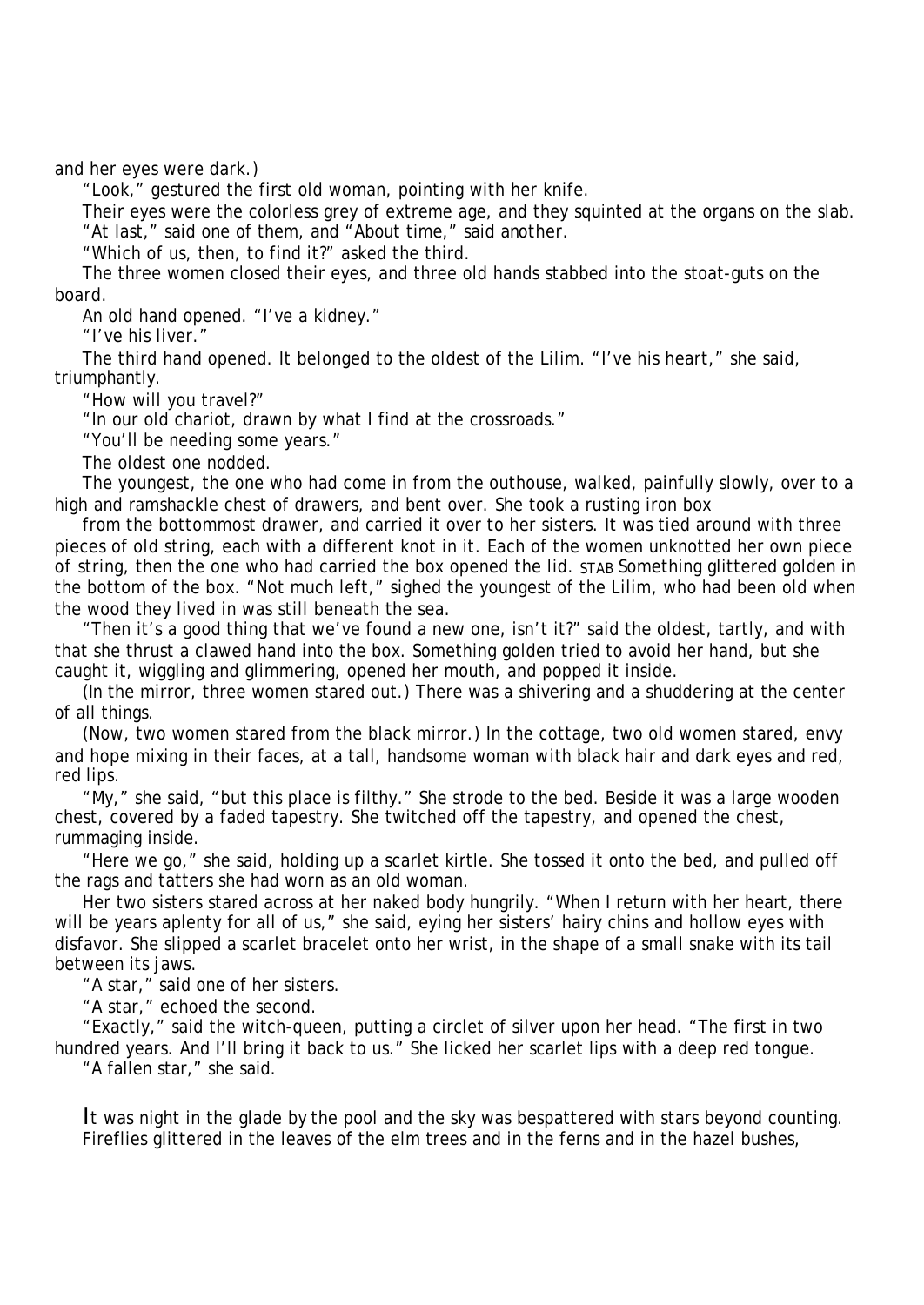flickering on and off like the lights of a strange and distant city. An otter splashed in the brook that fed the pool. A family of stoats wove and wound their way to the water to drink. A fieldmouse found a fallen hazelnut and began to bite into the hard shell of the nut with its sharp, ever-growing front teeth, not because it was hungry, but because it was a prince under an enchantment who could not regain his outer form until he chewed the Nut of Wisdom. But its excitement made it careless, and only the shadow that blotted out the moonlight warned it of the descent of a huge grey owl, who caught the mouse in its sharp talons and rose again into the night.

The mouse dropped the nut, which fell into the brook and was carried away, to be swallowed by a salmon. The owl swallowed the mouse in just a couple of gulps, leaving just its tail trailing from her mouth, like a length of bootlace. Something snuffled and grunted as it pushed through the thicket—*a badger,* thought the owl (herself under a curse, and only able to resume her rightful shape if she consumed a mouse who had eaten the Nut of Wisdom), *or perhaps a small bear.*

Leaves rustled, water rilled, and then the glade became filled with light shining down from above, a pure white light which grew brighter and brighter. The owl saw it reflected in the pool, a blazing, glaring thing of pure light, so bright that she took to the wing and flew to another part of the forest. The wild things looked about them in terror.

First the light in the sky was no bigger than the moon, then it seemed larger, infinitely larger, and the whole grove trembled and quivered and every creature held its breath and the fireflies glowed brighter than they had ever glowed in their lives, each one convinced that *this* at last was love, but to no avail...

And then—

There was a cracking sound, sharp as a shot, and the light that had filled the grove was gone. Or almost gone. There was a dim glow pulsing from the middle of the hazel thicket, as if a tiny cloud of stars were glimmering there.

And there was a voice, a high clear, female voice, which said, "Ow," and then, very quietly, it said "Fuck," and then it said "Ow," once more.

And then it said nothing at all, and there was silence in the glade.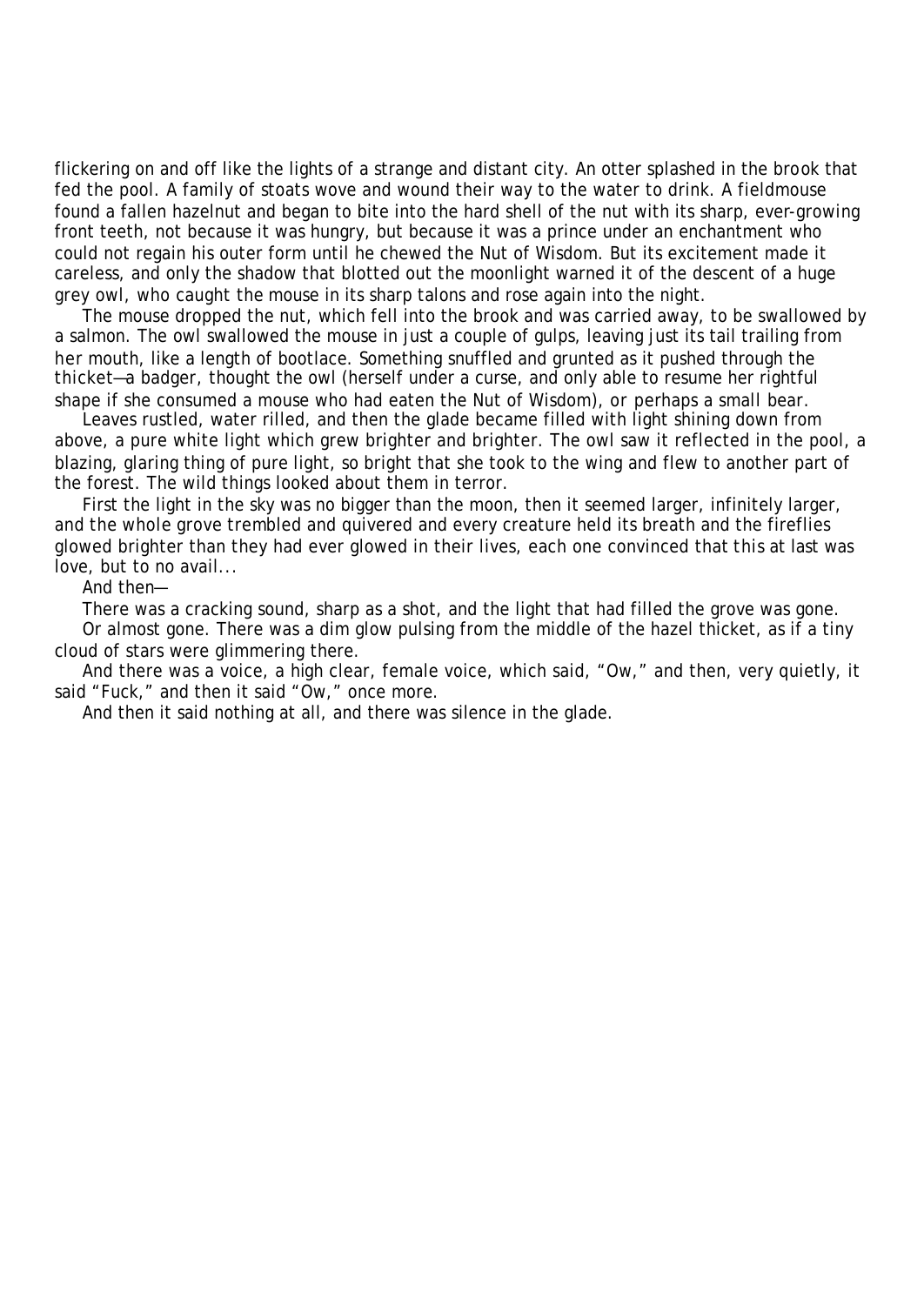## *Chapter Four*

"Can I Get There by Candlelight?"

October moved further away with every step Tristran took; he felt as if he were walking into summer. There was a path through the woods, with a high hedgerow to one side, and he followed the path. High above him the stars glittered and gleamed, and the harvest moon shone golden yellow, the color of ripe corn. In the moonlight he could see briar-roses in the hedge.

He was becoming sleepy now. For a time he fought to stay awake, and then he took off his overcoat, and put down his bag—a large leather bag of the kind that, in twenty years' time, would become known as a Gladstone bag—and he laid his head on his bag, and covered himself with his coat.

He stared up at the stars: and it seemed to him then that they were dancers, stately and graceful, performing a dance almost infinite in its complexity. He imagined he could see the very faces of the stars; pale, they were, and smiling gently, as if they had spent so much time above the world, watching the scrambling and the joy and the pain of the people below them, that they could not help being amused every time another little human believed itself the center of its world, as each of us does.

And then it came to Tristran that he was dreaming, and he walked into his bedroom, which was also the schoolroom of the village of Wall: and Mrs. Cherry tapped the blackboard and bade them all be silent, and Tristran looked down at his slate to see what the lesson would be about, but he could not read what he had written there. Then Mrs. Cherry, who resembled his mother so much that Tristran found himself astonished he had never before realized that they were the same person, called upon Tristran to tell the class the dates of all the kings and queens of England...

"'Scuse me," said a small and hairy voice in his ear, "but would you mind dreamin' a bit quieter? Your dreams is spillin' over into my dreams, and if there's one thing I've never been doin' with, it's dates. William the Conker, ten sixty-six, that's as far as I go, and I'd swap that for a dancing mouse."

"Mm?" said Tristran.

"Keep it down," said the voice. "If you don't mind."

"Sorry," said Tristran, and his dreams after that were of the dark.

Breakfast," said a voice close to his ear. "It's mushrumps, fried in butter, with wild garlic." Tristran opened his eyes: daylight shone through the briar-rose hedge, dappling the grass in gold and green. Something smelled like heaven.

A tin container was placed beside him.

"Poor fare," said the voice. "Country fare, it is. Nothing like the gentry are used to, but the likes of me treasures a fine mushrump."

Tristran blinked, and reached into the tin bowl and took out a large mushroom between finger and thumb. It was hot. He took a careful bite, felt the juices flood his mouth. It was the finest thing he had ever eaten and, after he had chewed and swallowed it, he said so.

"That's kind of you," said the small figure who sat on the other side of a little fire which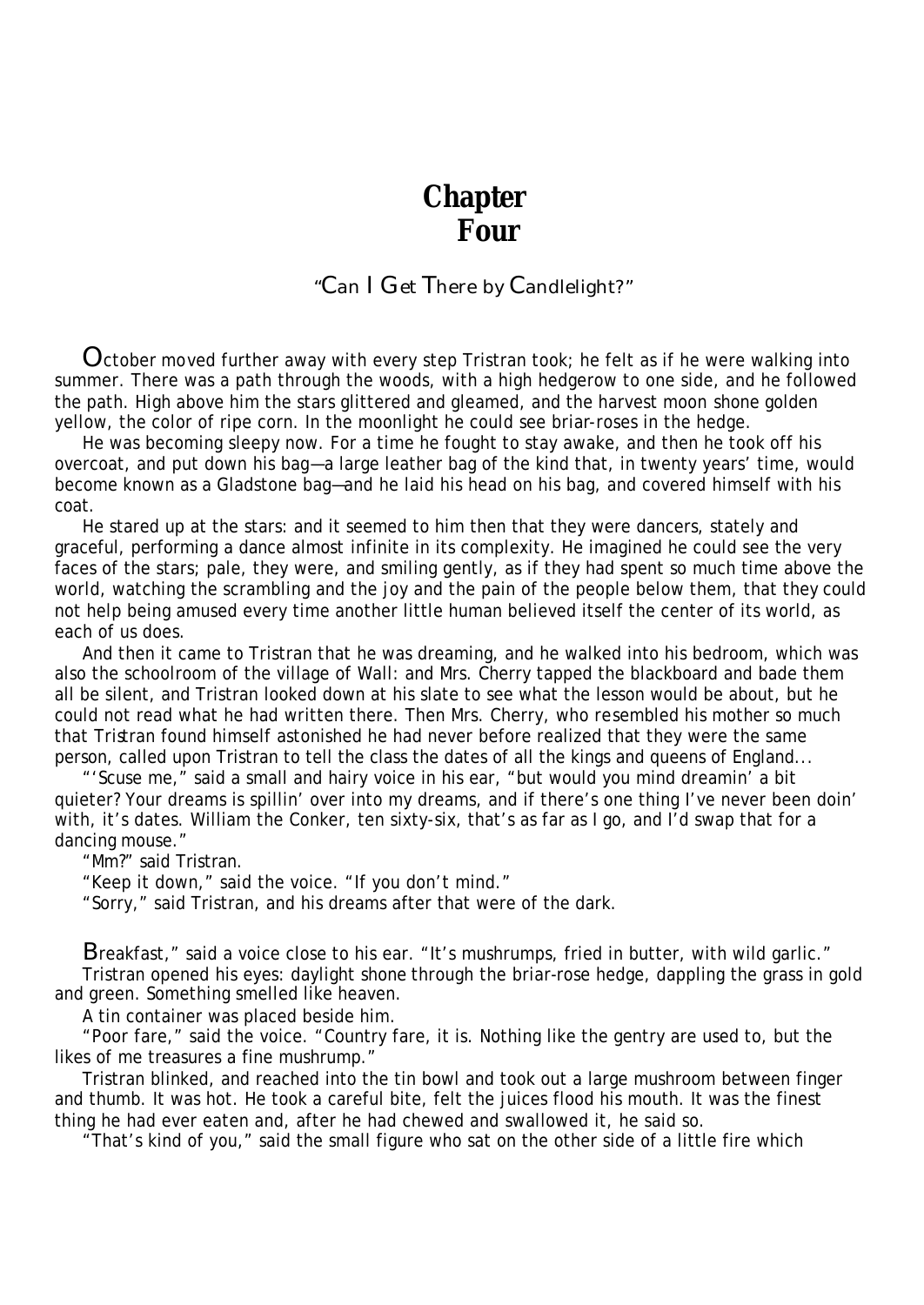crackled and smoked in the morning air. "Kind of you, I'm sure. But *you* know, and / know, that it's just fried field-mushrumps, and never a patch on nothing proper..."

"Is there any more?" asked Tristran, realizing just how hungry he was: sometimes a little food can do that to you.

"Ah now, that's manners for you," said the little figure, who wore a large, floppy hat and a large, flappy overcoat. *"Is there more?* he says, as if it were poached quail's eggs and smoked gazelle and truffles, not just a mushrump, what tastes more or less like something what's been dead for a week and a cat wouldn't touch. *Manners."*

"I really, truly would like another mushroom," said Tris-tran, "if it's not too much trouble."

The little man—if man he was, which Tristran found rather unlikely—sighed mournfully, and reached into the pan sizzling on the fire, with his knife, and flicked two large mushrooms into Tristran's tin bowl.

Tristran blew on them, then ate them with his fingers. "Look at you," said the little hairy person, his voice a mixture of pride and gloom, "eatin' those mushrumps as if you liked them, as if they wasn't sawdust and wormwood and rue in your mouth."

Tristran licked his fingers, and assured his benefactor that they had been the very finest mushrooms he had ever had the privilege of eating.

"You says that now," said his host with gloomy relish, "but you'll not be sayin' that in an hour's time. They'll undoubtedly disagree with you, like the fishwife who disagreed with her young man over a mermaid. And that could be heard from Garamond to Stormhold. Such language! It fair turned my ears blue, it did." The little hairy personage sighed deeply. "Talkin' about your guts," he said, "I'm going to attend to mine behind that tree over there. Would you do me the signal honor of keepin' an eye on that there pack of mine? I'd be obliged."

"Of course," said Tristran, politely. The little hairy man vanished behind an oak tree; Tristran heard a few grunts, and then his new friend reappeared, saying, "There. I knowed a man in Paphlagonia who'd swallow a live snake every morning, when he got up. He used to say, he was certain of one thing, that nothing worse would happen to him all day. 'Course they made him eat a bowlful of hairy centipedes before they hung him, so maybe that claim was a bit presumptive."

Tristran excused himself. He urinated against the side of the oak tree, next to which was a small mound of droppings, certainly not produced by any human being. They looked like deer pellets, or rabbit-droppings.

"My name is Tristran Thorn," said Tristran, when he returned. His breakfast companion had packed up the morning's breakfast—fire, pans and all—and made it vanish into his pack.

He removed his hat, pressed it to his chest, and looked up at Tristran. "Charmed," he said. He tapped the side of his pack: on it was written: CHARMED, ENCHANTED, ENSORCEL-LED AND CONFUSTICATED. "I used to be confusticated," he confided, "but you know how these things go."

And with that he set off along the path. Tristran walked behind him. "Hey! I say!" called Tristran. "Slow down, can't you?" For despite the huge pack (which put Tristran in mind of Christian's burden in *Pilgrim's Progress,* a book from which Mrs. Cherry had read to them every Monday morning, telling them that, although it was written by a tinker, it was a fine book for all of that) the little man—Charmed? Was that his name?—was moving away from him as fast as a squirrel up a tree.

The little creature hurried back down the path. "Some-thin' wrong?" he asked.

"I cannot keep up," confessed Tristran. "You walk so confoundedly fast."

The little hairy man slowed his pace. "Beg your puddin'," he said, as Tristran stumbled after him. "Bein' on me own so much, I gets used to settin' me own pace."

They walked side by side, in the golden-green light of the sun through the newly opened leaves.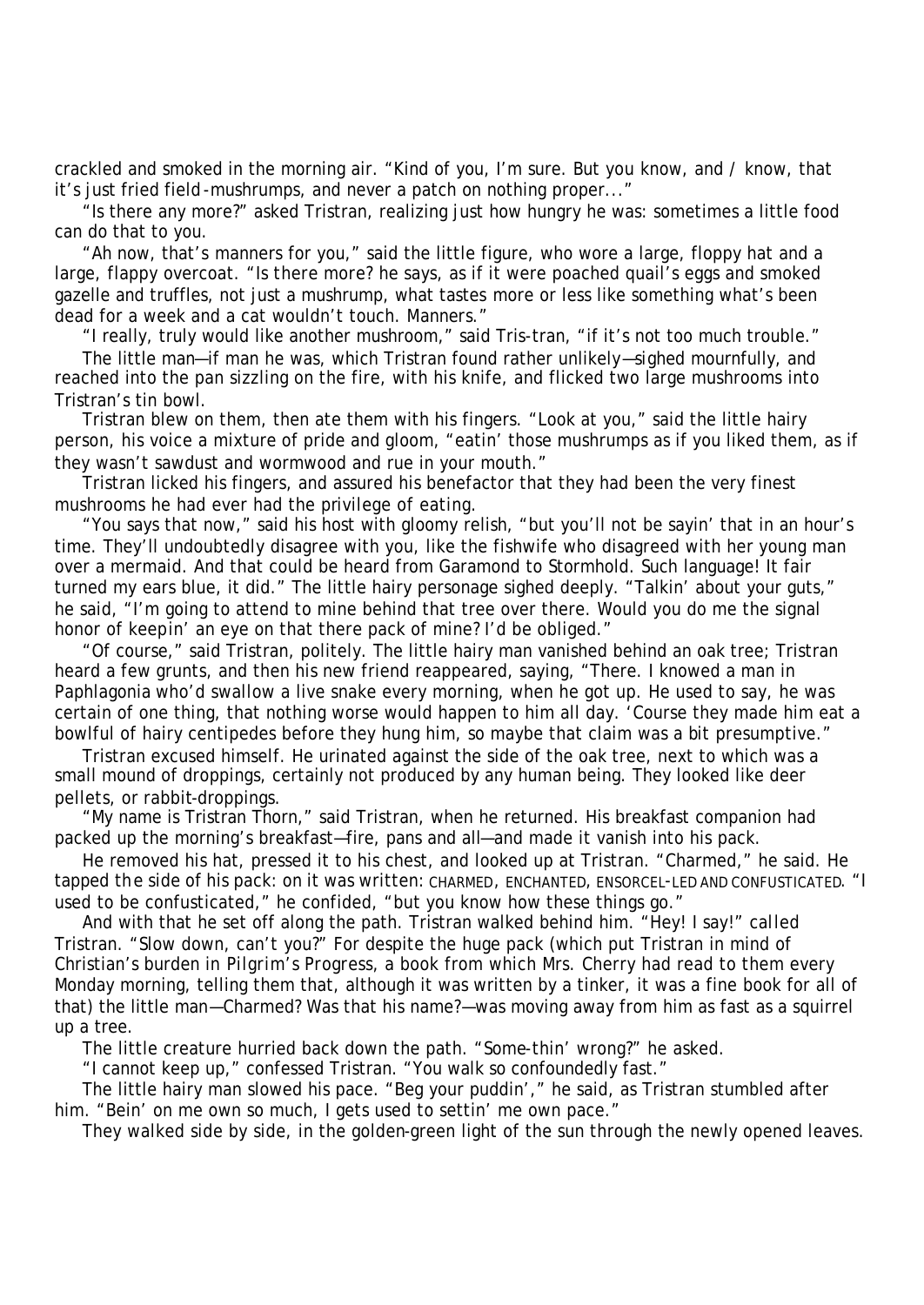It was a quality of light Tristran had observed, unique to springtime. He wondered if they had left summer as far behind as October. From time to time Tristran would remark on a flash of color in a tree or bush, and the little hairy man would say something like, "Kingfisher. Mr. Halcyon they used to call him. Pretty bird," or "Purple hummingbird. Drinks nectar from flowers. Hovers," or "Redcap. They'll keep their distance, but don't you go scrutinizin' 'em or looking for trouble, 'cos you'll find it with those buggers."

They sat beside a brook to eat their lunch. Tristran produced the cottage loaf, the ripe, red apples, and round of cheese—hard, tart and crumbly—that his mother had given him. And although the little man eyed them both suspiciously, he wolfed them down and licked the crumbs of bread and cheese from his fingers, and munched noisily on the apple. Then he filled a kettle from the brook, and boiled it up for tea.

"Suppose you tell me what you're about?" said the little hairy man as they sat on the ground and drank their tea.

Tristran thought for some moments, and then he said, "I come from the village of Wall, where there lives a young lady named Victoria Forester, who is without peer among women, and it is to her, and to her alone, that I have given my heart. Her face is-"

"Usual complement of bits?" asked the little creature. "Eyes? Nose? Teeth? All the usual?" "Of course."

"Well then, you can skip that stuff," said the little hairy man. "We'll take it all as said. So what damn-fool silly thing has this young lady got you a-doin' of?"

Tristran put down his wooden cup of tea, and stood up, offended.

"What," he asked, in what he was certain were lofty and scornful tones, "would possibly make you imagine that my lady-love would have sent me on some foolish errand?"

The little man stared up at him with eyes like beads of jet. "Because that's the only reason a lad like you would be stupid enough to cross the border into Faerie. The only ones who ever come here from your lands are the minstrels, and the lovers, and the mad. And you don't look like much of a minstrel, and you're—pardon me saying so, lad, but it's true— ordinary as cheese-crumbs. So it's love, if you ask me."

"Because," announced Tristran, "every lover is in his heart a madman, and in his head a minstrel."

"Really?" said the little man, doubtfully. "I'd never noticed. So there's some young lady. Has she sent you here to seek your fortune? That used to be very popular. You'd get young fellers wanderin' all over, looking for the hoard of gold that some poor wyrm or ogre had taken absolute centuries to accumulate."

"No. Not my fortune. It was more of a promise I made to this lady I mentioned. I... we were talking, and I was promising her things, and we saw this falling star, and I promised to bring it to her. And it fell..." he waved an arm toward a mountain range somewhere in the general direction of the sunrise "... over there."

The little hairy man scratched his chin. Or his muzzle; it might well have been his muzzle. "You know what I would do?"

"No," said Tristran, hope rising within him, "what?"

The little man wiped his nose. "I'd tell her to go shove her face in the pig pen, and go out and find another one who'll kiss you without askin' for the earth. You're bound to find one. You can hardly throw half a brick back in the lands you come from without hittin' one."

"There *are* no other girls," said Tristran confidently.

The little man sniffed, and they packed up their things and walked on together.

"Did you mean it?" said the little man. "About the fallen star?"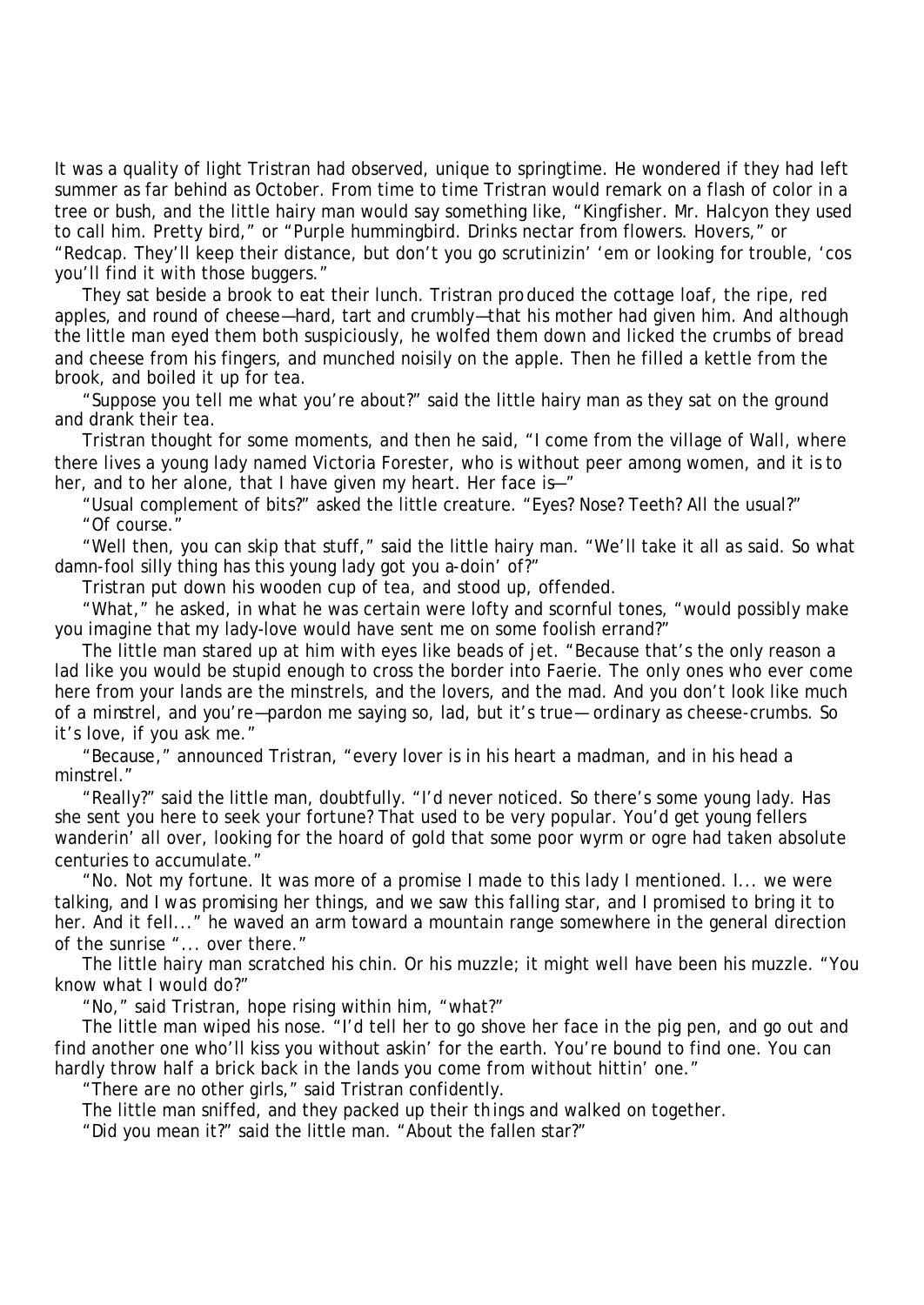"Yes," said Tristran.

"Well, I'd not mention it about if I were you," said the little man. "There's those as would be unhealthily interested in such information. Better keep mum. But never lie."

"So what should I say?"

"Well," he said, "f'r example, if they ask where you've come from, you could say 'Behind me,' and if they asked where you're going, you'd say 'In front of me.' "

"I see," said Tristran.

The path they were walking became harder to discern. A cold breeze ruffled Tristran's hair, and he shivered. The path led them into a grey wood of thin, pale birch trees.

"Do you think it will be far?" asked Tristran. "To the star?"

"How many miles to Babylon?" said the little man rhetorically. "This wood wasn't here, last time I was by this way," he added.

*"How Many Miles to Babylon,"* recited Tristran, to himself, as they walked through the grey wood.

*"Three score miles and ten.*

*Can I get there by candlelight?*

*Yes, and back again.*

*Yes, if your feet are nimble and light,*

*You can get there by candlelight."*

"That's the one," said the little hairy man, his head questing from side to side as if he were preoccupied, or a little nervous.

"It's only a nursery rhyme," said Tristran.

"Only a *nursery...* ? Bless me, there's some on this side of the wall would give seven years' hard toil for that little cantrip. And back where you come from you mutter 'em to babes alongside of a 'Rock-a-Bye-Baby' or a 'Rub-a-Dub-Dub,' without a second thought... Are you chilled, lad?"

"Now that you mention it, I am a bit cold, yes."

"Look around you. Can you see a path?"

Tristran blinked. The grey wood soaked up light and color and distance. He had thought they were following a path, but now that he tried to see the path, it shimmered, and vanished, like an optical illusion. He had taken *that* tree, and *that* tree, and *that* rock as markers of the path... but there was no path, only the mirk, and the twilight, and the pale trees. "Now we're for it," said the hairy man, in a small voice.

"Should we run?" Tristran removed his bowler hat, and held it in front of him.

The little man shook his head. "Not much point," he said. "We've walked into the trap, and we'll still be in it even if we runs."

He walked over to the nearest tree, a tall, pale, birchlike tree trunk, and kicked it, hard. Some dry leaves fell, and then something white tumbled from the branches to the earth with a dry, whispering sound.

Tristran walked over to it and looked down; it was the skeleton of a bird, clean and white and dry.

The little man shivered. "I could castle," he told Tristran, "but there's no one I could castle with'd be any better off here than we are... There's no escape by flying, not judgin' by *that*  thing." He nudged the skeleton with one pawlike foot. "And your sort of people never could learn to burrow—not that that'd do us much good…"

"Perhaps we could arm ourselves," said Tristran.

"Arm ourselves?"

"Before they come."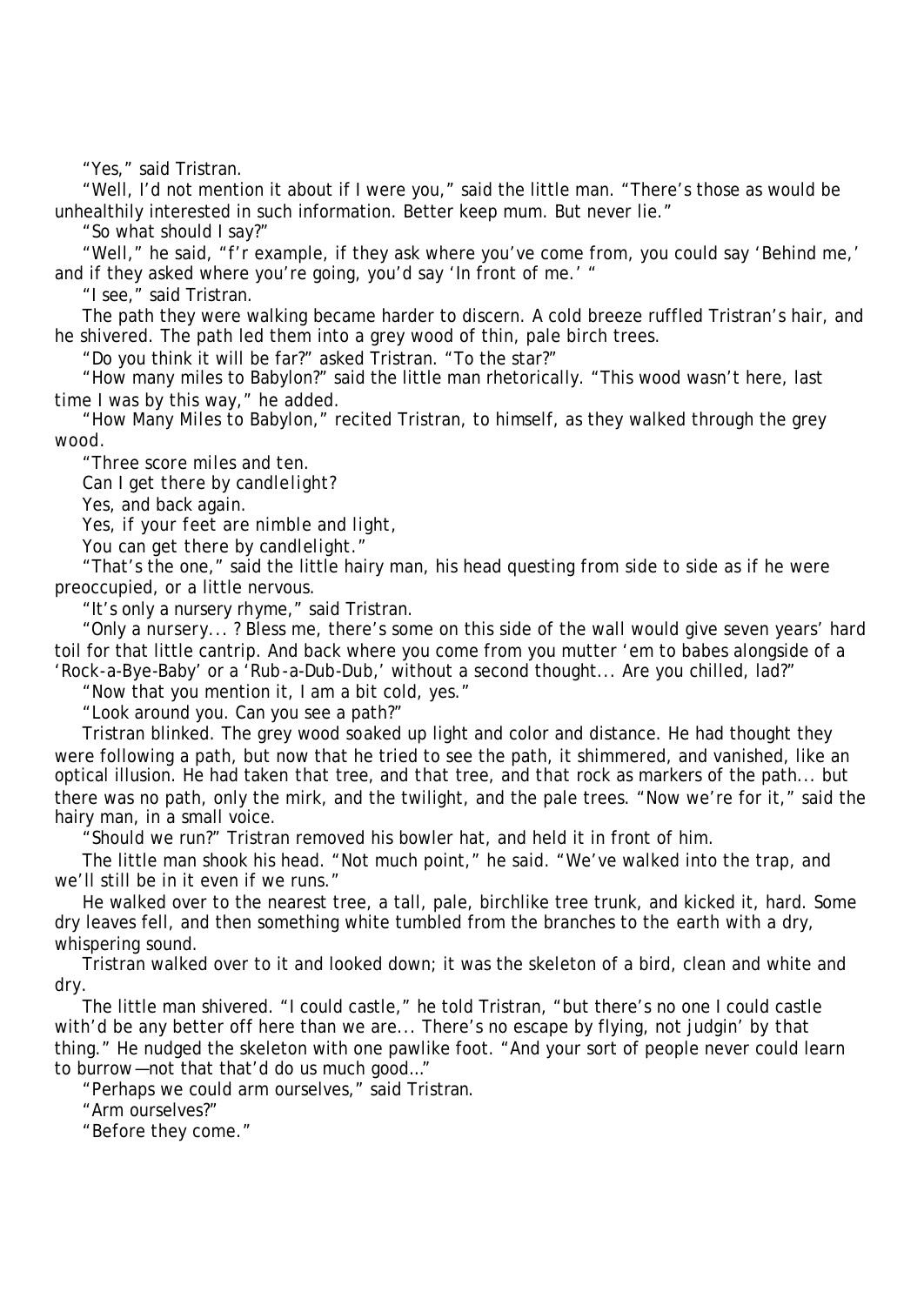"Before they *come?* Why—they're *here,* you puddenhead. It's the trees themselves. We're in a serewood."

"Serewood?"

"It's me own fault—I should've been paying more attention to where we was goin'. Now you'll never get your star, and I'll never get my merchandise. One day some other poor bugger lost in the wood'll find our skellingtons picked clean as whistles and that'll be that."

Tristran stared about him. In the gloom it seemed that the trees were crowding about more thickly, although he had seen nothing actually move. He wondered if the little man were being foolish, or imagining things.

Something stung his left hand. He slapped at it, expecting to see an insect. He looked down to see a pale yellow leaf. It fell to the ground with a rustle. On the back of his hand, a veining of red, wet blood welled up. The wood whispered about them.

"Is there anything we can do?" Tristran asked.

"Nothing I can think of. If only we knew where the true path was... even a serewood couldn't destroy the true path. Just hide it from us, lure us off of it..." The little man shrugged, and sighed.

Tristran reached his hand up and rubbed his forehead. "I... I *do* know where the path is," he said. He pointed. "It's down that way."

The little man's bead-black eyes glittered. "Are you sure?"

"Yes, sir. Through that copse and up a little way to the right. That's where the path is."

"How do you know?" asked the man.

"I *know"* replied Tristran.

"Right. Come on!" And the little man took his burden and ran, slowly enough that Tristran, his leather bag swinging and banging against his legs, his heart pounding, his breath coming in gasps, was able to keep up.

"No! Not that way. Over to the left!" shouted Tristran. Branches and thorns ripped and tore at his clothes. They ran on in silence.

The trees seemed to have arranged themselves into a wall. Leaves fell around them in flurries, stinging and smarting when they touched Tristran's skin, cutting and slicing at his clothes. He clambered up the hill, swiping at the leaves with his free hand, swatting at the twigs and branches with his bag.

The silence was broken by something wailing. It was the little hairy man. He had stopped dead where he stood, and, his head thrown back, had begun to howl at the sky.

"Buck up," said Tristran. "We're nearly there." He grasped the little hairy man's free hand in his own larger hand, and pulled him forward.

And then they were standing on the true path: a swath of green sward running through the grey wood. "Are we safe here?" asked Tristran, panting, and looking about apprehensively.

"We're safe, as long as we stay on the path," said the little hairy man, and he put down his burden, sat down on the grass of the path and stared at the trees about them.

The pale trees shook, although no wind blew, and it seemed to Tristran that they shook in anger.

His companion had begun to shudder, his hairy fingers raking and stroking the green grass. Then he looked up at Tristran. "I don't suppose you have such a thing as a bottle of something spirituous upon you? Or perchance a pot of hot, sweet tea?"

"No," said Tristran. " 'fraid not."

The little man sniffed, and fumbled at the lock of his huge package. "Turn round," he said to Tristran. "No peekin'."

Tristran turned away.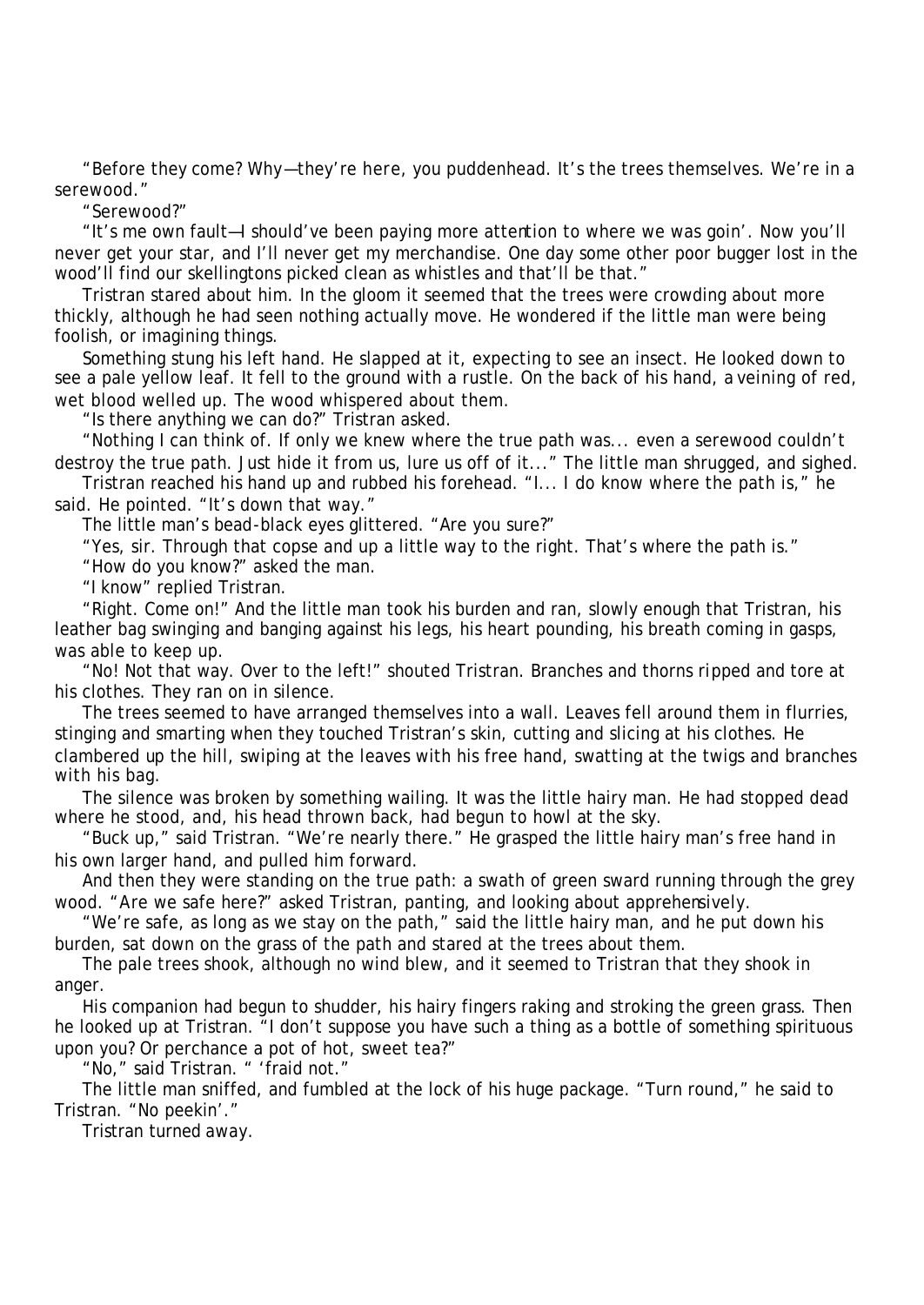There was a rummaging, scuffling noise. Then the sound of a lock clicking shut, and then, "You can turn around, if you like." The little man was holding an enamel bottle. He was tugging, vainly, at the stopper.

"Um. Would you like me to help you with that?" Tristran hoped the little hairy man would not be offended by his request. He should not have worried; his companion thrust the bottle into his hands.

"Here go," he said. "You've got the fingers for it."

Tristran tugged and pulled out the stopper of the bottle. He could smell something intoxicating, like honey mixed with wood smoke and cloves. He passed the bottle back to the little man.

"It's a crime to drink something as rare and good as this out of the bottle," said the little hairy man. He untied the little wooden cup from his belt, and, trembling, poured a small amount of an amber-colored liquid into it. He sniffed it, then sipped it, then he smiled, with small, sharp teeth.

"Aaaahhhh. That's better."

He passed the cup to Tristran.

"Sip it slowly," he said. "It's worth a king's ransom, this bottle. It cost me two large blue-white diamonds, a mechanical bluebird which sang, and a dragon's scale."

Tristran sipped the drink. It warmed him down to his toes and made him feel like his head was filled with tiny bubbles.

"Good, eh?"

Tristran nodded.

"Too good for the likes of you and me, I'm afraid. Still. It hits the spot in times of trouble, of which this is certainly one. Let's get out of this wood," said the little hairy man. "Which way, though... ?"

"That way," said Tristran, pointing to their left.

The little man stoppered and pocketed the little bottle, shouldered his pack, and the two of them walked together down the green path through the grey wood.

After several hours, the white trees began to thin, and then they were through the serewood and walking between two low rough-stone walls, along a high bank. When Tristran looked back the way they had come there was no sign of any wood at all; the way behind them was purple-headed, heathery hills.

"We can stop here," said his companion. "There's stuff we needs to talk about. Sit down."

He put down his enormous bag, and climbed on top of it, so he was looking down at Tristran, who sat on a rock beside the road. "There's something here I'm not properly gettin'. Now, tell me. Where are you from?"

"Wall," said Tristran. "I *told* you."

"Who's your father and mother?"

"My father's name is Dunstan Thorn. My mother is Daisy Thorn."

"Mmm. Dunstan Thorn... Mm. I met your father once. He put me up for the night. Not a bad chap, although he doesn't half go on a bit while a fellow's trying to get a little kip." He scratched his muzzle. "Still doesn't explain... there isn't anythin' *unusual* in your family, is there?"

"My sister, Louisa, can wiggle her ears."

The little hairy man wiggled his own large, hairy ears, dismissively. "No, that's not it," he said. "I was thinkin' more of a grandmother who was a famous enchantress, or an uncle who was a prominent warlock, or a brace of fairies somewhere in the family tree."

"None that I know of," admitted Tristran.

The little man changed his tack. "Where's the village of

Wall?" he asked. Tristran pointed. "Where are the Debatable Hills?" Tristran pointed once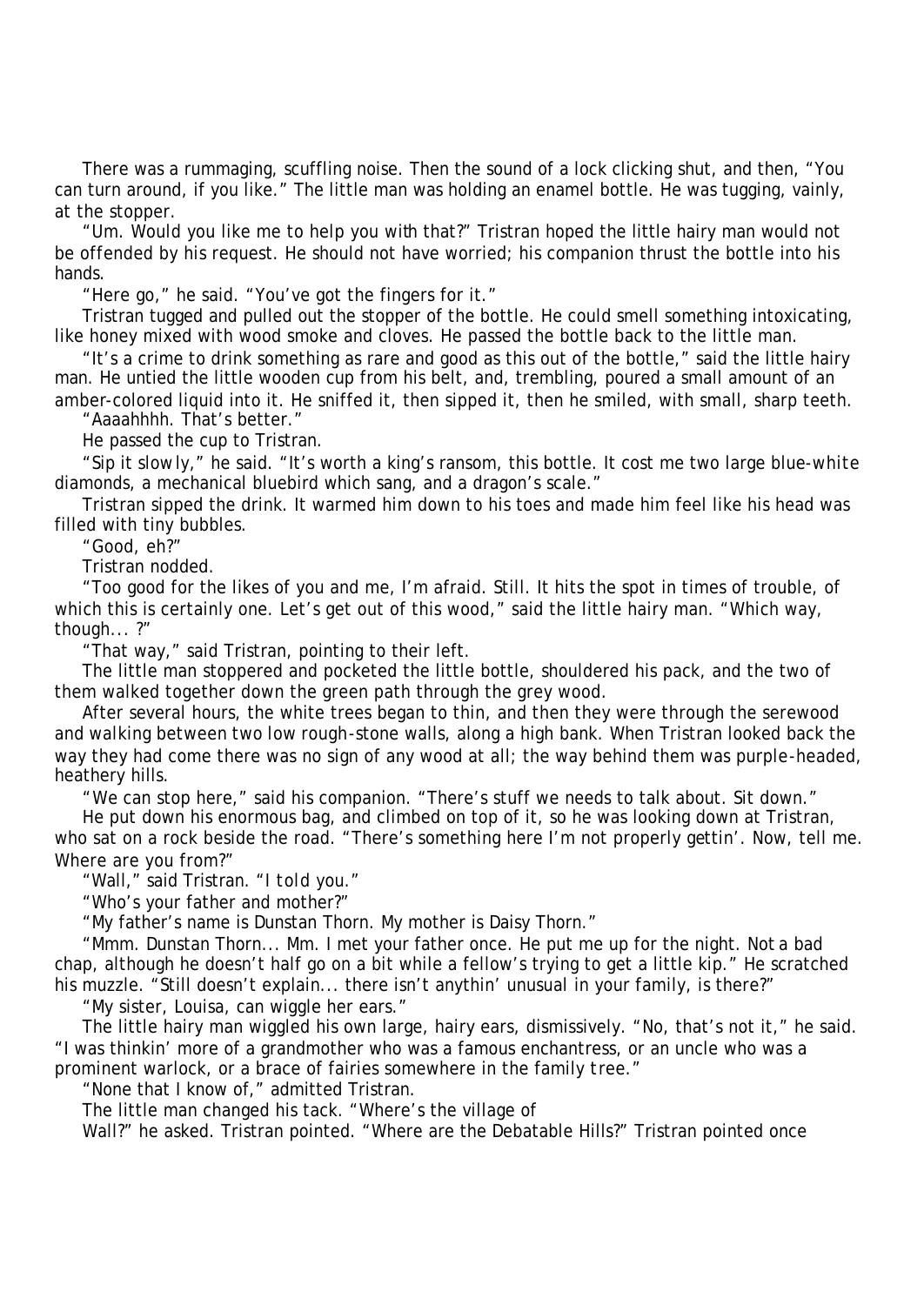more, without hesitation. "Where's the Catavarian Isles?" Tristran pointed to the southwest. He had not known there *were* Debatable Hills, or Catavarian Isles until the little man had mentioned them, but he was as certain in himself of their location as he was of the whereabouts of his own left foot or the nose on his face.

"Hmm. Now thens. Do you know where His Vastness the Freemartin Muskish is?" Tristran shook his head.

"D'you know where His Vastness the Freemartin Mus-kish's Transluminary Citadel is?" Tristran pointed, with certainty.

"And what of Paris? The one in France?"

Tristran thought for a moment. "Well, if Wall's over there, I suppose that Paris must be sort of in the same sort of direction, mustn't it."

"Let's see," said the little hairy man, talking to himself as much as to Tristran. "You can find places in Faerie, but not in your world, save for Wall, and that's a boundary. You can't find people... but... tell me, lad, can you find this star you're lookin' for?"

Tristran pointed, immediately. "It's that way," he said.

"Hmm. That's good. But it still doesn't explain nuffink. You hungry?"

"A bit. And I'm tattered and torn," said Tristran, fingering the huge holes in his trousers, and in his coat, where the branches and the thorns had seized at him, and the leaves had cut at him as he ran. "And look at my boots ..."

"What's in your bag?"

Tristran opened his Gladstone bag. "Apples. Cheese. Half a cottage loaf. And a pot of fishpaste. My penknife. I've got a change of underwear, and a couple of pairs of woolen socks. I suppose I should have brought more clothes..."

"Keep the fishpaste," said his traveling companion, and he rapidly divided the remaining food into two equal piles.

"You done me a good turn," he said, munching a crisp apple, "and I doesn't forget something like that. First we'll get your clothes took care of, and then we'll send you off after your star. Yus?"

"That's extremely kind of you," said Tristran, nervously, slicing his cheese onto his crust of bread.

"Right," said the little hairy man. "Let's find you a blanket."

At dawn three lords of Stormhold rode down the craggy mountain road, in a coach pulled by six black horses. The horses wore bobbing black plumes, the coach was fresh painted in black, and each of the lords of Stormhold was dressed in mourning.

In the case of Primus, this took the shape of a long, black, monkish robe; Tertius was dressed in the sober costume of a merchant in mourning, while Septimus wore a black doublet and hose, a black hat with a black feather in it, and looked for all the world like a foppish assassin from a minor Elizabethan historical play.

The lords of Stormhold eyed each other, one cautious, one wary, one blank. They said nothing: had alliances been possible, Tertius might have sided with Primus against Septimus. But there were no alliances that could be made.

The carriage clattered and shook.

Once, it stopped, for each of the three lords to relieve himself. Then it clattered on down the hilly road. Together, the three lords of Stormhold had placed their father's remains in the Hall of Ancestors. Their dead brothers had watched them from the doors of the hall, but had said nothing.

Toward evening, the coachman called out, "Nottaway!" and he reined his team outside a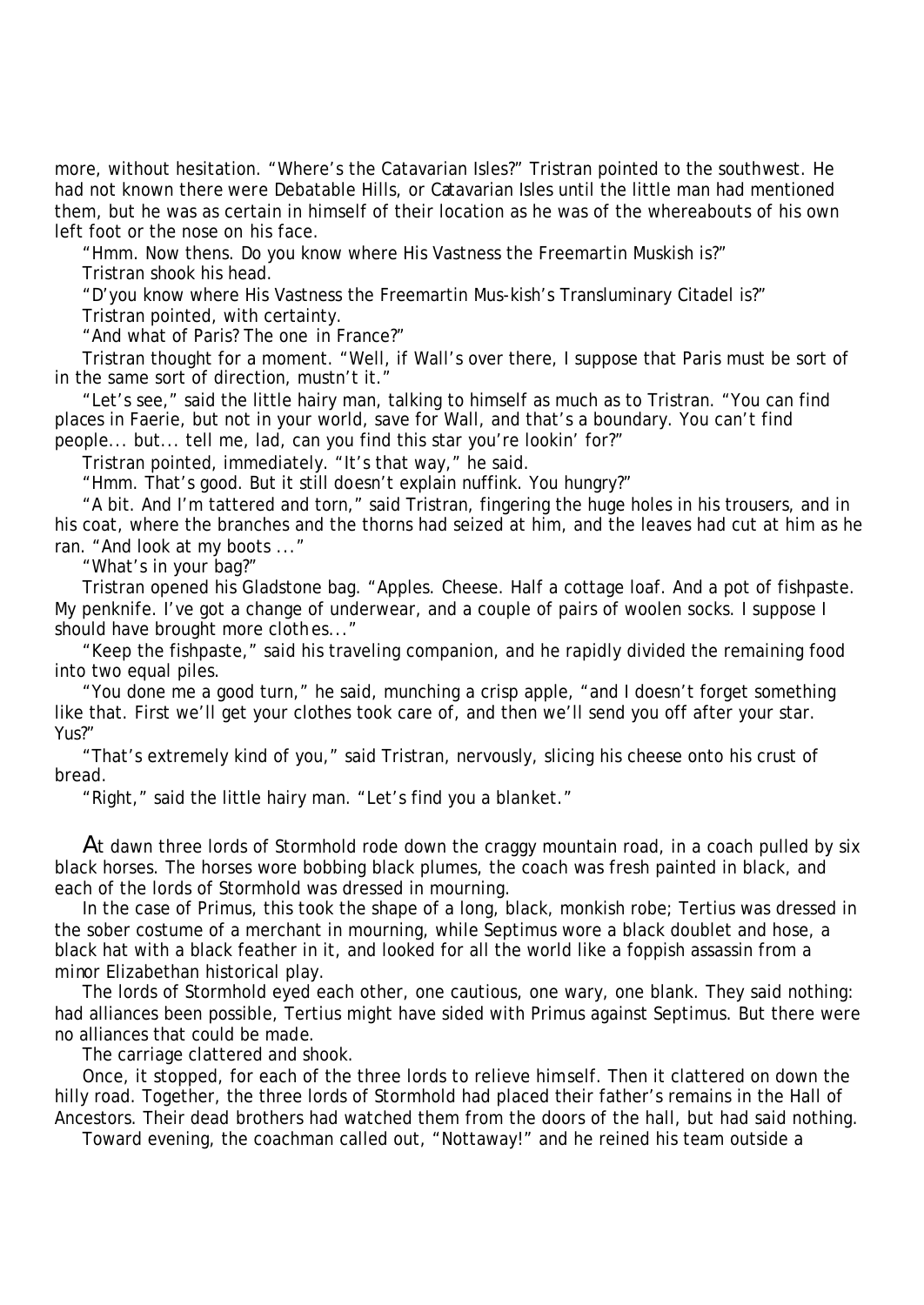tumbledown inn, built against what resembled the ruins of a giant's cottage.

The three lords of Stormhold got out of the coach, and stretched their cramped legs. Faces peered at them through the bottle-glass windows of the inn.

The innkeeper, who was a choleric gnome of poor disposition, looked out of the door. "We'll need beds aired, and a pot of mutton stew on the fire," he called.

"How many beds to be aired?" asked Letitia the chambermaid, from the stairwell.

"Three," said the gnome. "I'll wager they'll have their coachman sleep with the horses."

"Three indeed," whispered Tilly, the pot-girl, to Lacey, the ostler, "when anyone could see a full seven of those fine gentlemen standing in the road."

But when the lords of Stormhold entered there were but three of them, and they announced that their coachman would sleep in the stables.

Dinner was mutton stew, and bread loaves so hot and fresh they exhaled steam as they were cracked open, and each of the lords took an unopened bottle of the finest Baragundian wine (for none of the lords would share a bottle with his fellows, nor even permit the wine to be poured from the bottle into a goblet). This scandalized the gnome, who was of the opinion—*not,* however, uttered in the hearing of his guests— that the wine should be permitted to breathe.

Their coachman ate his bowl of stew, and drank two pots of ale, and went to sleep in the stables. The three brothers went to their respective rooms and barred the doors.

Tertius had slipped a silver coin to Letitia the chambermaid when she had brought him the warming-pan for his bed, so he was not surprised at all when, shortly before midnight, there came a tap-tapping on his door.

She wore a one-piece white chemise, and curtsied to him as he opened the door, and smiled, shyly. She held a bottle of wine in her hand.

He locked the door behind him, and led her to the bed, where, having first made her remove her chemise, and having examined her face and body by candlelight, and having kissed her on the forehead, lips, nipples, navel and toes, and having extinguished the candle, he made love to her, without speaking, in the pale moonlight.

After some time, he grunted, and was still.

"There, lovey, was that good, now?" asked Letitia.

"Yes," said Tertius, warily, as if her words guarded some trap. "It was."

"Would you be wanting another turn, before I leave?"

In reply, Tertius pointed between his legs. Letitia giggled. "We can have *him* upstanding again in a twinkling," she said.

And she pulled out the cork from the bottle of wine she had carried in, and had placed beside the bed, and passed it to Tertius.

He grinned at her, and gulped down some wine, then pulled her to him.

"I bet that feels good," she said to him. "Now, lovey, *this* time let me show you how *I* like it... why, whatever is the matter?" For Lord Tertius of Stormhold was writhing back and forth on the bed, his eyes wide, his breathing labored.

"That wine?" he gasped. "Where did you get it?"

"Your brother," said Letty. "I met him on the stairs. He told me it was a fine restorative and stiffener, and it would provide us with a night we should never forget."

"And so it has," breathed Tertius, and he twitched, once, twice, three times, and then was stiff. And very still.

Tertius heard Letitia begin to scream, as if from a very long way away. He was conscious of four familiar presences, standing with him in the shadows beside the wall.

"She was very beautiful," whispered Secundus, and Letitia thought she heard the curtains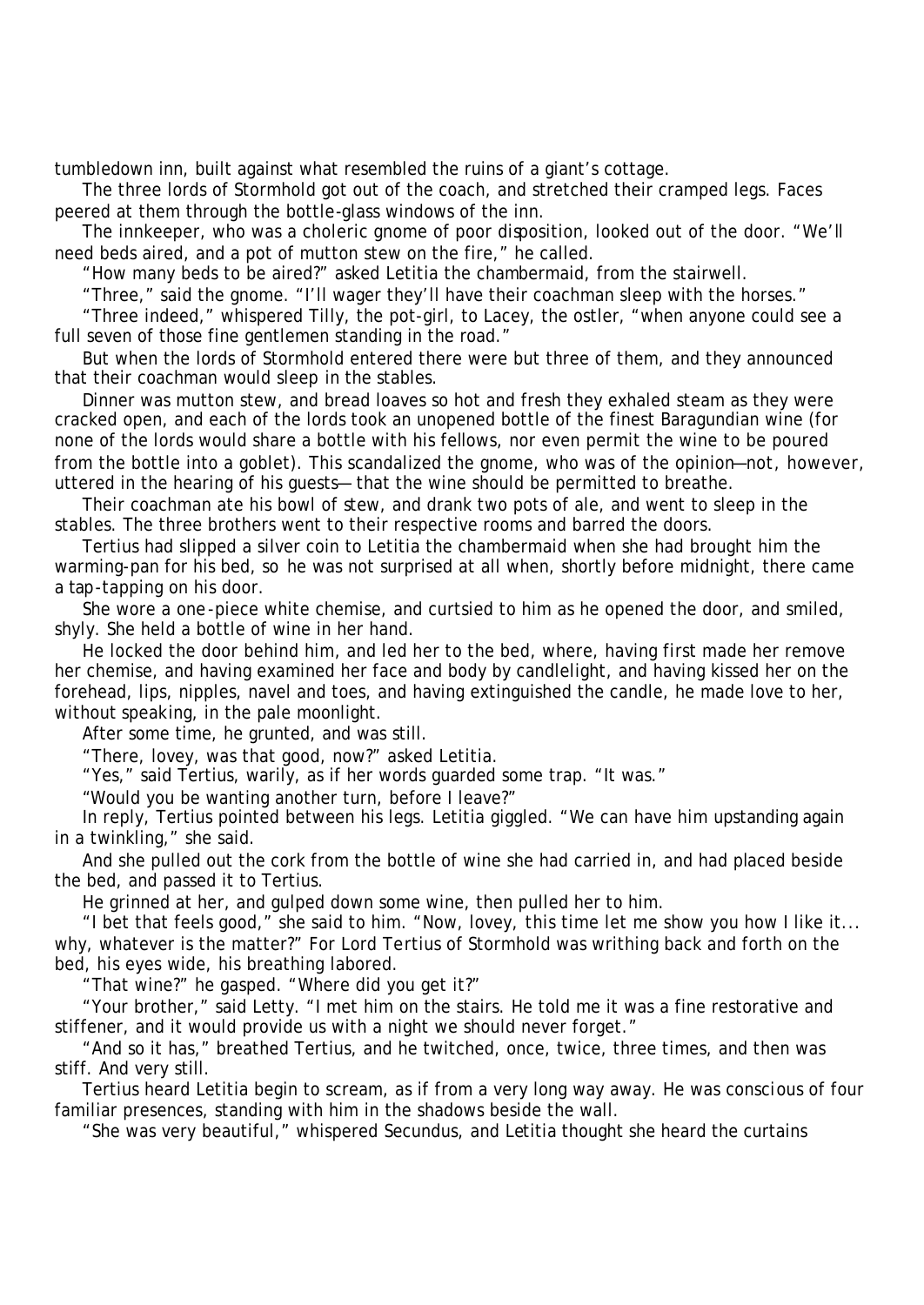#### rustle.

"Septimus is most crafty," said Quintus. "That was the self-same preparation of baneberries he slipped into my dish of eels," and Letitia thought she heard the wind, howling down from the mountain crags.

She opened the door to the household, woken by her screams, and a search ensued. Lord Septimus, however, was nowhere to be found, and one of the black stallions was gone from the stable (in which the coachman slept and snored and could not be wakened).

Lord Primus was in a foul mood when he arose the next morning.

He declined to have Letitia put to death, stating she was as much a victim of Septimus's craft as Tertius had been, but ordered that she accompany Tertius's body back to the castle of Stormhold.

He left her one black horse to carry the body, and a pouch of silver coins. It was enough to pay a villager of Nottaway to travel with her—to ensure no wolves made off with the horse or his brother's remains—and to pay off the coachman when finally he awoke.

And then, alone in the coach, pulled by a team of four coal-black stallions, Lord Primus left the village of Nottaway, in significantly worse temper than he had arrived there.

Brevis arrived at the crossroads tugging at a rope. The rope was attached to a bearded, horned, evil-eyed billy goat, which Brevis was taking to market to sell.

That morning, Brevis's mother had placed a single radish upon the table in front of him and had said, "Brevis, son. This radish was all I was able to pull from the ground today. All our crops have failed, and all our food has gone. We've nothing to sell but the billy goat. So I want you to halter the goat, and take him to the market, and sell him to a farmer. And with the coins you get for the goat—and you'll take nothing less than a florin, mark you—buy a hen, and buy corn, and turnips; and perhaps we shall not starve."

So Brevis had chewed his radish, which was woody, and peppery to the tongue, and spent the rest of the morning chasing the goat about its pen, sustaining a bruise to the rib and a STARE bite to the thigh in the process, and, eventually, and with the help of a passing tinker, he had subdued the goat enough to have it haltered, and, leaving his mother to bandage the tinker's goat-inflicted injuries, he dragged the billy goat toward the market.

Sometimes the goat would take it into his head to charge on ahead, and Brevis would be dragged behind him, the heels of his boots grinding into the dried mud of the roadway, until the goat would decide—suddenly and without warning, for no reason Brevis was able to discern—to stop. Then Brevis would pick himself up and return to dragging the beast.

He reached the crossroads on the edge of the wood, sweaty and hungry and bruised, pulling an uncooperative goat. There was a tall woman standing at the crossroads. A circlet of silver sat in the crimson headpiece that surrounded her dark hair, and her dress was as scarlet as her lips.

"What do they call you, boy?" she asked, in a voice like musky brown honey.

"They call me Brevis, ma'am," said Brevis, observing something strange behind the woman. It was a small cart, but there was nothing harnessed between the shafts. He wondered how it had ever got there.

"Brevis," she purred. "Such a nice name. Would you like to sell me your goat, Brevis-boy?" Brevis hesitated. "My mother told me I was to take the goat to the market," he said, "and to sell him for a hen, and some corn, and some turnips, and to bring her home the change."

"How much did your mother tell you to take for the goat?" asked the woman in the scarlet kirtle.

"Nothing less than a florin," he said.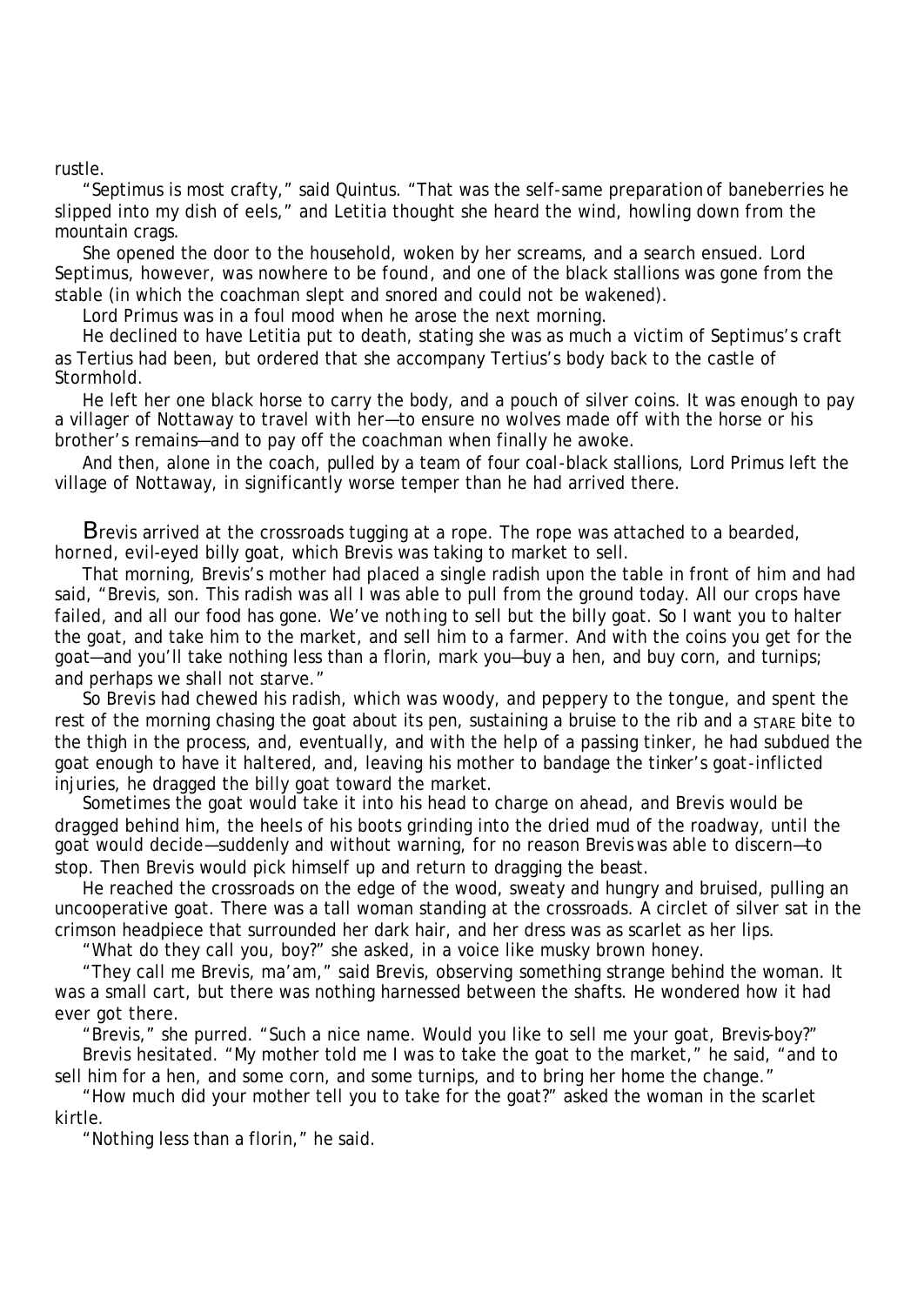She smiled, and held up one hand. Something glinted yellow. "Why, I will give you this golden guinea," she said, "enough to buy a coopful of hens and a hundred bushels of turnips."

The boy's mouth hung open.

"Do we have a deal?"

The boy nodded, and thrust out the hand which held the billy goat's rope halter. "Here," was all he could say, visions of limitless wealth and turnips beyond counting tumbling through his head.

The lady took the rope. Then she touched one finger to the goat's forehead, between its yellow eyes, and let go of the rope.

Brevis expected the billy goat to bolt for the woods or down one of the roads, but it stayed where it was, as if frozen into position. Brevis held out his hand for the golden guinea.

The woman looked at him then, examining him from the soles of his muddy feet, to his sweaty, cropped hair, and once more she smiled.

"You know," she said, "I think that a matched pair would be so much more impressive than just one. Don't you?"

Brevis did not know what she was talking about, and opened his mouth to tell her so. But just then she reached out one long finger, and touched the bridge of his nose, between his eyes, and he found he could not say anything at all.

She snapped her fingers, and Brevis and the billy goat hastened to stand between the shafts of her cart; and Brevis was surprised to notice that he was walking on four legs, and he seemed to be no taller than the animal beside him.

The witch-woman cracked her whip, and her cart jolted off down the muddy road, drawn by a matched pair of horned white billy goats.

The little hairy man had taken Tristran's ripped coat and trousers and waistcoat, and, leaving him covered by a blanket, had walked into the village which nestled in the valley between three heather-covered hills.

Tristran sat under the blanket, in the warm evening, and waited.

Lights flickered in the hawthorn bush behind him. He thought they were glow-worms or fireflies, but, on closer inspection, he perceived they were tiny people, flickering and flitting from branch to branch.

He coughed, politely. A score of tiny eyes stared down at him. Several of the little creatures vanished. Others retreated high into the hawthorn bush, while a handful, braver than the others, flitted toward him.

They began to laugh, in high, bell-tinkling tones, pointing at Tristran, in his broken boots and blanket, and underclothes, and bowler hat. Tristran blushed red, and pulled the blanket about himself.

One of the little folk sang:

*Hankety pankety Boy in a blanket, he's Off on a goose-chase to Look for a star*

*Incontrovertibly Journeys through Faerie Strip off the blanket to See who you are.*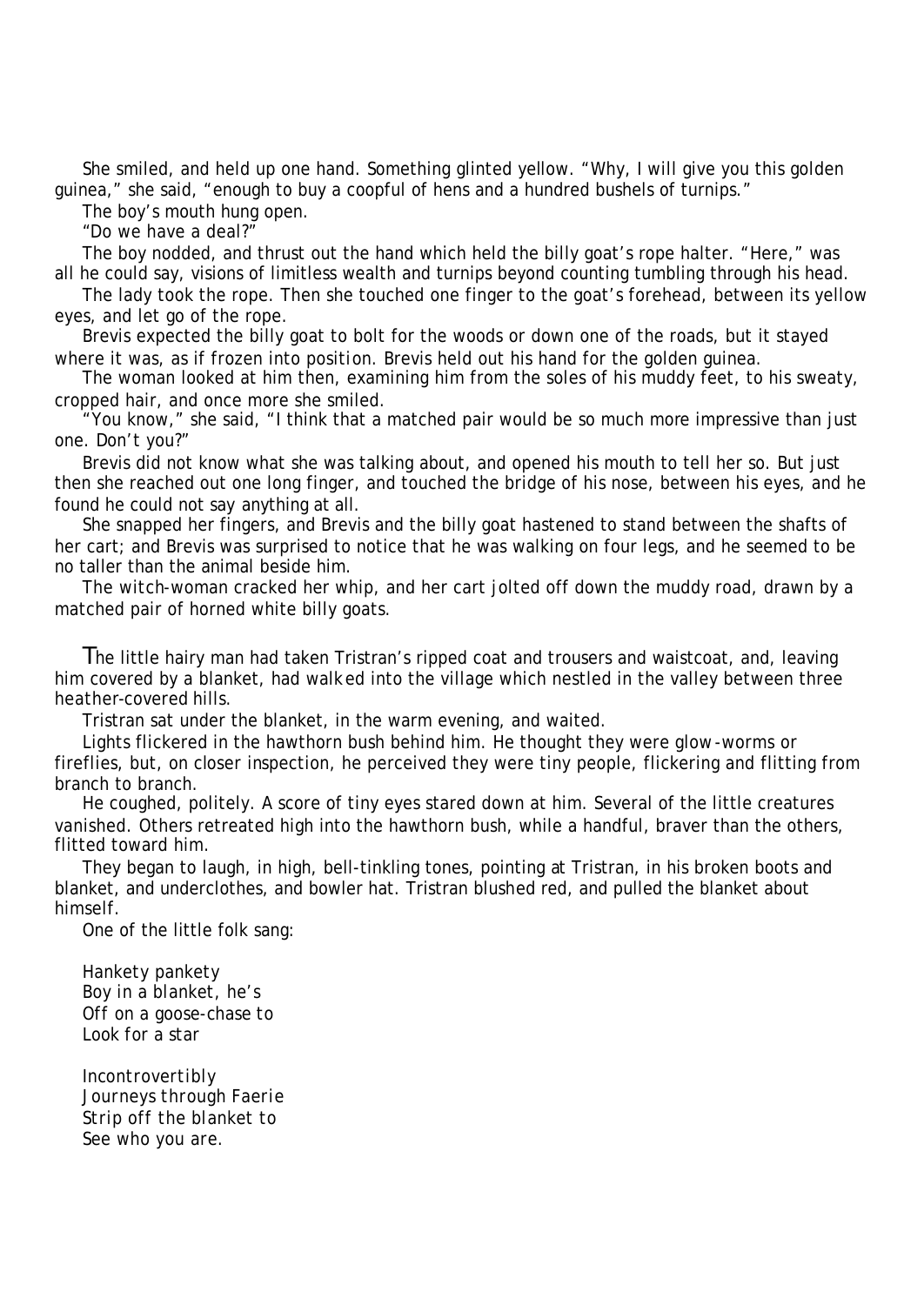And another one sang:

*Tristran Thorn Tristran Thorn Does not know why he was born And a foolish oath has sworn Trews and coat and shirt are torn So he sits here all forlorn Soon to face his true love's scorn Wistran Bistran Tristran Thorn.*

"Be off with you, you silly things," said Tristran, his face burning, and, having nothing else to hand, he threw his bowler hat at them.

Thus it was, that when the little hairy man arrived back from the village of Revelry (although why it was so called no man alive could say, for it was a gloomy, somber place, and had been for time out of mind) he found Tristran sitting glumly beside a hawthorn bush, wrapped in a blanket, and bewailing the loss of his hat.

"They said cruel things about my true love," said Tristran. "Miss Victoria Forester. How dare they?"

"The little folk dare anything," said his friend. "And they talks a lot of nonsense. But they talks an awful lot of sense, as well. You listen to 'em at your peril, and you ignore 'em at your peril, too."

"They said I was soon to face my true love's scorn."

"Did they, indeed?" The little hairy man was laying a variety of clothes out upon the grass. Even in the moonlight, Tristran could see that the clothes he was laying out bore no manner of resemblance to the clothes that Tristran had removed earlier in the day.

In the village of Wall, men wore brown, and grey, and black; and even the reddest neckerchief worn by the ruddiest of farmers was soon faded by the sun and the rain to a more mannerly color. Tristran looked at the crimson and canary and russet cloth, at clothes which looked more like the costumes of traveling players or the contents of his cousin Joan's charades chest, and said, "My clothes?"

"These are your clothes now," said the little hairy man, proudly. "I traded 'em. This stuffs better quality—see, it won't rip and tear as easy—and it's neither tattered nor torn, and withal, you'll not stick out so much as a stranger. This is what people wears hereabouts, y'see."

Tristran contemplated making the rest of his quest wrapped in a blanket, like a savage aboriginal from one of his schoolbooks. Then, with a sigh, he took off his boots, and let the blanket fall to the grass, and, with the little hairy man as his guide ("No, no, laddie, those go *over* that. Mercy, what do they teach them nowadays?") he was soon dressed in his fine new clothes.

The new boots fit him better than the old ones ever had.

They certainly *were* fine new clothes. While clothes do not, as the saying would sometimes have it, make the man, and fine feathers do not make fine birds, sometimes they can add a certain spice to a recipe. And Tristran Thorn in crimson and canary was not the same man that Tristran Thorn in his overcoat and Sunday suit had been. There was a swagger to his steps, a jauntiness to his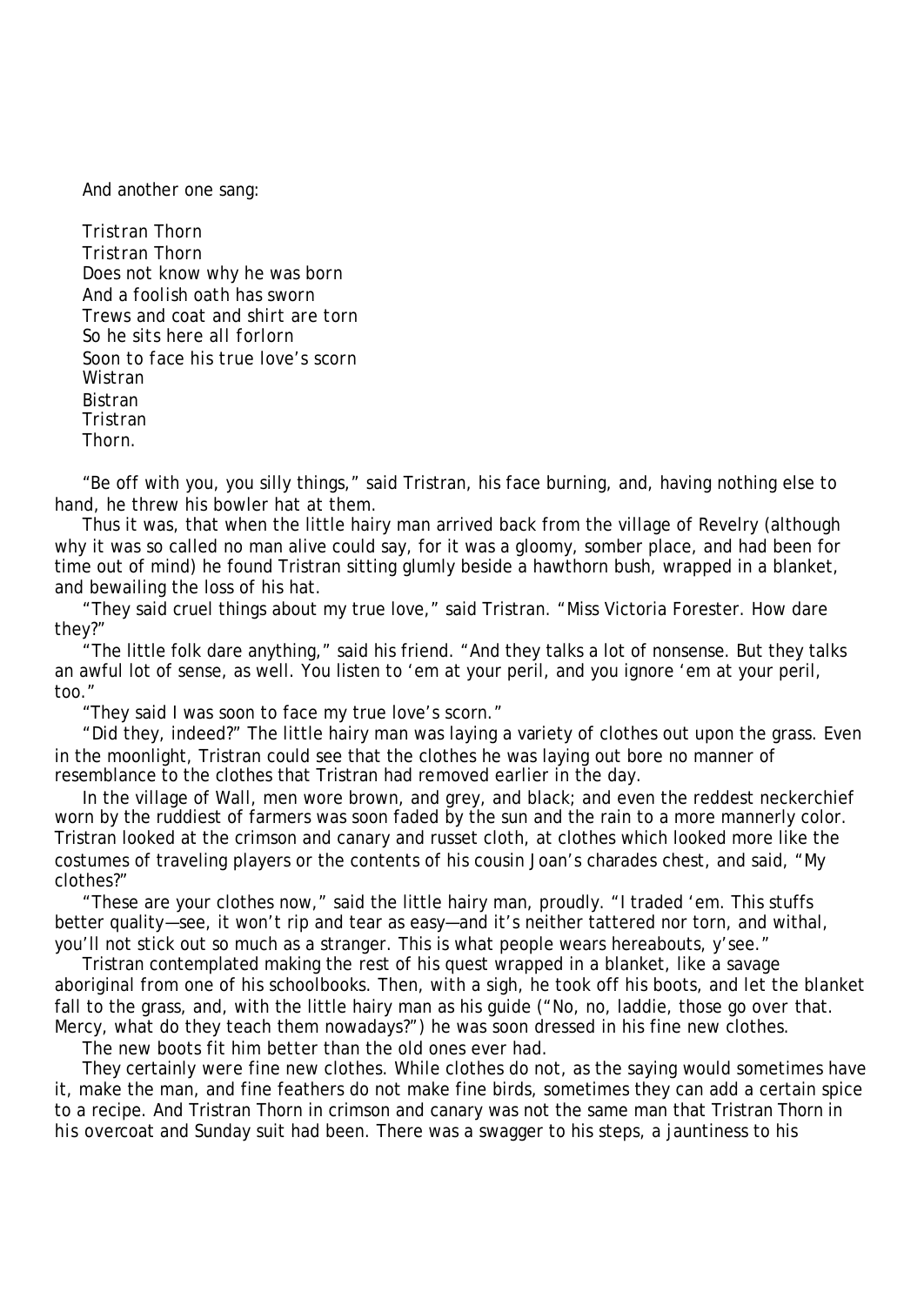movements, that had not been there before. His chin went up instead of down, and there was a glint in his eye that he had not possessed when he had worn a bowler hat.

By the time they had eaten the meal the little hairy man had brought back with him from Revelry—which consisted of smoked trout, a bowl of fresh shelled peas, several small raisin-cakes, and a bottle of small beer—Tristran felt quite at home with his new garb.

"Now then," said the little hairy man. "You've saved my life, laddie, back there in the serewood, and your father, he done me a good turn back before you was born, and let it never be said that I'm a cove what doesn't pay his debts—"

Tristran began to mutter something about how his friend had already done more than enough for him, but the little hairy man ignored him and continued. "—so I was a-ponderin': you know where your star is, don't you?"

Tristran pointed, without hesitation, to the dark horizon.

"Now then, *how far* is it, to your star? D'you know that?"

Tristran had not given the matter any thought, hitherto, but he found himself saying, "A man could walk, only stopping to sleep, while the moon waxed and waned above him a half a dozen times, crossing treacherous mountains and burning deserts, before he reached the place where the star has fallen."

It did not sound like the kind of thing that he would say at all, and he blinked with surprise.

"As I thought," said the little hairy man, approaching his burden, and bending over it, so Tristran could not see how it unlocked. "And it's not like you're the only one'll be lookin' for it. You remember what I told you before?"

"About digging a hole to bury my dung in?"

"Not that."

"About telling no one my true name, nor my destination?"

"Nor yet that."

"Then what?"

*"How many miles to Babylon?"* recited the man.

"Oh. Yes. That."

*"Can I get there by candlelight? There and back again.* Only it's the candle-wax, you see. Most candles won't do it. This one took a lot of findin'." And he pulled out a candle-stub the size of a crabapple, and handed it to Tristran.

Tristran could see nothing in any way out of the ordinary about the candle-stub. It was a wax candle, not tallow, and it was much used and melted. The wick was charred and black.

"What do I do with it?" he asked.

"All in good time," said the little hairy man, and took something else from his pack. "Take this, too. You'll need it."

It glittered in the moonlight. Tristran took it; the little man's gift seemed to be a thin silver chain, with a loop at each end. It was cold and slippery to the touch. "What is it?"

"The usual. Cat's breath and fish-scales and moonlight on a mill-pond, melted and smithied and forged by the dwarfs. You'll be needin' it to bring your star back with you."

"I will?"

"Oh, yes."

Tristran let the chain fall into his palm: it felt like quicksilver. "Where do I keep it? I have no pockets in these confounded clothes."

"Wrap it around your wrist until you need it. Like that. There you go. But you've a pocket in your tunic, under there, see?"

Tristran found the concealed pocket. Above it there was a small buttonhole, and in the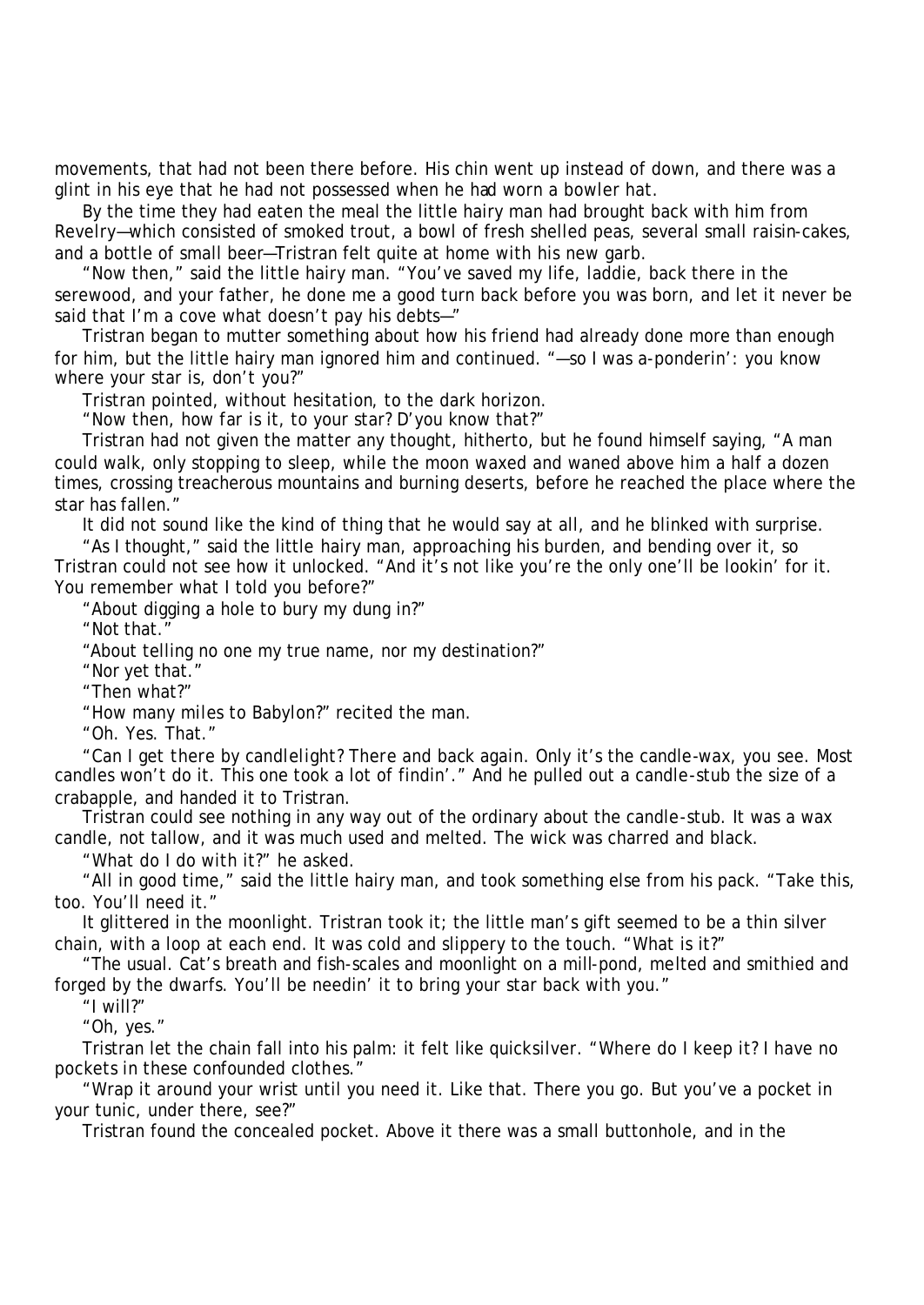buttonhole he placed the snowdrop, the glass flower that his father had given him as a luck token when he had left Wall. He wondered whether it was in fact bringing him luck, and if it were, was it good luck or bad?

Tristran stood up. He held his leather bag tightly in his hand.

"Now then," said the little hairy man. "This is what you got to do. Take up the candle in your right hand; I'll light it for you. And then, walk to your star. You'll use the chain to bring it back here. There's not much wick left on the candle, so you'd best be snappy about it, and step livelyany daw-dlin' and you'll regret it. *Feet be nimble and light,* yes?"

"I... I suppose so, yes," said Tristran.

He stood expectantly. The little hairy man passed a hand over the candle, which lit with a flame yellow above and blue below. There was a gust of wind, but the flame did not flicker even the slightest bit.

Tristran took the candle in his hand, and he began to walk forward. The candlelight illuminated the world: every tree and bush and blade of grass.

With Tristran's next step he was standing beside a lake, and the candlelight shone brightly on the water; and then he was walking through the mountains, through lonely crags, where the candlelight was reflected in the eyes of the creatures of the high snows; and then he was walking through the clouds, which, while not entirely substantial, still supported his weight in comfort; and then, holding tightly to his candle, he was underground, and the candlelight glinted back at him from the wet cave walls; now he was in the mountains once more; and then he was on a road through wild forest, and he glimpsed a chariot being pulled by two goats, being driven by a woman in a red dress who looked, for the glimpse he got of her, the way Boadicea was drawn in his history books; and another step and he was in a leafy glen, and he could hear the chuckle of water as it splashed and sang its way into a small brook.

He took another step, but he was still in the glen. There were high ferns, and elm trees, and foxgloves in abundance, and the moon had set in the sky. He held up the candle, looking for a fallen star, a rock, perhaps, or a jewel, but he saw nothing.

He heard something, though, under the babbling of the brook: a sniffling, and a swallowing. The sound of someone trying not to cry.

"Hello?" said Tristran.

The sniffling stopped. But Tristran was certain he could see a light beneath a hazel tree, and he walked toward it.

"Excuse me," he said, hoping to pacify whoever was sitting beneath the hazel tree, and praying that it was not more of the little people who had stolen his hat. "I'm looking for a star."

In reply, a clod of wet earth flew out from under the tree, hitting Tristran on the side of the face. It stung a little, and fragments of earth fell down his collar and under his clothes.

"I won't hurt you," he said, loudly.

This time, as another clod of earth came hurtling toward him, he ducked out of the way, and it smashed into an elm tree behind him. He walked forward.

"Go away," said a voice, all raw and gulping, as if it had just been crying, "just go away and leave me alone."

She was sprawled, awkwardly, beneath the hazel tree, and she gazed up at Tristran with a scowl of complete unfriend liness. She hefted another clod of mud at him, menacingly, but did not throw it.

Her eyes were red and raw. Her hair was so fair it was almost white, her dress was of blue silk which shimmered in the candlelight. She glittered as she sat there. "Please don't throw any more mud at me," pleaded Tristran. "Look. I didn't mean to disturb you. It's just there's a star fallen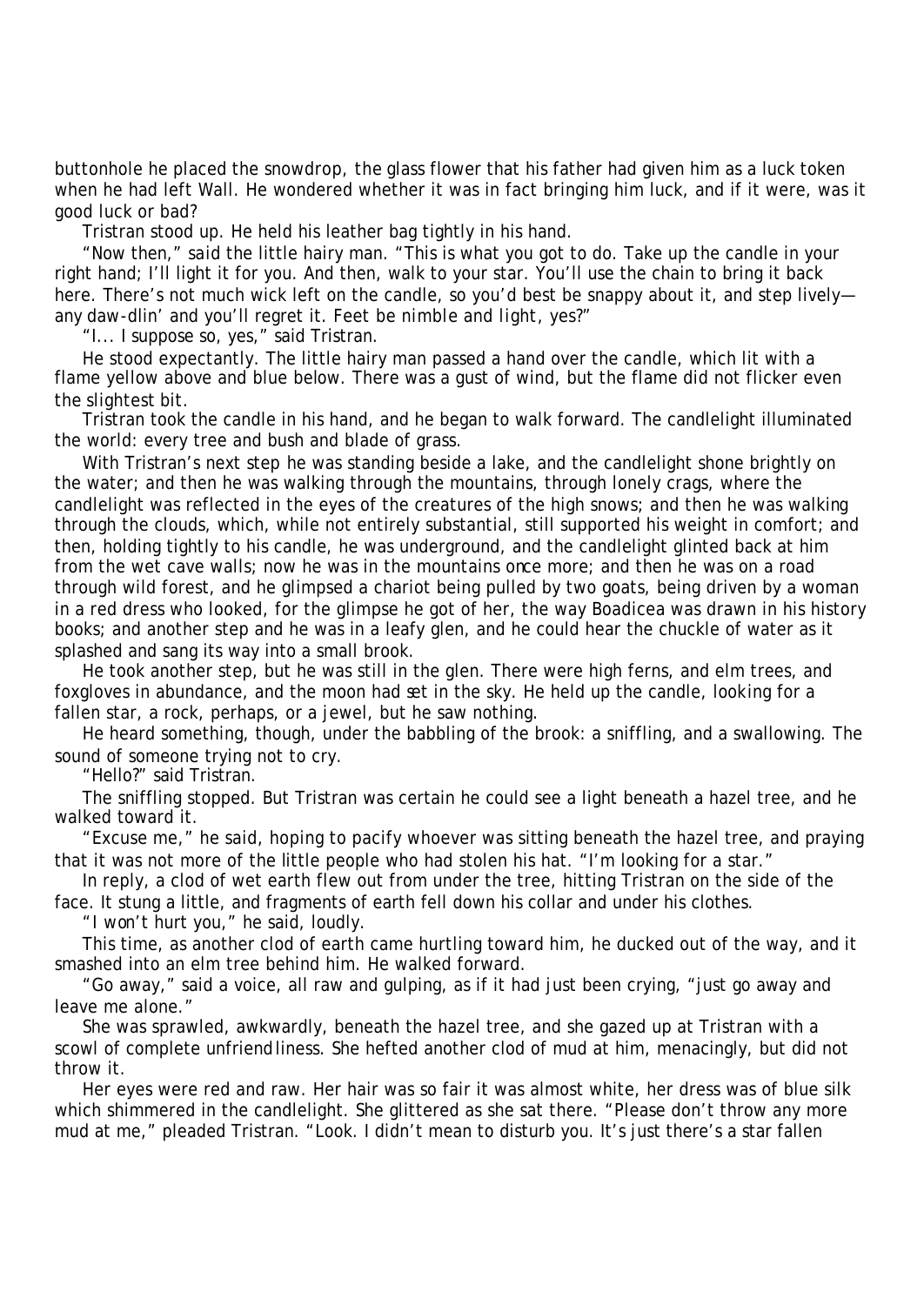somewhere around here, and I have to get it back before the candle burns out."

"I broke my leg," said the young lady.

"I'm sorry, of course," said Tristran. "But the *star."*

"I broke my leg," she told him sadly, "when I fell." And with that, she heaved her lump of mud at him. Glittering dust fell from her arm, as it moved.

The clod of mud hit Tristran in the chest.

"Go away," she sobbed, burying her face in her arms. "Go away and leave me alone."

"You're the star," said Tristran, comprehension dawning.

"And you're a clodpoll," said the girl, bitterly, "and a ninny, a numbskull, a lackwit and a coxcomb!"

"Yes," said Tristran. "I suppose I am at that." And with that he unwound one end of the silver chain, and slipped it around the girl's slim wrist. He felt the loop of the chain tighten about his own.

She stared up at him, bitterly. "What," she asked, in a voice that was suddenly beyond outrage, beyond hate, "do you think you are doing?"

"Taking you home with me," said Tristran. "I made an oath."

And at that the candle-stub guttered, violently, the last of the wick afloat in the pool of wax. For a moment the candle flame flared high, illuminating the glen, and the girl, and the chain, unbreakable, that ran from her wrist to his.

Then the candle went out.

Tristran stared at the star—at the girl—and, with all his might, managed to say nothing at all. *Can I get there by candlelight?* he thought. *There, and back again.* But the candlelight was gone, and the village of Wall was six months' hard travel from here.

"I just want you to know," said the girl, coldly, "that whoever you are, and whatever you intend with me, I shall give you no aid of any kind, nor shall I assist you, and I shall do whatever is in my power to frustrate your plans and devices." And then she added, with feeling, "Idiot."

"Mm," said Tristran. "Can you walk?"

"No," she said. "My leg's broken. Are you deaf, as well as stupid?"

"Do your kind sleep?" he asked her.

"Of course. But not at night. At night, we shine."

"Well," he said, "I'm going to try to get some sleep. I can't think of anything else to do. It's been a long day for me, what with everything. And maybe you should try to sleep, too. We've got a long way to go."

The sky was beginning to lighten. Tristran put his head on his leather bag in the glen, and did his best to ignore the insults and imprecations that came his way from the girl in the blue dress at the end of the chain.

He wondered what the little hairy man would do, when Tristran did not return.

He wondered what Victoria Forester was doing at the moment, and decided that she was probably asleep, in her bed, in her bedroom, in her father's farmhouse.

He wondered whether six months was a long walk, and what they would eat on the way.

He wondered what stars ate...

And then he was asleep.

"Dunderhead. Bumpkin. Dolt," said the star.

And then she sighed, and made herself as comfortable as she could, under the circumstances. The pain from her leg

was dull but continual. She tested the chain about her wrist, but it was tight and fast, and she could neither slip from it nor break it. "Cretinous, verminous oaf," she muttered. And then she,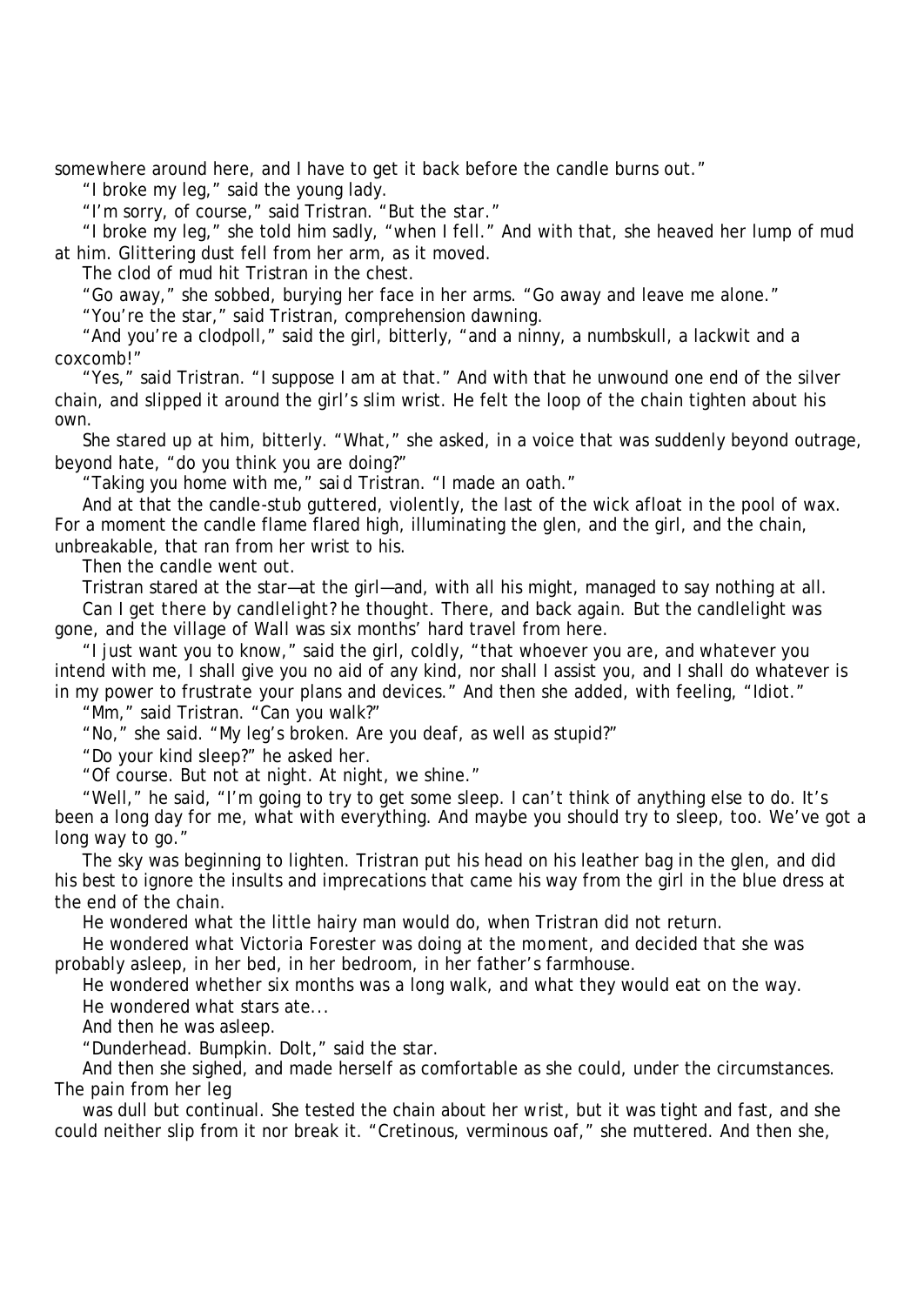too, slept.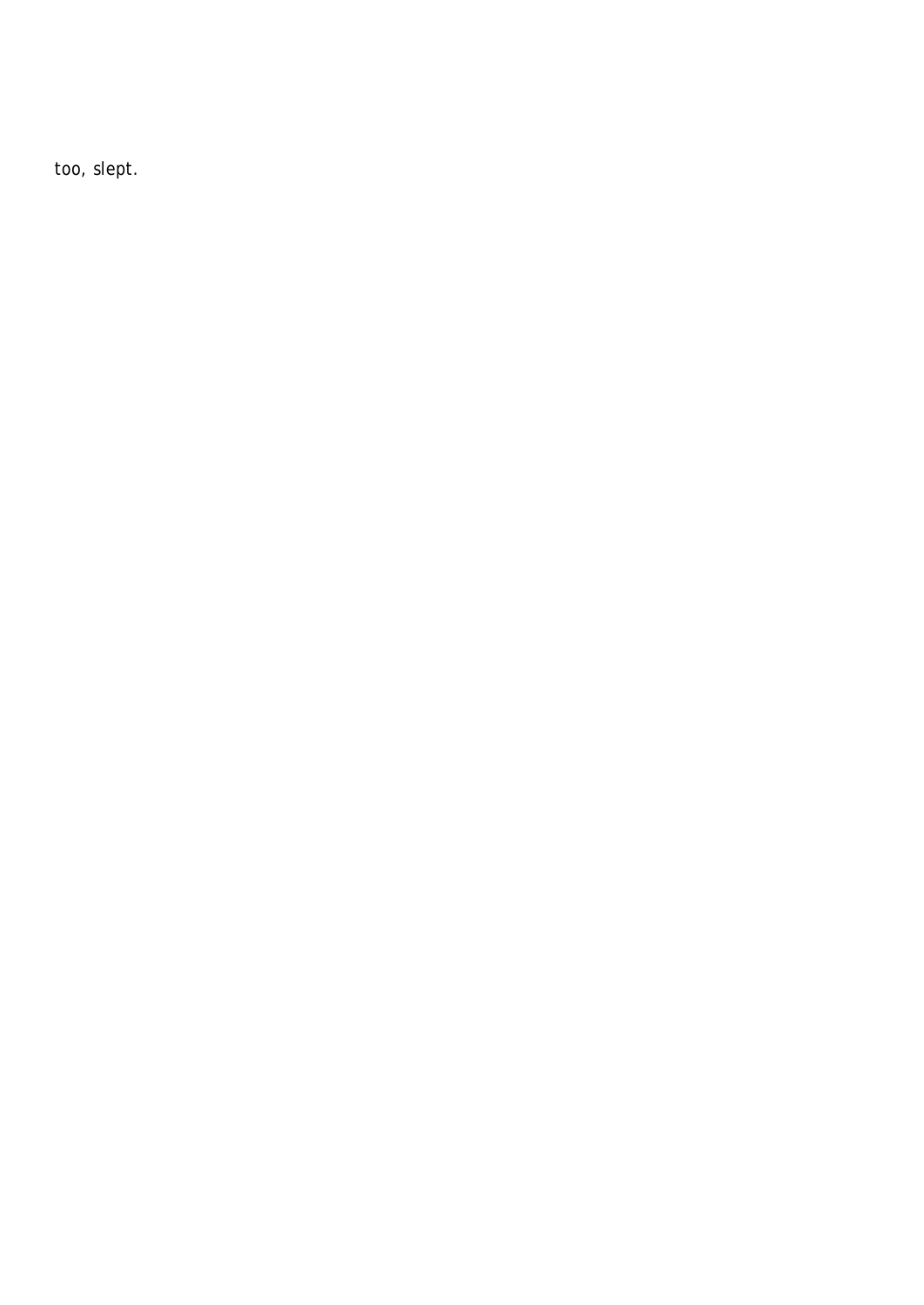### *Chapter Five*

#### In Which There is Much Fighting for the Crown

In the morning's bright light the young lady seemed more human and less ethereal. She had said nothing since Tristran had woken.

He took his knife and cut a fallen treebranch into a Y-shaped crutch while she sat beneath a sycamore tree and glared at him and glowered at him and scowled at him from her place on the ground. He peeled the bark from a green branch and wound it around the upper fork of the Y.

They had had no breakfast yet, and Tristran was ravenous; his stomach rumbled as he worked. The star had said nothing about being hungry. Then again, she had done nothing at all but look at him, first reproachfully, and then with undisguised hatred.

He pulled the bark tight, then looped it under itself and tugged on it once more. "This is honestly nothing personal," he said, to the woman and to the grove. With the full sunlight shining down she scarcely glittered at all, save for where the darkest shadows touched her.

The star ran one pale forefinger up and down the silver chain that went between them, tracing the line of it about her slim wrist, and made no reply.

"I did it for love," he continued. "And you really are my only hope. Her name—that is, the name of my love—is Victoria. Victoria Forester. And she is the prettiest, wisest, sweetest girl in the whole wide world."

The girl broke her silence with a snort of derision. "And this wise, sweet creature sent you here to torture me?" she said.

"Well, not exactly. You see, she promised me anything I desired—be it her hand in marriage or her lips to kiss—were I to bring her the star that we saw fall the night before last. I had thought," he confessed, "that a fallen star would probably look like a diamond or a rock. I certainly wasn't expecting a lady."

"So, having found a lady, could you not have come to her aid, or left her alone? Why drag her into your foolishness?"

"Love," he explained.

She looked at him with eyes the blue of the sky. "I hope you choke on it," she said, flatly.

"I won't," said Tristran, with more confidence and good cheer than he actually felt. "Here. Try this." He passed her the crutch, and, reaching down, tried to help her to her feet. His hands tingled, not unpleasantly, where his skin touched hers. She sat on the ground like a tree stump, making no effort STARE to get up.

"I told you," she said, "that I would do everything in my power to frustrate your plans and devices." She looked around the grove. "How very bland this world does look by day. And how dull."

"Just put your weight on me, and the rest on the crutch," he said. "You'll have to move sometime." He tugged on the chain and, reluctantly, the star began to get to her feet, leaning first against Tristran, and then, as if proximity to him disgusted her, on the crutch.

She gasped, then, in a hard intake of breath, and tumbled to the grass, where she lay with her face contorted, making small noises of pain. Tristran knelt down beside her. "What's wrong?" he asked.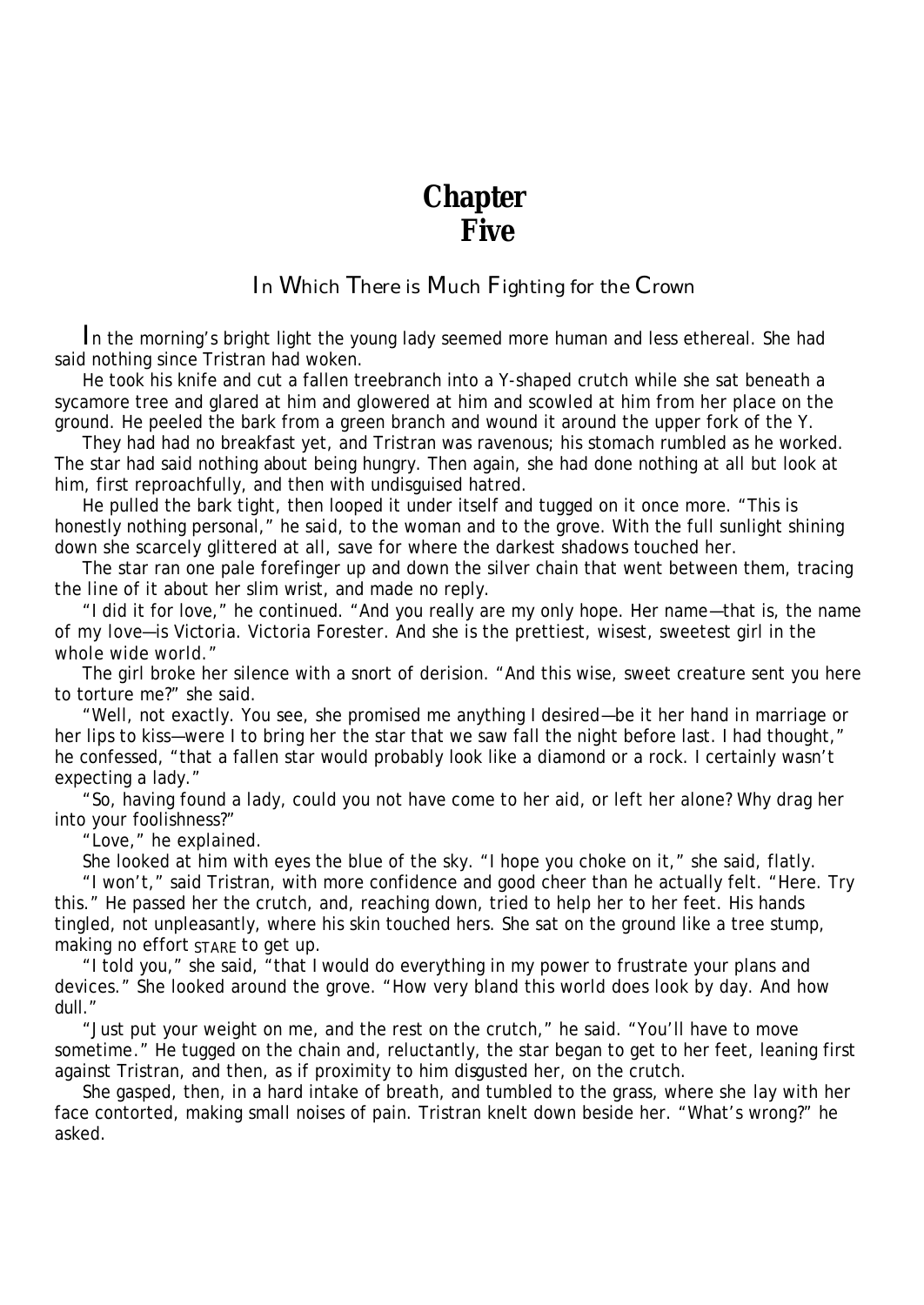Her blue eyes flashed, but they were swimming with tears. "My leg. I can't stand on it. It must really be broken." Her skin had gone as white as a cloud, and she was shivering.

"I'm sorry," said Tristran, uselessly. "I can make you a splint. I've done it for sheep. It'll be all right." He squeezed her hand, and then he went to the brook, and dipped his handkerchief in it, and gave it to the star to wipe her forehead.

He split more fallen wood with his knife. Then he removed his jerkin, and took off his shirt, which he proceeded to tear into strips which he used to bind the sticks, as firmly as he could, about her injured leg. The star made no sounds while he did this, although, when he pulled the last knot tight, he thought he heard her whimper to herself.

"Really," he told her, "we ought to get you to a proper doctor. I'm not a surgeon or anything." "No?" she said dryly. "You astonish me."

He let her rest for a little, in the sun. And then he said, "Better try again, I suppose," and he raised her to her feet.

They left the glade at a hobble, the star leaning heavily on her crutch and on Tristran's arm, wincing at every step. And every time she winced or flinched Tristran felt guilty and awkward, but he calmed himself by thinking of Victoria Forester's grey eyes. They followed a deer path through the hazel-wood, while Tristran—who had decided that the right thing to do was to make conversation with the star—asked how long she had been a star, whether it was enjoyable to be a star and whether all stars were women, and informed her that he had always supposed stars to be, as Mrs. Cherry had taught them, flaming balls of burning gas many hundreds of miles across, just like the sun only further away.

To all of these questions and statements she made no answer.

"So why did you fall?" he asked. "Did you trip over something?"

She stopped moving, and turned, and stared at him, as if she were examining something quite unpleasant a very long way away.

"I did *not* trip," she said at length. "I was hit. By *this."* She reached into her dress, and pulled out a large yellowish stone, which dangled from two lengths of silver chain. "There's a

bruise on my side where it hit me and knocked me from the sky. And now I am obligated to carry it about with me."

"Why?"

She seemed as if she were about to answer, and then she shook her head, and her lips closed, and she said nothing at all. A stream rilled and splashed to their right, keeping pace with them. The noonday sun was overhead, and Tristran found himself getting increasingly hungry. He took the heel of the dry loaf from his bag, moistened it in the stream, and shared it out, half and half.

The star inspected the wet bread with disdain, and did not put it in her mouth.

"You'll starve," warned Tristran.

She said nothing, just raised her chin a little higher.

They continued through the woodland, making slow progress. They were laboring up a deer path on the side of a hill, which led them over fallen trees, and which had now become so steep it threatened to tumble the stumbling star and her captor down to the bottom. "Is there not an easier path?" asked the star, at length. "Some kind of road, or a level clearing?"

And once the question was asked, Tristran knew the answer. "There is a road half a mile that way," he told her, pointing, "and a clearing over there, beyond that thicket," he said, turning to motion in another direction.

"You knew that?"

"Yes. No. Well, I only knew it once you asked me."

"Let us make for the clearing," she said, and they pushed through the thicket as best they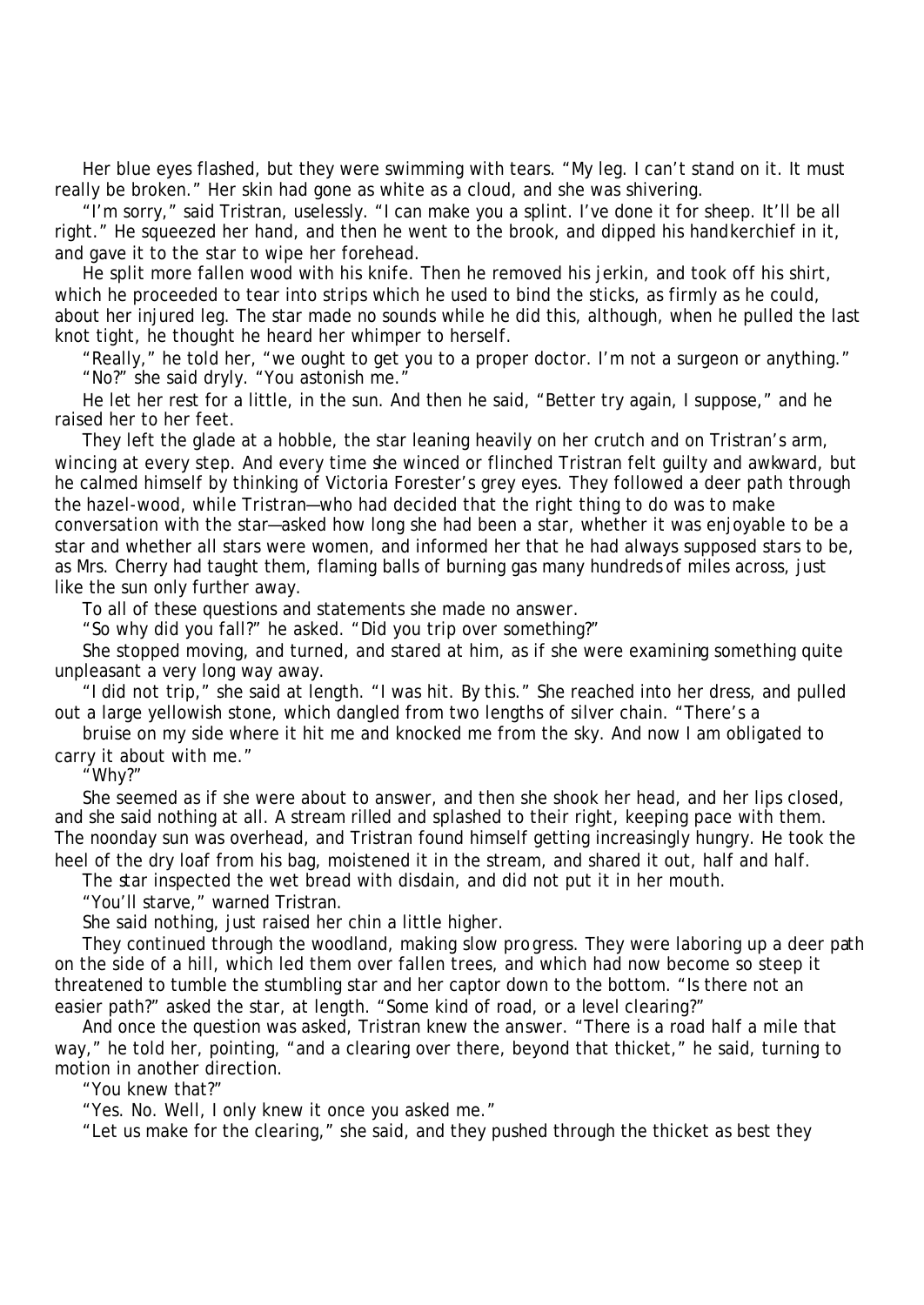could. It still took them the better part of an hour to reach the clearing, but the ground, when they got there, was as level and flat as a playing field. The space seemed to have been cleared with a purpose, but what that purpose was Tristran could not imagine.

In the center of the glade, on the grass some distance from them, was an ornate golden crown, which glittered in the afternoon sunlight. It was studded with red and blue stones: *rubies and sapphires,* thought Tristran. He was about to walk over to the crown when the star touched his arm and said, "Wait. Do you hear drums?"

He realized that he did: a low, throbbing beat, coming from all around them, near at hand and far away, which echoed through the hills. And then there came a loud crashing noise from the trees at the far side of the clearing, and a high, wordless screaming. Into the glade came a huge white horse, its flanks gashed and bloody. It charged into the middle of the clearing, and then it turned, and lowered its head, and faced its pursuer—which bounded into the clearing with a growl that made Tristran's flesh prickle. It was a lion, but it looked little enough like the lion Tristran had seen at a fair in the next village, which had been a mangy, toothless, rheumy thing. This lion was huge, the color of sand in the late afternoon. It entered the clearing at a run, and then it stopped, and snarled at the white horse.

The horse looked terrified. Its mane was matted with sweat and blood, and its eyes were wild. Also, Tristran realized, it had a long, ivory horn jutting from the center of its forehead. It reared up on its hind legs, whinnying and snorting, and one sharp, unshod hoof connected with the lion's shoulder, causing the lion to howl like a huge, scalded cat, and to spring backwards. Then, keeping its distance, the lion circled the wary unicorn, its golden eyes at all times fixed upon the sharp horn that was always turned toward it.

"Stop them," whispered the star. "They will kill each other."

The lion growled at the unicorn. It began as a soft growl, like distant thunder, and finished as a roar that shook the trees and the rocks of the valley and the sky. Then the lion sprang and the unicorn plunged, and the glade was filled with gold and silver and red, for the lion was on the unicorn's back, claws gashing deeply into its flanks, mouth at its neck, and the unicorn was wailing and bucking and throwing itself onto its back in an effort to dislodge the great cat, flailing uselessly with its hooves and its horn in an effort to reach its tormentor.

"Please, do something. The lion will kill him," pleaded the girl, urgently.

Tristran would have explained to her that all he could possibly hope for if he approached the raging beasts was to be skewered, and kicked, and clawed, and eaten; and he would further have explained that, should he somehow survive approaching them, there was still nothing that he could do, having with him not even the pail of water which had been the traditional method of breaking up animal fights in Wall. But by the time all these thoughts had gone through his head, Tristran was already standing in the center of the clearing, an arm's length from the beasts. The scent of the lion was deep, animal, terrifying, and Tristran was close enough to see the beseeching expression in the unicorn's black eyes...

*The Lion and the Unicorn were fighting for the crown,* thought Tristran to himself, remembering the old nursery rhyme.

*The Lion beat the Unicom all about the town. He beat him once He beat him twice With all his might and main He beat him three times over His power to maintain*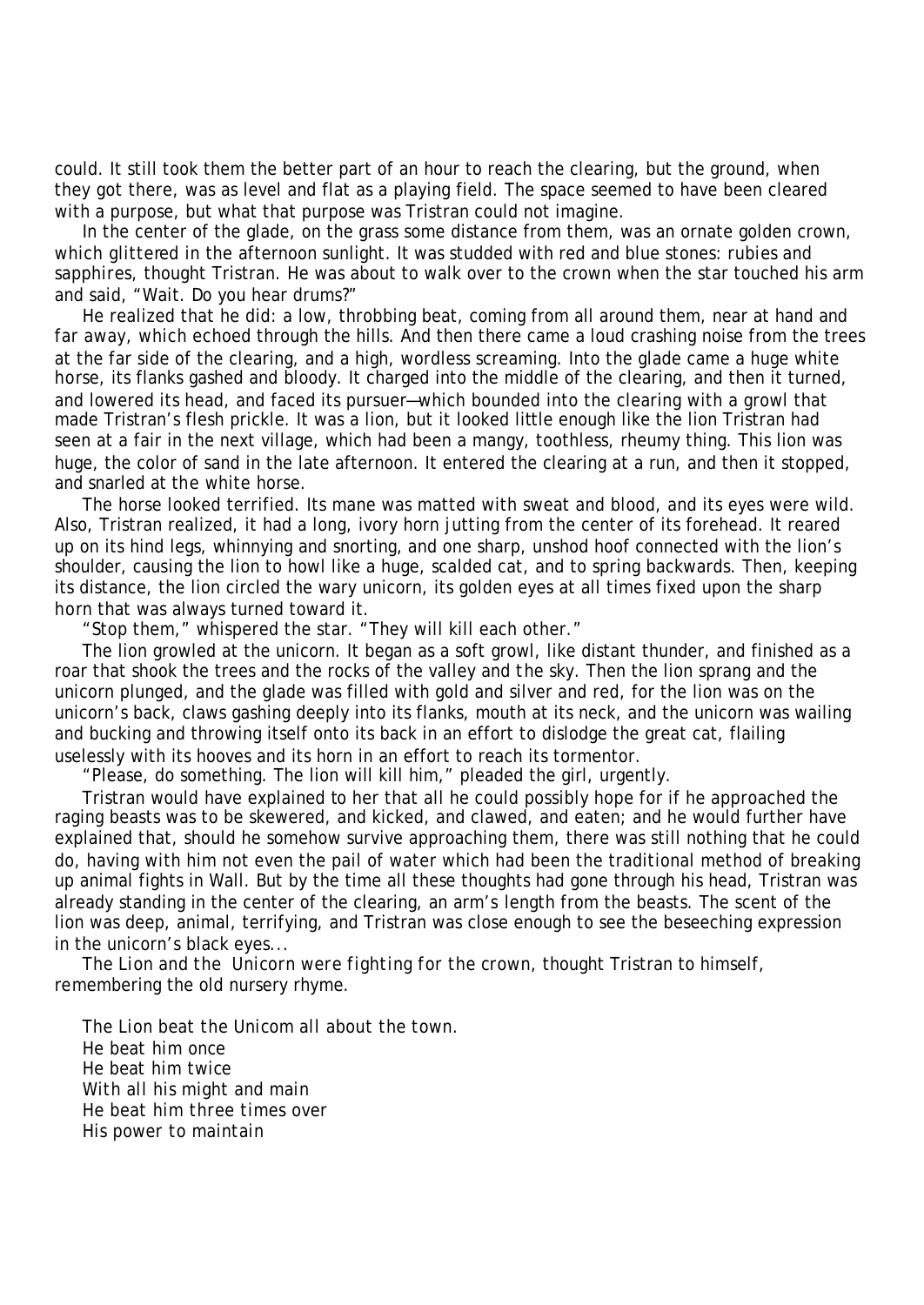And with that, he picked up the crown from the grass; it was as heavy and as soft as lead. He walked toward the animals, talking to the lion as he had talked to the ill-tempered rams and agitated ewes in his father's fields, saying "Here, now... Easy... Here's your crown..."

The lion shook the unicorn in its jaws, like a cat worrying a woolen scarf, and darted a look of pure puzzlement at Tristran.

"Hullo," said Tristran. There were burrs and leaves in the lion's mane. He held the heavy crown out toward the great beast. "You won. Let the unicorn go." And he took a step closer. Then he reached out both trembling hands, and placed the crown upon the lion's head.

The lion clambered off the prone body of the unicorn and began to pad, silently, about the clearing, its head raised high. It reached the edge of the wood, where it paused for several minutes to lick its wounds with its red, red tongue, and then, purring like an earthquake, the lion slipped away into the forest.

The star hobbled over to the injured unicorn and lowered herself to the grass, awkwardly, her broken leg splayed out by her side. She stroked its head. "Poor, poor creature," she said. It opened its dark eyes and stared at her, and then it laid its head upon her lap, and it closed its eyes once more.

That evening,Tristran ate the last of the hard bread for his supper, and the star ate nothing at all. She had insisted they wait beside the unicorn, and Tristran had not the heart to refuse her.

The clearing was dark, now. The sky above them was filled with the twinkling of a thousand stars. The star-woman glittered too, as if she had been brushed by the Milky Way; while the unicorn glowed gently in the darkness, like a moon seen through clouds. Tristran lay beside the huge bulk of the unicorn, feeling its warmth radiating out into the night. The star was lying on the other side of the beast. It sounded almost as if she were murmuring a song to the unicorn; Tristran wished that he could hear her properly. The fragments of melody he could make out were strange and tantalizing, but she sang so quietly he could hear next to nothing at all.

His fingers touched the chain that bound them: cold as snow it was, and tenuous as moonlight on a millpond or the glint of light on a trout's silver scales as it rises at dusk to feed.

And soon he slept.

The witch-queen drove her chariot down a forest path, lashing the flanks of the twin white billy goats with a I whip when they flagged. She had observed the small cooking fire burning beside the path from almost half a mile back, and she knew from the color of the flames that it was the fire of one of her people, for witch-fires burn with certain unusual hues. So she reined in her goats when she reached the brightly painted gypsy caravan, and the cooking fire, and the iron-haired old woman who sat beside the fire, tending to the spit over the flames on which a hare was roasting. Fat dripped from the hare's open gut, hissing and sizzling in the fire, which gave off the twin aromas of cooking meat and of wood smoke.

A multicolored bird sat by the driver's seat at the front of the caravan, on a wooden perch. It raised its feathers and called out in alarm when it saw the witch-queen, but it was chained to its perch and could not leave.

"Before you says anything," said the grey-haired woman, "I should tell ye that I'm just a poor old flower-seller, a harmless old biddy who's never done nothing to no one, and that the sight of a grand and terrifying lady such as yourself fills me with dread and fear."

"I will not harm you," said the witch-queen.

The harridan screwed her eyes to slits, and looked the lady in the red kirtle up and down. "That's what you *says,"* she said. "But how am I to know that it's so, a sweet old dear like me,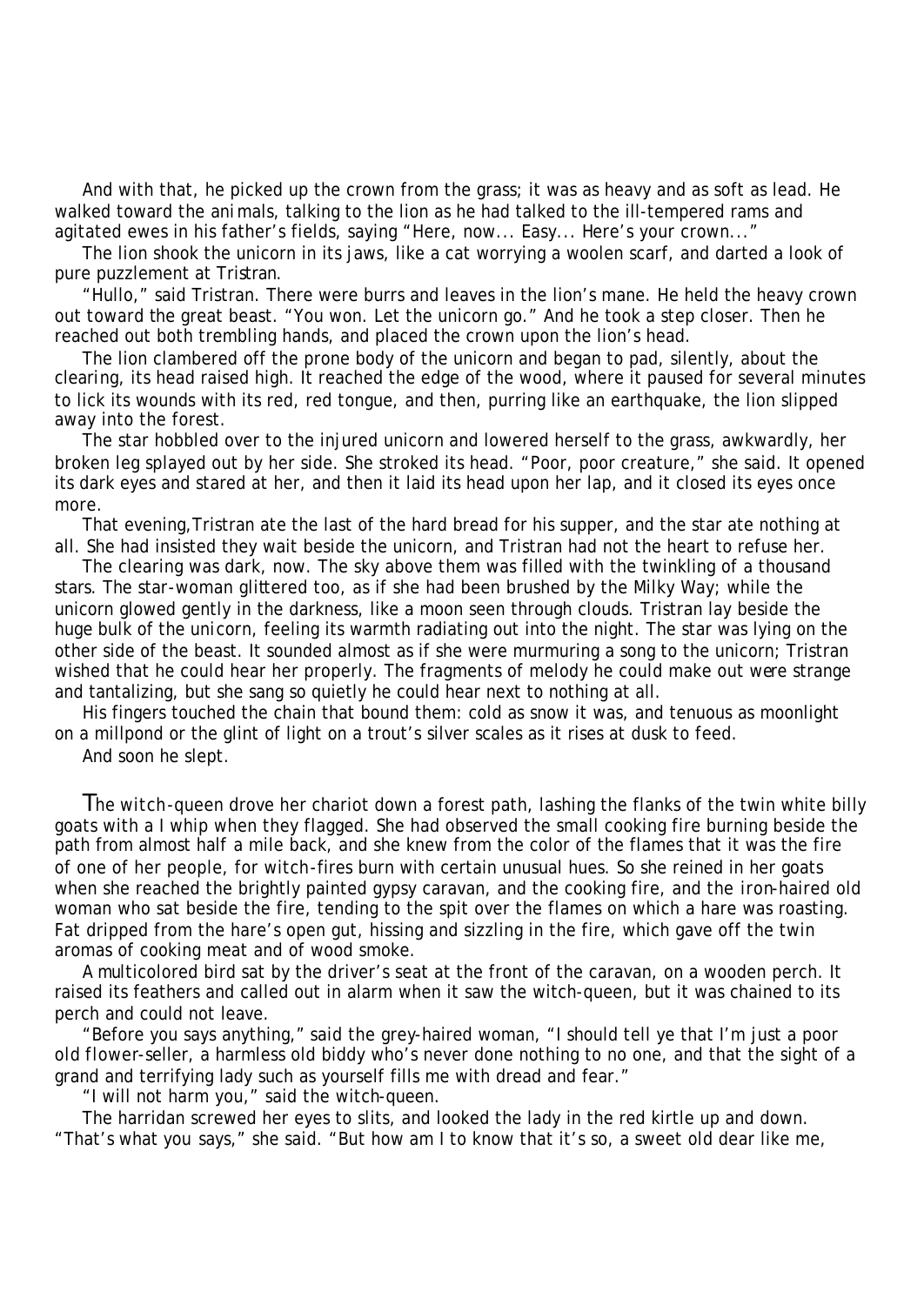who's all a-tremble from her toes to her water? You might be planning to rob me in the night, or worse." And she poked the fire with a stick, so it leapt up. The smell of the cooked meat hung on the still evening air.

"I swear," said the lady in the scarlet kirtle, "that, by the rules and constraints of the Sisterhood to which you and I belong, by the puissance of the Lilim, and by my lips and breasts and maidenhood, that I mean you no harm, and shall treat you as if you were my own guest."

"That's good enough for me, dearie-ducks," said the old woman, her face breaking into a smile. "Come and sit down. Supper'11 be cooked in two shakes of a lamb's tail."

"With good will," said the lady in the red kirtle.

The goats snuffled and munched at the grass and the leaves beside the chariot, eyeing with distaste the tethered mules that pulled the caravan. "Fine goats," said the harridan. The witchqueen inclined her head and smiled modestly. The firelight glinted on the little scarlet snake wrapped as a bracelet about her wrist.

The harridan went on, "Now, my dear, my old eyes aren't what once they were by any means, but would I be correct in supposing that one of those fine fellows started life walking on two legs, not four?"

"Such things have been heard of," admitted the witch-queen. "That splendid bird of yours, for example."

"That bird gave away one of the prizes of my stock of items for sale, gave it away to a good-fornothing, nearly twenty years ago. And afterward, the trouble she put me through scarcely bears considering. So these days, she stays a bird, unless there's work that needs doing, or the flowerstall to run; and if I could find a good strong servant, not afraid of a little hard work, why then she would stay a bird forever."

The bird chirruped sadly upon her perch.

"They call me Mistress Semele," said the harridan.

*They called you Ditchwater Sal, when you were a young chit of a thing,* thought the witchqueen, but she did not say this aloud. "You may call me Morwanneg," said the witch instead. It was, she reflected, almost a joke (for Morwanneg means *wave of the sea,* and her true name was long since drowned and lost beneath the cold ocean).

Mistress Semele got to her feet and made her way into the interior of the caravan, emerging with two painted wooden bowls, two wooden-handled knives, and a small pot of herbs, dried and flaked to a green powder. "I was going to be eating with fingers on a plate of fresh leaves," she said, handing a bowl to the lady in the scarlet kirtle. The bowl had a sunflower painted upon it, under a layer of dust. "But I thought, well, how often does I get such fine company? So nothing but the best. Heads or tails?"

"Let it be your choice," said her guest.

"Head, then, for you, with the luscious eyes and brains, and the crispy-crunchy ears of him. And I'll have the rump, with nothing but dull meat to nibble." She lifted the spit off the fire as she spoke, and, using both knives so fast they seemed little more than a glitter of blades, she parted the carcass and sliced the meat from the bones, and dealt it out, fairly equitably, into each bowl. She passed the pot of herbs to her guest. "There's no salt, my dear, but if you shake this on it will do the trick. A little basil, a little mountain thyme—my own receipt."

The witch-queen took her portion of roasted hare, and one of the knives, and sprinkled a little of the herbs onto the dish. She speared a bite on the point of the knife and ate it with relish, while her hostess toyed with her own portion, then blew on it fastidiously, steam coming from the crisp brown meat.

"How is it?" asked the old woman.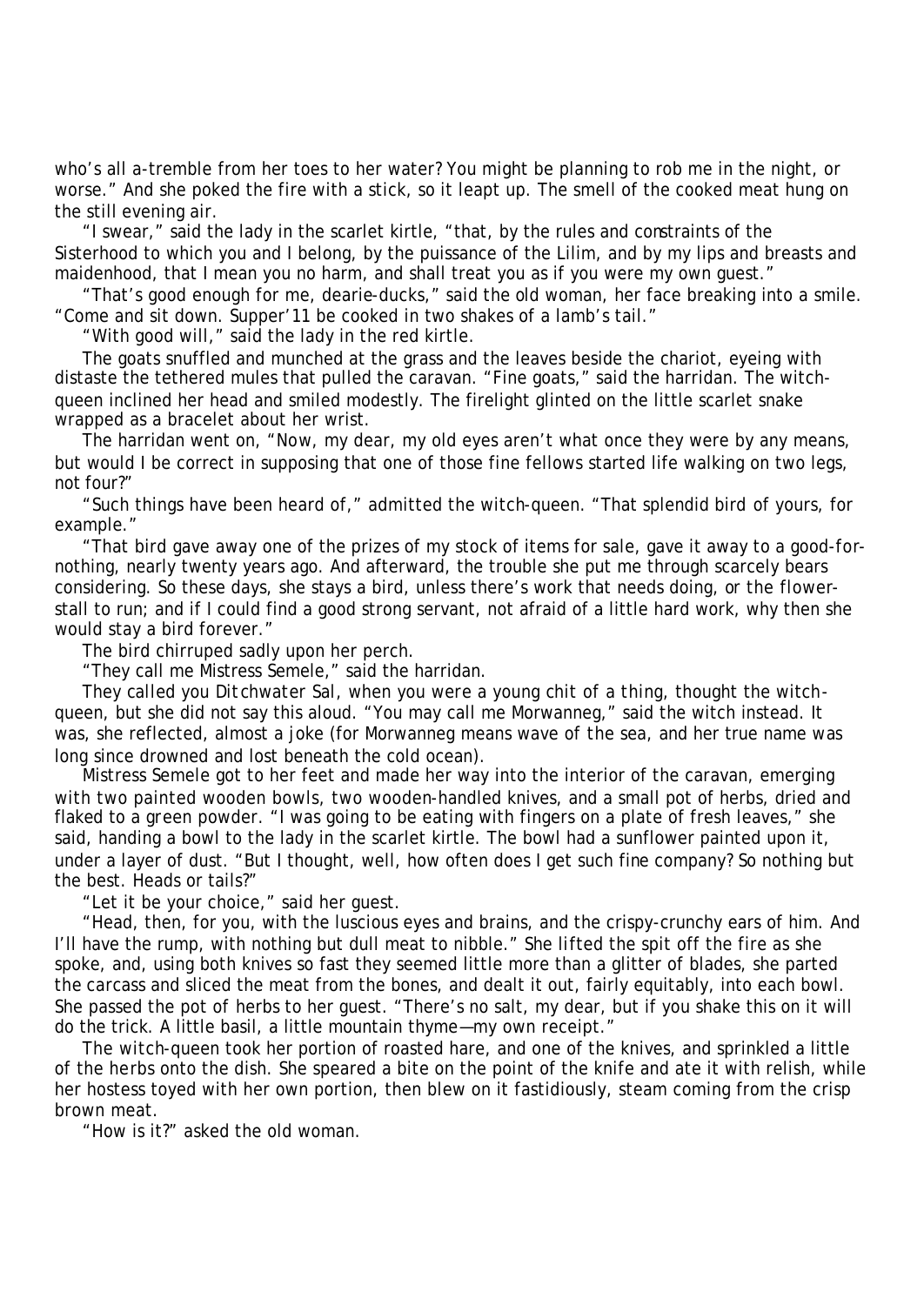"Perfectly palatable," said her guest, honestly.

"It is the herbs make it so fine," explained the harridan.

"I can taste the basil and the thyme," said the guest, "but there is another taste I find harder to place."

"Ah," said Madame Semele, and she nibbled a sliver of the meat.

"It is certainly a most uncommon taste."

"That it is. It's a herb that grows only in Garamond, on an island in the midst of a wide lake. It is most pleasant with all manner of meats and fishes, and it reminds me in flavor a little of the leaves of fennel, with but a hint of nutmeg. The flowers of it are a most attractive shade of orange. It is good for wind and the ague, and it is, in addition, a gentle soporific, which has the curious property of causing one who tastes of it to speak nothing but the truth for several hours."

The lady in the scarlet kirtle dropped her wooden bowl onto the ground. "Limbus grass?" she said. "You dared to feed me limbus grass."

"That's how it would seem, dearie," and the old woman cackled and hooted with delight. "So, tell me now, Mistress Morwanneg, if that's your name, where are you a-going-of, in your fine chariot? And why do you remind me so of someone I knew once... ? And Madame Semele forgets nothing and no one."

"I am on my way to find a star," said the witch-queen, "which fell in the great woods on the other side of Mount Belly. And when I find her, I shall take my great knife and cut out her heart, while she lives, and while her heart is her own. For the heart of a living star is a sovereign remedy against all the snares of age and time. My sisters wait for me to return."

Madame Semele hooted and hugged herself, swaying back and forth, bony fingers clutching her sides. "The heart of a star, is it? Hee! Hee! Such a prize it will make for me. I shall taste enough of it that my youth will come back, and my hair turn from grey to golden, and my dugs swell and soften and become firm and high. Then I shall take all the heart that's left to the Great Market at Wall. Hee!"

"You shall not do this thing," said her guest, very quietly. "No? You are my guest, my dear. You swore your oath. You've tasted of my food. According to the laws of our sisterhood, there is nothing you can do to harm me."

"Oh, there are so many things I could do to harm you, Ditchwater Sal, but I shall simply point out that one who has eaten limbus grass can speak nothing but the truth for several hours afterward; and one more thing ..." Distant lightning flickered in her words as she spoke, and the forest was hushed, as if every leaf and every tree were li stening intently to what she said. "This I say: you have stolen knowledge you did not earn, but it shall not profit you. For you shall be unable to see the star, unable to perceive it, unable to touch it, to taste it, to find it, to kill it. Even if another were to cut out its heart and give it to you, you would not know it, never know what you had in your hand. This I say. These are my words, and they are a true-speaking. And know this also: I swore, by the compact of the Sisterhood, that I would do you no harm. Had I not so sworn I would change you into a black-beetle, and I would pull your legs off, one by one, and leave you for the birds to find, for putting me to this indignity."

Madame Semele's eyes opened wide with fright, and she stared over the flames of the fire at her guest. "Who are you?" she said.

"When you knew me last," said the woman in the scarlet kirtle, "I ruled with my sisters in Carnadine, before it was lost."

"Vow? But you are dead, long dead."

"They have said that the Lilim were dead before now, but they have always lied. The squirrel has not yet found the acorn that will grow into the oak that will be cut to form the cradle of the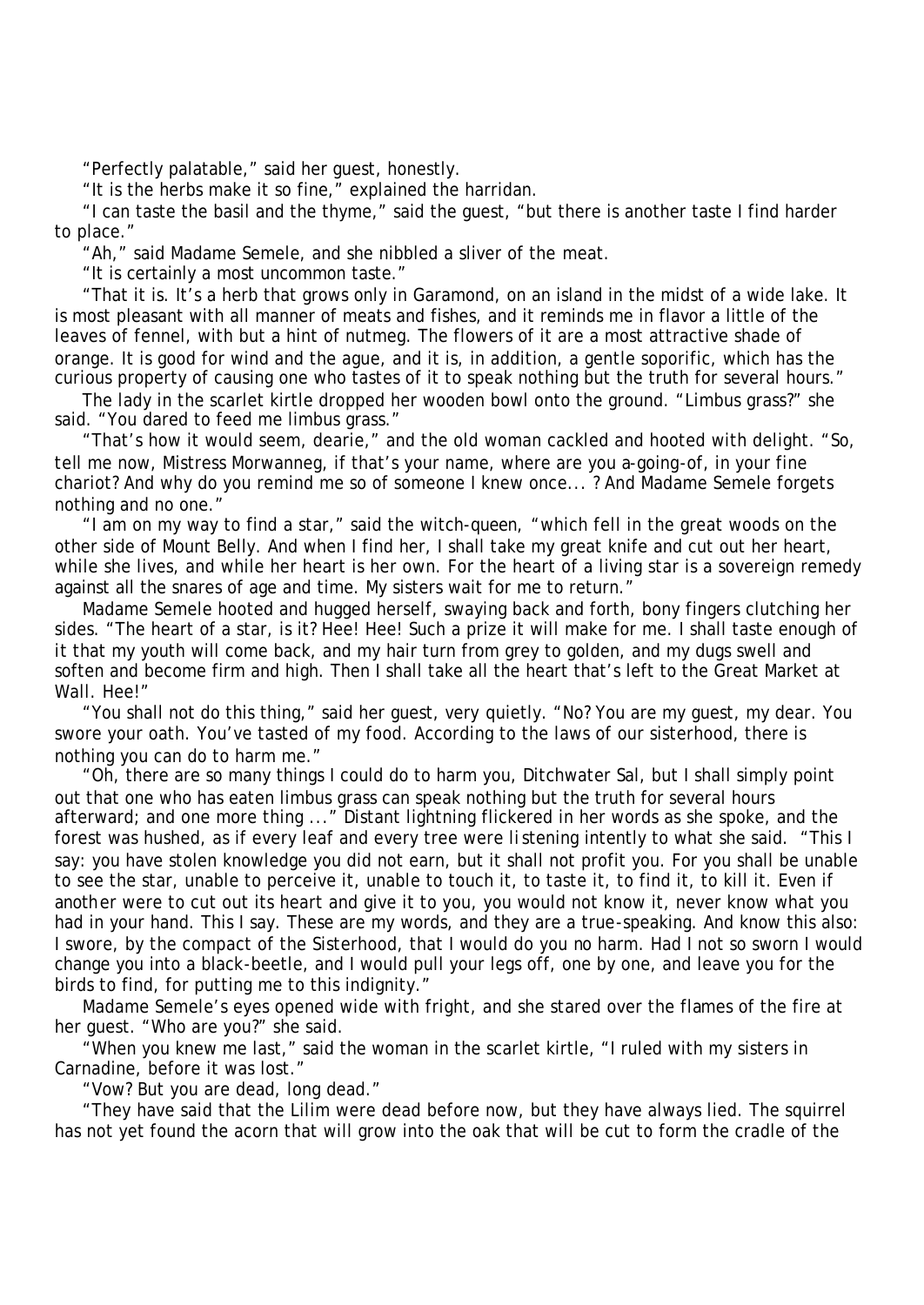babe who will grow to slay me."

Silver flashes glittered and flared in the flames as she spoke.

"So it *is* you. And you have your youth back." Madame Semele sighed. "And now I, too, shall be young again."

The lady in the scarlet kirtle stood up then, and placed the bowl which had contained her portion of hare into the fire. "You shall be nothing of the kind," she said. "Did you not hear me? A moment after I leave, you shall forget that ever you saw me. You shall forget all of this, even my curse, although the knowledge of it shall vex and irritate you, like an itch in a limb long since amputated. And may you treat your guests with more grace and respect in the future."

The wooden bowl burst into flames then, a huge gout of flame which singed the leaves of the oak tree far above them. Madame Semele knocked the blackened bowl from the fire with a stick, and she stamped it out in the long grass. "Whatever could have possessed me to drop the bowl into the fire?" she exclaimed aloud. "And look, one of my nice knives, all burned up and ruined. Whatever was I a-thinking of?"

There came no answer. From further down the road came the drumming beats of something that might have been the hooves of goats, racing on into the night. Madame Semele shook her head, as if to clear it of dust and cobwebs. "I'm getting old," she said to the multicolored bird who sat on its perch by the driver's seat, and who had observed everything and forgotten nothing. "Getting old. And there's no doing anything about that." The bird shifted uncomfortably on the perch.

A red squirrel quested, hesitating a little, into the firelight. It picked up an acorn, held it for a moment in its handlike front paws, as if it were praying. Then it ran away—to bury the acorn, and to forget it.

Scaithe's Ebb is a small seaport town built on granite, a town of chandlers and carpenters and sailmakers; of old sailors with missing fingers and limbs who have opened their own grog houses or spend their days in them, what is left of their hair still tarred into long queues, though the stubble on their chins has long since dusted to white. There are no whores in Scaithe's Ebb, or none that consider themselves as such, although there have always been many women who, if pressed, would describe themselves as much-married, with one husband on *this* ship here every six months, and another husband on *that* ship, back in port for a month or so every nine months.

The mathematics of the thing have always kept most folk satisfied; and if ever it disappoints and a man returns to his wife while one of her other husbands is still in occupancy, why, then there is a fight—and the grog shops to comfort the loser. The sailors do not mind the arrangement, for they know that this way there will, at the least, be one person who, at the last, will notice when they do not come back from the sea, and will mourn their loss; and their wives content themselves with the certain knowledge that their husbands are also unfaithful, for there is no competing with the sea in a man's affections, since she is both mother and mistress, and she will wash his corpse also, in time to come, wash it to coral and ivory and pearls.

So it was to Scaithe's Ebb that Lord Primus of Stormhold came one night, all dressed in black with a beard as thick and serious as one of the storks' nests in the town's chimneys. He came in a carriage drawn by four black horses and he took a room in the *Seaman's Rest* on Crook Street.

He was considered most peculiar in his needs and requests, for he brought his own food and drink into his rooms, and kept it locked in a wooden chest, which he would only open to take himself an apple, or a wedge of cheese, or a cup of pepper-wine. His was the topmost room in the *Seaman's Rest,* a high and spindly building, built on a rocky outcrop to facilitate smuggling.

He bribed a number of the local street urchins to report to him the moment they saw any fellow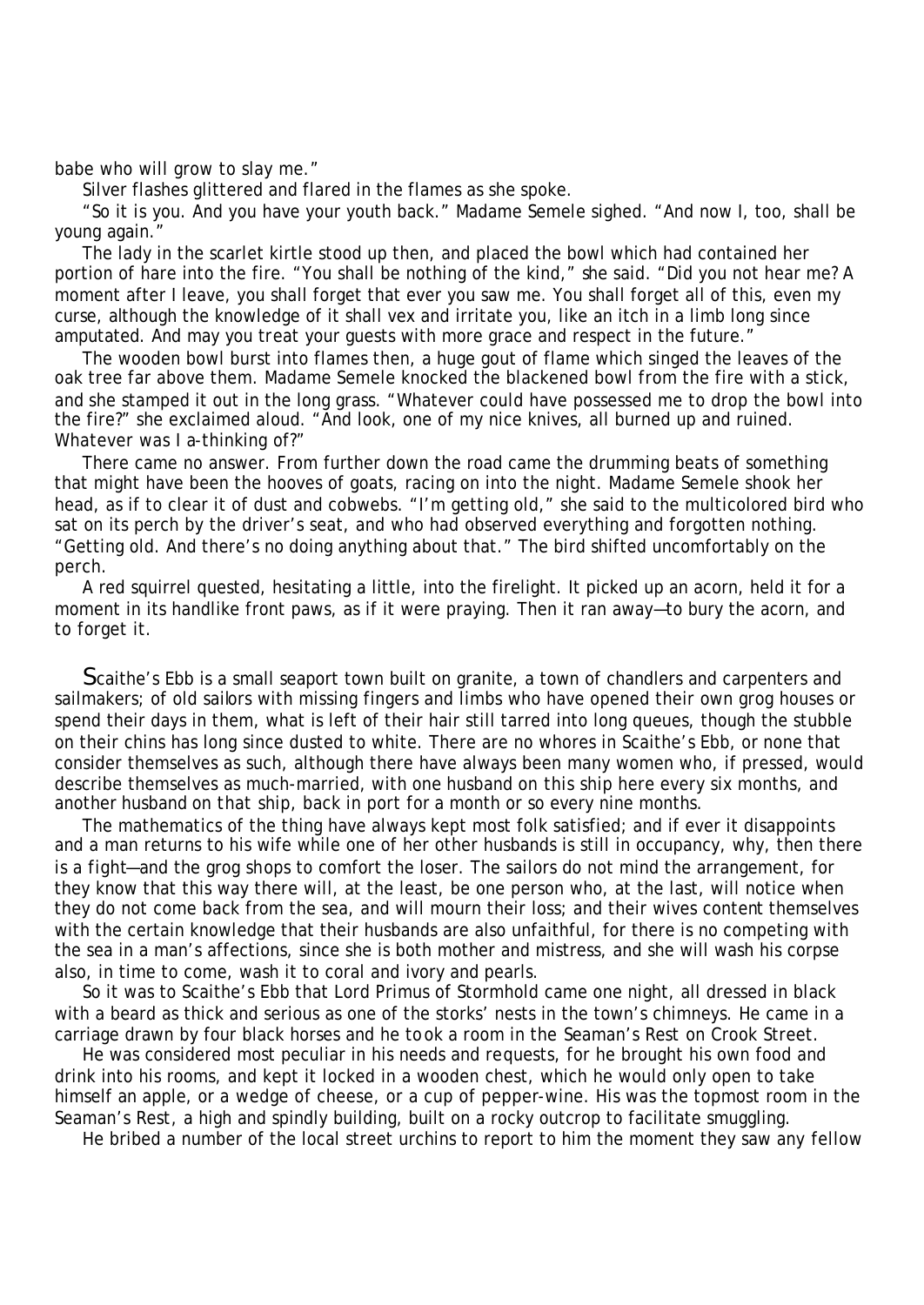they did not know come to town, by land or sea; in particular, they were to look for a very tall, angular, dark-haired fellow, with a thin hungry face, and blank eyes.

"Primus is certainly learning caution," said Secundus to his five other dead brothers.

"Well, you know what they say," whispered Quintus, in the wistful tones of the dead, which sounded, on that day, like the lapping of distant waves upon the shingle, "a man who is tired of looking over his shoulder for Septimus is tired of life."

In the mornings, Primus would talk to the sea captains with ships in Scaithe's Ebb, buying them grog liberally, but neither drinking nor eating with them. In the afternoon he would inspect the ships in the docks.

Soon the gossips of Scaithe's Ebb (and there were many) had the gist and juice of it all: the bearded gentleman was to be taking ship to the East. And this tale was soon chased by another, that he would be sailing out on the *Heart of a Dream* under Captain Yann, a black-trimmed ship with its decks painted crimson red, of more or less savory reputation (by which I mean that it was generally held that she kept her piracies for distant waters) and this would be happening as soon as he gave the word.

"Good master!" said a street urchin to Lord Primus. "There's a man in town, come by land. He lodges with Mistress Pettier. He is thin and crowlike, and I saw him in the *Ocean's Roar,* buying grog for every man in the room. He says he is a distressed seafaring man, seeking a berth."

Primus patted the boy's filthy head and handed him a coin. Then he returned to his preparations, and that afternoon it was announced that the *Heart of a Dream* would leave harbor in three short days.

The day before the *Heart of a Dream* was to set sail, Primus was seen to sell his coach and four horses to the stableman on

Wardle Street, after which he walked down to the quay, dispensing small coins to the urchins. He entered his cabin in the *Heart of a Dream* and gave strict orders that none was to disturb him, for any reason, good or bad, until they were at least a week out of port.

That evening an unfortunate accident befell an able seaman who had crewed the rigging on the *Heart of a Dream.* He fell, when drunk, on the slippery cobblestones of Revenue Street, and broke his hip. Luckily there was a replacement at the ready: the very sailor with whom he had been drinking that evening, and to whom the injured man had been persuaded to demonstrate a particularly complicated hornpipe step on the wet cobbles. And this sailor, tall, dark and crowlike, marked his ship's papers with a circle that night and was on deck at dawn when the ship sailed out of the harbor, in the morning mist. The *Heart of a Dream* sailed east.

Lord Primus of Stormhold, his beard freshly shaven, watched it sail from the cliff top until it was lost to view. Then he walked down to Wardle Street, where he returned the stableman's money and something more besides, and he rode off on the coast road toward the west, in a dark coach pulled by four black horses.

It was an obvious solution. After all, the unicorn had been ambling hugely behind them for most of the morning, occasionally nudging the star's shoulder with its big forehead. The wounds on its dappled flanks, which had blossomed like red flowers under the lion's claws the day before, were now dried to brown and scabbed over.

The star limped and hobbled and stumbled, and Tristran walked beside her, cold chain binding wrist to wrist.

On the one hand, Tristran felt there was something almost sacrilegious about the idea of riding the unicorn: it was not a horse, did not subscribe to any of the ancient pacts between Man and Horse. There was a wildness in its black eyes, and a twisting spring to its step which was dangerous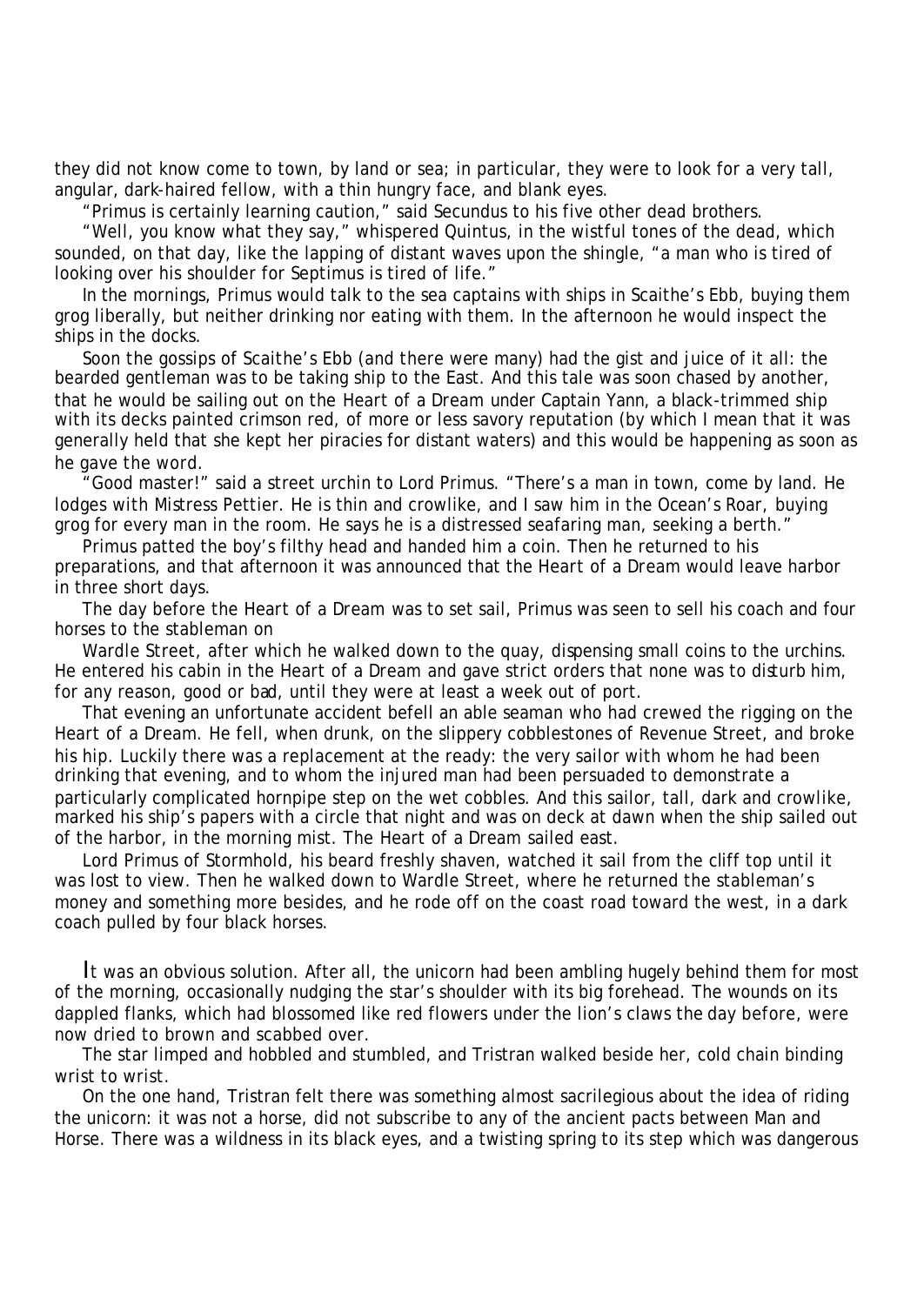and untamed. On the other hand, Tristran had begun to feel, in a way that he could not articulate, that the unicorn cared about the star, and wished to help her. So he said, "Look, I know all that stuff about frustrating my plans every step of the way, but if the unicorn is willing, perhaps it would carry you on its back, for a little way."

The star said nothing.

"Well?"

She shrugged.

Tristran turned to the unicorn, stared into its pool-black eyes. "Can you understand me?" he asked. It said nothing. He had hoped it would nod its head or stamp a hoof, like a trained horse he had once seen on the village green when he was younger. But it simply stared. "Will you carry the lady? Please?"

The beast said not a word, nor did it nod or stamp. But it walked to the star, and it knelt down at her feet.

Tristran helped the star onto the unicorn's back. She grasped its tangled mane with both hands and sat sidesaddle upon it, her broken leg sticking out. And that was how they traveled for some hours.

Tristran walked along beside them, carrying her crutch over his shoulder, with his bag dangling from the end. He found it as hard to travel with the star riding the unicorn as it had been before. Then he had been forced to walk slowly, trying to keep pace with the star's limping hobble—now he was hurrying to keep up with the unicorn, nervous lest the unicorn should get too far ahead and the chain that linked them both should pull the star from the beast's back. His stomach rumbled, as he walked. He was painfully aware how hungry he was; soon Tristran began to think of himself as nothing more than hunger, thinly surrounded by flesh, and, as fast as he could, walking, walking...

He stumbled and knew that he was going to fall.

"Please, stop," he gasped.

The unicorn slowed, and stopped. The star looked down at him. Then she made a face, and shook her head. "You had better come up here, too," she said. "If the unicorn will let you. Otherwise you'll just faint or something, and drag me onto the ground with you. And we need to go somewhere so that you can get food."

Tristran nodded, gratefully.

The unicorn appeared to offer no opposition, waiting, passively, so Tristran attempted to clamber up onto it. It was like climbing a sheer wall, and as fruitless. Eventually Tristran led the animal over to a beech tree that had been uprooted several years before by a storm, or a high wind, or an irritable giant, and, holding his bag and the star's crutch, he scrambled up the roots onto the trunk, and from there onto the back of the unicorn.

"There is a village on the other side of that hill," said Tris-tran. "I expect that we can find something to eat when we get there." He patted the unicorn's flanks with his free hand. The beast began to walk. Tristran moved his hand to the star's waist, to steady himself. He could feel the silken texture of her thin dress, and beneath that, the thick chain of the topaz about her waist.

Riding a unicorn was not like riding a horse: it did not move like a horse; it was a wilder ride, and a stranger one. The unicorn waited until Tristran and the star were comfortable upon its back, and then, slowly and easily, it began to put on speed.

The trees surged and leapt past them. The star leaned forward, her fingers tangled into the unicorn's mane; Tristran—his hunger forgotten in his fear—gripped the sides of the unicorn with his knees, and simply prayed that he would not be knocked to the ground by a stray branch. Soon he found he was beginning to enjoy the experience. There is something about riding a unicorn, for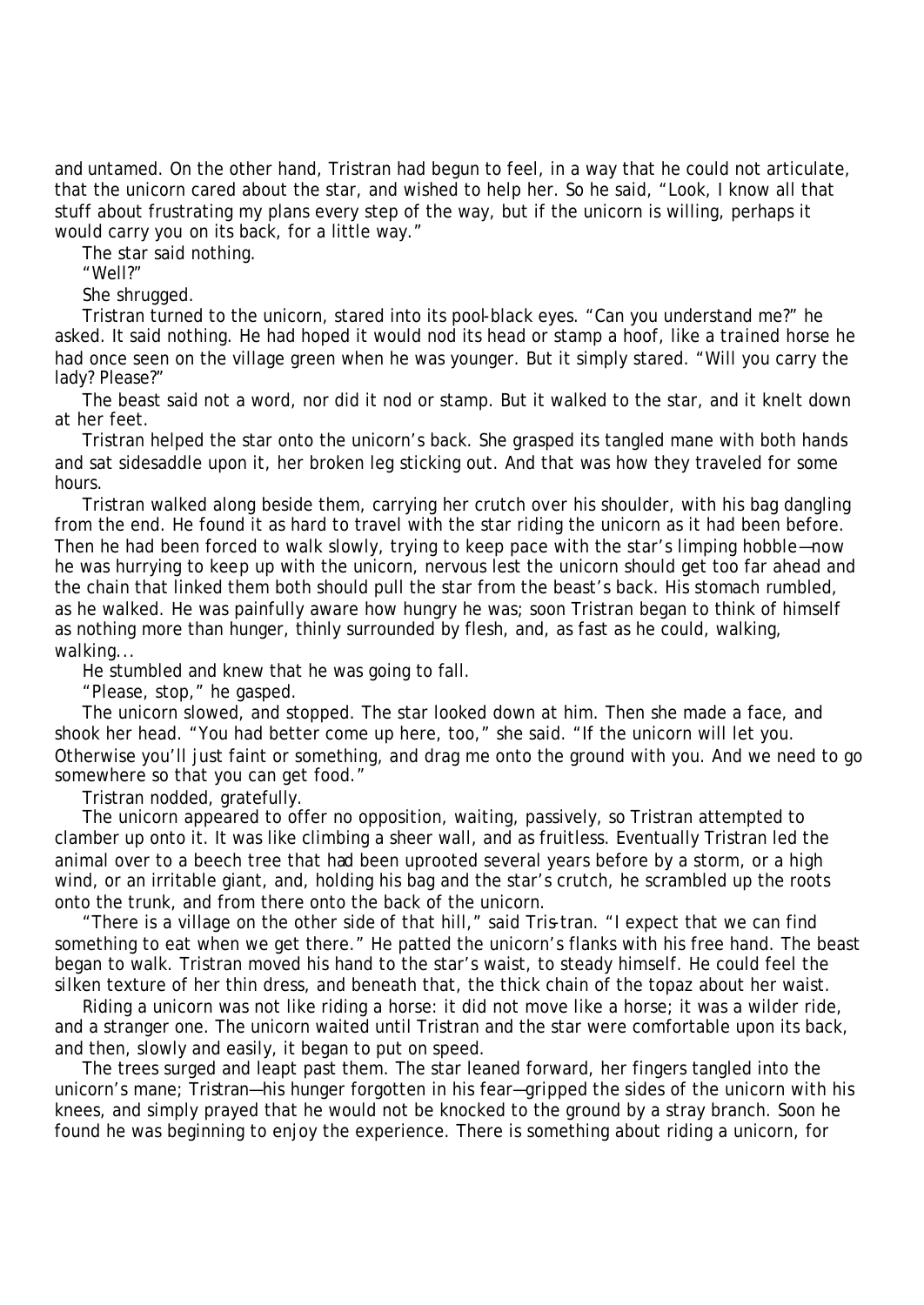those people who still can, which is unlike any other experience: exhilarating and intoxicating and fine.

The sun was setting when they reached the outskirts of the village. In a rolling meadow, beneath an oak tree, the unicorn came to a skittish halt and would go no further. Tristran dismounted, and landed with a bump on the grass of the meadow. His rump felt sore, but, with the star looking down at him, uncomplaining, he dared not rub it.

"Are *you* hungry?" he asked the star.

She said nothing.

"Look," he said, "I'm starving. Perfectly famished. I don't know if you—if stars—eat, or *what*  they eat. But I won't have you starving yourself." He looked up at her, questioning. She stared down at him, first impassively, then, in a trice, her blue eyes filled with tears. She raised a hand to her face and wiped away the tears, leaving a smudge of mud on her cheeks.

"We eat only darkness," she said, "and we drink only light. So I'm nuh-not hungry. I'm lonely and scared and cold and muh-miserable and cuh-captured but I'm nuh-not hungry."

"Don't cry," said Tristran. "Look, I'll go into the village and get some food. You just wait here. The unicorn will protect you, if anyone comes." He reached up and gently lifted her down from the unicorn's back. The unicorn shook its mane, then began to crop the grass of the meadow, contentedly.

The star sniffed, "Wait here?" she asked, holding up the chain that joined them.

"Oh," said Tristran. "Give me your hand."

She reached her hand out to him. He fumbled with the chain to undo it, but it would not undo. "Hmm," said Tristran. He tugged at the chain around his own wrist, but it, too, held fast. "It looks," he said, "as if I'm as tied to you as you are to me."

The star threw her hair back, closed her eyes, and sighed deeply. And then, opening her eyes, once again self-possessed, she said, "Perhaps there's a magic word or something."

"I don't know any magic words," said Tristran. He held the chain up. It glittered red and purple in the light of the setting sun. "Please?" he said. There was a ripple in the fabric of the chain, and he slid his hand out of it.

"Here you go," he said, passing the star the other end of the chain that had bound her. "I'll try not to be too long. And if any of the fair folk sing their silly songs at you, for heaven's sake, don't throw your crutch at them. They'll only steal it."

"I won't," she said.

"I'll have to trust you, on your honor as a star, not to run away," he said.

She touched her splinted leg. "I will do no running for quite some time," she said, pointedly. And with that Tristran had to content himself.

He walked the last half a mile into the village. It had no inn, being far off the beaten track for travelers, but the portly old woman who explained this to him then insisted he accompany her to her cottage, where she pressed upon him a wooden bowlful of barley porridge with carrots in it, and a mug of small beer. He exchanged his cambric handkerchief for a bottle of elderflower cordial, a round of green cheese and a number of unfamiliar fruits: they were soft and fuzzy, like apricots, but were the purple-blue of grapes, and they smelled a little like ripe pears; also the woman gave him a small bale of hay, for the unicorn.

He walked back to the meadow where he had left them, munching on a piece of the fruit, which was juicy, and chewy and quite sweet. He wondered if the star would like to try one,

whether she would like it if she did. He hoped that she would be pleased with what he had brought her.

At first, Tristran thought that he must have made a mistake, and that he had lost his way in the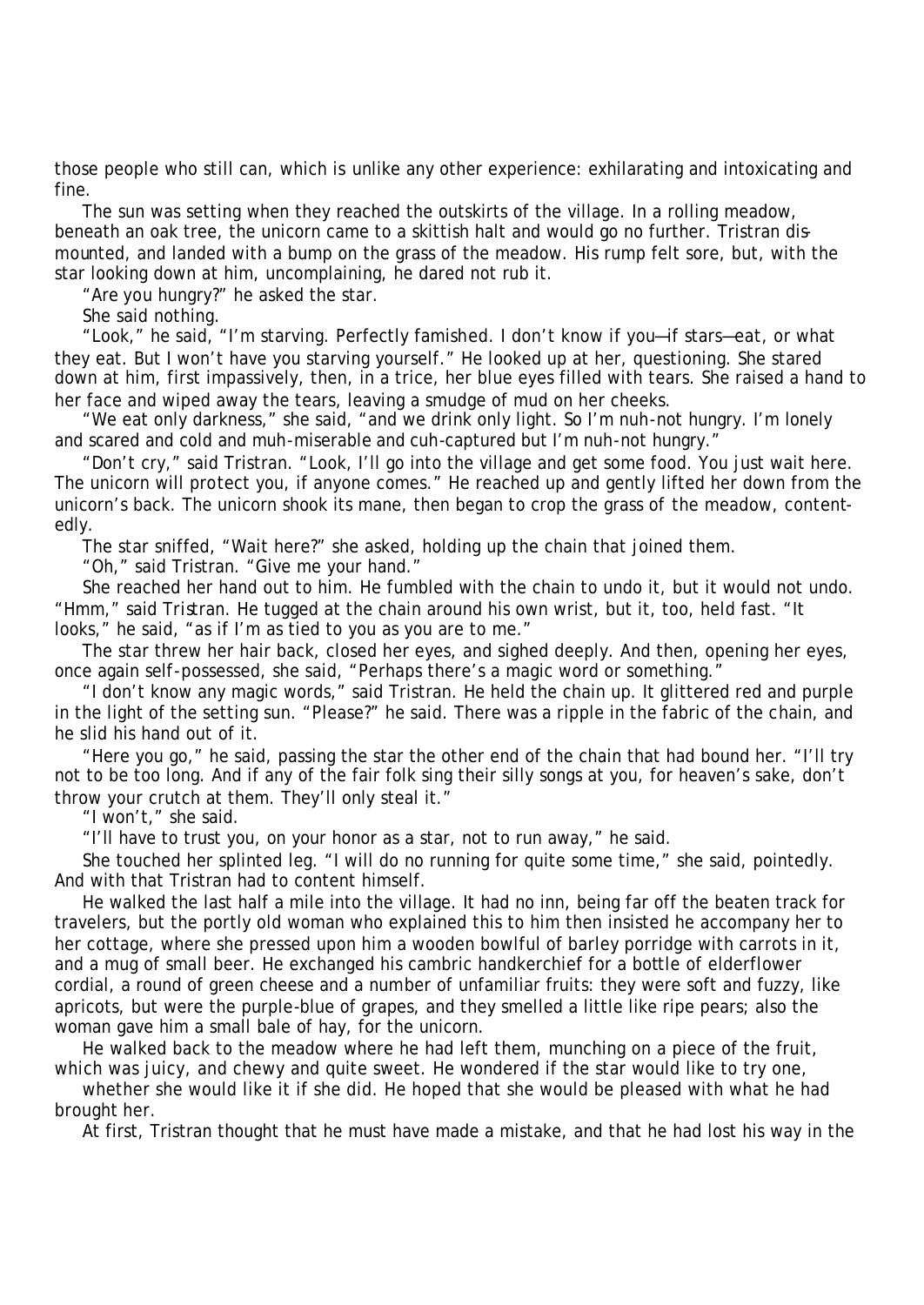moonlight. No: that was the same oak tree, the one beneath which the star had been sitting.

"Hello?" he called. Glow-worms and fireflies glittered green and yellow in the hedgerows and in the branches of trees. There came no reply, and Tristran felt a sick, stupid feeling in the pit of his stomach. "Hello?" he called. He stopped calling, then, because there was no one to answer.

He dropped the bale of hay, and then he kicked it.

She was to the southwest of him, moving faster than he could walk. He followed after her in the bright moonlight. Inside, he felt numbed and foolish; stung by a pang of guilt and shame and regret. He should not have loosed her chain, he should have tied it to a tree; he should have forced the star to go with him into the village. This went through his head as he walked; but another voice spoke to him also, pointing out that if he had not unchained her then, he would have done it sometime soon, and she would have run from him then.

He wondered if he would ever see the star again, and he stumbled over roots as the way led him between old trees, into the deep woods. The moonlight slowly vanished beneath the thick canopy of leaves, and after stumbling vainly in the dark for a short while, he laid himself down beneath a tree, rested his head on his bag, and closed his eyes, and felt sorry for himself until he fell asleep.

On *a* rocky mountain pass, on the southernmost slopes of Mount Belly, the witch-queen reined in her goat-drawn chariot and stopped and sniffed the chilly air.

*The* myriad stars hung cold in the sky above her.

Her red, red lips curved up into a smile of such beauty, such brilliance, such pure and perfect happiness that it would have frozen your blood in your veins to have seen it. "There," she said. "She is coming to me."

And the wind of the mountain pass howled about her triumphantly, as if in answer.

Primus sat beside the embers of his fire and he shivered beneath his thick black robe. One of the black stallions, waking or dreaming, whinnied and snorted, and then rested once more. Primus's face felt strangely cold; he missed his thick beard. With a stick he pushed a clay ball from the embers. He spat on his hands, then he split open the hot clay and smelled the sweet flesh of the hedgehog, which had cooked, slowly, in the embers, as he had slept.

He ate his breakfast meticulously, spitting the tiny bones into the fire circle once he had chewed the meat from them.

He washed the hedgehog down with a lump of hard cheese and a slightly vinegary white wine.

Once he had eaten, he wiped his hands upon his robe and then he cast the runes to find the topaz stone which conferred the lordship of the crag towns and the vast estates of the Stormhold. He cast them, then he stared, puzzled, at the small, square, red granite tiles. He picked them up once more, shook them in his long-fingered hands, dropped them onto the ground and stared at them again. Then Primus spat into the embers, which hissed lazily. He swept the tiles up and dropped them into the pouch at his belt.

"It is moving faster, further," said Primus to himself.

He pissed on the embers of the fire, for he was in wild country, and there were bandits and hobgoblins and worse in those lands, and he had no desire to alert them to his presence. Then, he hitched the horses to the carriage and climbed into the driver's seat, and drove them toward the forest, to the west, and to the mountain range beyond.

The girl held tight to the unicorn's neck as it tumbled headlong through the dark forest.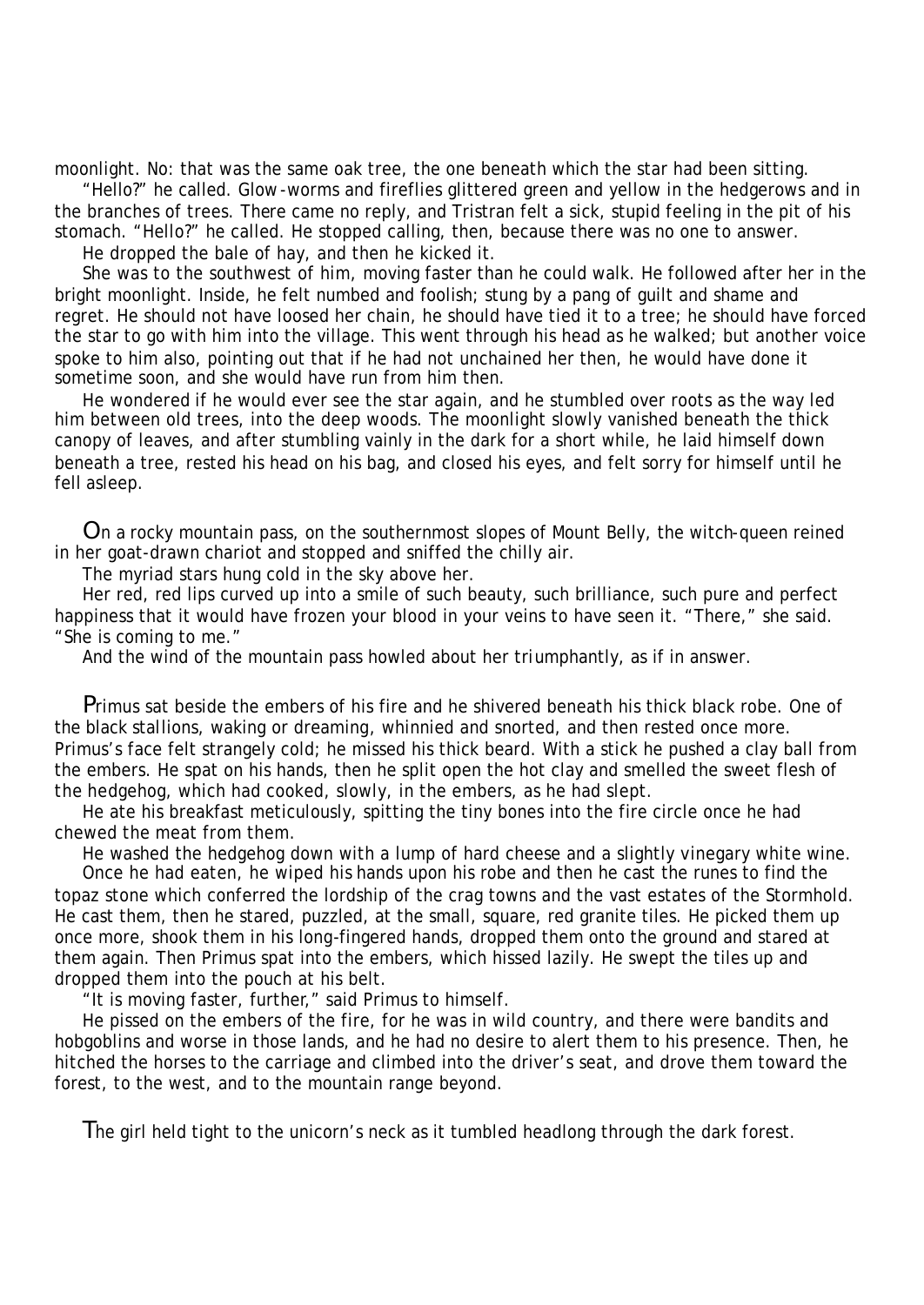There was no moonlight between the trees, but the unicorn glimmered and shone with pale light, like the moon, while the girl herself glittered and glowed as if she trailed a dust of lights. And, as she passed through the trees, it might have appeared to a distant observer that she seemed to twinkle, on and off and off and on, like a tiny star.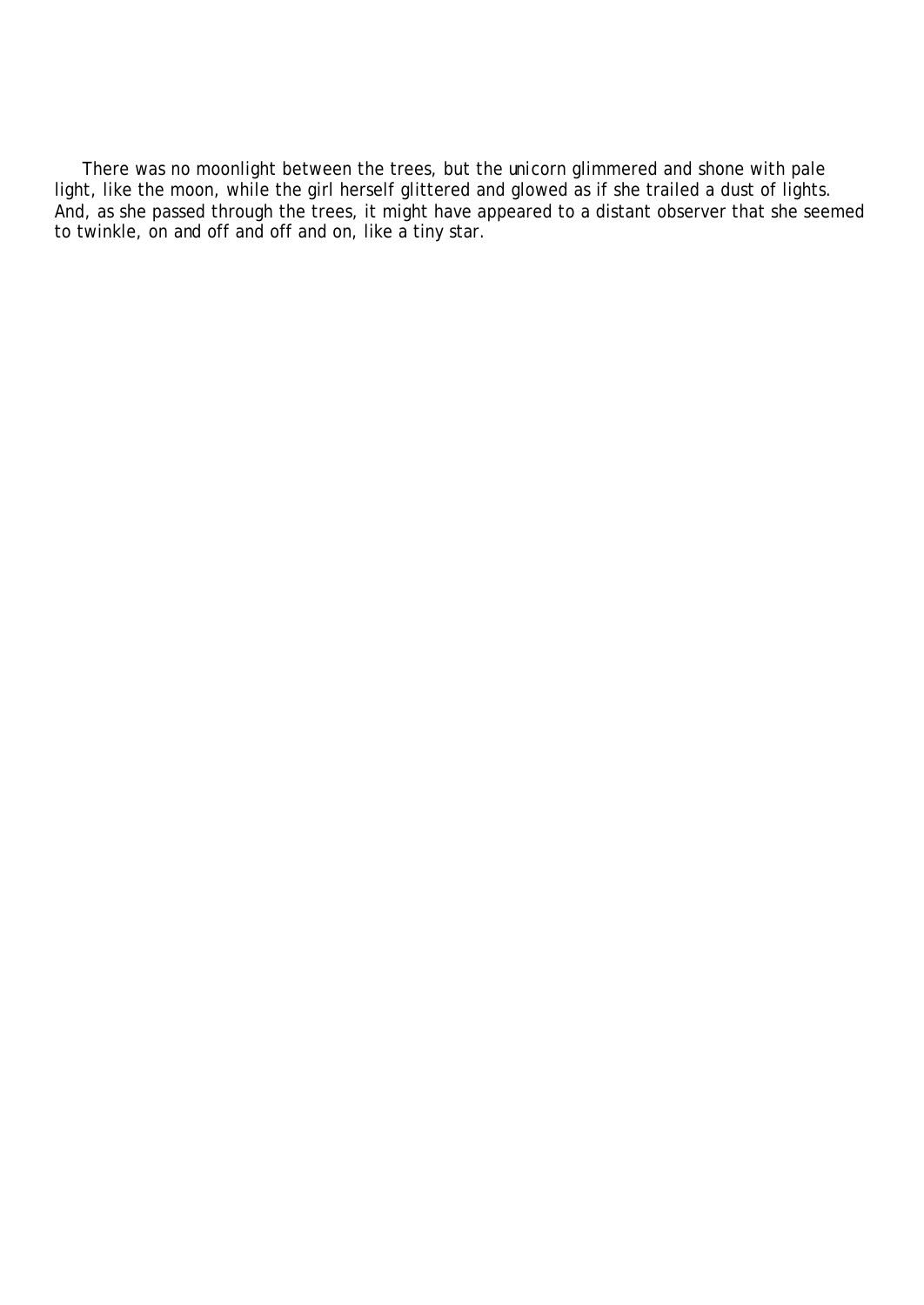# *Chapter Six*

What the Tree Said

I ristran Thorn was dreaming.

He was in an apple tree, staring through a window at Victoria Forester, who was getting undressed. As she removed her dress, revealing a healthy expanse of petticoat, Tristran felt the branch begin to give way beneath his feet, and then he was tumbling down through the air in the moonlight...

He was falling into the moon.

And the moon was talking to him: *Please,* whispered the moon, in a voice that reminded him a little of his mother's, *protect her. Protect my child. They mean her harm. I have done all I can.*  And the moon would have told him more, and perhaps she did, but the moon became the glimmer of moonlight on water far below him, and then he became aware of a small spider walking across his face, and of a crick in his neck, and he raised a hand and brushed the spider carefully from his cheek, and the morning sun was in his eyes *And* the world was gold and green.

"You were dreaming," said a young woman's voice from somewhere above him. The voice was gentle, and oddly accented. He could hear leaves rustle in the copper beech tree overhead.

"Yes," he said, to whoever was in the tree, "I was dreaming."

"I had a dream last night, too," said the voice. "In my dream, I looked up and I could see the whole forest, and something huge was moving through it. And it got closer, and closer, and I knew what it was." She stopped talking abruptly.

"What was it?" asked Tristran.

"Everything," she said. "It was Pan. When I was very young, somebody—maybe it was a squirrel, they talk so much, or a magpie, or maybe a fishie—told me that Pan owned all this forest. Well, not *owned* owned. Not like he would sell the forest to someone else, or put a wall all around it—"

"Or cut down the trees," said Tristran, helpfully. There was a silence. He wondered where the girl had gone. "Hello?" he said. "Hello?"

There was another rustle of leaves from above him.

"You shouldn't say things like that," she said.

"Sorry," said Tristran, not entirely sure what he was apologizing for. "But you were telling me that Pan owned the forest..."

"Of course he does," said the voice. "It's not hard to own something. Or everything. You just have to know that it's yours, and then be willing to let it go. Pan owns this forest, like that. And in my dream he came over to me. You were in my dream, too, leading a sad girl by a chain. She was a very sad, sad girl. Pan told me to help you."

"Me?"

"And it made me feel all warm and tingly and squishy inside, from the tips of my leaves to the end of my roots. So I woke up, and there you were, fast asleep with your head by my trunk, snoring like a pig-wiggin."

Tristran scratched his nose. He stopped looking for a woman in the branches of the copper beech tree above him, and looked instead at the tree itself. "You are a tree," said Tristran,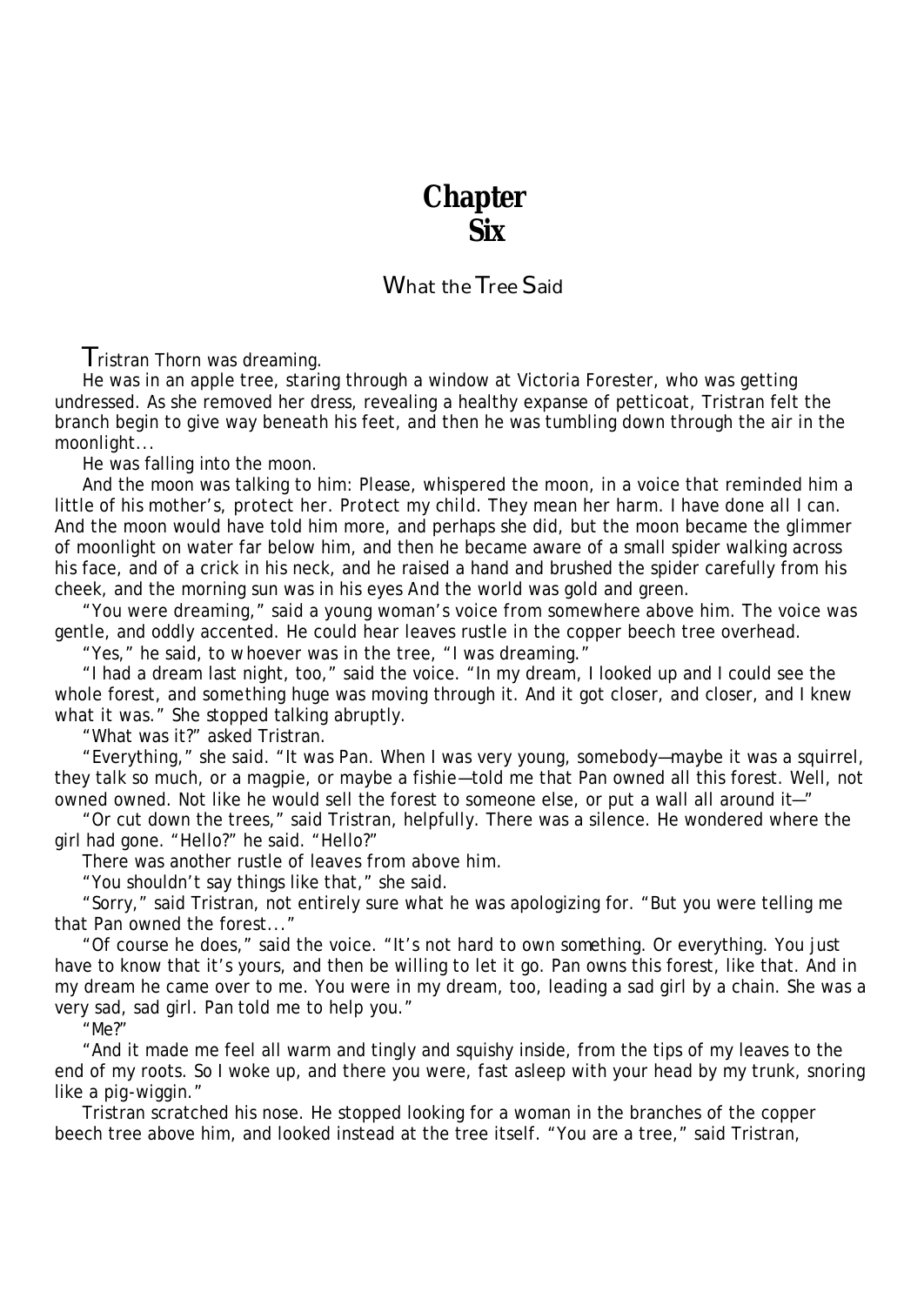putting his thoughts into words.

"I didn't always used to be a tree," said the voice in the rustling of the copper beech leaves. "A magician made me a tree."

"What were you before?" asked Tristran.

"Do you think he likes me?"

"Who?"

"Pan. If you were the Lord of the Forest, you wouldn't give a job to someone, tell them to give all possible aid and succor, unless you liked them, would you?"

"Well..." said Tristran, but before he had decided on the politic answer, the tree had already said, "A nymph. I was a wood-nymph. But I got pursued by a prince, not a nice prince, the other kind, and, well, you'd think a prince, even the wrong kind, would understand about boundaries, wouldn't you?"

"You would?"

"Exactly what I think. But he didn't, so I did a bit of invoking while I was running, and—*baboom—*tree. What do you think?"

"Well," said Tristran. "I do not know what you were like as a wood-nymph, madam, but you are a magnificent tree."

The tree made no immediate reply, but her leaves rustled prettily. "I was pretty cute as a nymph, too," she admitted, coyly.

"What kind of aid and succor, exactly?" asked Tristran. "Not that I am grumbling. I mean, right now I need all the aid and succor I can get. But a tree is not necessarily the obvious place to look for it. You cannot come with me, or feed me, or bring the star here, or send us back to Wall to see my true love. I am certain you would do a remarkable job of keeping off the rain, were it to rain, but it is not, at present, raining..."

The tree rustled. "Why don't you tell me your story so far," said the tree, "and let me be the best judge of whether or not I can be of help."

Tristran began to protest. He could feel the star moving further and further away from him, at the speed of a cantering unicorn, and if there was one thing he did not have time for, it was the recitation of the adventures of his life to date. But then it occurred to him that any progress he had made on his quest so far he had made by accepting the help that had been offered to him. So he sat on the woodland floor and he told the copper beech everything he could think of: about his love, pure and true, for Victoria Forester; his promise to bring her a fallen star—not any fallen star, but the one they had seen, together, from the top of Dyties Hill; and of his journey into Faerie. He told the tree of his journeyings, of the little hairy man and of the small fair folk who stole his bowler hat; he told her of the magic candle, and his walk across the leagues to the star's side in the glade, and of the lion and the unicorn, and of how he had lost the star.

He finished his story, and there was silence. The copper leaves on the tree shivered, softly, as if in a gentle wind, and then harder, as if a storm were coming. And then the leaves formed a fierce, low voice, which said, "If you had kept her chained, and she had escaped her chains, then there is no power on earth or sky could ever make me help you, not if Great Pan or Lady Sylvia herself were to plead or implore me. But you unchained her, and for that I will help you."

"Thank you," said Tristran.

"I will tell you three true things. Two of them I will tell you now, and the last is for when you need it most. You will have to judge for yourself when that will be.

"First, the star is in great danger. What occurs in the midst of a wood is soon known at its furthest borders, and the trees talk to the wind, and the wind passes the word along to the next wood it comes to. There are forces that mean her harm, and worse than harm. You must find her,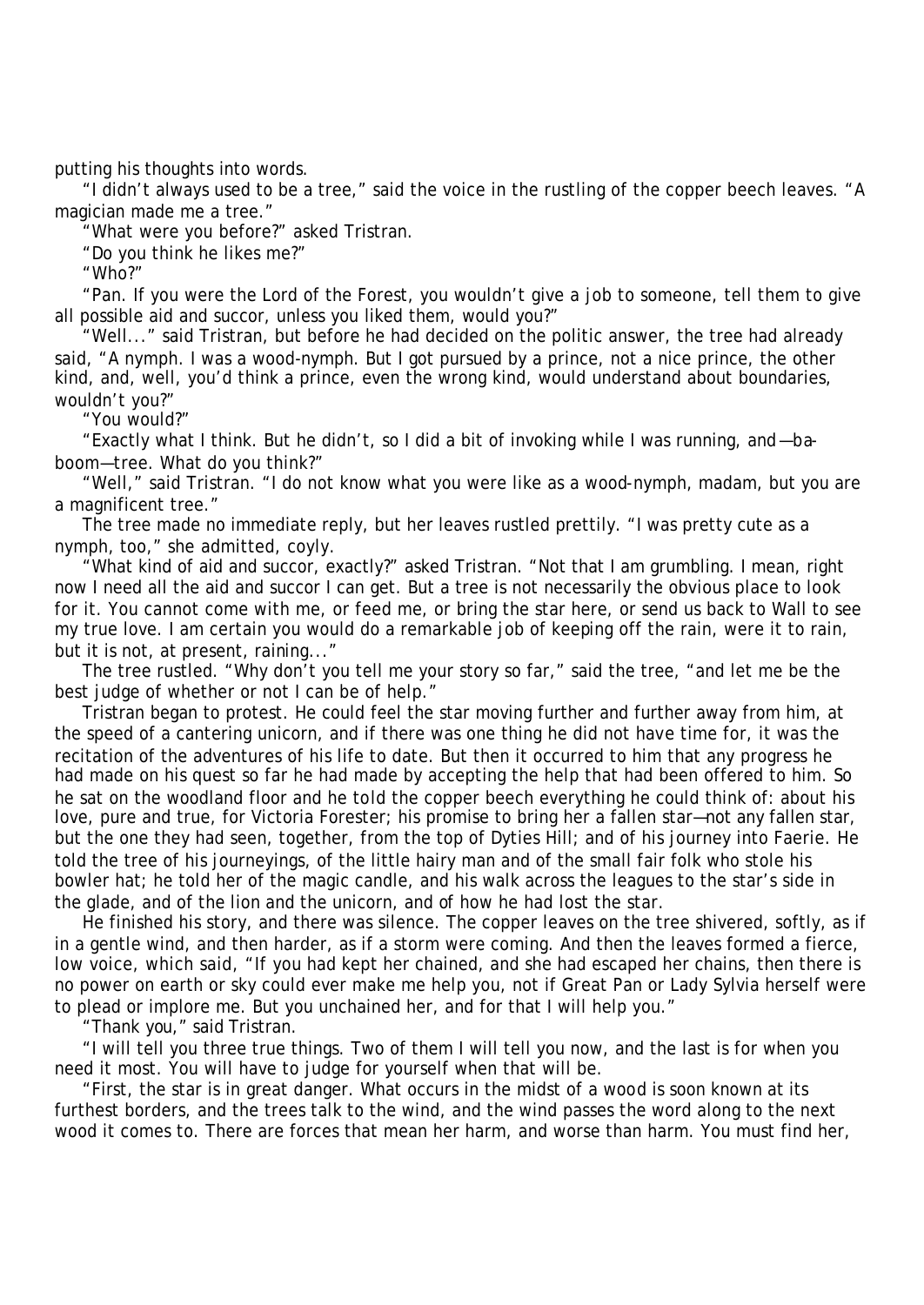and protect her.

"Secondly, there is a path through the forest, off past that fir tree (and I could tell you things about that fir tree that would make a boulder blush), and in a few minutes a carriage will be coming down that path. Hurry, and you will not miss it.

"And thirdly, hold out your hands."

Tristran held out his hands. From high above him a copper-colored leaf came falling slowly, spinning and gliding and tumbling down. It landed neatly in the palm of his right hand.

"There," said the tree. "Keep it safe. And listen to it, when you need it most. Now," she told him, "the coach is nearly here. Run! Run!"

Tristran picked up his bag and he ran, fumbling the leaf into the pocket of his tunic as he did so. He could hear hoof-beats through the glade, coming closer and closer. He knew that he could not reach it in time, despaired of reaching it, but still he ran faster, until all he could hear was his heart pounding in his chest and his ears, and the hiss of air as he pulled it into his lungs. He scrambled and dashed through the bracken and made it to the path as the carriage came down the track.

It was a black coach drawn by four night-black horses, driven by a pale fellow in a long black robe. It was twenty paces from Tristran. He stood there, gulping breath, and then he tried to call out, but his throat was dry, and his wind was gone, and his voice came from him in a dry sort of croaking whisper. He tried to shout, and simply wheezed.

The carriage passed him by without slowing.

Tristran sat on the ground and caught his breath. Then, afraid for the star, he got back to his feet and walked, as fast as he could manage, along the forest path. He had not walked for more than ten minutes when he came upon the black coach. A huge branch, itself as big as some trees, had fallen from an oak tree onto the path directly in front of the horses, and the driver, who was also the coach's sole occupant, was endeavoring to lift it out of the way.

"Damnedest thing," said the coachman, who wore a long black robe and who Tristran estimated to be in his late forties, "there was no wind, no storm. It simply fell. Terrified the horses." His voice was deep and booming.

Tristran and the driver unhitched the horses, and roped them to the oak branch. Then the two men pushed, and the STAR; four horses pulled, and together they dragged the branch to the side of the track. Tristran said a silent *thank you* to the oak tree whose branch had fallen, to the copper beech and to Pan of the forests, and then he asked the driver if he would give him a ride through the forest.

"I do not take passengers," said the driver, rubbing his bearded chin.

"Of course," said Tristran. "But without me you would still be stuck here. Surely Providence sent you to me, just as Providence sent me to you. I will not take you out of your path, and there may again come a time when you are glad of another pair of hands."

The coach driver looked Tristran over from his head to his feet. Then he reached into the velvet bag that hung from his belt, and removed a handful of square red granite tiles.

"Pick one," he said to Tristran.

Tristran picked a stone tile, and showed the symbol carved upon it to the man. "Hmm," was all the driver said. "Now pick another." Tristran did so. "And another." The man rubbed his chin once more. "Yes, you can come with me," he said. "The runes seem certain of that. Although there will be danger. But perhaps there *will* be more fallen branches to move. You can sit up front, if you wish, on the driver's seat beside me, and keep me company."

It was a peculiar thing, observed Tristran as he climbed up into the driver's seat, but the first time he had glanced into the interior of the coach he had fancied that he saw five pale gentlemen,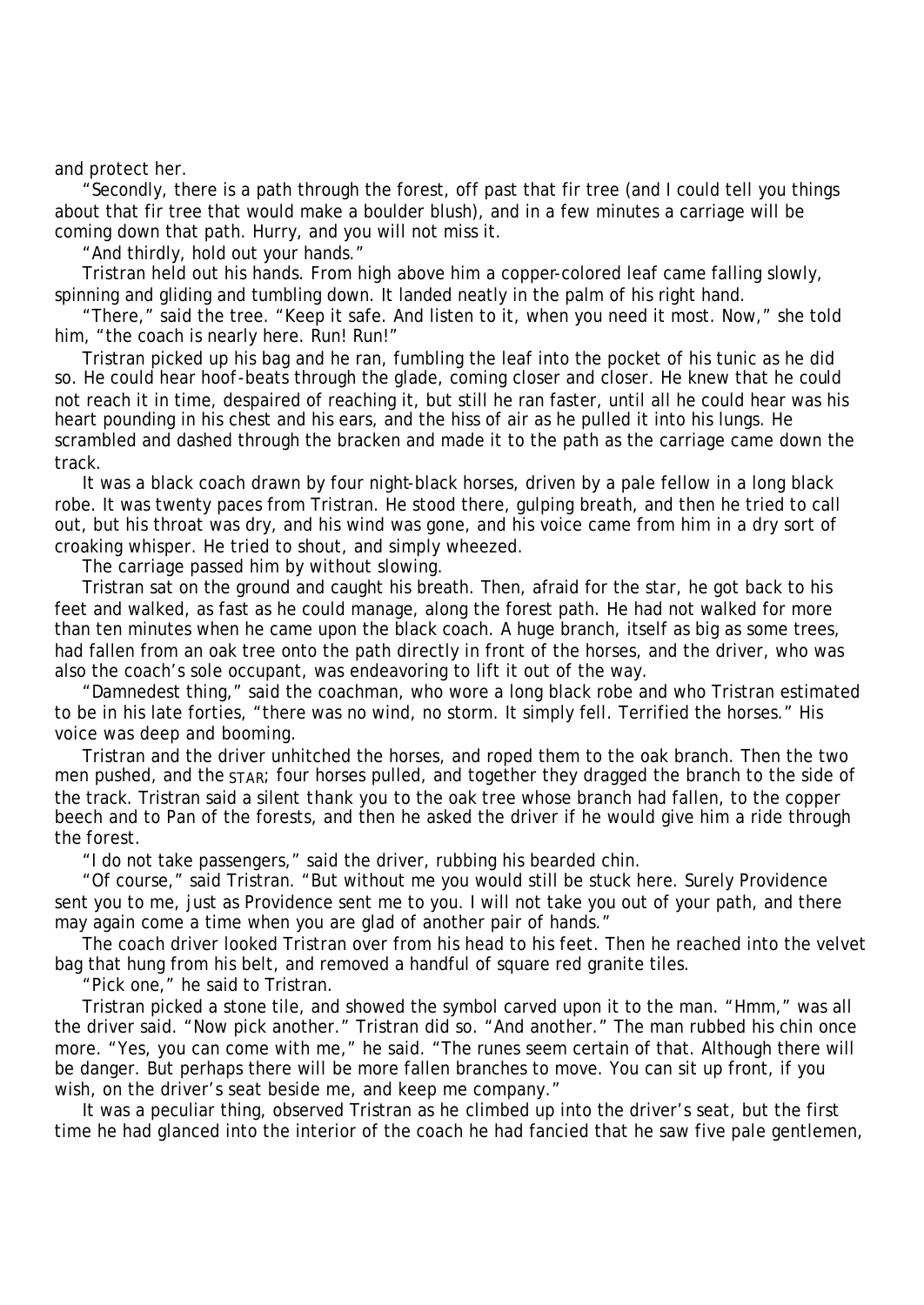all in grey, staring sadly out at him. But the next time he had looked inside, nobody had been there at all.

The carriage rattled and pounded over the grassy track beneath a golden-green canopy of leaves. Tristran worried about the star. She might be ill-tempered, he thought, but it was with a certain amount of justification, after all. He hoped that she could stay out of trouble until he caught up with her.

It was sometimes said that the grey-and-black mountain range which ran like a spine north to south down that part of Faerie had once been a giant, who grew so huge and so heavy that, one day, worn out from the sheer effort of moving and living, he had stretched out on the plain and fallen into a sleep so profound that centuries passed between heartbeats. This would have been a long time ago, if it ever happened, in the First Age of the world, when all was stone and fire, water and wind, and there were few left alive to put the lie to it if it was not true. Still, true or not, they called the four great mountains of the range Mount Head, Mount Shoulder, Mount Belly and Mount Knees, and the foothills to the south were known as the Feet. There were passes through the mountains, one between the head and the shoulders, where the neck would have been, and one immediately to the south of Mount Belly.

They were wild mountains, inhabited by wild creatures: slate-colored trolls, hairy wild-men, strayed wodwos, mountain goats and mining gnomes, hermits and exiles and the occasional peakwitch. This was not one of the really high mountain ranges of Faerie, such as Mount Huon, on the top of which is the Stormhold. But it was a hard range for lone travelers to cross nonetheless.

The witch-queen had crossed the pass south of Mount Belly in a couple of days, and now waited at the opening of the pass. Her goats were tethered to a thorn bush, which they chewed without enthusiasm. She sat on the side of the unhitched chariot and sharpened her knives with a whetstone.

The knives were old things: the hilts were made of bone, while the blades were chipped, volcanic glass, black as jet, with white snowflake-shapes frozen forever into the obsidian. There were two knives: the smaller, a hatchet-bladed cleaver, heavy and hard, for cutting through the rib cage, for jointing and segmenting; the other a long, daggerlike blade, for cutting out the heart. When the knives were so sharp that she could have drawn either blade across your throat, and you would never have felt more than the touch of the lightest hair, as the spreading warmth of your life's blood made a quiet escape, the witch-queen put them away and commenced her preparations.

She walked over to the goats and whispered a word of power to each of them.

Where the goats had been stood a man with a white chin-beard, and a boyish, dull-eyed young woman. They said nothing.

She crouched beside her chariot, and whispered several words to it. The chariot did nothing, and the witch-woman stamped her foot on the rock.

"I am getting old," she said to her two servants. They said nothing in reply, gave no indication that they even understood her. "Things inanimate have always been more difficult to change than things animate. Their souls are older and stupider and harder to persuade. If I but had my true youth again... why, in the dawn of the world I could transform mountains into seas and clouds into palaces. I could populate cities with the pebbles on the shingle. If I were young again ..."

She sighed and raised a hand: a blue flame flickered about her fingers for a moment, and then, as she lowered her hand and bent down to touch her chariot, the fire vanished.

She stood up straight. There were streaks of grey now in her raven-black hair, and dark pouches beneath her eyes; but the chariot was gone, and she stood in front of a small inn at the edge of the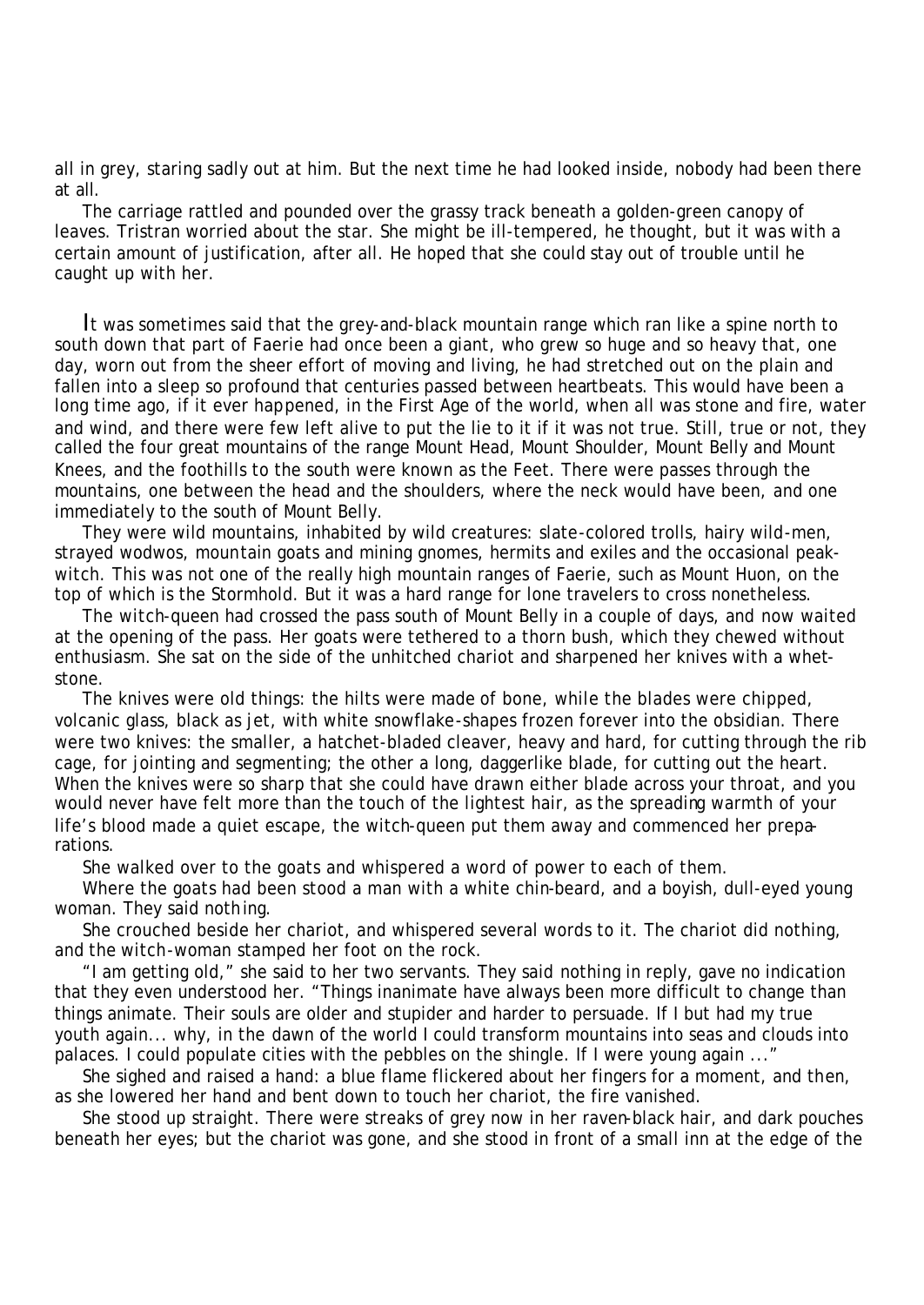mountain pass.

Far away the thunder rumbled, quietly, and lightning flickered in the distance.

The inn sign swung and creaked in the wind. There was a picture of a chariot painted upon it. "You two," said the witch-woman, "inside. She is riding this way, and she will have to come through this pass. Now I simply have to ensure that she will come inside. *You,"* she said to the man with the white chin-beard, "are Billy, the owner of this tavern. I shall be your wife, and *this,"*  pointing to the dull-eyed girl, who had once been Brevis, "is our daughter, the pot-maid."

Another crash of thunder echoed down from the mountain peaks, louder than before.

"It will rain soon," said the witch-woman. "Let us prepare the fire."

Tristran could feel the star ahead of them, moving steadily onward. He felt as if he were gaining ground upon her.

And, to his relief, the black carriage continued to follow the star's path. Once, when the road diverged, Tristran was concerned that they might take the wrong fork. He was ready to leave the coach and travel on alone, if that should happen.

His companion reined in the horses, clambered down from the driver's seat, and took out his runes. Then, his consultation complete, he climbed back up, and took the carriage down the lefthand fork.

"If it is not too forward of me to enquire," said Tristran, "might I ask what it is that you are in search of?"

"My destiny," said the man, after a short pause. "My right to rule. And you?"

"There's a young lady that I have offended with my behavior," said Tristran. "I wish to make amends." As he said it, he knew it to be true.

The driver grunted.

The forest canopy was thinning rapidly. Trees became sparser, and Tristran stared up at the mountains in front of them, and he gasped. "Such mountains!" he said.

"When you are older," said his companion, "you must visit my citadel, high on the crags of Mount Huon. Now *that* is a mountain, and from there we can look down upon mountains next to which *these"* and he gestured toward the heights of Mount Belly, ahead of them, "are the merest foothills."

"Truth to tell," said Tristran, "I hope to spend the rest of my life as a sheep farmer in the village of Wall, for I have now had as much excitement as any man could rightly need, what with candles and trees and the young lady and the unicorn. But I take the invitation in the spirit in which it was given, and thank you for it. If ever you visit Wall then you must come to my house, and I shall give you woolen clothes and sheep-cheese, and all the mutton stew you can eat."

"You are far too kind," said the driver. The path was easier now, made of crushed gravel and graded rocks, and he cracked his whip to urge the four black stallions on faster. "You saw a unicorn, you say?"

Tristran was about to tell his companion all about the encounter with the unicorn, but he thought better of it, and simply said, "He was a most noble beast."

"The unicorns are the moon's creatures," said the driver. "I have never seen one. But it is said that they serve the moon and do her bidding. We shall reach the mountains by tomorrow evening. I shall call a halt at sunset tonight. If you wish, you may sleep inside the coach; I, myself, shall sleep beside the fire." There was no change in his tone of voice, but Tristran knew, with a certainty that was both sudden and shocking in its intensity, that the man was scared of something, frightened to the depths of his soul.

Lightning flickered on the mountaintops that night. Tristran slept on the leather seat of the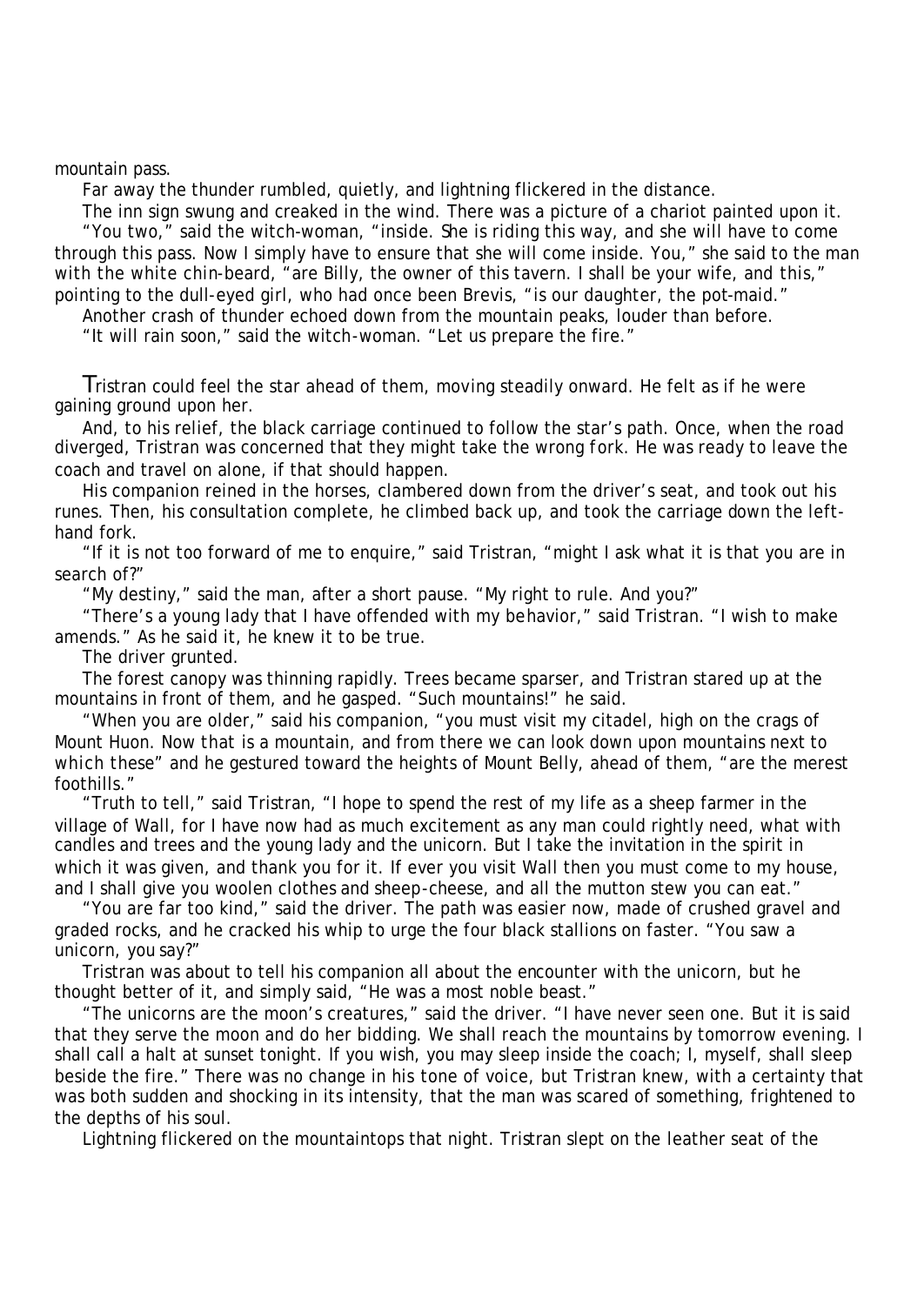coach, his head on a sack of oats; he dreamed of ghosts, and of the moon and stars.

The rain began at dawn, abruptly, as if the sky had turned to water. Low, grey clouds hid the mountains from sight. In the driving rain Tristran and the coach driver hitched the horses to the carriage and set off. It was all uphill, now, and the horses went no faster than a walk.

"You could go inside," said the driver. "No point in us both getting wet." They had put on onepiece oilskins they had found beneath the driver's seat.

"It would be hard for me to be wetter," said Tristran, "without my first leaping into a river. I shall stay here. Two pairs of eyes and two pairs of hands may well be the saving of us."

His companion grunted. He wiped the rain from his eyes and mouth with a cold wet hand, and then he said, "You're a fool, boy. But I appreciate it." He transferred the reins to his left hand, and extended his right hand. "I am known as Primus. The Lord Primus."

"Tristran. Tristran Thorn," he said, feeling that the man had, somehow, earned the right to know his true name.

They shook hands. The rain fell harder. The horses slowed to the slowest walk as the path became a stream, and the heavy rain cut off all vision as effectively as the thickest fog.

"There is a man," said the Lord Primus, shouting to be heard now over the rain, the wind whipping the words from his lips. "He is tall, looks a little like me, but thinner, more crowlike. His eyes seem innocent and dull, but there is death in them. He is called Septimus, for he was the seventh boy-child our father spawned. If ever you see him, run and hide. His business is with me. But he will not hesitate to kill you if you stand in his way, or, perhaps, to make you his instrument with which to kill me."

A wild gust of wind drove a tankardful of rainwater down Tristran's neck.

"He sounds a most dangerous man," said Tristran.

"He is the most dangerous man you will ever meet."

Tristran peered silently into the rain, and the gathering darkness. It was becoming harder to see the road. Primus spoke again, saying, "If you ask me, there is something unnatural about this storm."

"Unnatural?"

"Or more-than-natural; super-natural, if you will. I hope there is an inn along the way. The horses need a rest, and I could do with a dry bed and a warm fire. And a good meal."

Tristran shouted his agreement. They sat together, getting wetter. Tristran thought about the star and the unicorn. She would be cold by now, and wet. He worried about her broken leg, and thought about how saddle sore she must be. It was all his fault. He felt wretched.

"I am the most miserable person who ever lived," he said to the Lord Primus, when they stopped to feed the horses feedbags of damp oats.

"You are young, and in love," said Primus. "Every young man in your position is the most miserable young man who ever lived."

Tristran wondered how Lord Primus could have divined the existence of Victoria Forester. He imagined himself recounting his adventures to her, back at Wall, in front of a blazing parlor fire; but somehow all of his tales seemed a little flat.

Dusk seemed to have started at dawn that day, and now the sky was almost black. Their path continued to climb. The rain would let up for moments, and then redouble, falling harder than ever.

"Is that a light over there?" asked Tristran.

"I cannot see anything. Maybe it was fool's fire, or lightning ..." said Primus. And then they gained a bend in the road, and he said, "I was wrong. That *is a* light. Well-spotted, young 'un. But there are bad things in these mountains. We must only hope that they are friendly."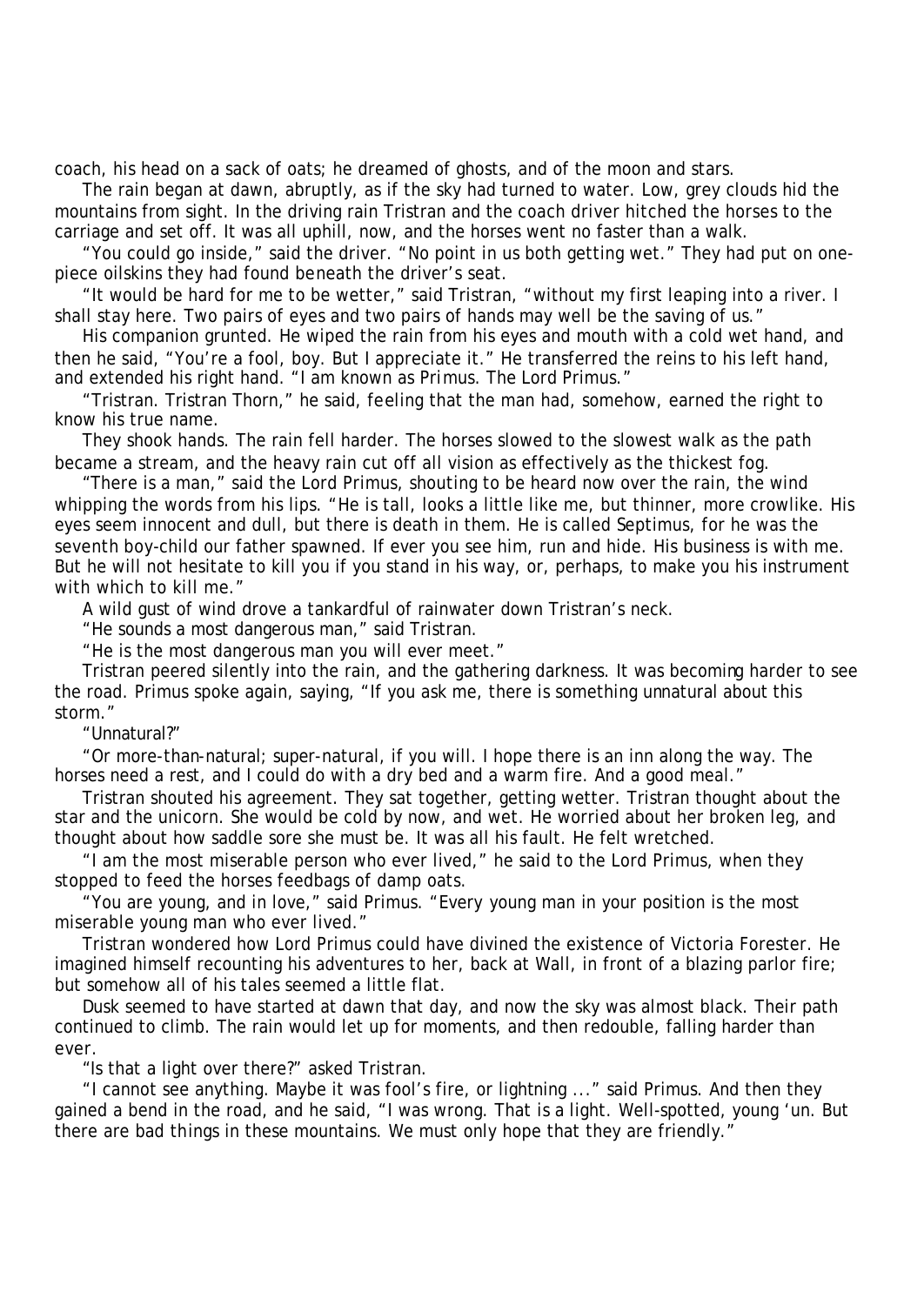The horses put on a fresh burst of speed, now that their destination was in sight. A flash of lightning revealed the mountains, rising steeply up on either side of them. "We're in luck!" said Primus, his bass voice booming like thunder. "It's an inn!"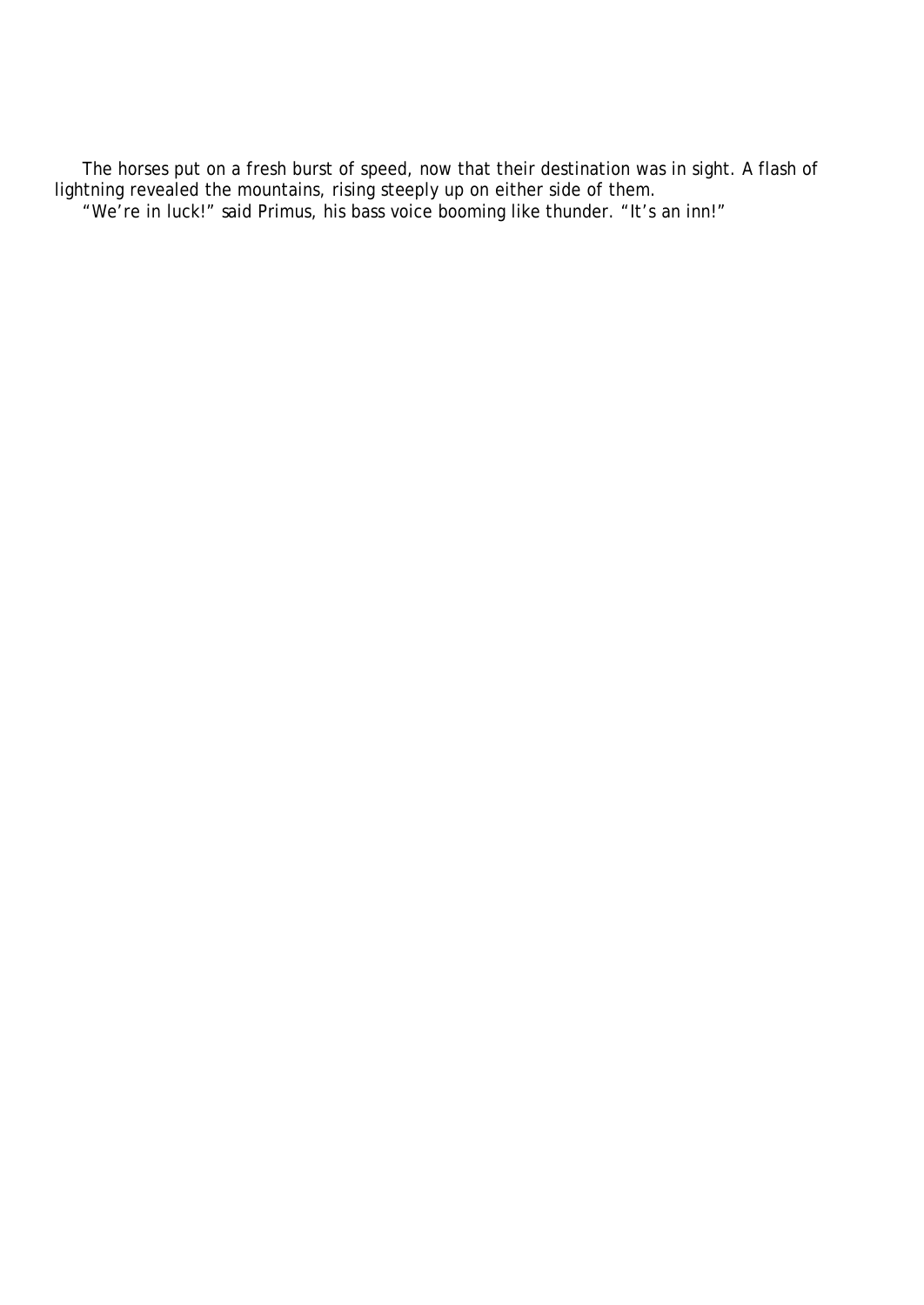### *Chapter Seven*

"At the Sign of the Chariot"

The star had been soaked to the skin when she arrived at the pass, sad and shivering. She was worried about the unicorn; they had found no food for it on the last day's journey, as the grasses and ferns of the forest had been replaced by grey rocks and stunted thorn bushes. The unicorn's unshod hooves were not meant for the rocky road, nor was its back meant to carry riders, and its pace became slower and slower.

As they traveled, the star cursed the day she had fallen to this wet, unfriendly world. It had seemed so gentle and welcoming when seen from high in the sky. That was before. Now, she hated everything about it, except the unicorn; and, saddle sore and uncomfortable, she would have even happily spent time away from the unicorn.

After a day of pelting rain, the lights of the inn were the most welcoming sight she had seen in her time on the Earth. *"Watch your step, watch your step,"* pattered the raindrops on the stone. The unicorn stopped, fifty yards from the inn, and would approach no closer. The door to the inn was opened, flooding the grey world with warm yellow light.

"Hello there, dearie," called a welcoming voice from the open doorway.

The star stroked the unicorn's wet neck and spoke softly to the animal, but it made no move, stood there frozen in the light of the inn like a pale ghost.

"Will you be coming in, dearie? Or will you be stopping out there in the rain?" The woman's friendly voice warmed the star, soothed her: just the right mixture of practicality and concern. "We can get you food, if it's food you're after. There's a fire blazing in the hearth, and enough hot water for a tub that'll melt the chill from your bones."

"I... I will need help coming in..." said the star. "My leg..."

"Ach, poor mite," said the woman. "I'll have my husband Billy carry you inside. There's hay and fresh water in the stables, for your beast."

The unicorn looked about wildly as the woman approached. "There, there, dearie. I won't be coming too close. After all, it's been many a long year since I was maiden enough to touch a unicorn, and many a long year since such a one was seen in *these* parts ..."

Nervously, the unicorn followed the woman into the stables, keeping its distance from her. It walked along the stable to the furthest stall, where it lay down in the dry straw, and the star scrambled off its back, dripping and miserable.

Billy turned out to be a white-bearded, gruff sort of fellow. He said little, but carried the star into the inn, and put her down on a three-legged stool in front of a crackling log fire.

"Poor dear," said the innkeeper's wife, who had followed them inside. "Look at you, wet as a water-nixie, look at the puddle under you, and your lovely dress, oh the state of it, you must be soaked to the bone..." And, sending her husband away, she helped the star remove her dripping wet dress, which she placed on a hook near the fire, where each drip hissed and fizzed when it fell to the hot bricks of the hearth.

There was a tin tub in front of the fire, and the innkeeper's wife put up a paper screen around it. "How d'you like your baths?" she asked, solicitously, "warm, hot, or boil-a-lobster?"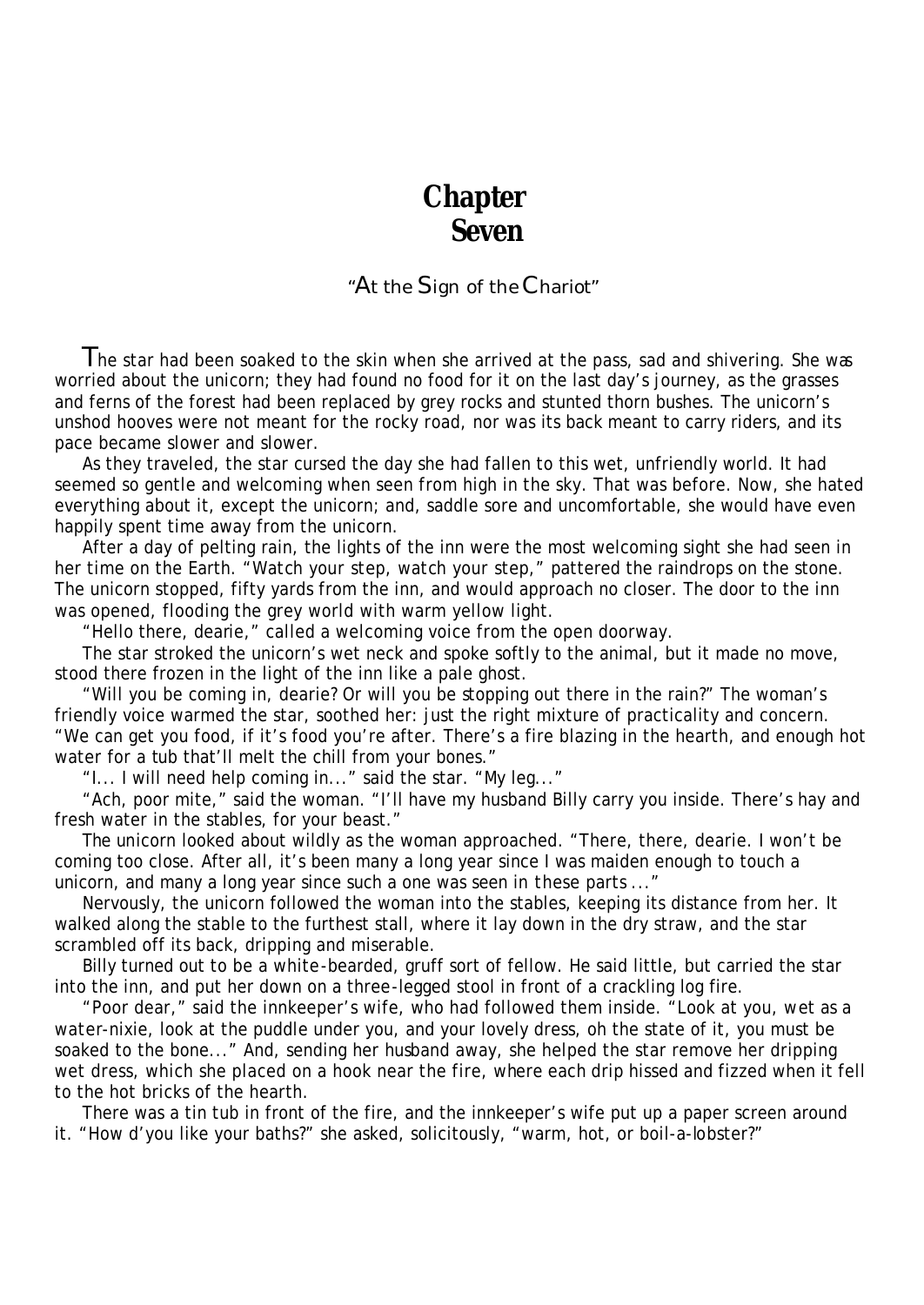"I do not know," said the star, naked but for the topaz -stone on the silver chain about her waist, her head all in a whirl at the strange turn that events had taken, "for I have never had a bath before."

"Never had one?" The innkeeper's wife looked astonished. "Why, you poor duck; well, we won't make it *too* hot, then. Call me if you need another copperful of water, I've got some going over the kitchen fire; and when you're done with the bath, I'll bring you some mulled wine, and some sweet-roasted turnips."

And, before the star could protest that she neither ate nor

drank, the woman had bustled off, leaving the star sitting in the tin tub, her broken leg in its splints sticking out of the water and resting on the three-legged stool. Initially the water was indeed too hot, but as she became used to the heat she relaxed, and was, for the first time since she had tumbled from the sky, utterly happy.

"There's a love," said the innkeeper's wife, returning. "How are you feeling now?"

"Much, much better, thank you," said the star.

"And your heart? How does your heart feel?" asked the woman.

"My heart?" It was a strange question, but the woman seemed genuinely concerned. "It feels happier. More easy. Less troubled."

"Good. That's good. Let us get it burning high and hot within you, eh? Burning bright inside you."

"I am sure that under your care my heart shall blaze and burn with happiness," said the star.

The innkeeper's wife leaned over and chucked the star under the chin. "There's a pet, such a duck it is, the fine things it says." And the woman smiled indulgently, and ran a hand through her grey-streaked hair. She hung a thick toweling robe on the edge of the screen. "This is for you to wear when you are done with your bath—oh no, not to hurry, ducks—it'll be nice and warm for you, and your pretty dress will still be damp for a while now. Just give us a shout when you want to hop out of the tub and I'll come and give you a hand." Then she leaned over, and touched the star's chest, between her breasts, with one cold finger. And she smiled. "A good strong heart," she said.

There *were* good people on this benighted world, the star decided, warmed and contented. Outside the rain and the wind pattered and howled through the mountain pass, but in the inn, at the Sign of the Chariot, all was warm and comfortable.

Eventually the innkeeper's wife, assisted by her dull-faced daughter, helped the star out of her bath. The firelight glinted on the topaz set in silver which the star wore on a knotted silver chain about her waist, until the topaz, and the star's body, vanished beneath the thick toweling of her robe.

"Now my sweet," said the innkeeper's wife, "you come over here and make yourself comfortable." She helped the star over to a long wooden table, at the head of which were laid a cleaver and a knife, both of them with hilts of bone and blades of dark glass. Leaning and limping, the star made it to the table, and sat down at the bench beside it.

Outside there was a gust of wind, and the fire flared up green and blue and white. Then a deep voice boomed from outside the inn, over the howl of the elements. "Service! Food! Wine! Fire! Where is the stableboy?"

Billy the innkeeper and his daughter made no move, but only looked at the woman in the red dress as if for instructions. She pursed her lips. And then she said, "It can wait. For a little. After all, you are not going anywhere, my dearie?" This last to the star. "Not on that leg of yours, and not until the rain lets up, eh?"

"I appreciate your hospitality more than I can say," said the star, simply and with feeling.

"Of course you do," said the woman in the red dress, and her fidgeting fingers brushed the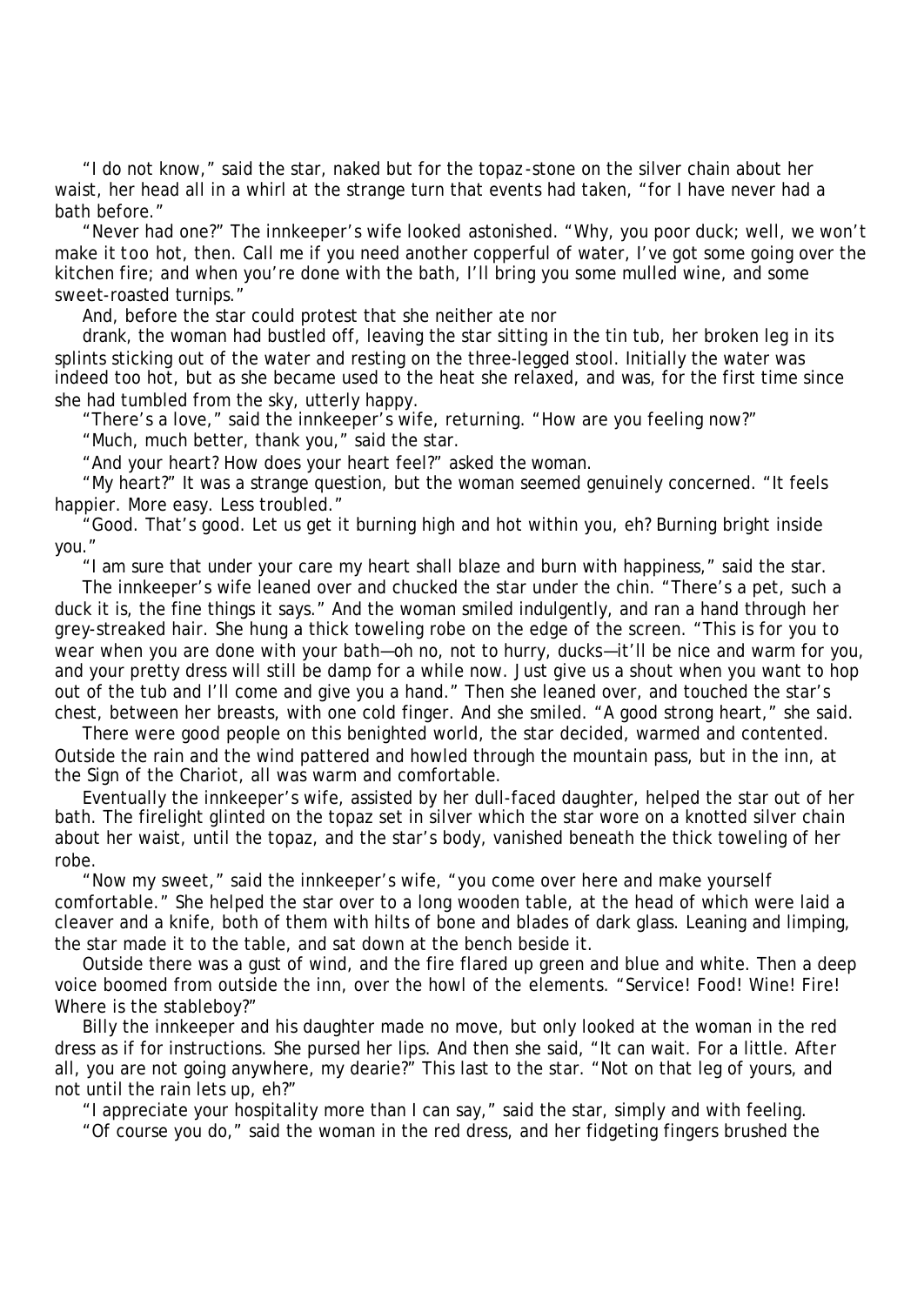black knives impatiently, as if there were something she could not wait to be doing. "Plenty of time when these nuisances have gone, eh?"

The light of the inn was the happiest and best thing Tristran had seen on his journey through Faerie. While Primus bellowed for assistance, Tristran unhitched the exhausted horses, and led them one by one into the stables on the side of the inn. There was a white horse asleep in the furthest stall, but Tristran was too busy to pause to inspect it.

He knew—somewhere in the odd place inside him that knew directions and distances of things he had never seen and the places he had never been—that the star was close at hand, and this comforted him, and made him nervous. He knew that the horses were more exhausted and more hungry than he was. His dinner—and thus, he suspected, his confrontation with the star—could wait. 'Til groom the horses," he told Primus. "They'll catch a chill otherwise."

The tall man rested his huge hand on Tristran's shoulder. "Good lad. *I'll* send a pot-boy out with some burnt ale for you."

Tristran thought about the star as he brushed down the horses and picked out their hooves. What would he say? What would *she* say? He was brushing the last of the horses when a blanklooking pot-girl came out to him with a tankard of steaming wine.

"Put it down over there," he told her. "I'll drink it with goodwill as soon as my hands are free." She put it down on the top of a tack box, and went out, without saying anything. It was then that the horse in the end stall got to its feet and began to kick against the door.

"Settle down, there," called Tristran, "settle down, fellow, and I'll see if I cannot find warm oats and bran for all of you." There was a large stone in the stallion's front inside hoof, and Tristran removed it with care. *Madam,* he had decided he would say, *please accept my heartfelt and most humble apologies. Sir,* the star would say in her turn, *that I shall do with all my heart. Now, let us go to your village, where you shall present me to your true love, as a token of your devotion to her...*

His ruminations were interrupted by an enormous clattering, as a huge white horse—but, he realized immediately, it was not a horse—kicked down the door of its stall, and came charging, desperately, toward him, its horn lowered.

Tristran threw himself onto the straw on the stable floor, his arms about his head.

Moments passed. He raised his head. The unicorn had stopped in front of the tankard, was lowering its horn into the mulled wine.

Awkwardly, Tristran got to his feet. The wine was steaming and bubbling, and it came to Tristran then—the information surfacing from some long-forgotten fairy tale or piece of children's lore—that a unicorn's horn was proof against... "Poison?" he whispered, and the unicorn raised its head, and stared into Tristran's eyes, and Tristran knew that it was the truth. His heart was pounding hard in his chest. Around the inn the wind was screaming like a witch in her madness. Tristran ran to the stable door, then he stopped, and thought. He fumbled in his tunic pocket, finding the lump of wax, which was all that remained of his candle, with a dried copper leaf sticking to it. He peeled the leaf away from the wax with care. Then he raised the leaf to his ear, and listened to what it told him.

Wine, milord?" asked the middle-aged woman in the long red dress, when Primus had entered the inn.

"I am afraid not," he said. "I have a personal superstition that, until the day I see my brother's corpse cold on the ground before me, I shall drink only my own wine, and eat only food I have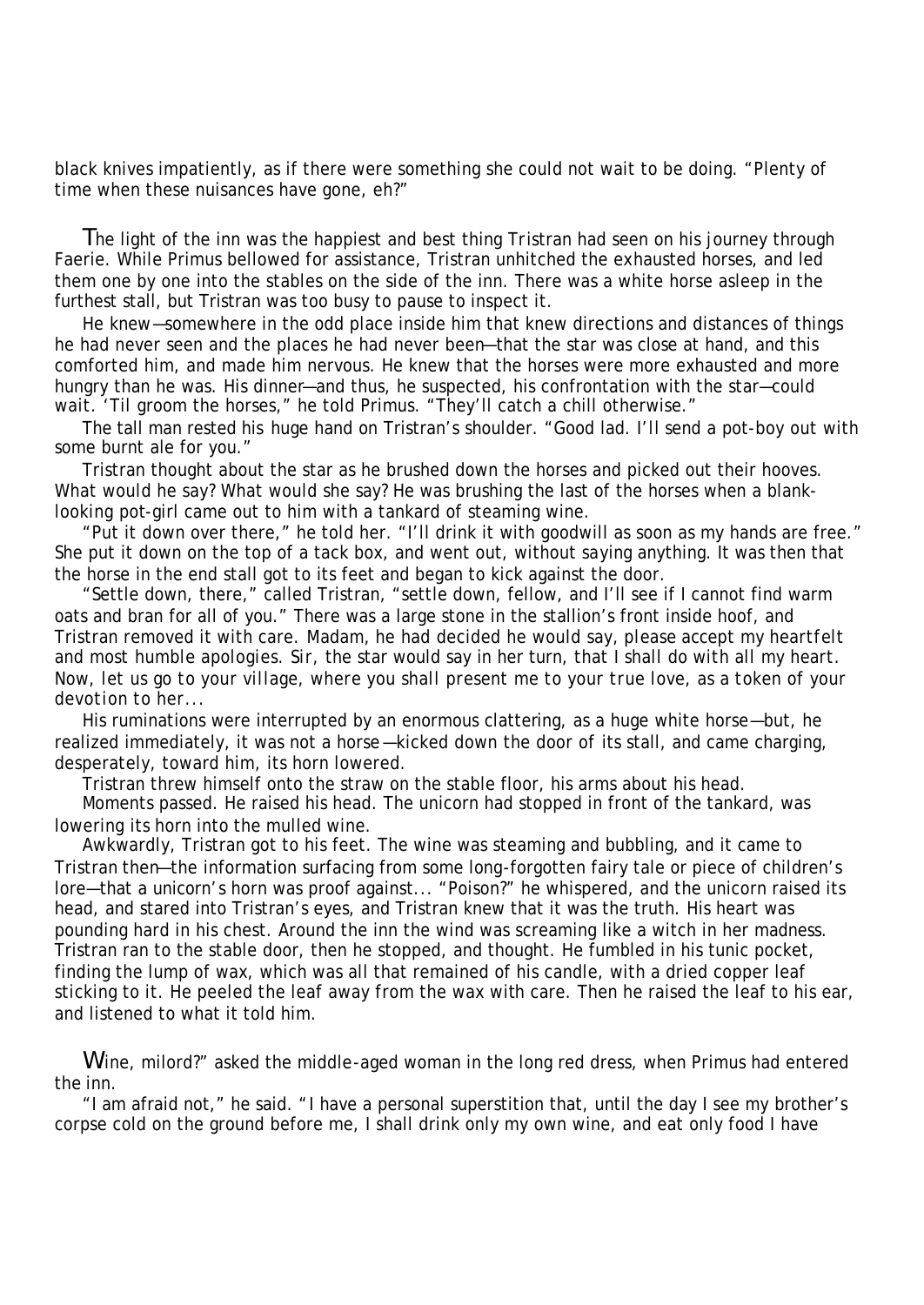obtained and prepared myself. This I shall do here, if you have no objection. I shall, of course, pay you as if it were your own wine I was drinking. If I might trouble you to put this bottle of mine near the fire to take the chill from it? Now, I have a companion on my journey, a young man who is attending to the horses; he has sworn no such oath, and I am sure that if you could send him a mug of burnt ale it would help take the chill from his bones... ?"

The pot-maid bobbed a curtsey, and she scuttled back to the kitchens.

"So, mine host," said Primus to the white-bearded innkeeper, "how are your beds here at the back of beyond? Have you straw mattresses? Are there fires in the bedrooms? And I note with increasing pleasure that there is a bathtub in front of your fireplace—if there's a fresh copper of steaming water, I shall have a bath later. But I shall pay you no more than a small silver coin for it, mind."

The innkeeper looked to his wife, who said, "Our beds are STARDU good, and I shall have the maid make up a fire in the bedroom for you and your companion."

Primus removed his dripping black robe and hung it by the fire, beside the star's still-damp blue dress. Then he turned, and saw the young lady sitting at the table. "Another guest?" he said. "Well-met, milady, in this noxious weather." At that, there was a loud clattering from the stable next door. "Something must have disturbed the horses," said Primus, concerned.

"Perhaps the thunder," said the innkeeper's wife.

"Aye, perhaps," said Primus. Something else was occupying his attention. He walked over to the star and stared into her eyes for several heartbeats. "You..." he hesitated. Then, with certainty, "You have my father's stone. You have the Power of Stormhold."

The girl glared up at him with eyes the blue of sky. "Well, then," she said. "Ask me for it, and I can have done with the stupid thing."

The innkeeper's wife hurried over, and stood at the head of the table. "I'll not have you bothering the other guests now, my dearie-ducks," she told him, sternly.

Primus's eyes fell upon the knives upon the wood of the tabletop. He recognized them: there were tattered scrolls in the vaults of Stormhold in which those knives were pictured, and their names were given. They were old things, from the First Age of the world.

The front door of the inn banged open.

"Primus!" called Tristran, running in. "They have tried to poison me!"

The Lord Primus reached for his short-sword, but even as he went for it the witch-queen took the longest of the knives, and drew the blade of it, in one smooth, practical movement, across his throat...

For Tristran, it all happened too fast to follow. He entered, saw the star and Lord Primus, and the innkeeper and his strange family, and then the blood was spurting in a crimson fountain in the firelight.

"Get him!" called the woman in the scarlet dress. "Get the brat!"

Billy and the maid ran toward Tristran; and it was then that the unicorn entered the inn.

Tristran threw himself out of the way. The unicorn reared up on its hind legs, and a blow from one of its sharp hooves sent the pot-maid flying.

Billy lowered his head and ran, headlong, at the unicorn, as if he were about to butt it with his forehead. The unicorn lowered its head also, and Billy the Innkeeper met his unfortunate end.

*"Stupid!"* screamed the innkeeper's wife, furiously, and she advanced upon the unicorn, a knife in each hand, blood staining her right hand and forearm the same color as her dress.

Tristran had thrown himself onto his hands and knees, and had crawled toward the fireplace. In his left hand he had hold of the lump of wax, all that remained of the candle that had brought him here. He had been squeezing it in his hand until it was soft and malleable.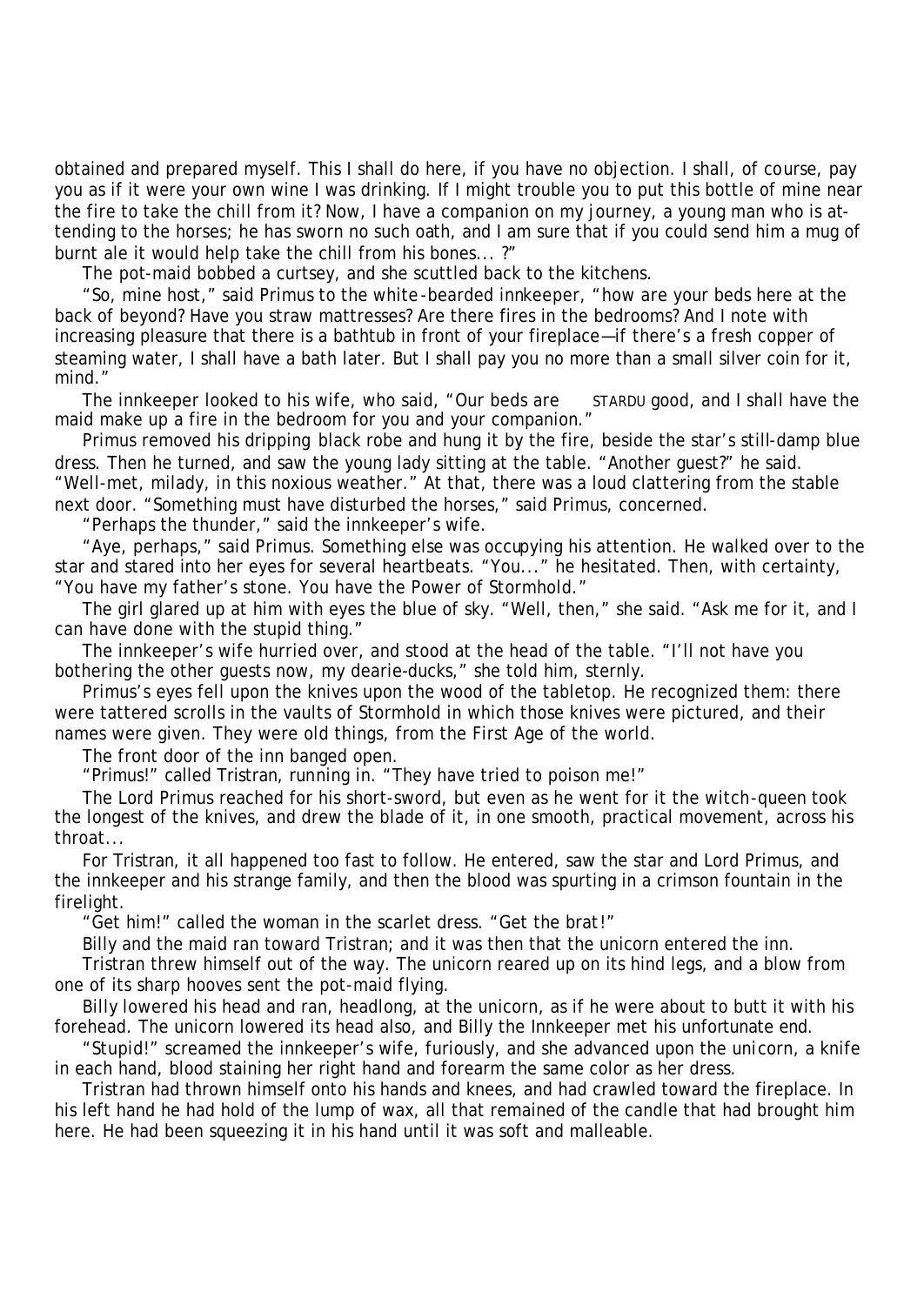"This had better ought to work," said Tristran to himself. He hoped that the tree had known what she was talking about.

Behind him, the unicorn screamed in pain.

Tristran ripped a lace from his jerkin and closed the wax around it.

"What is happening?" asked the star, who had crawled toward Tristran on her hands and knees. "I don't really know," he admitted.

The witch-woman howled, then; the unicorn had speared her with its horn, through the shoulder. It lifted her off the ground, triumphantly, preparing to hurl her to the ground and then to dash her to death beneath its sharp hooves, when, impaled as she was, the witch-woman swung around and thrust the point of the longer of the rock-glass knives into the unicorn's eye and far into its skull.

The beast dropped to the wooden floor of the inn, blood dripping from its side and from its eye and from its open mouth. First it fell to its knees, and then it collapsed, utterly, as the life fled. Its tongue was piebald, and it protruded most pathetically from the unicorn's dead mouth.

The witch-queen pulled her body from the horn, and, one hand gripping her wounded shoulder, the other holding her cleaver, she staggered to her feet.

Her eyes scanned the room, alighting on Tristran and the star huddled by the fire. Slowly, agonizingly slowly, she lurched toward them, a cleaver in her hand and a smile upon her face.

"The burning golden heart of a star at peace is so much finer than the flickering heart of a little frightened star," she told them, her voice oddly calm and detached, coming, as it was, from that blood-bespattered face. "But even the heart of a star who is afraid and scared is better by far than no heart at all."

Tristran took the star's hand in his right hand. "Stand up," he told her.

"I cannot," she said, simply.

"Stand, or we die now," he told her, getting to his feet. The star nodded, and, awkwardly, resting her weight on him, she began to try to pull herself to her feet.

*"Stand, or you die now?"* echoed the witch-queen. "Oh, you die now, children, standing or sitting. It is all the same to me." She took another step toward them.

"Now," said Tristran, one hand gripping the star's arm, the other holding his makeshift candle, "now, *walk!"*

And he thrust his left hand into the fire.

There was pain, and burning, such that he could have screamed, and the witch-queen stared at him as if he were madness personified.

Then his improvised wick caught, and burned with a steady blue flame, and the world began to shimmer around them. "Please walk," he begged the star. "Don't let go of me."

And she took an awkward step.

They left the inn behind them, the howls of the witch-queen ringing in their ears.

They were underground, and the candlelight flickered from the wet cave walls; and with their next halting step they were in a desert of white sand, in the moonlight; and with their third step they were high above the earth, looking down on the hills and trees and rivers far below them.

And it was then that the last of the wax ran molten over Tristran's hand, and the burning became impossible for him to bear, and the last of the flame burned out forever.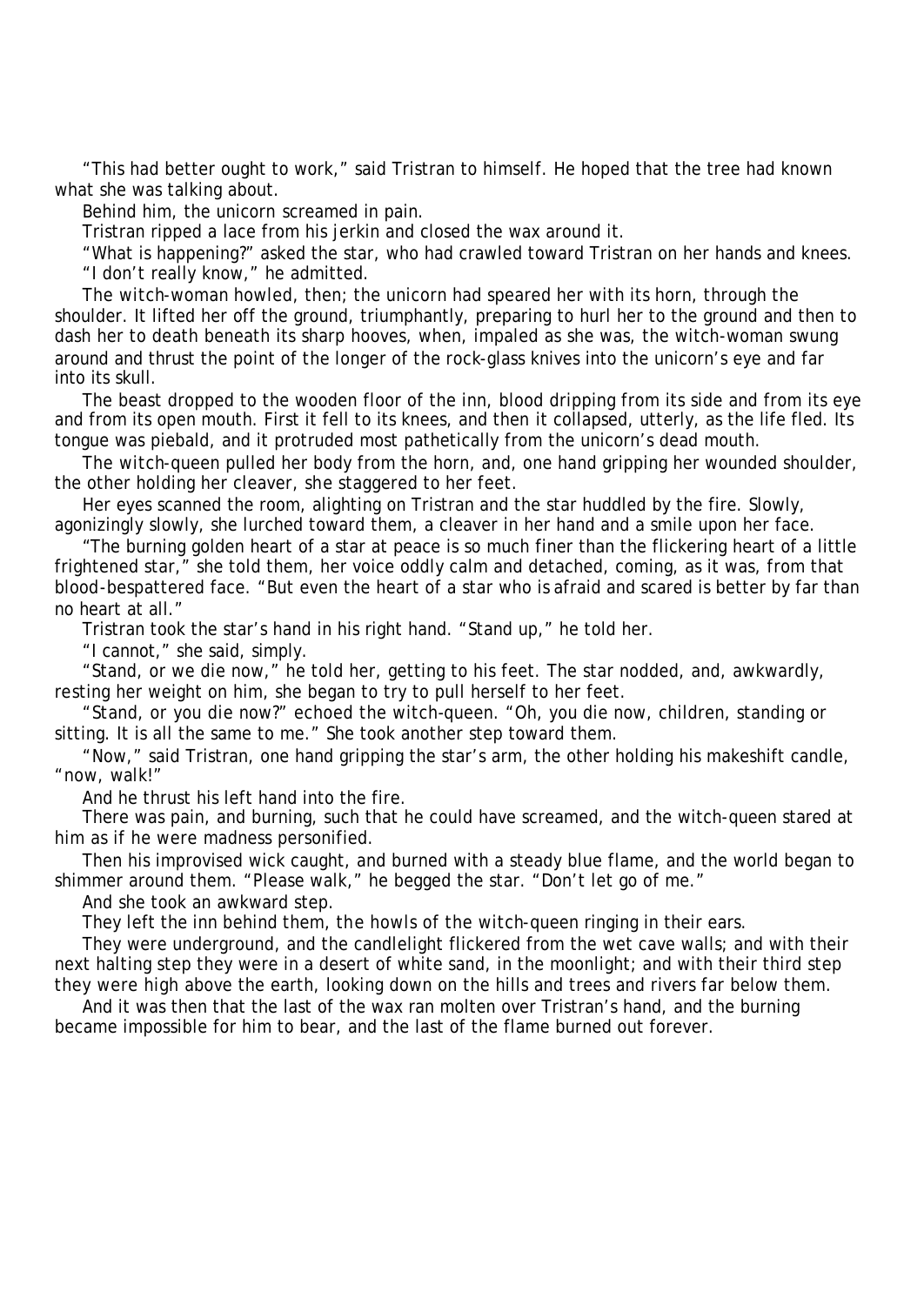# *Chapter Eight*

#### Which Treats of Castles in the Air, and Other Matters

It was dawn in the mountains. The storms of the last few days had passed on and the air was clean and cold.

Lord Septimus of Stormhold, tall and crowlike, walked up the mountain pass, looking about him as he walked as if he were seeking something he had lost. He was leading a brown mountain pony, shaggy and small. Where the pass grew wider he stopped, as if he had found what he was looking for beside the trail. It was a small, battered chariot, little more than a goat-cart, which had been tipped onto its side. Nearby it lay two bodies. The first was that of a white billy goat, its head stained red with blood. Septimus prodded the dead goat experimentally with his foot, moving its head; it had received a deep and fatal wound to its forehead, equidistant between its horns. Next to the goat was the body of a young man, his face as dull in death as it must have been in life. There were no wounds to show how he had died, nothing but a leaden bruise upon his temple.

Several yards away from these bodies, half-hidden beside a rock, Septimus came upon the corpse of a man in his middle years, facedown, dressed in dark clothes. The man's flesh was pale, and his blood had pooled upon the rocky floor below him. Septimus crouched down beside the body, and, gingerly, lifted its head by the hair; its throat had been cut, expertly, slit from one ear to the other. Septimus stared at the corpse in puzzlement. He *knew* it, yet...

And then, in a dry, hacking cough of a noise, he began to laugh. "Your beard," he told the corpse, aloud. "You cut your beard. As if I would not have known you with your beard gone, Primus."

Primus, who stood, grey and ghostly, beside his other brothers, said, "You would have known me, Septimus. But it might have bought me a few moments, wherein I might have seen you before you knew me," and his dead voice was nothing but the morning breeze rattling the thorn bush.

Septimus stood up. The sun began to rise, then, over the easternmost peak of Mount Belly, framing him in light. "So I am to be the eighty-second Lord of the Stormhold," he said to the corpse on the ground, and to himself, "not to mention the Master of the High Crags, Seneschal of the Spire-Towns, Keeper of the Citadel, Lord High Guardian of Mount Huon and all the rest of it."

"Not without the Power of Stormhold about your neck you're not, my brother," said Quintus, tartly.

"And then there's the matter of revenge," said Secundus, in the voice of the wind howling through the pass. "You must take revenge upon your brother's killer before anything else, now. It's blood-law."

As if he had heard them, Septimus shook his head. "Why could you not have waited just a few more days, brother Primus?" he asked the corpse at his feet. "I would have killed you myself. I had a fine plan for your death. When I discovered you were no longer on the *Heart of a Dream,* it took me little enough time to steal the ship's boat and get on your trail. And now I must revenge your sad carcass, and all for the honor of our blood and the Stormhold."

"So Septimus will be the eighty-second Lord of Storm-hold," said Tertius.

"There is a proverbial saying chiefly concerned with warning against too closely calculating the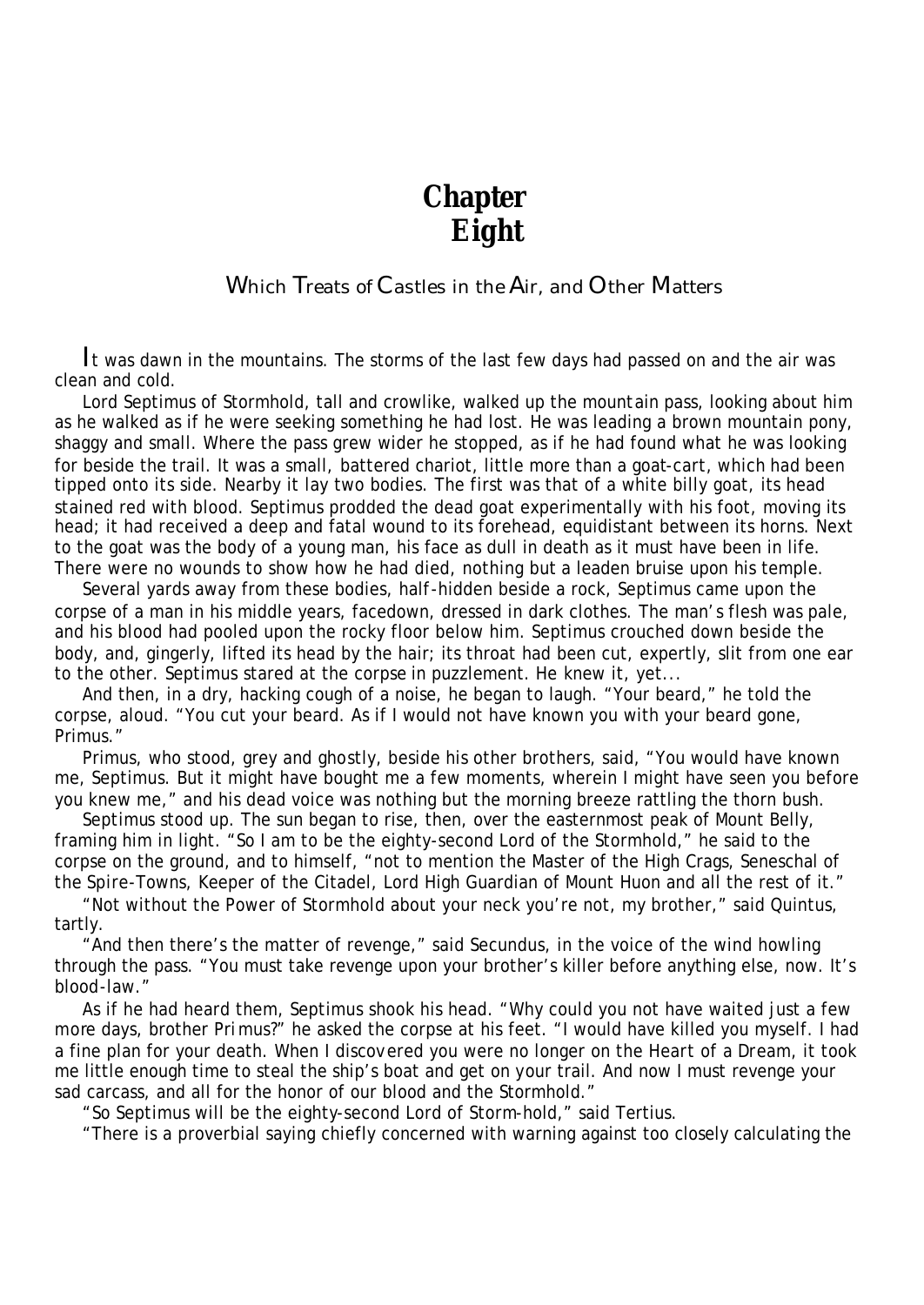numerical value of un-hatched chicks," pointed out Quintus.

Septimus walked away from the body to piss against a grey boulder. Then he walked back to Primus's corpse. "If I had killed you, I could leave you here to rot," he said. "But because that pleasure was another's, I shall carry you with me a little way, and leave you on a high crag, to be eaten by eagles." With that, grunting with the effort, he picked up the sticky-fronted body and hauled it over the back of the pony. He fumbled at the corpse's belt, removing the bag of rune stones. "Thank you for these, my brother," he said, and he patted the corpse on the back.

"May you choke on them if you do not take revenge on the bitch who slit my gullet," said Primus, in the voice of the mountain birds waking to greet the new day.

They sat side by side on a thick, white cumulus cloud the size of a small town. The cloud was soft beneath them, and a little cold. It became colder the deeper into it one sank, and Tristran pushed his burned hand as far as he could down into the fabric of it: it resisted him slightly, but accepted his hand. The interior of the cloud felt spongy and chilly, real and insubstantial at once. The cloud cooled a little of the pain in his hand, allowing him to think more clearly.

"Well," he said, after some time, "I'm afraid I've made rather a mess of everything."

The star sat on the cloud beside him, wearing the robe she had borrowed from the woman in the inn, with her broken leg stretched out on the thick mist in front of her. "You saved my life," she said, eventually. "Didn't you?"

"I suppose I must have done, yes."

"I hate you," she said. "I hated you for everything already, but now I hate you most of all." Tristran flexed his burned hand in the blessed cool of the cloud. He felt tired and slightly faint. "Any particular reason?"

"Because," she told him, her voice taut, "now that you have saved my life, you are, by the law of my people, responsible for me, and I for you. Where you go, I must also go." STARDU

"Oh," he said. "That's not that bad, is it?"

"I would rather spend my days chained to a vile wolf or a stinking pig or a marsh-goblin," she told him flatly.

"I'm honestly not that bad," he told her, "not when you get to know me. Look, I'm sorry about all that chaining you up business. Perhaps we could start all over again, just pretend it never happened. Here now, my name's Tristran Thorn, pleased to meet you." He held out his unburned hand to her.

"Mother Moon defend me!" said the star. "I would sooner take the hand of an—"

"I'm sure you would," said Tristran, not waiting to find out what he was going to be unflatteringly compared to this time. "I've *said* I'm sorry," he told her. "Let's start afresh. I'm Tristran Thorn. Pleased to meet you."

She sighed.

The air was thin and chill so high above the ground, but the sun was warm, and the cloudshapes about them reminded Tristran of a fantastical city or an unearthly town. Far, far below he could see the real world: the sunlight pricking out every tiny tree, turning every winding river into a thin silver snail-trail glistening and looping across the landscape of Faerie.

"Well?" said Tristran.

"Aye," said the star. "It is a mighty joke, is it not? Whither thou goest, there I must go. Even if it kills me." She swirled the surface of the cloud with her hand, rippling the mist. Then, momentarily, she touched her hand to Tristran's. "My sisters called me Yvaine," she told him. "For I was an evening star." "Look at us," he said. "A fine pair. You with your broken leg, me with my hand." "Show me your hand."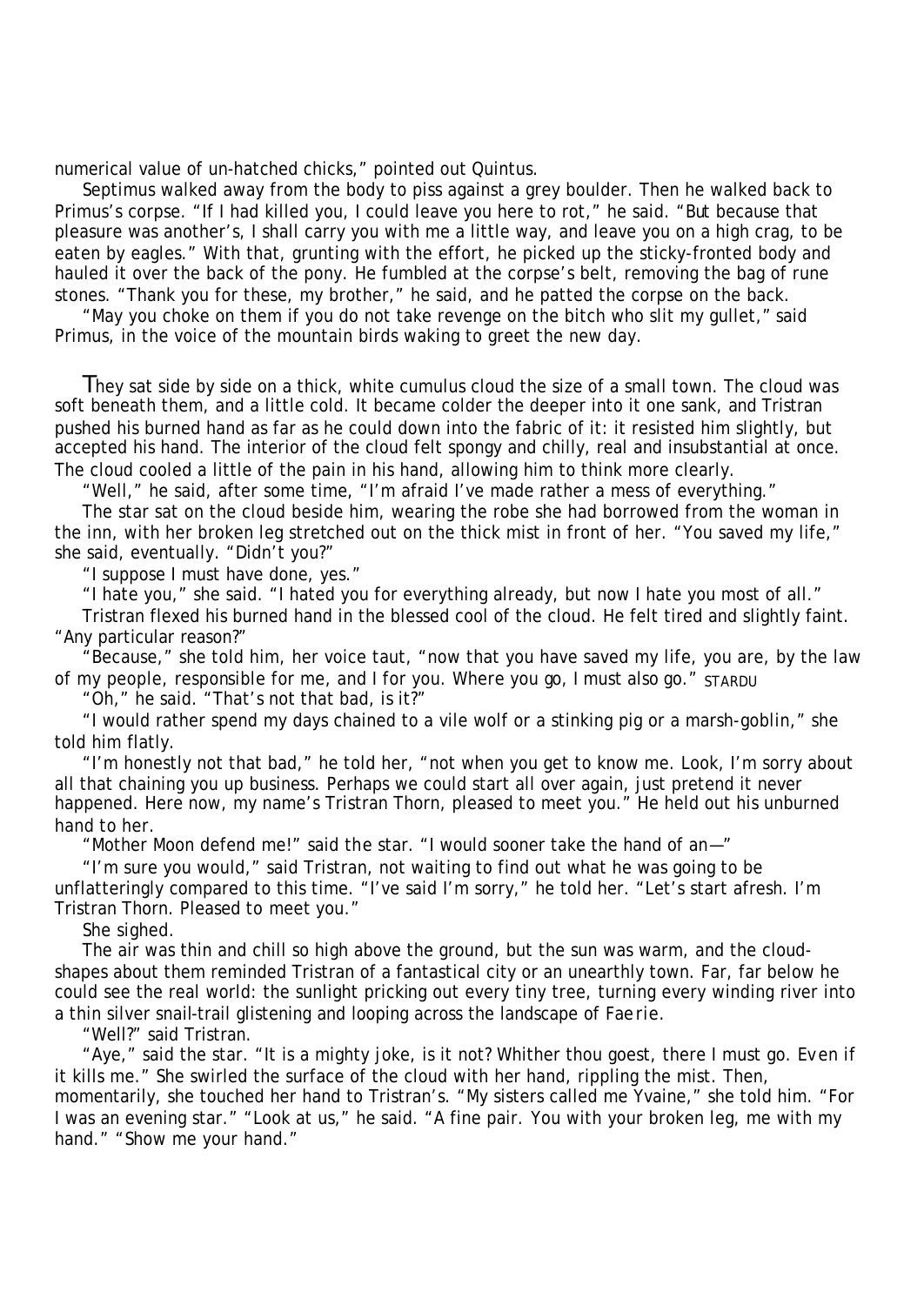He pulled it from the cool of the cloud: his hand was red, and blisters were coming up on each side of it and on the back of it, where the flames had licked against his flesh. "Does it hurt?" she asked. "Yes," he said. "Quite a lot, really." "Good," said Yvaine.

"If my hand had not been burned, you would probably be dead now," he pointed out. She had the grace to look down, ashamed. "You know," he added, changing the subject, "I left my bag in that madwoman's inn. We have nothing now, save the clothes we stand up in."

"Sit down in," corrected the star.

"There's no food, no water, we're half a mile or so above the world with no way of getting down, and no control over where the cloud is going. And both of us are injured. Did I leave anything out?"

"You forgot the bit about clouds dissipating and vanishing into nothing," said Yvaine. "They do that. I've seen them. I could not survive another fall."

Tristran shrugged. "Well," he said. "We're probably doomed, then. But we may as well have a look around while we're up here."

He helped Yvaine to her feet and, awkwardly, the two of them took several faltering steps on the cloud. Then Yvaine sat down again. "This is no use," she told him. "You go and look around. I will wait here for you."

"Promise?" he asked. "No running away this time?"

"I swear it. On my mother the moon I swear it," said

Yvaine, sadly. "You saved my life."

And with that Tristran had to content himself.

Her hair was mostly grey, now, and her face was pouched, and wrinkled at the throat and eyes and at the corners of the mouth. There was no color to her face, although her skirt was a vivid, bloody splash of scarlet; it had been ripped at the shoulder, and beneath the rip could be seen, puckered and obscene, a deep scar. The wind whipped her hair about her face as she drove the black carriage on through the Barrens. The four stallions stumbled often: thick sweat dripped from their flanks and a bloody foam dripped from their lips. Still, their hooves pounded along the muddy path through the Barrens, where nothing grows.

The witch-queen, oldest of the Lilim, reined in the horses beside a pinnacle of rock the color of verdigris, which jutted from the marshy soil of the Barrens like a needle. Then, as slowly as might be expected from any lady no longer in her first, or even her second, youth, she climbed down from the driver's seat to the wet earth.

She walked around the coach, and opened the door. The head of the dead unicorn, her dagger still in its cold eye-socket, flopped down as she did so. The witch clambered up into the coach, and pulled open the unicorn's mouth. Rigor mortis was starting to set in, and the jaw opened only with difficulty. The witch-woman bit down, hard, on her own tongue, bit hard enough that the pain was metal-sharp in her mouth, bit down until she could taste the blood. She swirled it around in her mouth, mixing the blood with spittle (she could feel that several of her front teeth were beginning to come loose), then she spat onto the dead unicorn's piebald tongue. Blood flecked her lips and chin. She grunted several syllables that shall not be recorded here, then pushed the unicorn's mouth closed once more. "Get out of the coach," she told the dead beast.

Stiffly, awkwardly, the unicorn raised its head. Then it moved its legs, like a newborn foal or fawn just learning to walk, and twitched and pushed itself up onto all fours and, half climbing, half falling, it tumbled out of the carriage door and onto the mud, where it raised itself to its feet. Its left side, upon which it had lain in the coach, was swollen and dark with blood and fluids. Halfblind, the dead unicorn stumbled toward the green rock needle until it reached a depression at its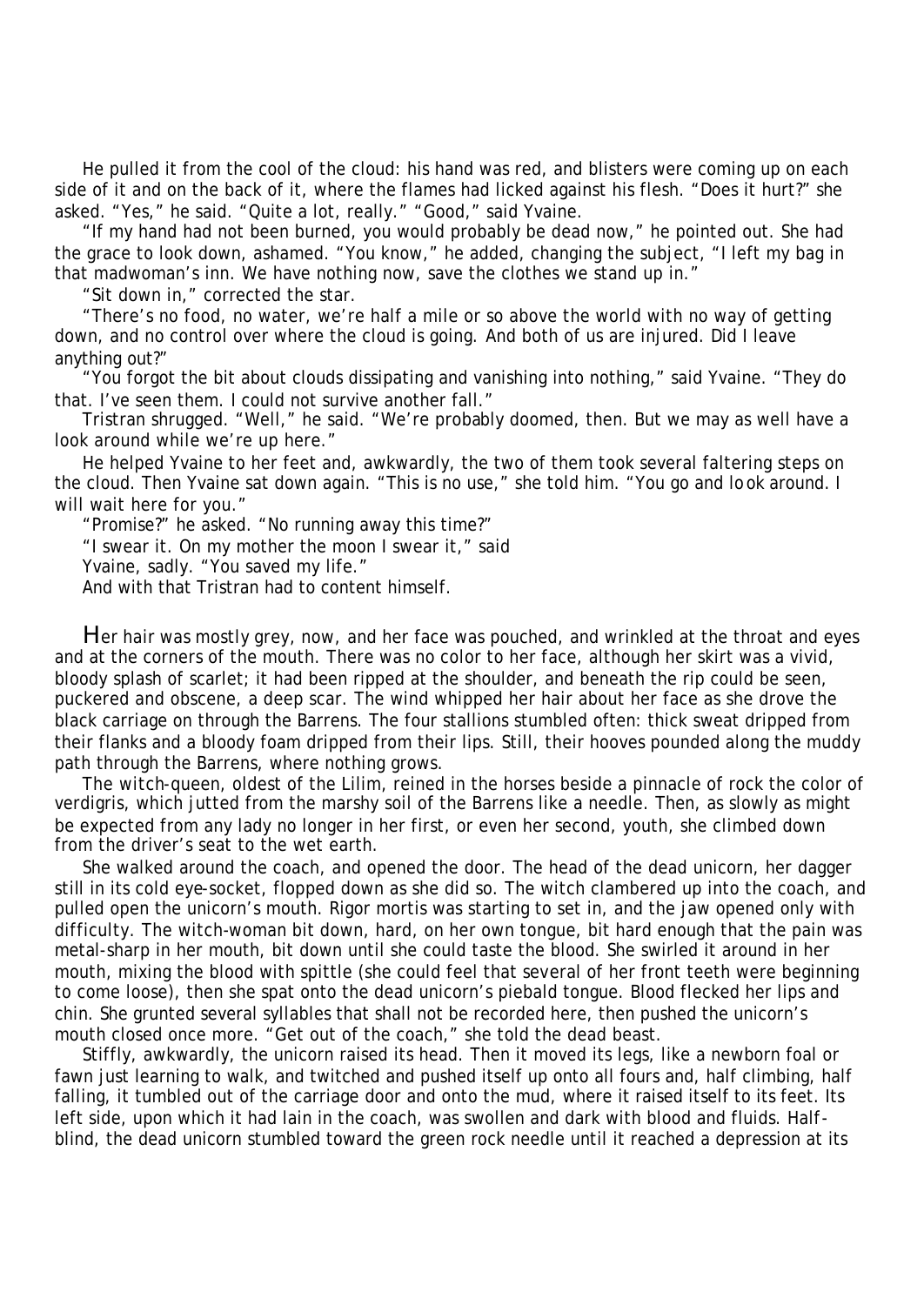base, where it dropped to the knees of its forelegs in a ghastly parody of prayer.

The witch-queen reached down and pulled her knife from out of the beast's eye-socket. She sliced across its throat. Blood began to ooze, too slowly, from the gash she had made. She walked back to the carriage and returned with her cleaver. Then she began to hack at the unicorn's neck, until she had separated it from the body, and the severed head tumbled into the rock hollow, now filling with a dark red puddle of brackish blood.

She took the unicorn's head by the horn and placed it beside the body, on the rock; thereupon she looked with her hard, grey eyes into the red pool she had made. Two faces stared out at her from the puddle: two women, older by far in appearance than she was now.

"Where is she?" asked the first face, peevishly. "What have you done with her?"

"Look at you!" said the second of the Lilim. "You took the last of the youth we had saved—I tore it from the star's breast myself, long, long ago, though she screamed and writhed and carried on ever-so. From the looks of you, you've squandered most of the youth already."

"I came so close," said the witch-woman to her sisters in the pool. "But she had a unicorn to protect her. Now I have the unicorn's head, and I will bring it back with me, for it's long enough since we had fresh ground unicorn's horn in our arts."

"Unicorn's horn be damned," said her youngest sister. "What about the star?"

"I cannot find her. It is almost as if she were no longer in Faerie."

There was a pause.

"No," said one of her sisters. "She is still in Faerie. But she is going to the Market at Wall, and that is too close to the world on the other side of the wall. Once she goes into that world, she will be lost to us."

For they each of them knew that, were the star to cross the wall and enter the world of things as they are, she would become, in an instant, no more than a pitted lump of metallic rock that had fallen, once, from the heavens: cold and dead and of no more use to them.

"Then I shall go to Diggory's Dyke and wait there, for all who go to Wall must pass that way." The reflections of the two old women gazed disapprov ingly out of the pool. The witch-queen ran her tongue over her teeth *(that one at the top will be out by nightfall,* she thought, *the way it wobbles so)* and then she spat into the bloody pool. The ripples spread across it, erasing all traces of the Lilim; now the pool reflected only the sky over the Barrens and the faint white clouds far above them.

She kicked the headless corpse of the unicorn so it tumbled over onto its side. Then she took up its head, and she carried it with her up to the driver's seat. She placed it beside her, picked up the reins and whipped the restive horses into a tired trot.

Tristran sat at the top of the spire of cloud and wondered why none of the heroes of the penny dreadfuls he used to read so avidly were ever hungry. His stomach rumbled, and his hand hurt him so.

*Adventures are all very well in their place,* he thought, *but there's a lot to be said for regular meals and freedom from pain.*

Still, he was alive, and the wind was in his hair, and the cloud was scudding through the sky like a galleon at full sail. Looking out over the world from above, he could never remember feeling so alive as he did at that moment. There was a *shyness* to the sky and a *newness* to the world that he had never seen or felt or realized before. STAR

He understood that he was, in some way, above his problems, just as he was above the world. The pain in his hand was a long way away. He thought about his actions and his adventures, and about the journey ahead of him, and it seemed to Tristran that the whole business was suddenly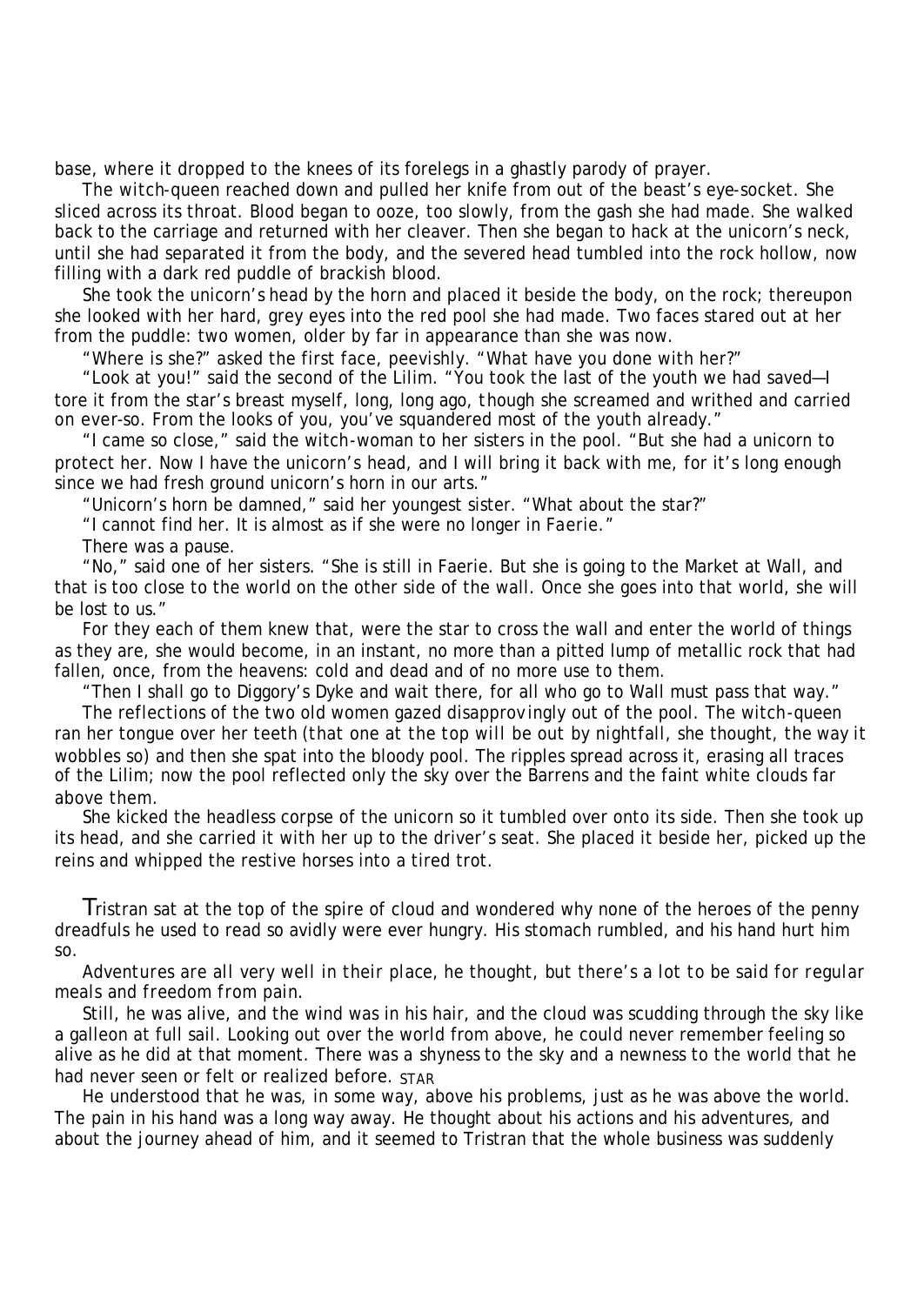very small and very straightforward. He stood up on the cloud spire and called "Halloo!" several times, as loudly as he could. He even waved his tunic over his head, feeling a little foolish as he did so. Then he clambered down the spire; ten feet from the bottom he missed his footing and fell into the misty softness of the cloud.

"What were you shouting about?" asked Yvaine.

"To let people know we were here," Tristran told her.

*"What* people?"

"You never know," he told her. "Better I should call to people who aren't there than that people who *are* there should miss us because I didn't say anything."

She said nothing in reply to this.

"I've been thinking," said Tristran. "And what I've been thinking is this. After we're done with what I need—got you back to Wall, given you to Victoria Forester—perhaps we could do what *you*  need."

"What 7 need?"

"Well, you want to go back, don't you? Up into the sky. To shine again at night. So we can sort that out."

She looked up at him and shook her head. "That doesn't happen," she explained. "Stars fall. They don't go back up again."

"You could be the first," he told her. "You have to *believe.* Otherwise it will never happen."

"It *will* never happen," she told him. "No more than your shouting is going to attract anyone up here where there isn't anyone. It doesn't matter if I believe it or not, that's just the way things are. How's your hand?"

He shrugged. "Hurts," he said. "How's your leg?"

"Hurts," she said. "But not as badly as it did before."

"Ahoy!" came a voice from far above them. "Ahoy down there! Parties in need of assistance?" Glinting golden in the sunlight was a small ship, its sails billowing, and a ruddy, mustachioed face looked down at them from over the side. "Was that you, young feller-me-lad, a-leaping and cavorting just now?"

"It was," said Tristran. "And I think we are in need of assistance, yes."

"Right-ho," said the man. "Get ready to grab the ladder, then."

"I'm afraid my friend has a broken leg," he called, "and I've hurt my hand. I don't think either of us can climb a ladder."

"Not a problem. We can pull you up." And with that the man tumbled a long rope ladder over the side of the ship. Tristran caught at it with his good hand, and he held it steady while Yvaine pulled herself onto it, then he climbed on below her. The face vanished from the side of the ship as Tristran and Yvaine dangled awkwardly on the end of the rope ladder.

The wind caught the sky-ship, causing the ladder to pull up from the cloud, and Tristran and Yvaine to spin, slowly, in the air.

"Now, *haul!"* shouted several voices in unison, and Tristran felt them being hauled up several feet. *"Haul! Haul! Haul!"* Each shout signaled them being pulled higher. The cloud upon which they had been sitting was now no longer below them; instead there was a drop of what Tristran supposed must be a mile or more. He held on tightly to the rope, hooking the elbow of his burned hand about the rope ladder.

Another jerk upwards and Yvaine was level with the top of the ship's railing. Someone lifted her with care and placed her upon the deck. Tristran clambered over the railing himself, and tumbled down onto the oaken deck.

The ruddy-faced man extended a hand. "Welcome aboard," he said. "This is the Free Ship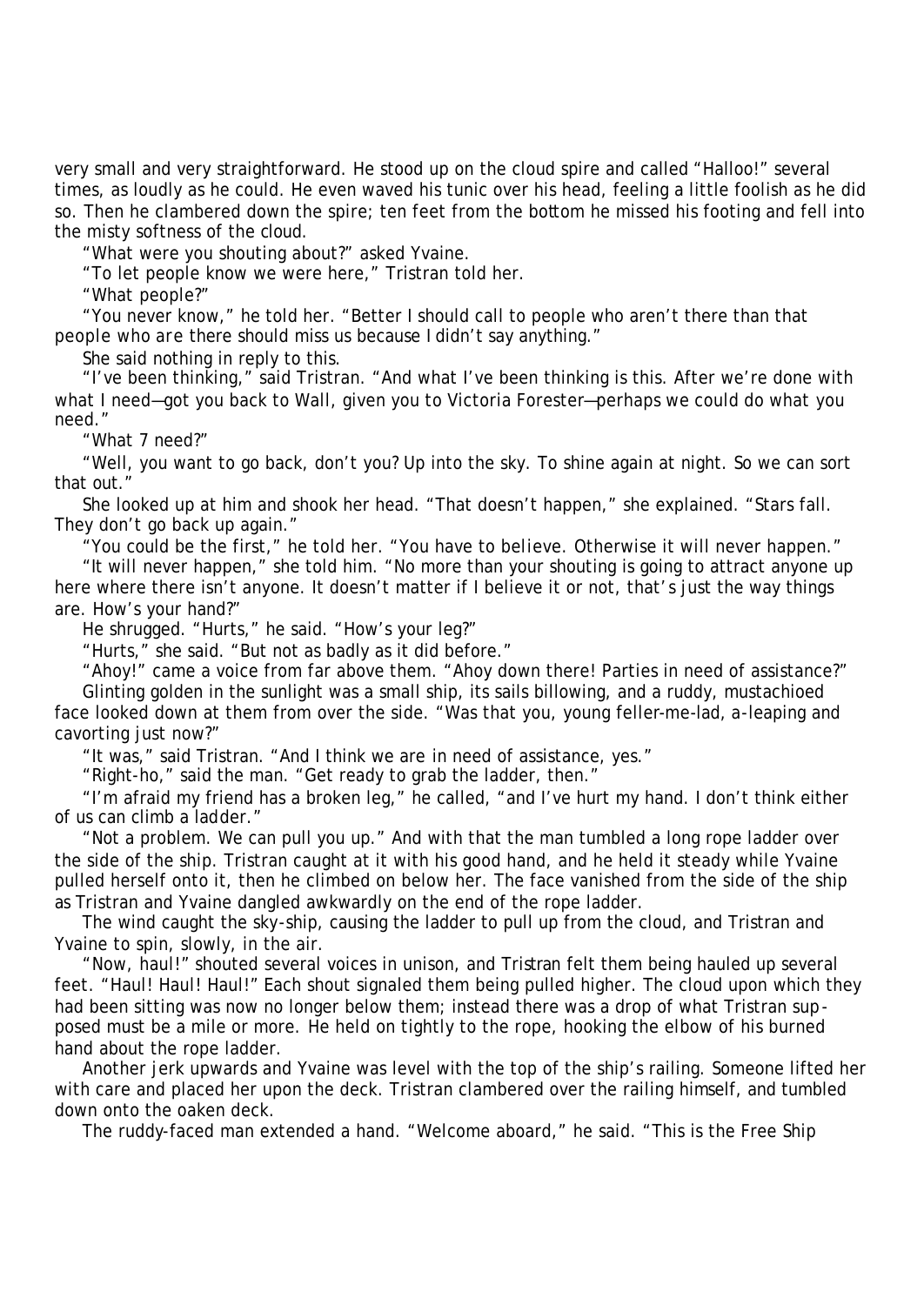*Perdita,* bound on a lightning-hunting expedition. Captain Johannes Alberic, at your service." He coughed, deep in his chest. And then, before Tristran could say a word in reply, the captain spied Tristran's left hand, and called "Meggot! Meggot! Blast you, where are you? Over here! Passengers in need of attention. There lad, Meggot'll see to your hand. We eat at six bells. You shall sit at my table."

Soon a nervous-looking woman with an explosive mop of carrot-red hair—Meggot—was escorting him belowdecks, and smearing a thick, green ointment onto his hand, which cooled it and eased the pain. And then he was being led into the mess, which was a small dining room next to the kitchen (which he was delighted to discover they referred to as the *galley,* just as in the sea stories he had read).

Tristran did indeed get to eat at the captain's table, although there was in fact no other table in the mess. In addition to the captain and Meggot there were five other members of the crew, a disparate bunch who seemed content to let Captain Alberic do all the talking, which he did, with his ale-pot in one hand, and the other hand alternately concerned with holding his stubby pipe and conveying food into his mouth.

The food was a thick soup of vegetables, beans and barley, and it filled Tristran and contented him. To drink, there was the clearest, coldest water Tristran had ever tasted.

The captain asked them no questions about how they came to find themselves high on a cloud, and they volunteered no answers. Tristran was given a berth with Oddness, the first mate, a quiet gentleman with large wings and a bad stammer, while Yvaine berthed in Meggot's cabin, and Meggot herself moved into a hammock.

Tristran often found himself looking back on his time on the *Perdita,* during the rest of his journey through Faerie, as one of the happiest periods of his life. The crew let him help with the sails, and even gave him a turn at the wheel from time to time. Sometimes the ship would sail above dark storm clouds, as big as mountains, and the crew would fish for lightning bolts with a small copper chest. The rain and the wind would wash the deck of the ship, and he often would find himself laughing with exhilaration, while the rain ran down his face, and gripping the rope railing with his good hand to keep from being tumbled over the side by the storm.

Meggot, who was a little taller and a little thinner than Yvaine, had lent her several gowns, which the star wore with

relief, taking pleasure in wearing something new on different days. Often she would climb out to the figurehead, despite her broken leg, and sit, looking down at the ground below.

#### How's your hand?" asked the captain.

"A lot better, thank you," said Tristran. The skin was shiny and scarred, and he had little feeling in the fingers, but Meggot's salve had taken most of the pain, and sped the healing process immeasurably. He had been sitting on deck, with his legs dangling over the side, looking out.

"We'll be taking anchor in a week, to take provisions, and a little cargo," said the captain.

"Might be best if we were to let you off down there."

"Oh. Thank you," said Tristran.

"You'll be closer to Wall. Still a good ten-week journey, though. Maybe more. But Meggot says she's nearly got your friend's leg up to snuff. It'll be able to take her weight again soon."

They sat, side by side. The captain puffed on his pipe: his clothes were covered in a fine layer of ash, and when he was not smoking his pipe he was chewing at the stem, or excavating the bowl with a sharp metal instrument, or tamping in new tobacco.

"You know," said the captain, staring off toward the horizon, "it wasn't entirely fortune that we found you. Well, it *was* fortune that we found you, but it'd also be true to say that I was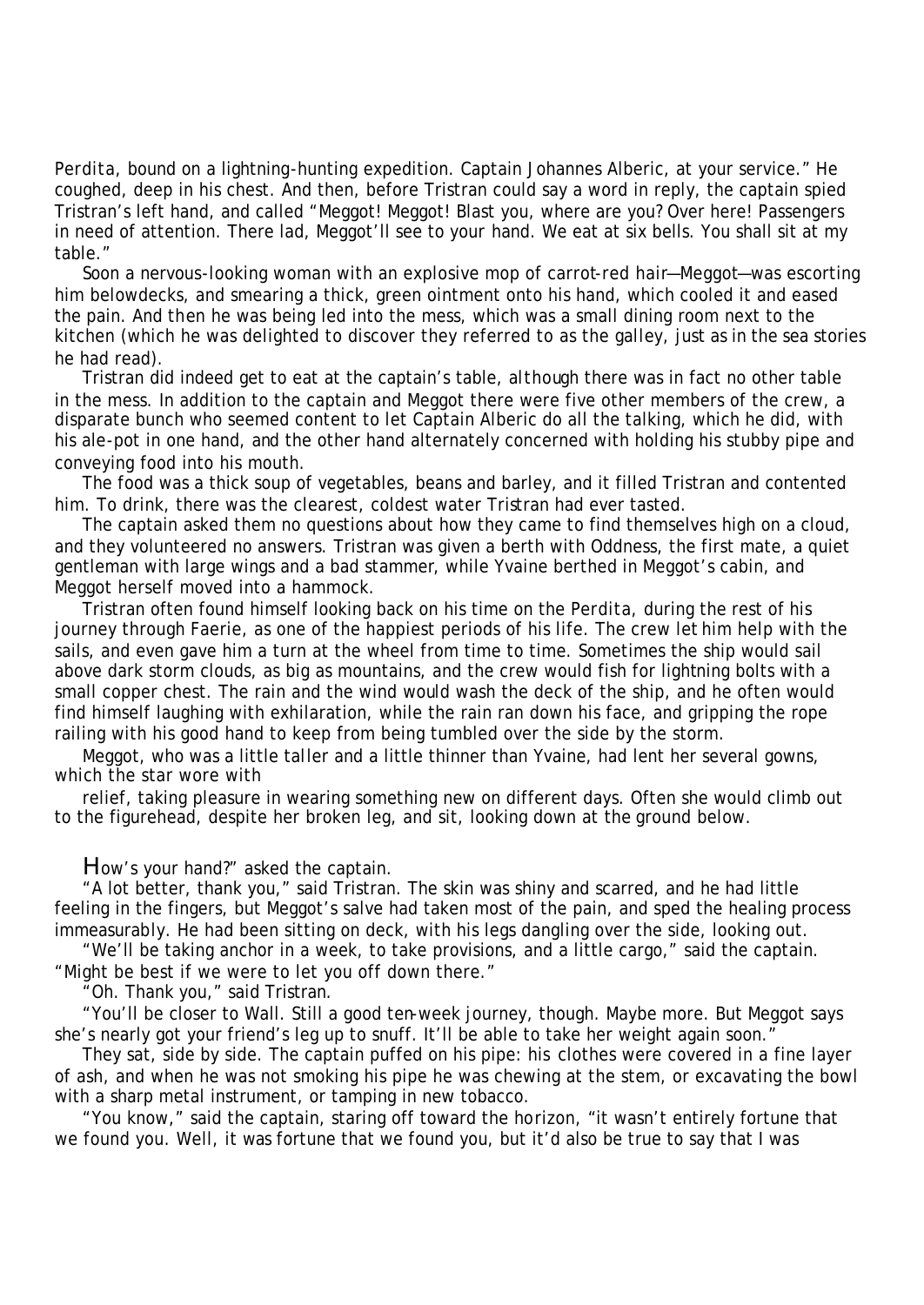keeping half an eye out for you. I, and a few others about the place."

"Why?" said Tristran. "And how did you know about me?"

In reply, the captain traced a shape with his finger in the condensation on the polished wood. "It looks like a castle," said Tristran.

The captain winked at him. "Not a word to say too loudly," he said, "even up here. Think of it as a fellowship."

Tristran stared at him. "Do you know a little hairy man, with a hat and an enormous pack of goods?"

The captain tapped his pipe against the side of the boat. A movement of his hand had already erased the picture of the castle. "Aye. And he's not the only member of the fellowship with an interest in your return to Wall. Which reminds me, you should tell the young lady that if she fancies trying to pass for other than what she is, she might try to give the impression that she eats something—anything—from time to time."

"I never mentioned Wall in your presence," said Tristran. "When you asked where I was came from, I said 'Behind us' and when you asked where we were going, I said, 'Ahead of us.' "

"That's m'boy," said the captain. "Exactly."

Another week passed, on the fifth day of which Meggot pronounced Yvaine's splint ready to come off. She removed the makeshift bandages and the splint, and Yvaine practiced hobbling about the decks from bow to stern, holding onto the rails. Soon she was moving about the ship without difficulty, albeit with a slight limp.

On the sixth day there was a mighty storm, and they caught six fine lightning bolts in their copper box. On the seventh day they made port. Tristran and Yvaine said their good-byes to the captain and the crew of the Free Ship *Perdita.* Meggot gave Tristran a small pot of the green salve, for his START hand and for Yvaine to rub onto her leg. The captain gave Tristran a leather shoulderbag filled with dried meats and fruits and fragments of tobacco, a knife and a tinderbox ("Oh, it's no bother, lad. We're taking on provisions here anyway)," while Meggot made Yvaine a gift of a blue silk gown, sewn with tiny silver stars and moons ("For it looks so much better on you than it ever has on me, my dear)".

The ship moored beside a dozen other, similar sky-ships, at the top of a huge tree, large enough to support hundreds of dwellings built into the trunk. It was inhabited by people and dwarfs, by gnomes and sylvans and other, even queerer, folk. There were steps around the trunk, and Tristran and the star descended them slowly. Tristran was relieved to be back on something attached to solid ground, and yet, in some way he could never have put into words, he felt disappointed, as if, when his feet touched the earth once more, he had lost something very fine.

It was three days of walking before the harbor-tree disappeared over the horizon.

They traveled West, toward the sunset, along a wide and dusty road. They slept beside hedgerows. Tristran ate fruit and nuts from bushes and trees and he drank from clear streams. They encountered few other people on the road. When they could, they stopped at small farms, where Tristran would put in an afternoon's work in exchange for food and some straw in the barn to sleep upon. Sometimes they would stop in the towns and villages upon the way, to wash, and eat—or, in the star's case, to feign eating—and to room, whenever they could afford it, at the town's inn.

In the town of Simcock-Under-Hill, Tristran and Yvaine had an encounter with a goblin pressgang that might have ended unhappily, with Tristran spending the rest of his life fighting the goblins' endless wars beneath the earth, had it not been for Yvaine's quick thinking and her sharp tongue. In Berinhed's Forest Tristran outfaced one of the great, tawny eagles, who would have carried them both back to its nest to feed its young and was afraid of nothing at all, save fire.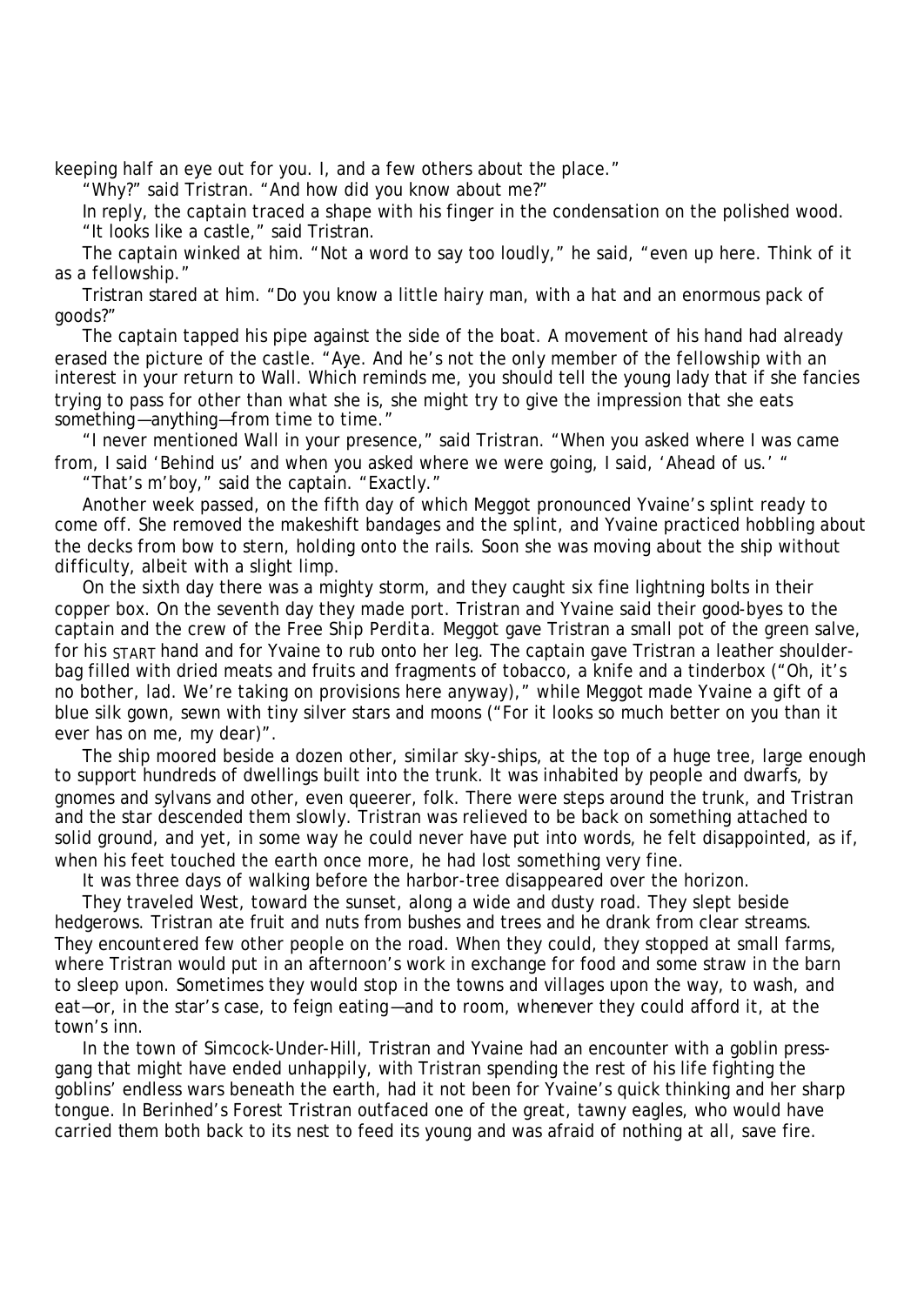In a tavern in Fulkeston, Tristran gained great renown by reciting from memory Coleridge's "Kubla Khan," the Twenty-Third Psalm, the "Quality of Mercy" speech from *The Merchant of Venice,* and a poem about a boy who stood on the burning deck where all but he had fled, each of which he had been obliged to commit to memory in his school days. He blessed Mrs. Cherry for her efforts in making him memorize verse, until it became apparent that the townsfolk of Fulkeston had decided that he would stay with them forever and become the next bard of the town; Tristran and Yvaine were forced to sneak out of the town at the dead of night, and they only escaped because Yvaine persuaded (by some means, on which Tristran was never entirely clear) the dogs of the town not to bark as they left.

The sun burnt Tristran's face to a nut-brown color, and faded his clothes to the hues of rust and of dust. Yvaine remained as pale as the moon, and she did not lose her limp, no matter how many leagues they covered.

One evening, camped at the edge of a deep wood, Tristran heard something he had never heard before: a beautiful mel- STABJ ody, plangent and strange. It filled his head with visions, and filled his heart with awe and delight. The music made him think of spaces without limits, of huge crystalline spheres which revolved with unutterable slowness through the vasty halls of the air. The melody transported him, took him beyond himself.

After what might have been long hours, and might have been only minutes, it ended, and Tristran sighed. "That was wonderful," he said. The star's lips moved, involuntarily, into a smile, and her eyes brightened. "Thank you," she said. "I suppose that I have not felt like singing until now."

"I have never heard anything like it."

"Some nights," she told him, "my sisters and I would sing together. Sing songs like that one, all about the lady our mother, and the nature of time, and the joys of shining and of loneliness."

"I'm sorry," he said.

"Don't be," she told him. "At least I am still alive. I was lucky to have fallen in Faerie. And I think I was probably lucky to have met you."

"Thank you," said Tristran.

"You are welcome," said the star. She sighed, then, in her turn, and stared up at the sky through the gaps in the trees.

Tristran was looking for breakfast. He had found some young puffball mushrooms, and a plum tree covered with purple plums which had ripened and dried almost to prunes, when he spotted the bird in the undergrowth.

He made no attempt to catch it (he had had a severe shock some weeks earlier, when, having narrowly failed to capture a large grey-brown hare for his dinner, it had stopped at the edge of the forest, looked at him with disdain, and said, "Well, I hope you're proud of yourself, that's all," and had scampered off into the long grass) but he was fascinated by it. It was a remarkable bird, as large as a pheasant, but with feathers of all colors, garish reds and yellows and vivid blues. It looked like a refugee from the tropics, utterly out of place in this green and ferny wood. The bird started in fear as he approached it, hopping awkwardly as he came closer and letting out cries of sharp distress.

Tristran dropped to one knee next to it, murmuring reassurances. He reached out to the bird. The difficulty was obvious: a silver chain attached to the bird's foot had become entangled in the twisted stub of a jutting root, and the bird was caught there by it, unable to move.

Carefully, Tristran unwound the silver chain, unhooking it from the root, while stroking the bird's ruffled plumage with his left hand. "There you go," he said to the bird. "Go home."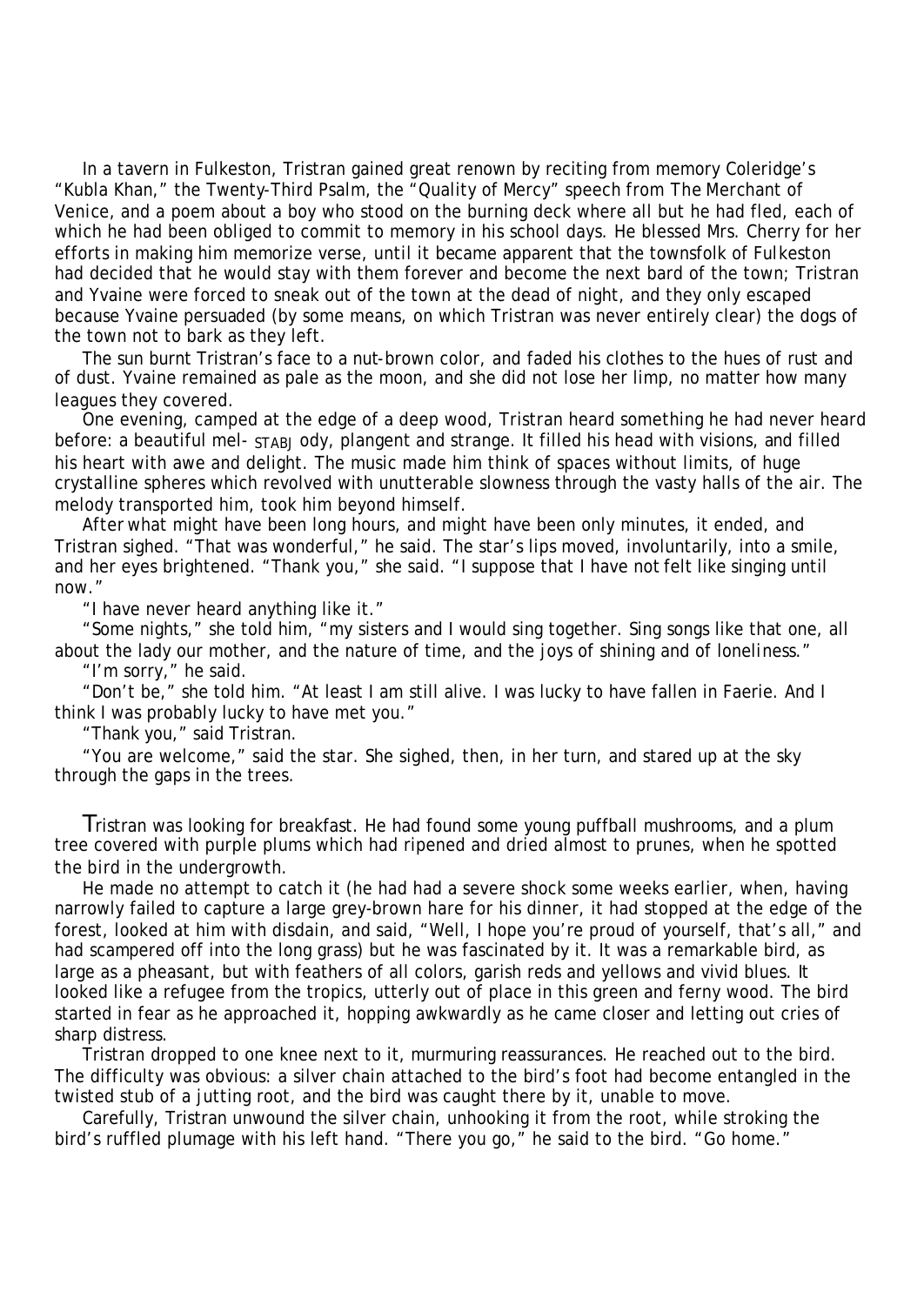But the bird made no move to leave him. Instead it stared into his face, its head cocked on one side. "Look," said Tristran, feeling rather odd and self-conscious, "someone will probably be worried about you." He reached down to pick up the bird.

Something hit him, then, stunning him; although he had been still, he felt as if he had just run at full tilt into an invisible wall. He staggered, and nearly fell.

"Thief!" shouted a cracked old voice. "I shall turn your bones to ice and roast you in front of a fire! I shall pluck your eyes out and tie one to a herring and t'other to a seagull, so the twin sights of sea and sky shall take you into madness! I shall make your tongue into a writhing worm and your fingers shall become razors, and fire ants shall itch your skin, so each time you scratch yourself—"

"There is no need to belabor your point," said Tristran to the old woman. "I did not steal your bird. Its chain was snagged upon a root, and I had just freed it."

She glared at him suspiciously from below her mop of iron-grey hair. Then she scurried forward, and picked up the bird. She held it up, and whispered something to it, and it replied with an odd, musical chirp. The old woman's eyes narrowed. "Well, perhaps what you say is not a complete pack of lies," she admitted, extremely grudgingly.

"It's not a pack of lies at all," said Tristran, but the old woman and her bird were already halfway across the glade, so he gathered up his puffballs and his plums, and he walked back to where he had left Yvaine.

She was sitting beside the path, rubbing her feet. Her hip pained her, and so did her leg, while her feet were becoming more and more sensitive. Sometimes at night Tris-tran would hear her sobbing softly to herself. He hoped the moon would send them another unicorn, and knew that she would not.

"Well," said Tristran to Yvaine, "that was odd." He told her about the events of the morning, and thought that that was the end of it.

He was, of course, wrong. Several hours later Tristran and the star were walking along the forest path when they were passed by a brightly painted caravan, pulled by two grey mules and driven by the old woman who had threatened to change his bones to ice. She reined in her mules and crooked a bony finger at Tristran, "Come here, lad," she said.

He walked over to her warily. "Yes, ma'am?"

"Seems I owe you an apology," she said. "Seems you were telling the truth. Jumped to a conclusion."

"Yes," said Tristran.

"Let me look at you," she said, climbing down into the roadway. Her cold finger touched the soft place beneath Tris-tran's chin, forcing his head up. His hazel eyes stared into her old green eyes. "You look honest enough," she said. "You can call me Madame Semele. I'm on my way to Wall, for the market. I was thinking that I'd welcome a boy to work my little flower-stall-I sells glass flowers, you know, the prettiest things that ever you did see. You'd be a fine market-lad, and we could put a glove over that hand of yours, so you'd not scare the customers. What d'ye say?"

Tristran pondered, and said "Excuse me," and went over and conferred with Yvaine. Together they walked back to the old woman.

"Good afternoon," said the star. "We have discussed your offer, and we thought that—"

" *Well?"* asked Madame Semele, her eyes fixed upon Tristran. "Don't just stand there like a dumb thing! Speak! Speak! Speak!"

"I have no desire to work for you at the market," said Tristran, "for I have business of my own that I shall need to deal with there. However, if we could ride with you, my companion and I are willing to pay you for our passage."

Madame Semele shook her head. "That's of no use to me. I can gather my own firewood, and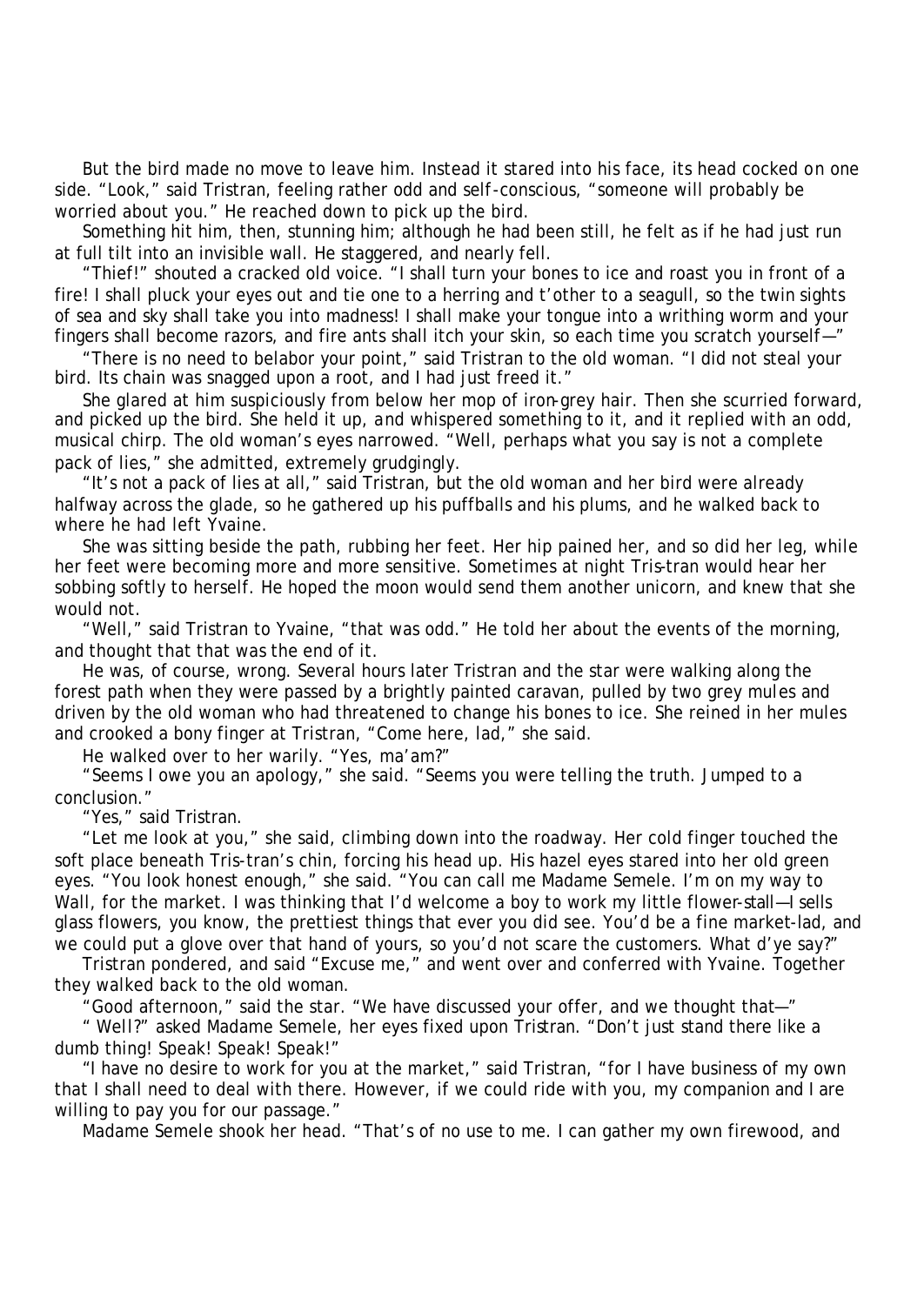you'd just be another weight for Faithless and Hopeless to pull. I take no passengers." She climbed back up into the driver's seat.

"But," said Tristran, "I would pay you."

The harridan cackled with scorn. "There's never a thing you could possess that I would take for your passage. Now, if you'll not work for me at the market at Wall, then be off with you."

Tristran reached up to the buttonhole of his jerkin, and felt it there, as cold and perfect as it had been through all his journeyings. He pulled it out, and held it up to the old woman between finger and thumb. "You sell glass flowers, you say," he said. "Would you be interested in this one?"

It was a snowdrop made of green glass and white glass, cunningly fashioned: it seemed as if it had been plucked from the meadow grass that very morning, and the dew was still upon it. The old woman squinted at it for a heartbeat, looking at its green leaves and its tight white petals, then she let out a screech: it might have been the anguished cry of some bereft bird of prey. "Where did you get that?" she cried. "Give it to me! Give it to me this instant!"

Tristran closed his finger about the snowdrop, concealing it from view, and he took a couple of steps backwards. "Hmm," he said aloud. "It occurs to me now that I have a deep fondness for this flower, which was a gift from my father when I commenced my travels, and which, I suspect, carries with it a tremendous personal and familial importance. Certainly it has brought me luck, of one kind or another. Perhaps I would be better off keeping the flower, and my companion and I can walk to Wall."

Madame Semele seemed torn between her desire to threaten and to cajole, and the emotions chased each other so nakedly across her face that she seemed almost to vibrate with the effort of keeping them in check. And then she took herself in hand and said, in a voice that cracked with self-control, "Now, now. No need to be hasty. I am certain that a deal can be struck between us."

"Oh," said Tristran, "I doubt it. It would need to be a very fine deal, to interest me, and it would need certain guarantees of safe-conduct and such safeguards as to assure that your behavior and actions toward me and my companion remained at all times benign."

"Let me see the snowdrop again," pleaded the old woman.

The bright-colored bird, its silver chain about one leg, fluttered out of the open door of the caravan, and gazed down at the proceedings beneath.

"The poor thing," said Yvaine, "chained up like that. Why do you not set her free?"

But the old woman did not answer her, ignoring her, or so Tristran thought, and said, "I will transport you to Wall, and I swear upon my honor and upon my true name that I will take no action to harm you upon the journey."

"Or by inaction, or indirect action, allow harm to come to me or my companion." "As you say."

Tristran thought for a moment. He certainly did not trust the old woman. "I wish you to swear that we shall arrive in Wall in the same manner and condition and state that we are in now, and that you will give us board and lodging upon the way."

The old woman clucked, then nodded. She clambered down from the caravan once more, and hawked, then spat into the dust. She pointed to the glob of spittle. "Now you," she said. Tristran spat next to it. With her foot she rubbed both wet patches, so they conjoined. "There," she said. "A bargain's a bargain. Give me the flower."

The greed and hunger were so obvious in her face that Tristran was now certain he could have made a better deal, but he gave the old woman his father's flower. As she took it from him, her face broke into a gap-toothed grin. "Why, I do think that this is the superior of the one that damnable child gave away almost twenty years gone. Now, tell me young man," she asked, looking up at Tristran with her sharp old eyes, "do you know what manner of thing you have been wearing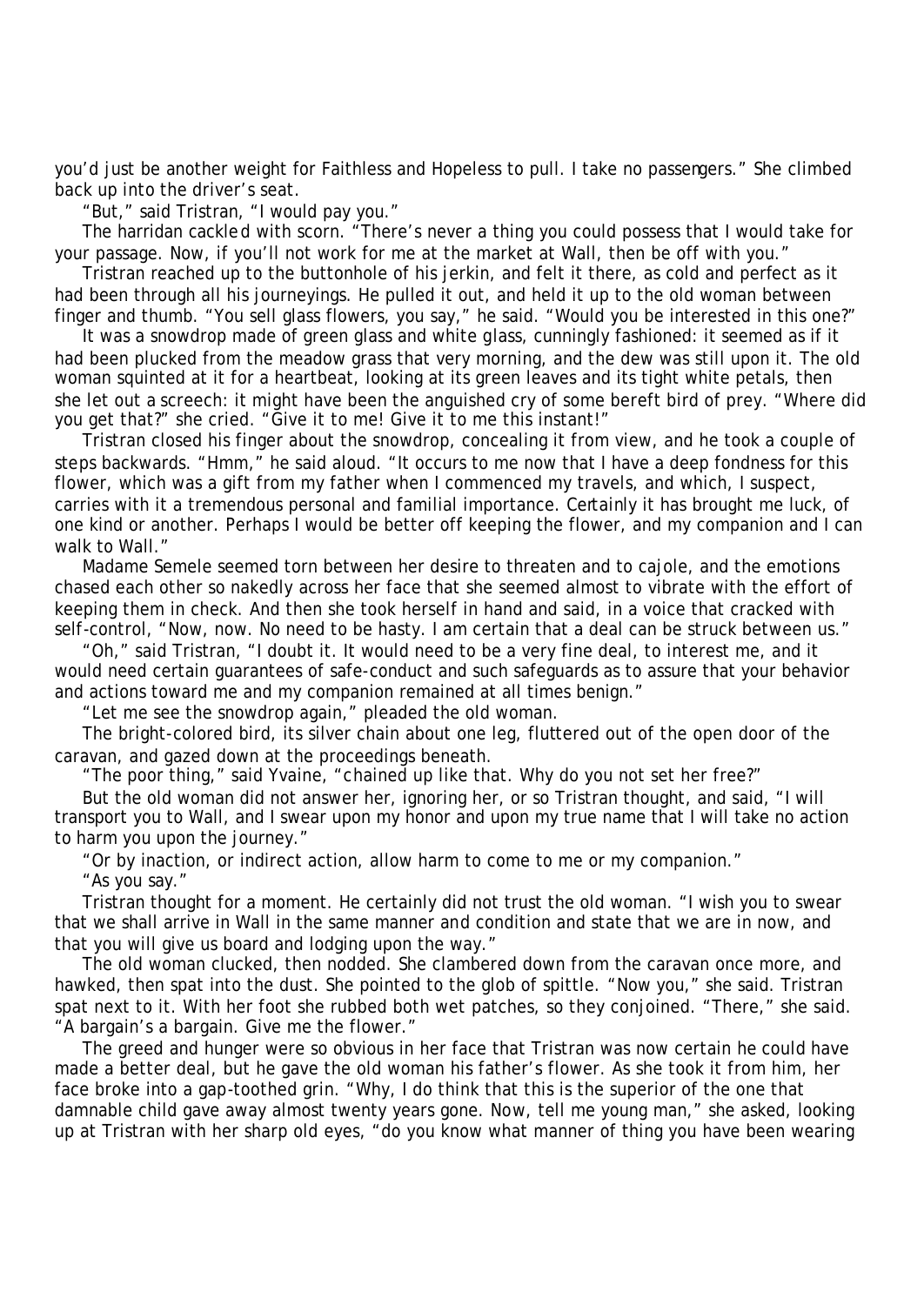in your buttonhole?"

"It is a flower. A glass flower."

The old woman laughed so hard and so suddenly that Tristran thought that she was choking. "It is a frozen charm," she said. "A thing of power. Something like this can perform wonders and miracles in the right hands. Watch." She held the snowdrop above her head then brought it slowly down, so it brushed Tristran's forehead.

For but a heartbeat he felt most peculiar, as if thick, black treacle were running through his veins in place of blood; then the shape of the world changed. Everything became huge and towering. It seemed as if the old woman herself was now a giantess, and his vision was blurred and confused.

Two huge hands came down and picked him up, gently. " 'Tain't the biggest of caravans," said Madame Semele, her voice a low, slow liquid boom. "And I shall keep to the letter of my oath, for you shall not be harmed, and you shall be boarded and lodged on your journey to Wall." And then she dropped the dormouse into the pocket of her apron and she clambered onto the caravan.

"And what do you propose to do to me?" asked Yvaine, but she was not entirely surprised when the woman did not reply. She followed the old woman into the dark interior of the caravan. There was but one room; along one wall was a large showcase made of leather and pine, with a hundred pigeonholes in it, and it was in one of these pigeonholes, in a bed of soft thistledown, that the old woman placed the snowdrop. Along the other wall was a small bed, with a window above it, and a large cupboard.

Madame Semele bent down and pulled a wooden cage from the cluttered space beneath her bed, and she took the blinking dormouse from her pocket and placed it into the cage. Then she took a handful of nuts and berries and seeds from a wooden bowl and placed them inside the cage, which she hung from a chain in the middle of the caravan.

"There we go," she said. "Board *and* lodging." STARDUS

Yvaine had watched all this with curiosity from her seat on the old woman's bed. "Would I be correct," she asked politely, "in concluding from the evidence to hand (to wit, that you have not looked at me, or if you have your eyes have slipped over me, that you have not spoken a word to me, and that you have changed my companion into a small animal with no such provision for myself) that you can neither see me nor hear me?"

The witch made no reply. She walked up to the driver's seat, sat down and took up the reins. The exotic bird hopped up beside her and it chirruped, once, curiously.

"Of course I have kept my word—to the letter," said the old woman, as if in reply. "He shall be transformed back at the market meadow, so shall regain his own form before he comes to Wall. And after I have turned him back, I shall make you human again, for I still have to find a better servant than you are, silly slut. I could not have been doing with him underfoot all the livelong day, poking and prying and asking questions, and I'd've had to've fed him into the bargain, more than nuts and seeds." She hugged herself tightly, and swayed back and forth. "Oh, you'll have to get up pretty early in the morning to put one past me. And I do believe that that bumpkin's flower was even finer than the one you lost to me, all those years ago."

She clicked her tongue, and shook the reins, and the mules began to amble down the forest track.

While the witch drove, Yvaine rested upon her musty bed. The caravan clacked and lurched its way through the forest. When it stopped, she would awake, and rise. While the witch slept Yvaine would sit on the roof of the caravan and look up at the stars. Sometimes the witch's bird would sit with her and then she would pet it and make a fuss of it, for it was good to have something about that acknowledged her existence. But when the witch was about, the bird ignored her utterly.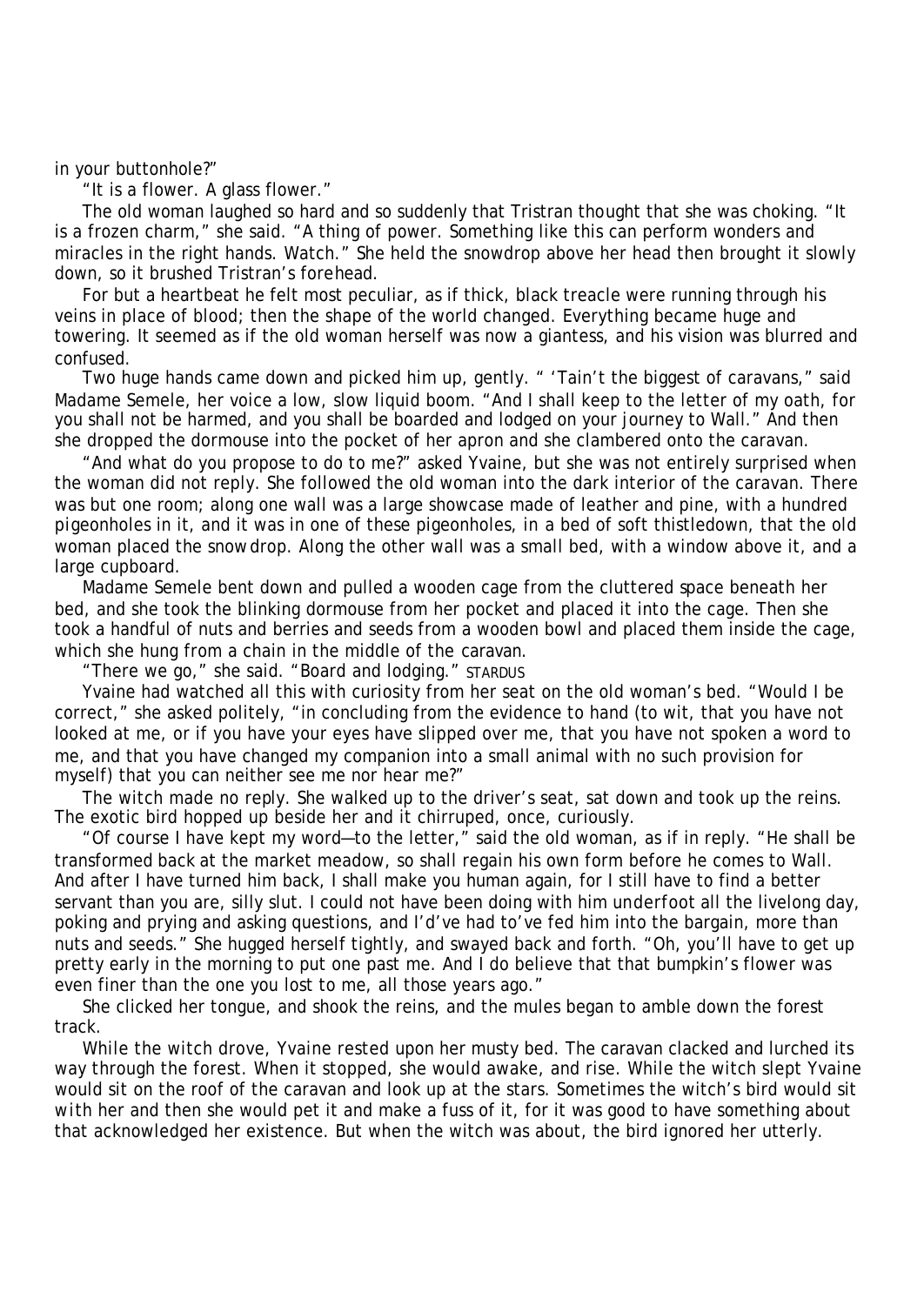Yvaine also cared for the dormouse, who spent most of his time fast asleep, curled up with his head between his paws. When the witch was off gathering firewood or fetching water, Yvaine would open up his cage, and stroke him, and talk to him, and, on several occasions, she sang to him, although she could not tell whether anything of Tristran remained in the dormouse, who stared up at her with placid, sleepy eyes, like droplets of black ink, and whose fur was softer than down.

Her hip did not pain her, now that she was not walking every day, and her feet did not hurt her so much. She would always limp, she knew, for Tristran was no surgeon when it came to mending a broken bone although he had done the best he could. Meggot had acknowledged as much.

When, as happened infrequently, they encountered other people, the star did her best to stay out of sight. However, she soon learned that, even should someone talk to her within the witch's hearing—should someone, as once a woodcutter did, point to her, and ask Madame Semele about her—the witch never seemed able to perceive Yvaine's presence, or even to hear anything pertaining to her existence.

And so the weeks passed, in a rattling, bone-jarring sort of a way, in the witch's caravan, for the witch, and the bird, and the dormouse, and the fallen star.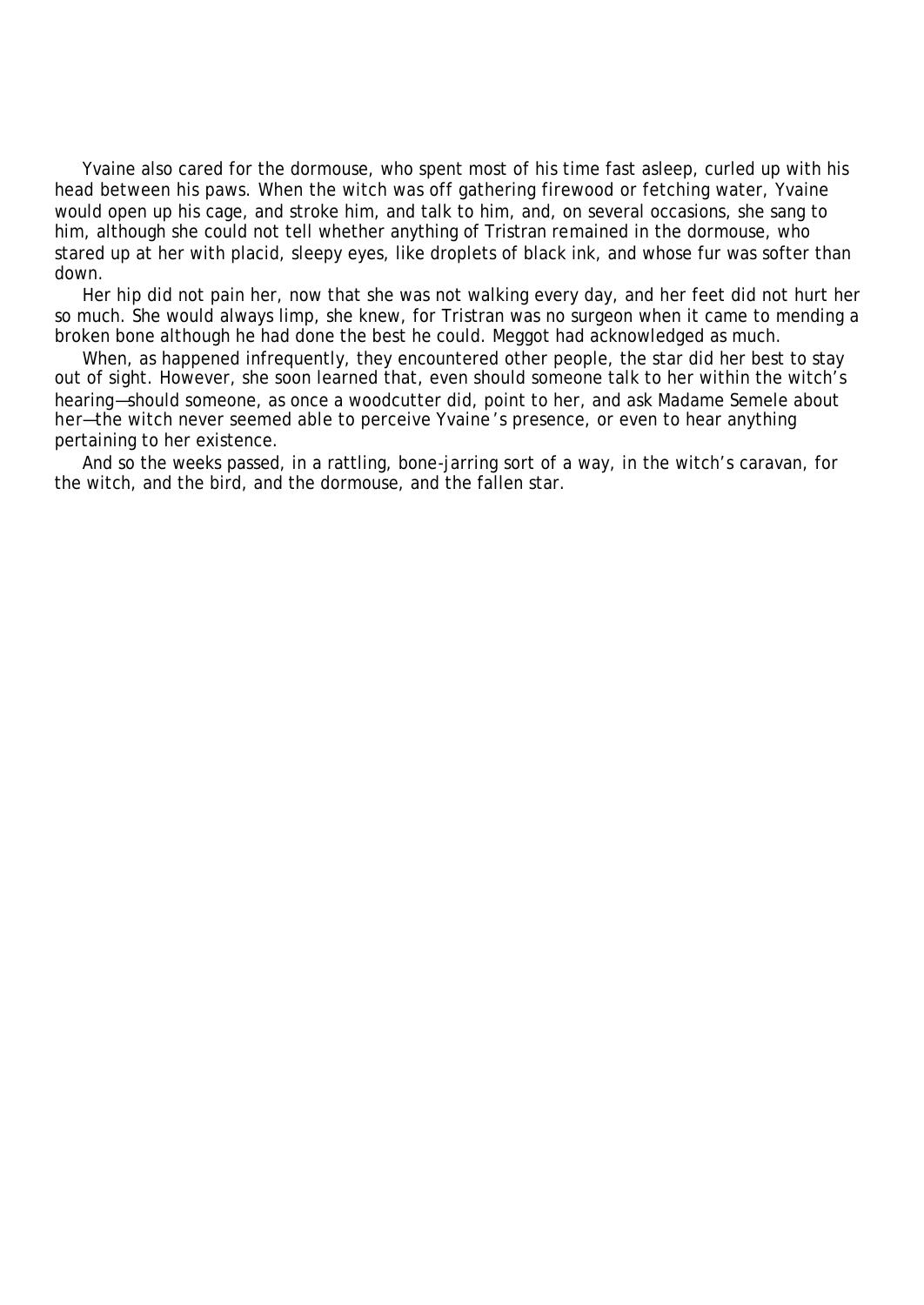## *Chapter Nine*

## Which Deals Chiefly With the Events At Diggory's Dyke

Diggory's Dyke was a deep cut between two chalk Downs—high, green hills, where a thin layer of green grass and reddish earth covered the chalk, and there was scarcely soil enough for trees. The Dyke looked, from a distance, like a white chalk gash on a green velvet board. Local legend had it that the cut was dug, in a day and a night, by one Diggory, using a spade that had once been a sword blade before Way-land Smith had melted it down and beaten it out, on his journey into Faerie from Wall. There were those who said the sword had once been Flamberge, and others, that it was once the sword Balmung; but there were none who claimed to know just who Diggory had been, and it might all have been stuff and nonsense. Anyway, the path to Wall went through Diggory's Dyke, and any foot-traveler or any person going by any manner of wheeled vehicle went through the Dyke, where the chalk rose on either side of you like thick white walls, and the Downs rose up above them like the green pillows of a giant's bed.

In the middle of the Dyke, beside the path, was what appeared at first glance to be little more than a heaped pile of sticks and twigs. A closer inspection would have revealed it to be something in nature partway between a small shed and a large wooden teepee, with a hole in the roof through which grey smoke occasionally could be seen to trickle out.

The man in black had been giving the pile of sticks as close an inspection as he could for two days now, from the top of the Downs far above and, when he dared chance it, from closer. The hut, he had established, was inhabited by a woman of advanced years. She had no companions, and no obvious occupation, apart from that of stopping each and every lone traveler and each conveyance that passed through the Dyke, and passing the time of day.

She seemed harmless enough, but Septimus had not become the only surviving male member of his immediate family by trusting appearances, and this old woman had, he was certain of it, slit Primus's throat.

The obligations of revenge demanded a life for a life; they did not specify any way that the life should be taken. Now, by temperament, Septimus was one of nature's poisoners. Blades and blows and booby traps were well enough in their way, but a vial of clear liquid, any trace of taste or odor gone when it was admixtured with food, that was Septimus's *metier.*

Unfortunately the old woman seemed to take no food she STABJ did not gather or trap herself, and while he contemplated leav ing a steaming pie at the door to her house, made of ripe apples and lethal baneberries, he dismissed it soon enough as impractical. He pondered rolling a chalk boulder down from the hills above her, dropping it onto her little house; but he could not be certain that he would hit her with it. He wished he was more of a magician—he had some of the locating ability that ran, patchily, in his family line, and a few minor magics he had learned or stolen over the years, but nothing that would be of use to him now, when he needed to invoke floods or hurricanes or lightning strikes. So Septimus observed his victim-to-be as a cat watches a mouse hole, hour after hour, by night and by day.

It was past the mid-hour of the night, and was quite moonless and dark, when Septimus finally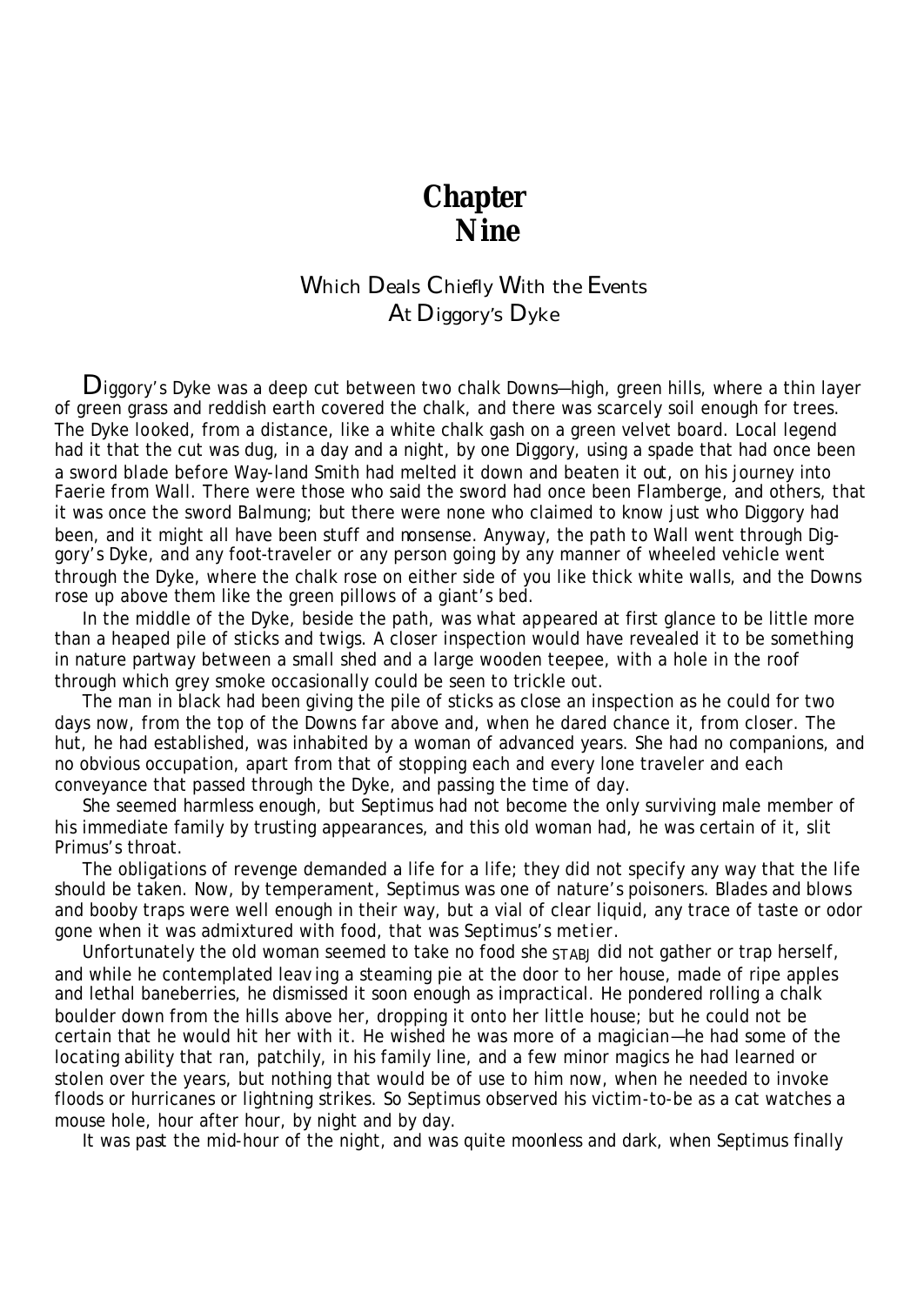crept to the door of the house of sticks, with a firepot in one hand and a book of romantic poetry and a blackbird's nest, into which he had placed several fircones, in the other. Hanging from his belt was a club of oak-wood, its head studded with brass nails. He listened at the door, but could hear nothing but a rhythmic breathing, and, once in a while, a sleeping grunt. His eyes were used to the darkness, and the house stood out against the white chalk of the Dyke. He crept around to the side of the building, where he could keep the door in sight.

First he tore the pages from the book of poems, and crumpled each poem into a ball or a paper twist, which he pushed into the sticks of the shack's wall, at ground level. On top of the poems he placed the fircones. Next, he opened the firepot, and with his knife he fished a handful of waxed linen scraps from the lid, dipped them into the glowing charcoal of the pot and, when they were burning well, he placed them on the paper twists and the cones, and he blew gently on the flickering yellow flames until the pile caught. He dropped dry twigs from the bird's nest onto the little fire, which crackled in the night and began to blossom and grow. The dry sticks of the wall smoked gently, forcing Septimus to suppress a cough, and then they caught fire, and Septimus smiled.

Septimus returned to the door of the hut, hefting his wooden club on high. *For,* he had reasoned, *either the hag will burn with her house, in which case my task is done; or, she will smell the smoke and wake, affrighted and distracted, and she will run from the house, whereupon I shall beat her head with my club, staving it in before she can utter a word. And she will be dead, and I will be revenged.*

"It is a fine plan," said Tertius in the crackling of the dry wood. "And once he has killed her, he can go on to obtain the Power of Stormhold."

"We shall see," said Primus, and his voice was the wail of a distant night bird.

Flames licked at the little wooden house, and grew and blossomed on its sides with a bright yellow-orange flame. No one came to the door of the hut. Soon, the place was an inferno, and Septimus was forced to take several steps backwards, from the intensity of the heat. He smiled, widely and triumphantly, and he lowered his club.

There came a sharp pain to the heel of his foot. He twisted, and saw a small bright-eyed snake, crimson in the fire's glow, with its fangs sunk deep into the back of his leather boot. He flung his club at it, but the little creature pulled back from his heel, and looped, at great speed, away behind one of the white chalk boulders.

The pain in his heel began to subside. *If there was poison in its bite,* thought Septimus, *the leather will have taken much of it. I shall bind my leg at the calf, and then I shall remove my*  boot, and make a cross-shaped incision in the place where I was bitten, and I shall suck out the *serpent's venom.* So thinking, he sat down upon a chalk boulder in the fire's light, and he tugged at his boot. It would not come off. His foot felt numb, and he realized that the foot must be swelling fast. *Then I shall cut the boot off,* he thought. He raised his foot to the level of his thigh; for a moment he thought his world was going dark, and then he saw that the flames, which had illuminated the Dyke like a bonfire, were gone. He felt chilled to the bone.

"So," said a voice from behind him, soft as a silken strangling-rope, sweet as a poisoned lozenge, "you thought that you would warm yourself at the burning of my little cottage. Did you wait at the door to beat out the flames should they prove not to my liking?"

Septimus would have answered her, but his jaw muscles were clenched, his teeth gritted hard together. His heart was pounding inside his chest like a small drum, not in its usual steady march but in a wild, arrhythmic abandon. He could feel every vein and artery in his body threading fire through his frame, if it was not ice that they pumped: he could not tell.

An old woman stepped into his view. She looked like the woman who had inhabited the wooden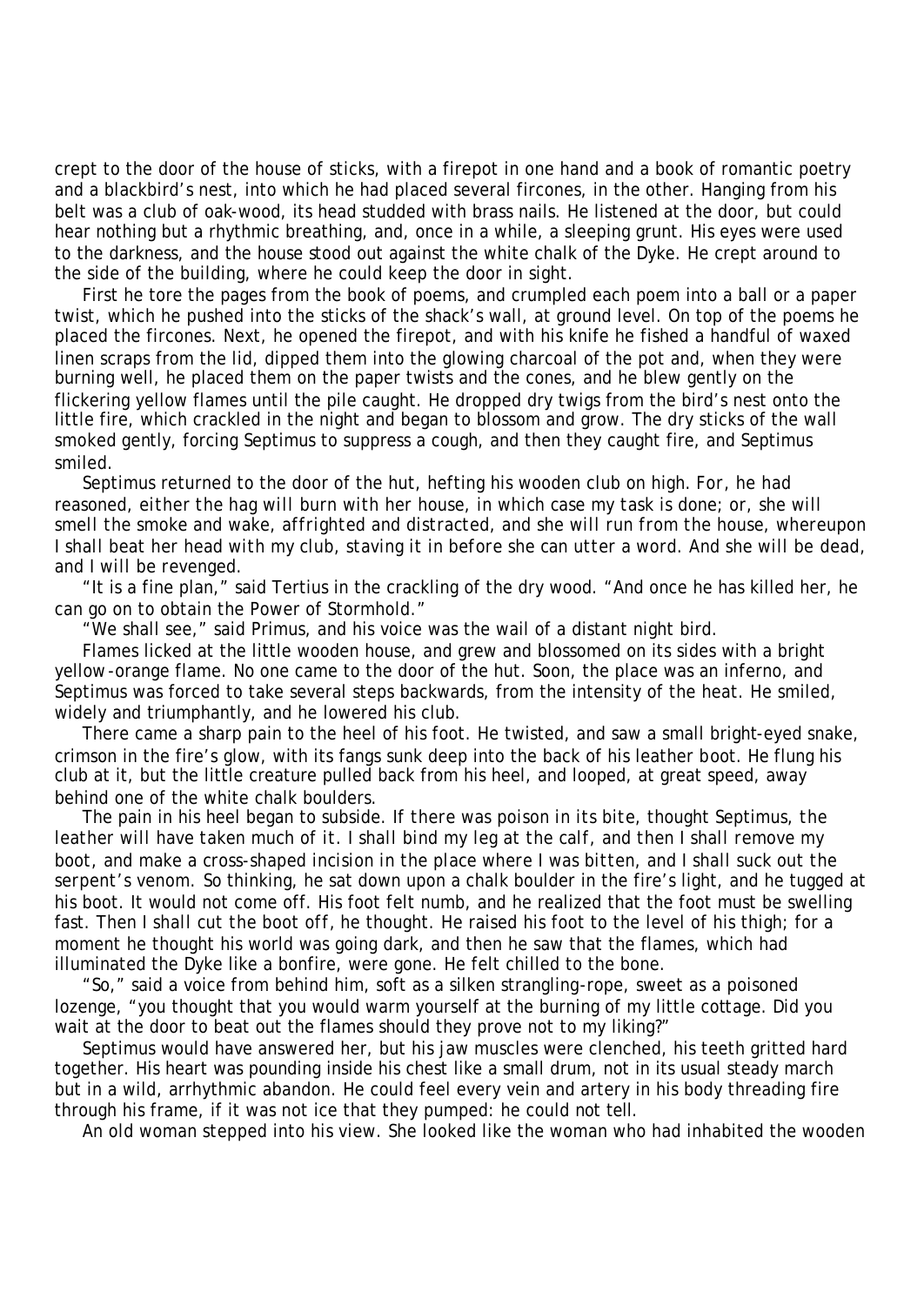hut, but older, so much older. Septimus tried to blink, to clear his tearing eyes, but he had forgotten how to blink, and his eyes would not close.

"You should be ashamed of yourself," said the woman. "Attempting arson and violence upon the person of a poor old lady living upon her own, who would be entirely at the mercy of every passing vagabond, were it not for the kindness of her little friends."

And she picked something up from the chalky ground and placed it about her wrist, then she walked back into the hut, which was miraculously unburned, or restored, Septimus did not know which and did not care.

His heart juddered and syncopated inside his chest, and if he could have screamed, he would. It was dawn before the pain ended and, in six voices, his older brothers welcomed Septimus to their ranks.

Septimus looked down, one last time, on the twisted, still-warm form he had once inhabited, and at the expression in its eyes. Then he turned away.

"There are no brothers left to take revenge on her," he said, in the voice of the morning curlews, "and it is none of us will ever be Lord of Stormhold. Let us move on."

And after he had said that, there were not even ghosts in that place.

The sun was high in the sky that day when Ma-dame Semele's caravan came lumbering through the chalk cut of Diggory's Dyke.

Madame Semele noticed the soot-blackened wooden hovel beside the road and, as she approached closer, the bent old woman in her faded scarlet dress, who waved at her from beside the path. The woman's hair was white as snow, her skin was wrinkled, and one eye was blind.

"Good day, sister. What happened to your house?" asked Madame Semele.

"Young people today. One of them thought it would be good sport to fire the house of a poor old woman who has never harmed a soul. Well, he learned his lesson soon enough."

"Aye," said Madame Semele. "They always learn. And are never grateful to us for the lesson." "There's truth for you," said the woman in the faded scarlet dress. "Now, tell me, dear. Who rides with you this day?"

"That," said Madame Semele, haughtily, "is none of your never-mind, and I shall thank you to keep yourself to yourself."

"Who rides with you? Tell me truly, or I shall set harpies to tear you limb from limb and hang your remains from a hook deep beneath the world."

"And who would you be, to threaten me so?"

The old woman stared up at Madame Semele with one good eye and one milky eye. "I know you, Ditchwater Sal. None of your damned lip. Who travels with you?

Madame Semele felt the words being torn from her mouth, whether she would say them or no. "There are the two mules who pull my caravan, myself, a maid-servant I keep in the form of a large bird, and a young man in the form of a dormouse."

"Anyone else? Anything else?"

"No one and nothing. I swear it upon the Sisterhood."

The woman at the side of the road pursed her lips. "Then get away with you, and get along with you," she said.

Madame Semele clucked and shook the reins and the mules began to amble on.

In her borrowed bed in the dark interior of the caravan the star slept on, unaware how close she had come to her doom, nor by how slim a margin she had escaped it.

When they were out of sight of the stick-house and the deathly whiteness of Diggory's Dyke, the exotic bird napped up onto its perch, threw back its head and whooped and crowed and sang, until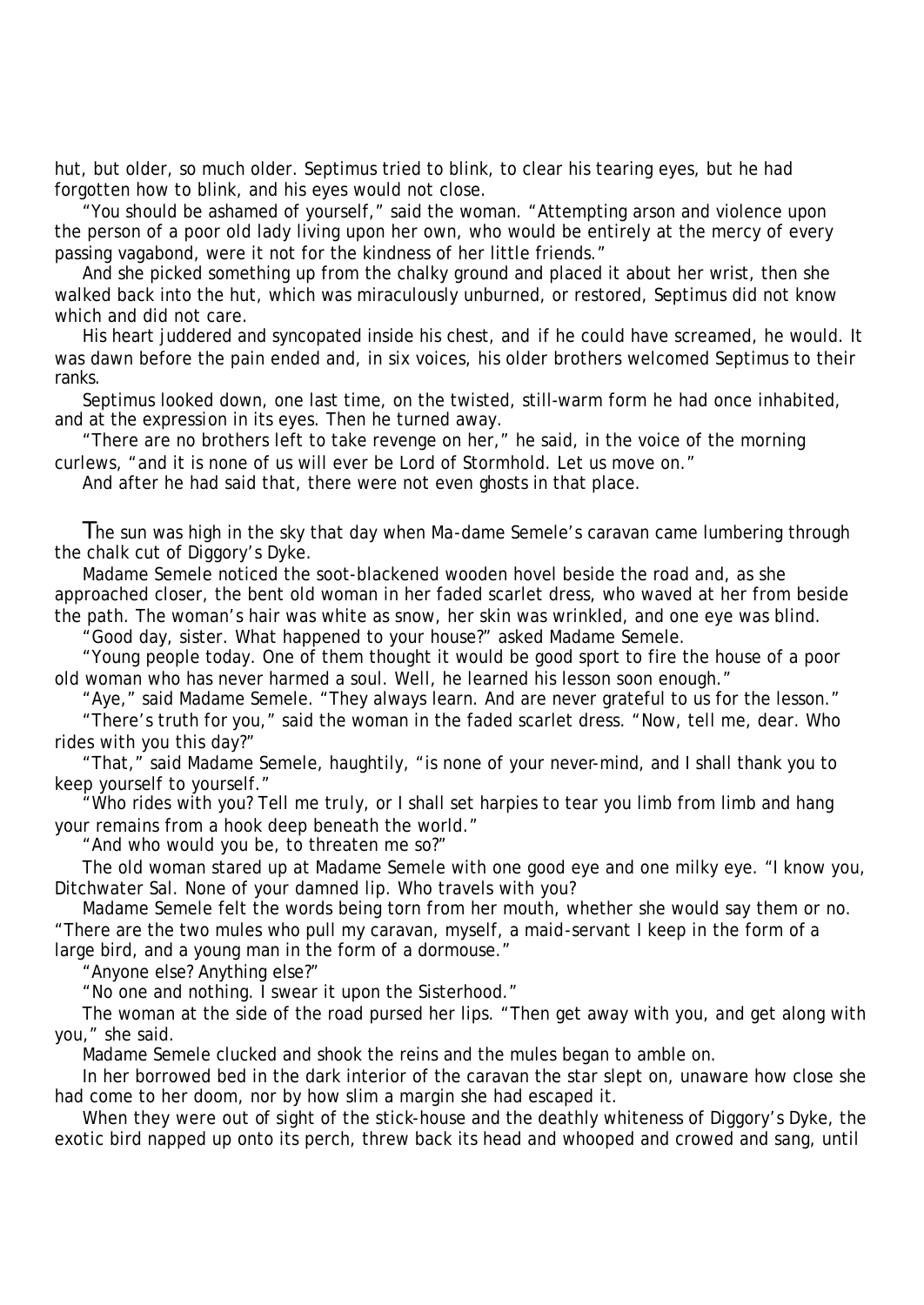Madame Semele told it that she would wring its foolish neck if it would not be quiet. And even then, in the quiet darkness inside the caravan, the pretty bird chuckled and twittered and trilled, and, once, it even hooted like a little owl.

The sun was already low in the western sky as they approached the town of Wall. The sun shone in their eyes, half blinding them and turning their world to liquid gold. The sky, the trees, the bushes, even the path itself was golden in the light of the setting sun.

Madame Semele reined in her mules in the meadow, where her stall would be. She unhitched the two mules, and led them to the stream, where she hitched them to a tree. They drank deeply and eagerly.

There were other market-folk and visitors setting up their stalls all over the meadow, putting up tents and hanging draperies from trees. There was an air of expectation that touched everyone and everything, like the golden light of the westering sun.

Madame Semele went into the inside of the caravan and unhooked the cage from its chain. She carried it out into the meadow and put it down on a hillock of grass. She opened the cage door, and picked out the sleeping dormouse with bony fingers. "Out you come," she said. The dormouse rubbed its liquid black eyes with its forepaws, and blinked at the fading daylight.

The witch reached into her apron and produced a glass daffodil. With it she touched Tristran's head.

Tristran blinked sleepily, and then he yawned. He ran a hand through his unruly brown hair and looked down at the witch with fierce anger in his eyes. "Why, you evil old crone—" he began.

"Hush your silly mouth," said Madame Semele, sharply. "I got you here, safely and soundly, and in the same condition I found you. I gave you board and I gave you lodging—and if neither of them were to your liking or expectation, well, what is it to me? Now, be off with you, before I change you into a wiggling worm and bite off your head, if it is not your tail. Go! Shoo! Shoo!"

Tristran counted to ten, and then, ungraciously, walked away. He stopped a dozen yards away beside a copse, and waited for the star, who limped down the side of the caravan steps, and came over to him.

"Are you all right?" he asked, genuinely concerned, as she approached.

"Yes, thank you," said the star. "She did not ill-use me.

Indeed, I do not believe that she ever knew that I was there at all. Is that not peculiar?" Madame Semele had the bird in front of her now. She touched its plumed head with her glass flower, and it flowed and shifted and became a young woman, in appearance not too much older than Tristran himself, with dark, curling hair and furred, catlike ears. She darted a glance at Tristran, and there was something about those violet eyes that Tristran found utterly familiar, although he could not recall where he had seen them before.

"So, that is the bird's true form," said Yvaine. "She was a good companion on the road." And then the star realized that the silver chain that had kept the bird a captive was still there, now that the bird had become a woman, for it glinted upon her wrist and ankle, and Yvaine pointed this out to Tristran.

"Yes," said Tristran. "I can see. It *is* awful. But I'm not sure there's much that we can do about it."

They walked together through the meadow, toward the gap in the wall. "We shall visit my parents first," said Tristran, "For I have no doubt that they have missed me as I have missed them"—although, truth to tell, Tristran had scarcely given his parents a second thought on his journeyings—"and then we shall pay a visit to Victoria Forester, and—" It was with this *and* that Tristran closed his mouth. For he could no longer reconcile his old idea of giving the star to Victoria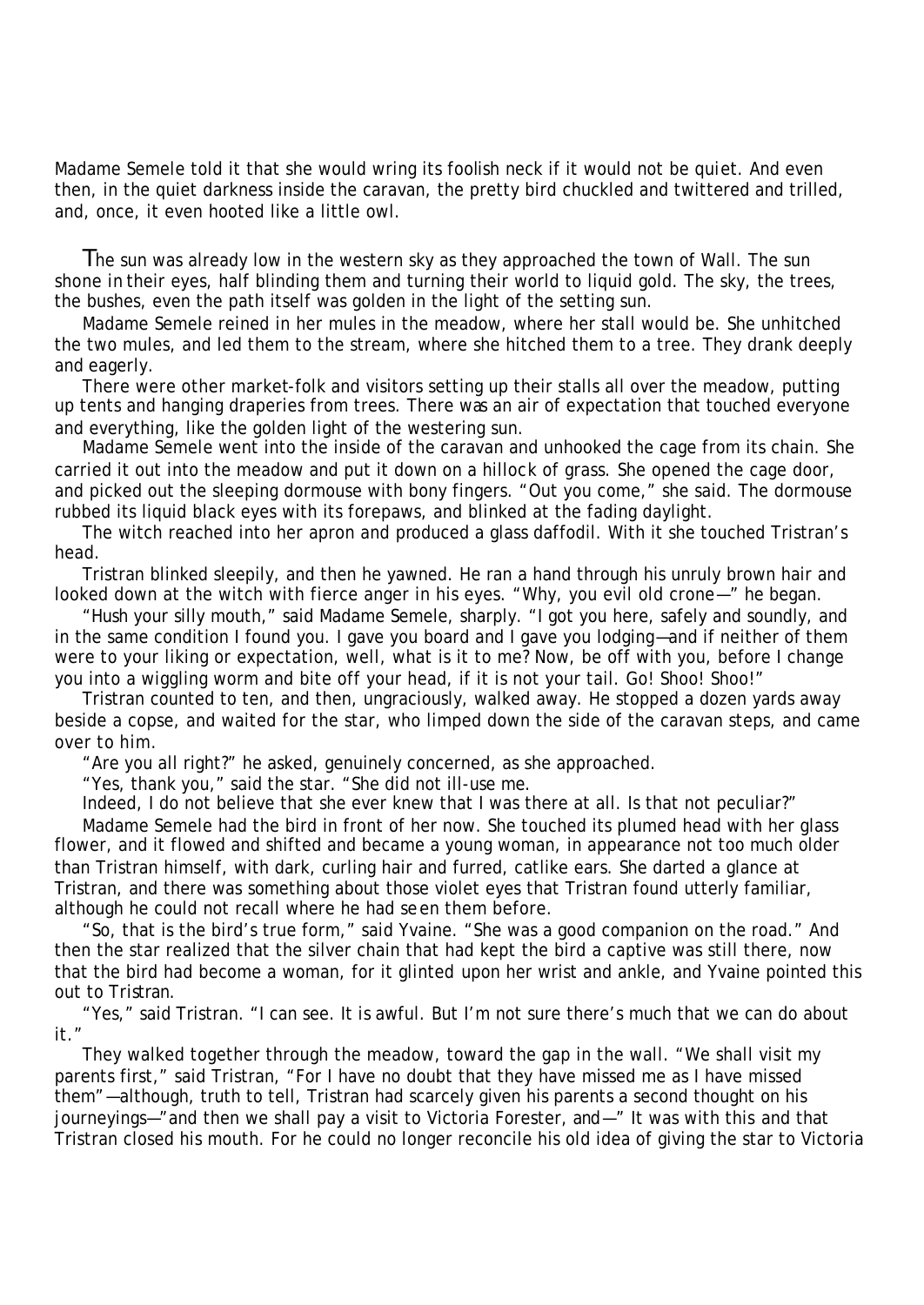Forester with his current notion that the star was not a thing to be passed from hand to hand, but a true person in all respects and no kind of a thing at all. And yet, Victoria Forester *was* the woman he loved.

Well and all, he would burn that bridge when he came to it, he decided, and for now he would take Yvaine into the village, and deal with events as they came. He felt his spirits lift, and his time as a dormouse had already become nothing more in his head than the remnants of a dream, as if he had merely taken an afternoon nap in front of the kitchen fire and was now wide awake once more. He could almost taste in his mouth the memory of Mr. Bromios's best ale, although he realized, with a guilty start, he had forgotten the color of Victoria Forester's eyes.

The sun was huge and red behind the rooftops of Wall when Tristran and Yvaine crossed the meadow and looked down on the gap in the wall. The star hesitated.

"Do you really want this?" she asked Tristran. "For I have misgivings."

"Don't be nervous," he said. "Although it's not surprising that you have nerves; my stomach feels as if I had swallowed a hundred butterflies. You shall feel so much better when you are sitting in my mother's parlor, drinking her tea—well, not drinking tea, but there will be tea for you to sip—why, I swear that for such a guest, and to welcome her boy back home, my mother would break out the best china," and his hand sought hers and gave it a reassuring squeeze.

She looked at him, and she smiled, gently and ruefully. "Whither thou goest..." she whispered. Hand in hand the young man and the fallen star approached the gap in the wall.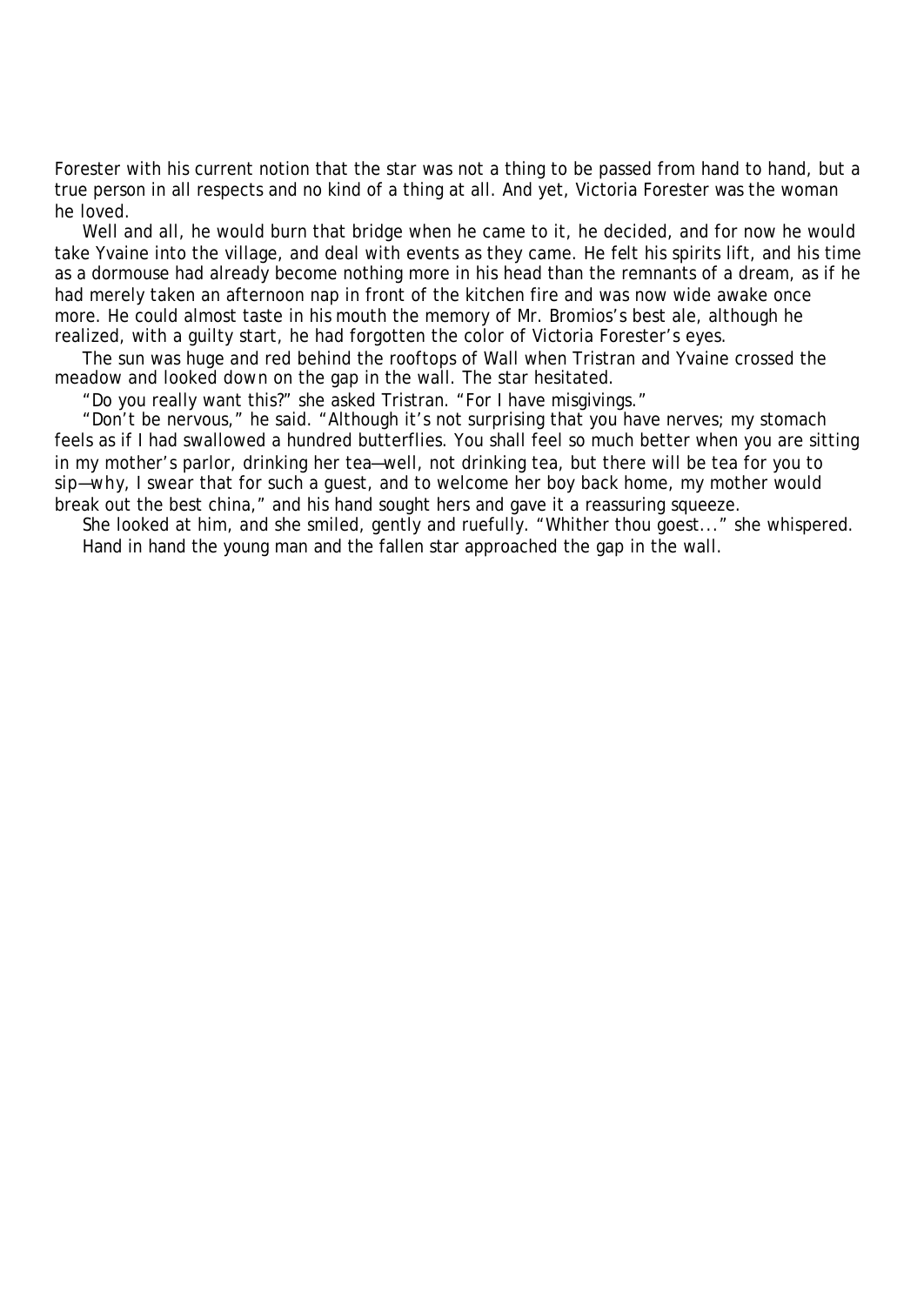# *Chapter Ten*

#### **Stardust**

It has occasionally been remarked upon that it is as easy to overlook something large and obvious as it is to overlook something small and niggling, and that the large things one overlooks can often cause problems.

Tristran Thorn approached the gap in the wall, from the Faerie side, for the second time since his conception eighteen years before, with the star limping beside him. His head was in a whirl from the scents and the sounds of his native village, and his heart rose within him. He nodded politely to the guards on the gap as he approached, recognizing them both. The young man shifting idly from foot to foot, sipping a pint of what Tristran supposed to be Mr. Bromios's best ale, was Wystan Pippin, who had once been Tristran's schoolfellow, although never his friend; while the older man, sucking irritably upon a pipe, which appeared to have gone out, was none other than Tristran's former employer at Monday and Brown's, Jerome Ambrose Brown, Esquire. The men had their backs to Tristran and Yvaine, and were resolutely facing the village as if they thought it sinful to observe the preparations occurring in the meadow behind them.

"Good evening," said Tristran, politely, "Wystan. Mister Brown."

The two men started. Wystan spilled his beer down the front of his jacket. Mr. Brown raised his staff and pointed the end of it at Tristran's chest, nervously. Wystan Pippin put down his ale, picked up his staff, and blocked the gap with it.

"Stay where you are!" said Mr. Brown, gesturing with the staff, as if Tristran were a wild beast that might spring at him at any moment.

Tristran laughed. "Do you not know me?" he asked. "It is me, Tristran Thorn."

But Mr. Brown, who was, Tristran knew, the senior of the guards, did not lower his staff. He looked Tristran up and down, from his worn brown boots to his mop of shaggy hair. Then he stared into Tristran's sun-browned face, and sniffed, unimpressed. "Even if you are that good-for-nothing Thorn," he said, "I see no reason to let either of you people through. We guard the wall, after all."

Tristran blinked. "I, too, have guarded the wall," he pointed out. "And there are no rules about not letting people through from this direction. Only from the village."

Mr. Brown nodded, slowly. Then he said, as one talks to an idiot, "And if you are Tristran Thorn—which I'm only conceding for the sake of argument here, for you look nothing like him, and you talk little enough like him either—in all the years you lived here, how many people came through the wall from the meadow side?"

"Why, none that ever I knew of," said Tristran.

Mr. Brown smiled the same smile he had been used to use when he docked Tristran a morning's wages for five minutes' lateness. "Exactly," he said. "There was no rule against it because it doesn't happen. No one comes through from the other side. Not while *I'm* on duty, any road. Now, be off with you, before I take my stick to your head."

Tristran was dumbfounded. "If you think I have gone through, well, everything I've gone through, only to be turned away at the last by a self-important, penny-pinching grocer and by someone who used to crib from me in History..." he began, but Yvaine touched his arm and said,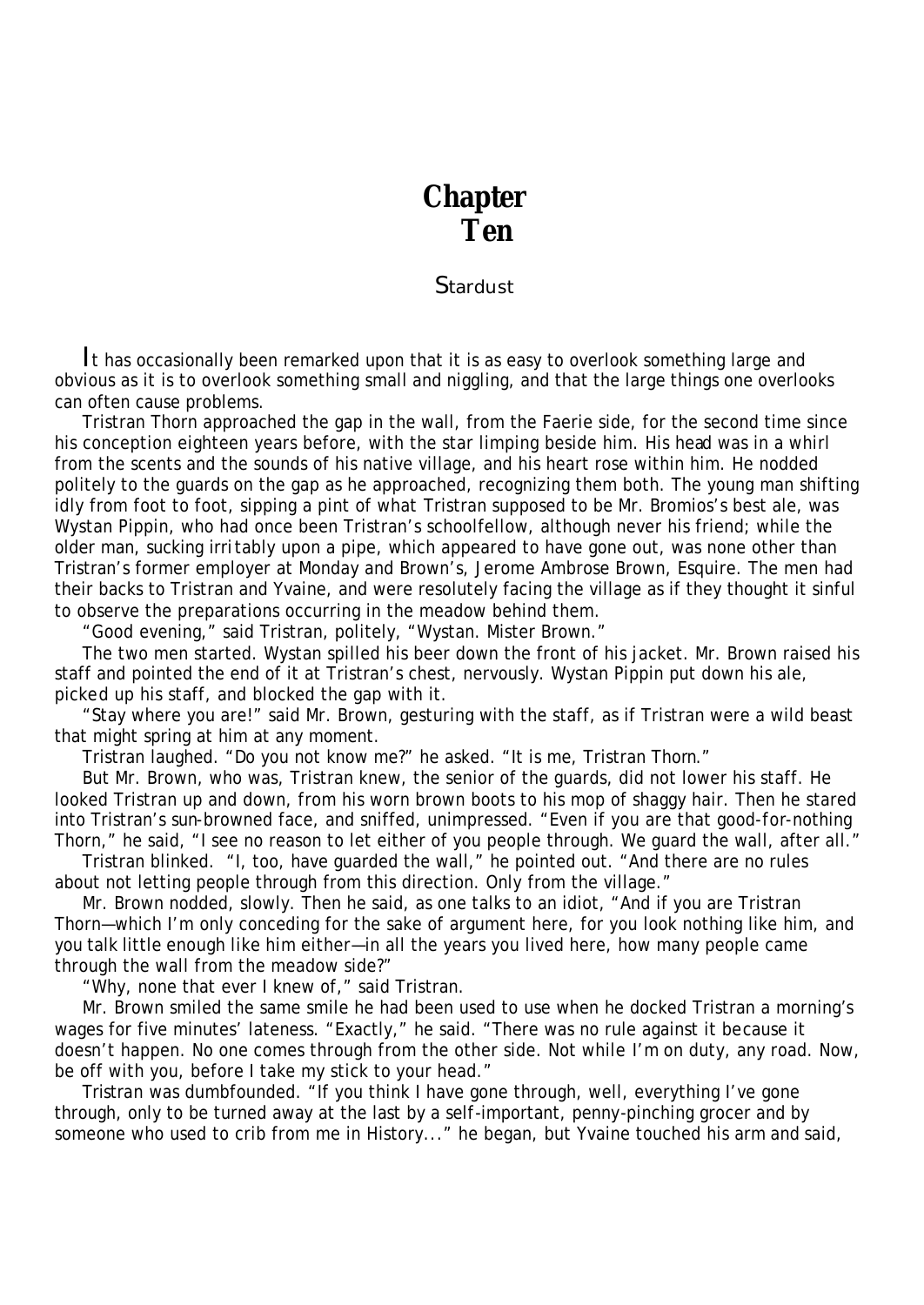"Tristran, let it go for now. You shall not fight with your own people."

Tristran said nothing. Then he turned, without a word, and together they walked back up the slope of the meadow. Around them a hodgepodge of creatures and people erected their stalls, hung their flags and wheeled their barrows. And it came to Tristran then, in a wave of something that resembled homesickness, but a homesickness comprised in equal parts of longing and despair, that these might as well be his own people, for he felt he had more in common with them than with the pallid folk of Wall in their worsted jackets and their hobnailed boots.

They stopped and watched a small woman, almost as broad as she was high, do her best to put up her stall. Unasked, Tristran walked over and began to help her, carrying the heavy boxes from her cart to the stall, climbing a tall stepladder to hang an assortment of streamers from a tree branch, unpacking heavy glass carafes and jugs (each one stoppered with a huge, blackened cork and sealed with silvery wax, and filled with a slowly swirling colored smoke), and placing them on the shelves. As he and the market-woman worked, Yvaine sat on a nearby tree stump and she sang to them in her soft, clean voice the songs of the high stars, and the commoner songs she had heard and learnt from the folk they had encountered on their journeyings.

By the time Tristran and the little woman were done, and the stall was set out for the morrow, they were working by lamplight. The woman insisted on feeding them; Yvaine barely managed to convince her that she was not hungry, but Tristran ate everything he was offered with enthusiasm and, unusually for him, he drank the greater part of a carafe of sweet canary wine, insisting that it tasted no stronger than freshly squeezed grape juice and that it had no effect upon him of any kind. Even so, when the stout little woman offered them the clearing behind her cart to sleep in, Tristran was sleeping drunkenly in moments.

It was a clear, cold night. The star sat beside the sleeping man, who had once been her captor and had become her companion on the road, and she wondered where her hatred had gone. She was not sleepy.

There was a rustle in the grass behind her. A dark-haired woman stood next to her, and together they stared down at Tristran.

"There is something of the dormouse in him still," said the dark-haired woman. Her ears were pointed and catlike, and she looked little older than Tristran himself. "Sometimes I wonder if she transforms people into animals, or whether she finds the beast inside us, and frees it. Perhaps there is something about me that is, by nature, a brightly colored bird. It is something to which I have given much thought, but about which I have come to no conclusions."

Tristran muttered something unintelligible, and stirred in his sleep. Then he began, gently, to snore.

The woman walked around Tristran, and sat down beside him. "He seems good-hearted," she said.

"Yes," admitted the star. "I suppose that he is."

"I should warn you," said the woman, "that if you leave these lands for ... over there ..." and she gestured toward the village of Wall with one slim arm, from the wrist of which a silver chain glittered, "... then you will be, as I understand it, transformed into what you would be in that world: a cold, dead thing, sky-fallen."

The star shivered, but she said nothing. Instead, she reached across Tristran's sleeping form to touch the silver chain which circled the woman's wrist and ankle and led off into the bushes and beyond.

"You become used to it, in time," said the woman.

"Do you? Really?"

Violet eyes stared into blue eyes, and then looked away. "No."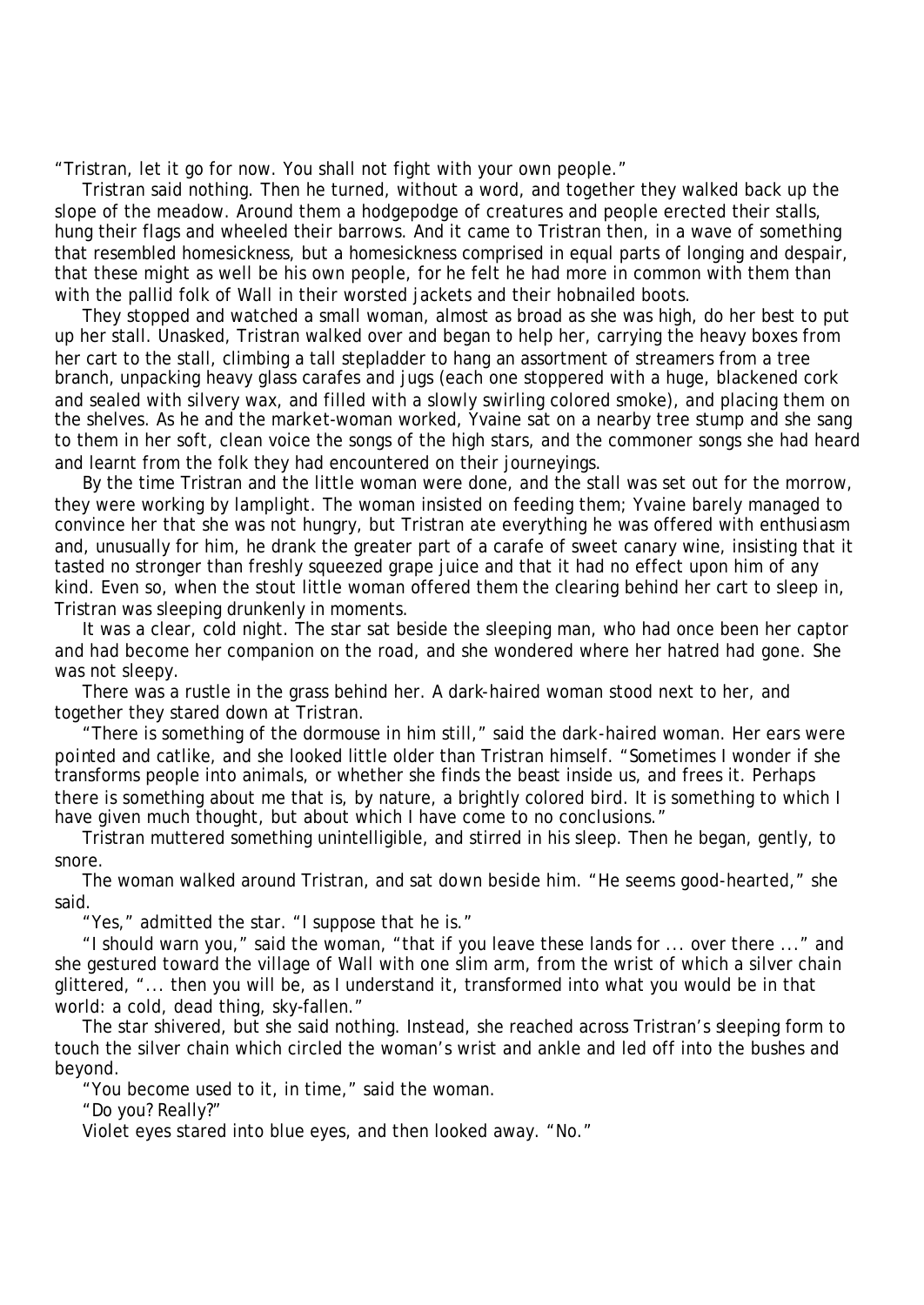The star let go of the chain. "He once caught me with a chain much like yours. Then he freed me, and I ran from him. But he found me and bound me with an obligation, which binds my kind more securely than any chain ever could."

An April breeze ran across the meadow, stirring the bushes and the trees in one long chilly sigh. The cat-eared woman tossed her curly hair back from her face, and said,"You are under a prior obligation, are you not? You have something that does not belong to you, which you must deliver to its rightful owner."

The star's lips tightened. "Who are you?" she asked.

"I told you. I was the bird in the caravan," said the woman. "I know what you are, and I know why the witch-woman never knew that you were there. I know who seeks you and why she needs you. Also, I know the provenance of the topaz stone you wear upon a silver chain about your waist. Knowing this, and what manner of thing you are, I know the obligation you must be under." She leaned down, and, with delicate fingers, she tenderly pushed the hair from Tristran's face. The sleeping youth neither stirred nor responded.

"I do not think that I believe you, or trust you," said the star. A night bird cried in a tree above them. It sounded very lonely in the darkness.

"I saw the topaz about your waist when I was a bird," said the woman, standing up once more. "I watched, when you bathed in the river, and recognized it for what it was."

"How?" asked the star. "How did you recognize it?"

But the dark-haired woman only shook her head and walked back the way that she had come, sparing but one last glance for the sleeping youth upon the grass. And then she was taken by the night.

Tristran's hair had, obstinately, fallen across his face once more. The star leaned down and gently pushed it to one side, letting her fingers dwell upon his cheek as she did so. He slept on.

Tristran was woken a little after sunrise by a large badger walking upon its hind legs and wearing a threadbare heliotrope silk dressing-gown, who snuffled into his ear until Tristran sleepily opened his eyes, and then said, self-importantly, "Party name of Thorn? Tristran of that set?"

"Mm?" said Tristran. There was a foul taste in his mouth, which felt dry and furred. He could have slept for another several hours.

"They've been asking about you," said the badger. "Down by the gap. Seems there's a young lady wants to have a word with you."

Tristran sat up and grinned widely. He touched the sleeping star on her shoulder. She opened her sleepy blue eyes and said, "What?"

"Good news," he told her. "Do you remember Victoria Forester? I might have mentioned her name once or twice on our travels."

"Yes," she said. "You might have."

"Well," he said, "I'm off to see her. She's down by the gap." He paused. "Look. Well. Probably best if you stay here. I wouldn't want to confuse her or anything."

The star rolled over and covered her head with her arm, and said nothing else. Tristran decided that she must have gone back to sleep. He pulled on his boots, washed his face and rinsed out his mouth in the meadow stream, and then ran pell-mell through the meadow, toward the village.

The guards on the wall this morning were the Reverend Myles, the vicar of Wall, and Mr. Bromios, the innkeeper. Standing between them was a young lady with her back to the meadow. *"Victoria!"* called Tristran in delight; but then the young lady turned, and he saw that it was *not*  Victoria Forester (who, he remembered suddenly, and with delight in the knowing, had *grey* eyes. That was what they were: grey. How could he ever have allowed himself to forget?). But who this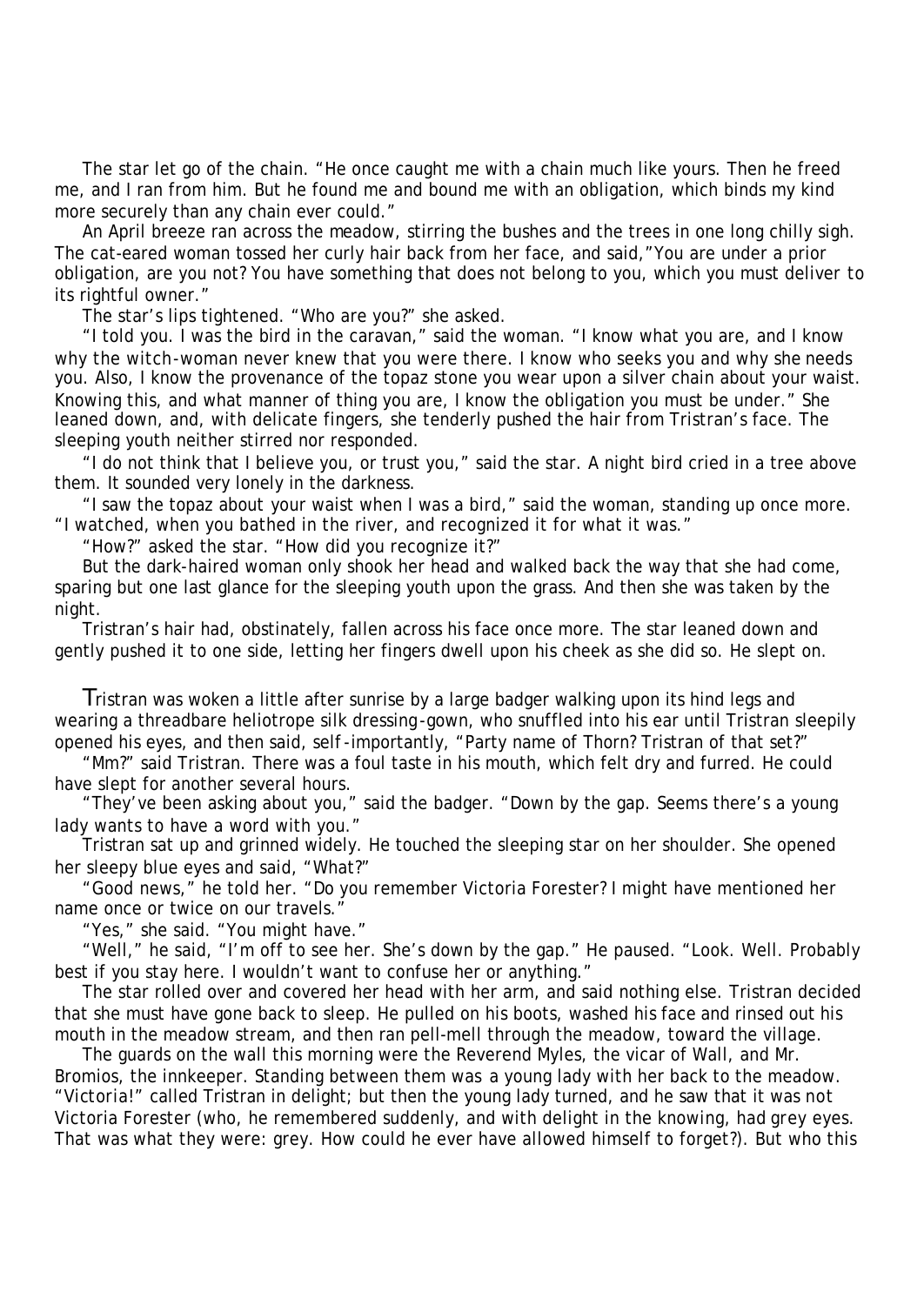young lady could have been in her fine bonnet and shawl, Tristran could not say; although her eyes flooded with tears at the sight of him.

"Tristran!" she said. "It *is* you! They said it was! Oh Tristran! How *could* you? Oh, how could you?" and he realized who the young lady reproaching him must be.

"Louisa?" he said to his sister. And then, "You have certainly grown while I was away, from a chit of a girl into a fine young lady."

She sniffed, and blew her nose into a lace-edged linen handkerchief, which she pulled from her sleeve. "And you," she told him, dabbing at her cheeks with the handkerchief, "have turned into a mop-haired raggle-taggle gypsy on your journeyings. But I suppose you look well, and that is a good thing. Come on, now," and she motioned, impatiently, for him to walk through the gap in the wall, and come to her.

"But the wall—" he said, eyeing the innkeeper and the vicar a little nervously.

"Oh, as to that, when Wystan and Mister Brown finished their shift last night they repaired to the saloon bar at the *Seventh Pie,* where Wystan happened to mention their meeting with a ragamuffin who claimed to be you, and how they blocked his way. Your way. When news of this reached Father's ears, he marched right up to the *Pie* and gave the both of them such a tonguelashing and a telling-of-what-for that I could scarcely believe it was him."

"Some of us were for letting you come back this morning," said the vicar, "and some were for keeping you there until midday."

"But none of the ones who were for making you wait are on Wall duty this morning," said Mr. Bromios. "Which took a certain amount of jiggery-pokery to organize—and on a day when I should have been seeing to the refreshment stand, I could point out. Still, it's good to see you back. Come on through." And with that he stuck out his hand, and Tristran shook it with enthusiasm. Then Tristran shook the vicar's hand.

"Tristran," said the vicar, "I suppose that you must have seen many strange sights upon your travels."

Tristran reflected for a moment. "I suppose I must have," he said.

"You must come to the Vicarage, then, next week," said the vicar. "We shall have tea, and you must tell me all about it. Once you're settled back in. Eh?" And Tristran, who had always held the vicar in some awe, could do nothing but nod.

Louisa sighed, a little theatrically, and began to walk, briskly, in the direction of the *Seventh Magpie.* Tristran ran along the cobbles to catch her up, and then he was walking beside her.

"It does my heart good to see you again, my sister," he said.

"As if we were not all worried sick about you," she said, crossly, "what with all your gallivantings. And you did not even wake me to say good-bye. Father has been quite distracted with concern for you, and at Christmas, when you were not there, after we had eaten the goose and the pudding, Father took out the port and he toasted absent friends, and Mother sobbed like a babe, so of course I cried too, and then Father began to blow his nose into his best handkerchief and Grandmother and Grandfather Hempstock insisted upon pulling the Christmas crackers and reading the jolly mottoes and somehow that only made matters worse, and, to put it bluntly, Tristran, you quite spoiled our Christmas."

"Sorry," said Tristran. "What are we doing now? Where are we going?"

"We are going into the *Seventh Pie"* said Louisa. "I should have thought that was obvious. Mister Bromios said that you could use his sitting room. There's somebody there who needs to talk to you." And she said nothing more as they went into the pub. There were a number of faces Tristran recognized, and the people nodded at him, or smiled, or did not smile, as he walked through the crowds and made his way up the narrow stairs behind the bar to the landing with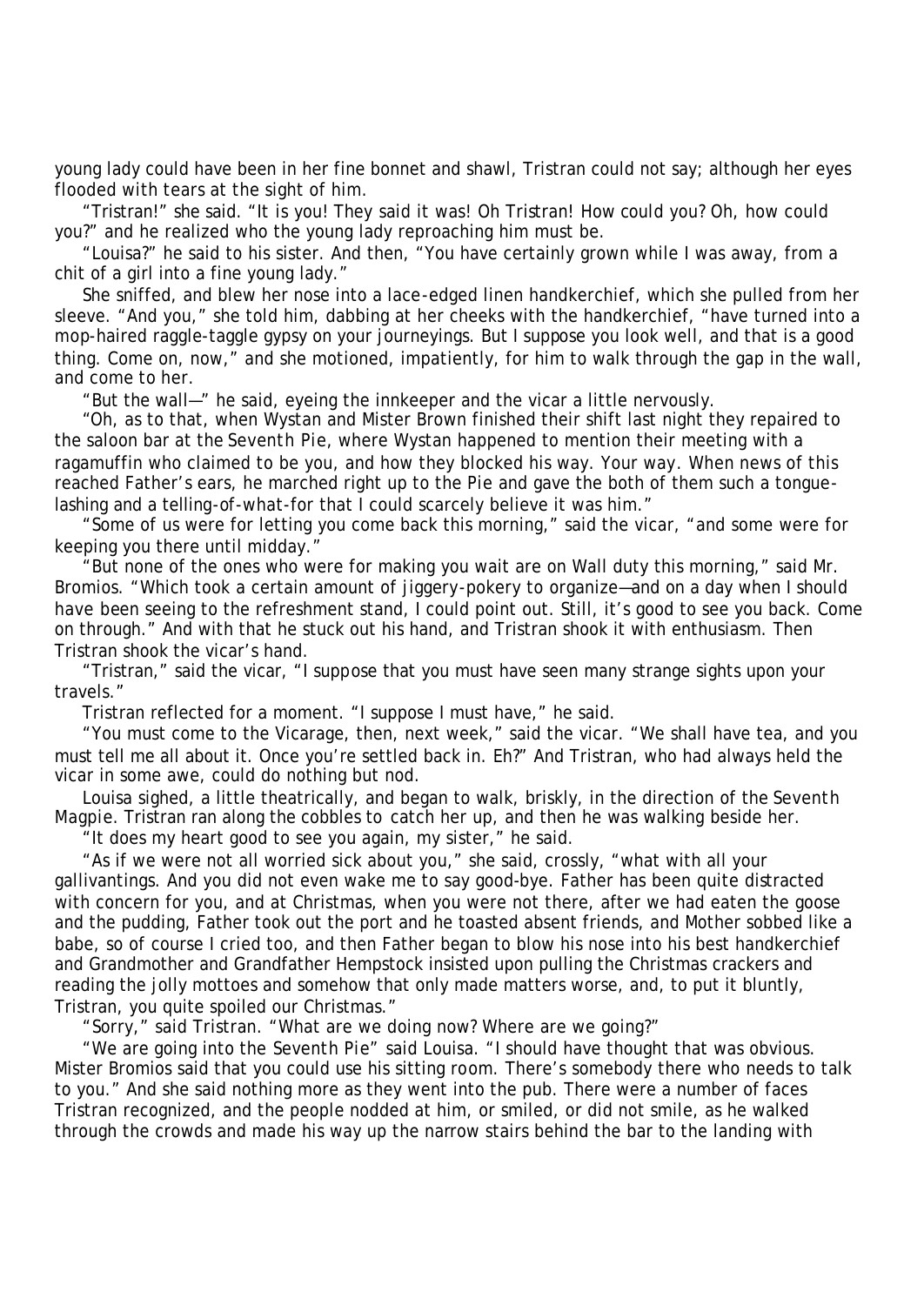Louisa by his side. The wooden boards creaked beneath their feet.

Louisa glared at Tristran. And then her lip trembled, and, to Tristran's surprise, she threw her arms about him and hugged him so tightly that he could not breathe. Then, with not another word, she fled back down the wooden stairs.

He knocked at the door to the sitting room, and went in. The room was decorated with a number of unusual objects, of small items of antique statuary and clay pots. Upon the wall hung a stick, wound about with ivy leaves, or rather, with a dark metal cunningly beaten to resemble ivy. Apart from the decorations the room could have been the sitting room of any busy bachelor with little time for sitting. It was furnished with a small chaise longue, a low table upon which was a well-thumbed leather-bound copy of the sermons of Laurence Sterne, a pianoforte, and several leather armchairs, and it was in one of these armchairs that Victoria Forester was sitting.

Tristran walked over to her slowly and steadily, and then he went down upon one knee in front of her, as once he had gone down on his knees before her in the mud of a country lane.

"Oh, please don't," said Victoria Forester, uncomfortably. "Please get up. Why don't you sit down over there. In that chair? Yes. That's better." The morning light shone through the high lace curtains and caught her chestnut hair from behind, framing her face in gold. "Look at you," she said. "You became a man. And your hand. What happened to your hand?"

"I burnt it," he said. "In a fire."

She said nothing in response, at first. She just looked at him. Then she sat back in the armchair, and looked ahead of her, at the stick on the wall, or one of Mr. Bromios's quaint old statues perhaps, and she said, "There are a number of things I must tell you, Tristran, and none of them will be easy. I would appreciate it if you said nothing until I have had a chance to say my piece. So: firstly, and perhaps most importantly, I must apologize to you. It was my foolishness, my idiocy, that sent you off on your journeyings. I thought you were joking... no, not joking. I thought that you were too much the coward, too much of a boy, ever to follow up on any of your fine, silly words. It was only when you had gone, and the days passed, and you did not return, that I realized that you had been in earnest, and by then it was much too late.

"I have had to live... each day... with the possibility that I had sent you to your death."

She stared ahead of herself as she spoke, and Tristranhad the feeling, which became a certainty, that she had conducted this conversation in her head a hundred times in his absence. It was why he could not be permitted to say anything; this was hard enough on Victoria Forester, and she would not be able to manage it if he caused her to depart from her script.

"And I did not play you fair, my poor shop-boy... but you are no longer a shop-boy, are you?... since I thought that your quest was just foolishness, in every way..." She paused, and her hands gripped the wooden arms of the chair, grasping them so tightly her knuckles first reddened, then went white. "Ask me why I would not kiss you that night, Tristran Thorn."

"It was your right not to kiss me," said Tristran. "I did not come here to make you sad, Vicky. I did not find you your star to make you miserable."

Her head tipped to one side. "So you *did* find the star we saw that night?"

"Oh yes," said Tristran. "The star is back in the meadow, though, right now. But I did what you asked me to do."

"Then do something else for me now. Ask me why I would not kiss you that night. I had kissed you before, when we were younger, after all."

"Very well, Vicky. Why would you not kiss me, that night?"

"Because," she said, and there was relief in her voice as she said it, enormous relief, as if it were escaping from her, "the day before we saw the shooting star, Robert had asked me to marry him. That evening, when I saw you, I had gone to the shop hoping to see him, and to talk to him,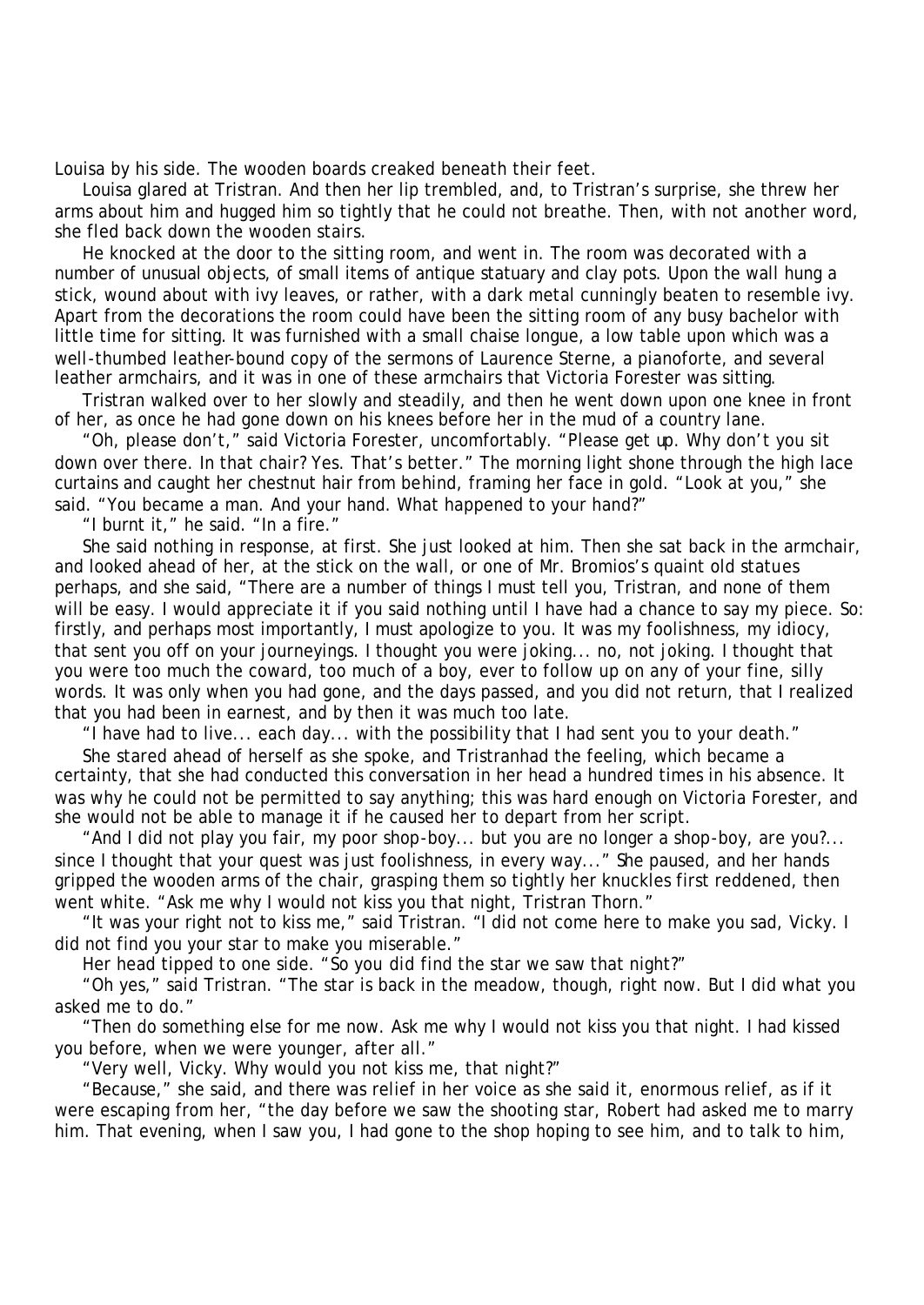and to tell him that I accepted, and he should ask my father for my hand."

"Robert?" asked Tristran, his head all in a whirl.

"Robert Monday. You worked in his shop."

"Mister Monday?" echoed Tristran. "You and Mister Monday?"

"Exactly." She was looking at him now. "And then you had to take me seriously and run off to bring me back a star, and not a day would go by when I did not feel as if I had done something foolish and bad. For I promised you my hand, if you returned with the star. And there were some days, Tristran, when I honestly do not know which I thought worse, that you would be killed in the Lands Beyond, all for the love of me, or that you would succeed in your madness, and return with the star, to claim me as your bride. Now, of course, some folks hereabouts told me not to take on so, and that it was inevitable that you would have gone off to the Lands Beyond, of course, it being your nature, and you being from there in the first place, but, somehow, in my heart, I knew I was at fault, and that, one day, you would return to claim me."

"And you love Mister Monday?" said Tristran, seizing on the only thing in all this he was certain he had understood.

She nodded, and raised her head, so her pretty chin pointed toward Tristran. "But I gave you my word, Tristran. And I *will* keep my word, and I have told Robert this. I am responsible for all that you have gone through—even for your poor burned hand. And if you want me, then I am yours."

"To be honest," he said, "I think that I am responsible for all that I have done, not you. And it is hard to regret a moment of it, although I missed soft beds from time to time, and I shall never be able to look at another dormouse in quite the same way ever again. But you did not promise me your hand if I came back with the star, Vicky." "I didn't?"

"No. You promised me anything I desired." Victoria Forester sat bolt upright then, and looked down at the floor. A red spot burned in each pale cheek, as if she had been slapped. "Do I understand you to be—" she began, but Tristran interrupted her. "No," he said. "I don't think you do, actually. You said you would give me whatever I desire." "Yes."

"Then..." He paused. "Then I desire that you should marry Mister Monday. I desire that you should be married as soon as possible—why, within this very week, if such a thing can be arranged. And I desire that you should be as happy together as ever a man and woman have ever been."

She exhaled in one low shuddering breath of release. Then she looked at him. "Do you mean it?" she asked.

"Marry him with my blessing, and we'll be quits and done," said Tristran. "And the star will probably think so, too."

There was a knock at the door. "Is all well in there?" called a man's voice.

"Everything is very well," said Victoria. "Please come in, Robert. You remember Tristran Thorn, do you not?"

"Good morning, Mister Monday," said Tristran, and he shook Mr. Monday's hand, which was sweaty and damp. "I understand that you are to be married soon. Permit me to tender my congratulations."

Mr. Monday grinned, though it made him look as if he had a toothache. Then he held out a hand for Victoria, and she rose from the chair.

"If you wish to see the star, Miss Forester ..." said Tristran, but Victoria shook her head.

"I am delighted that you came home safely, Mister Thorn. I trust that I shall see you at our wedding?"

"I'm sure that nothing could give me greater pleasure than to be there," said Tristran, although he was sure of no such thing.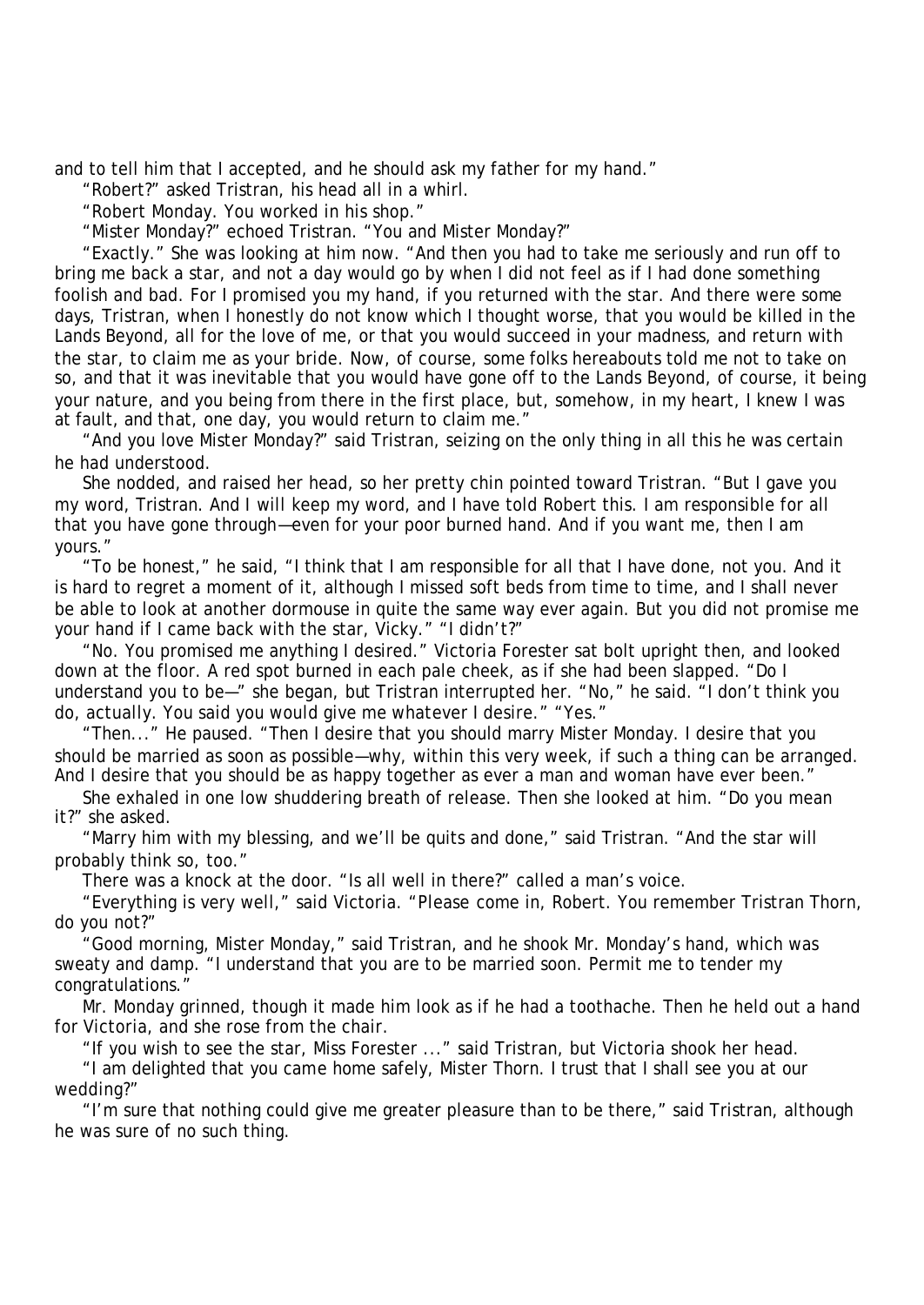On a normal day it would have been unheard-of for the *Seventh Magpie* to have been so crowded before breakfast, but this was market day, and the Wall-folk and the strangers were crowded into the bar, eating heaped plates of lambchops and bacon and mushrooms and fried eggs and black pudding.

Dunstan Thorn was waiting for Tristran in the bar. He stood up when he saw him, walked over and clasped him on the shoulder, without speaking. "So you made it back without hurt," he said, and there was pride in his voice.

Tristran wondered if he had grown while he was away; he remembered his father as a bigger man. "Hello Father," he said. "I hurt my hand a bit."

"Your mother has breakfast waiting for you, back at the farm," said Dunstan.

"Breakfast would be wonderful," admitted Tristran. "And seeing Mother again, of course. Also we need to talk." For his mind was still on something that Victoria Forester had said.

"You look taller," said his father. "And you are badly in need of a trip to the barber's." He drained his tankard, and together they left the *Seventh Magpie* and walked out into the morning.

The two Thorns climbed over a stile into one of Dunstan's fields, and, as they walked through the meadow in which he had played as a boy, Tristran raised the matter that had been vexing him, which was the question of his birth. His father answered him as honestly as he was able to during the long walk back to the farmhouse, telling his tale as if he were recounting a story that had happened a very long time ago, to someone else. A love story.

And then they were at Tristran's old home, where his sister waited for him, and there was a steaming breakfast on the stove and on the table, prepared for him, lovingly, by the woman he had always believed to be his mother.

Madame Semele adjusted the last of the crystal flowers on the stall, and eyed the market with disfavor. It was a little past noon, and the customers had just started to wander through. None of them had yet stopped at her stall.

"Fewer of them and fewer of them, every nine-year," she said. "Mark my words, soon enough this market will be just a memory. There's other markets, and other marketplaces, I am thinking. This market's time is almost over. Another forty, fifty, sixty years at the most, and it will be done for good."

"Perhaps," said her violet-eyed servant, "but it does not matter to me. This is the last of these markets I shall ever attend."

Madame Semele glared at her. "I thought I had long since beaten all of your insolence out of you."

"It is not insolence," said her slave. "Look." She held up the silver chain which bound her. It glinted in the sunlight, but still, it was *thinner,* more translucent than ever it had been before; in places it seemed as if it were made not of silver but of smoke.

"What have you done?" Spittle flecked the old woman's lips.

"I have done nothing; nothing that I did not do eighteen years ago. I was bound to you to be your slave until the day that the moon lost her daughter, if it occurred in a week when two Mondays came together. And my time with you is almost done."

It *was* after three in the afternoon. The star sat upon the meadow grass beside Mr. Bromios's wine-and-ale-and-food stall, and stared across at the gap in the wall and the village beyond it. Upon occasion, the patrons of the stall would offer her wine or ale or great, greasy sausages, and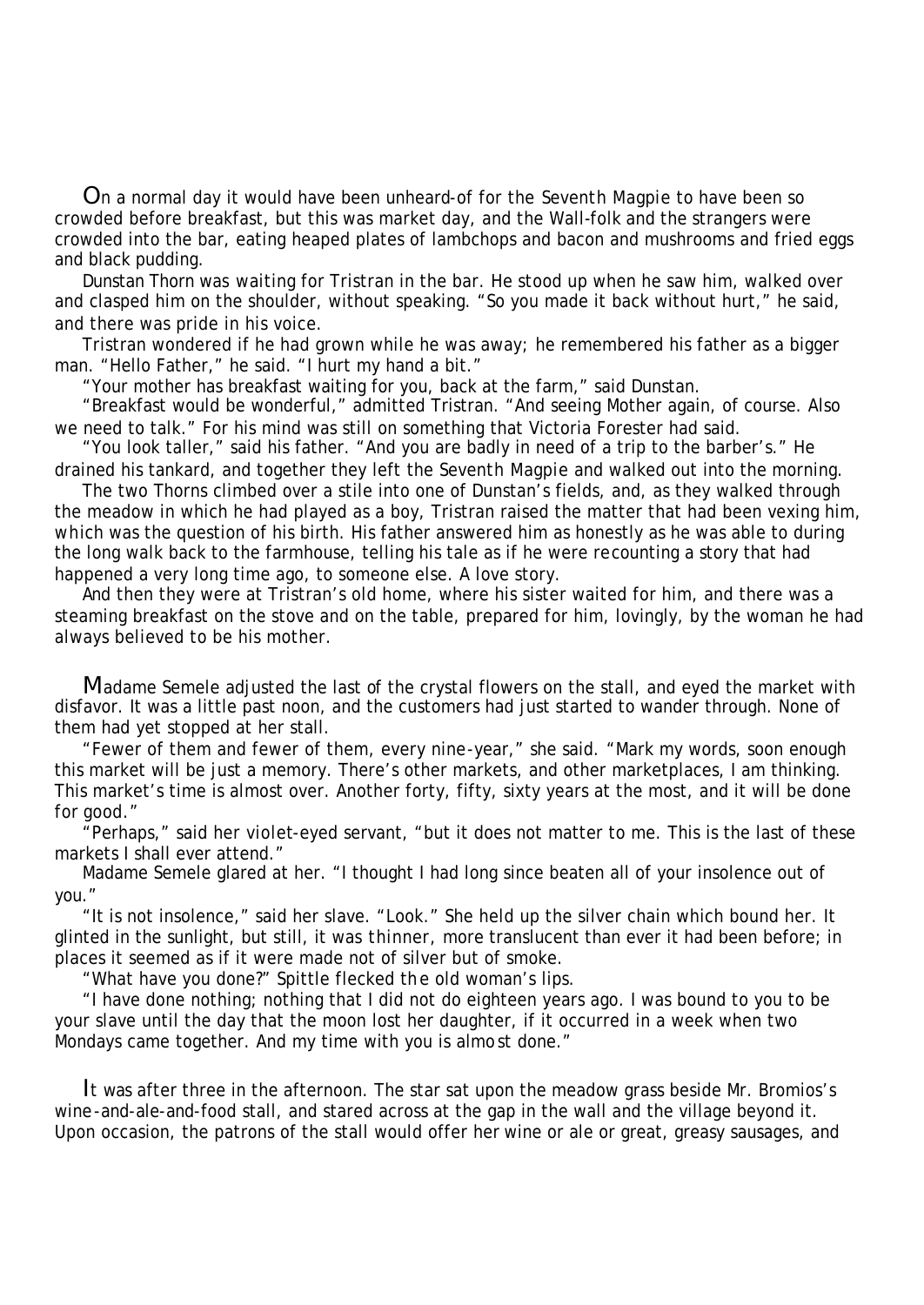always she would decline.

"Are you waiting for someone, my dear?" asked a pleasant-featured young woman, as the afternoon dragged on.

"I do not know," said the star. "Perhaps."

"A young man, if I do not mistake my guess, a lovely thing like you."

The star nodded. "In a way," she said.

"I'm Victoria," said the young woman. "Victoria Forester."

"I am called Yvaine," said the star. She looked Victoria Forester up and down and up again.

"So," she said, "you are Victoria Forester. Your fame precedes you."

"The wedding, you mean?" said Victoria, and her eyes shone with pride and delight.

"A wedding, is it?" asked Yvaine. One hand crept to her waist, and felt the topaz, upon its silver chain. Then she stared at the gap in the wall, and bit her lip.

"Oh you poor thing! What a beast he must be, to keep you waiting so!" said Victoria Forester. "Why do you not go through, and look for him?"

"Because..." said the star, and then she stopped. "Aye," she said. "Perhaps I shall." The sky above them was striped with grey and white bands of cloud, through which patches of blue could be seen. "I wish my mother were out," said the star. "I would say good-bye to her, first." And, awkwardly, she got to her feet.

But Victoria was not willing to let her new friend go that easily, and she was prattling on about banns, and marriage licenses, and special licenses which could only be issued by archbishops, and how lucky she was that Robert knew the archbishop. The wedding, it seemed, was set for six days' time, at midday.

Then Victoria called over a respectable gentleman, greying at the temples, who was smoking a black cheroot and who grinned as if he had the toothache. "And this is Robert," she said. "Robert, this is Yvaine. She's waiting for her young man. Yvaine, this is Robert Monday. And on Friday next, at midday, I shall be Victoria Monday. Perhaps you could make something of that, my dear, in your speech at the wedding breakfast—that on Friday there will be two Mondays together!"

And Mr. Monday puffed on his cheroot, and told his bride-to-be that he would certainly consider it.

"Then," asked Yvaine, picking her words with care, "you are *not* marrying Tristran Thorn?"

"No," said Victoria.

"Oh," said the star. "Good." And she sat down again.

She was still sitting there when Tristran came back through the gap in the wall, several hours later. He looked distracted, but brightened up when he saw her. "Hello, you," he said, helping her to her feet. "Have a good time waiting for me?"

"Not particularly," she said.

"I'm sorry," said Tristran. "I suppose I should have taken you with me, into the village."

"No," said the star, "You shouldn't have. I live as long as I am in Faerie. Were I to travel to your world, I would be nothing but a cold iron stone fallen from the heavens, pitted and pocked."

"But I almost took you through with me!" said Tristan, aghast. "I tried to, last night."

"Yes," she said. "Which only goes to prove that you are indeed a ninny, a lackwit, and a ... a clodpoll."

"Dunderhead," offered Tristran. "You always used to like calling me a dunderhead. And an oaf."

"Well," she said, "you are all those things, and more besides. Why did you keep me waiting like that? I thought something terrible had happened to you."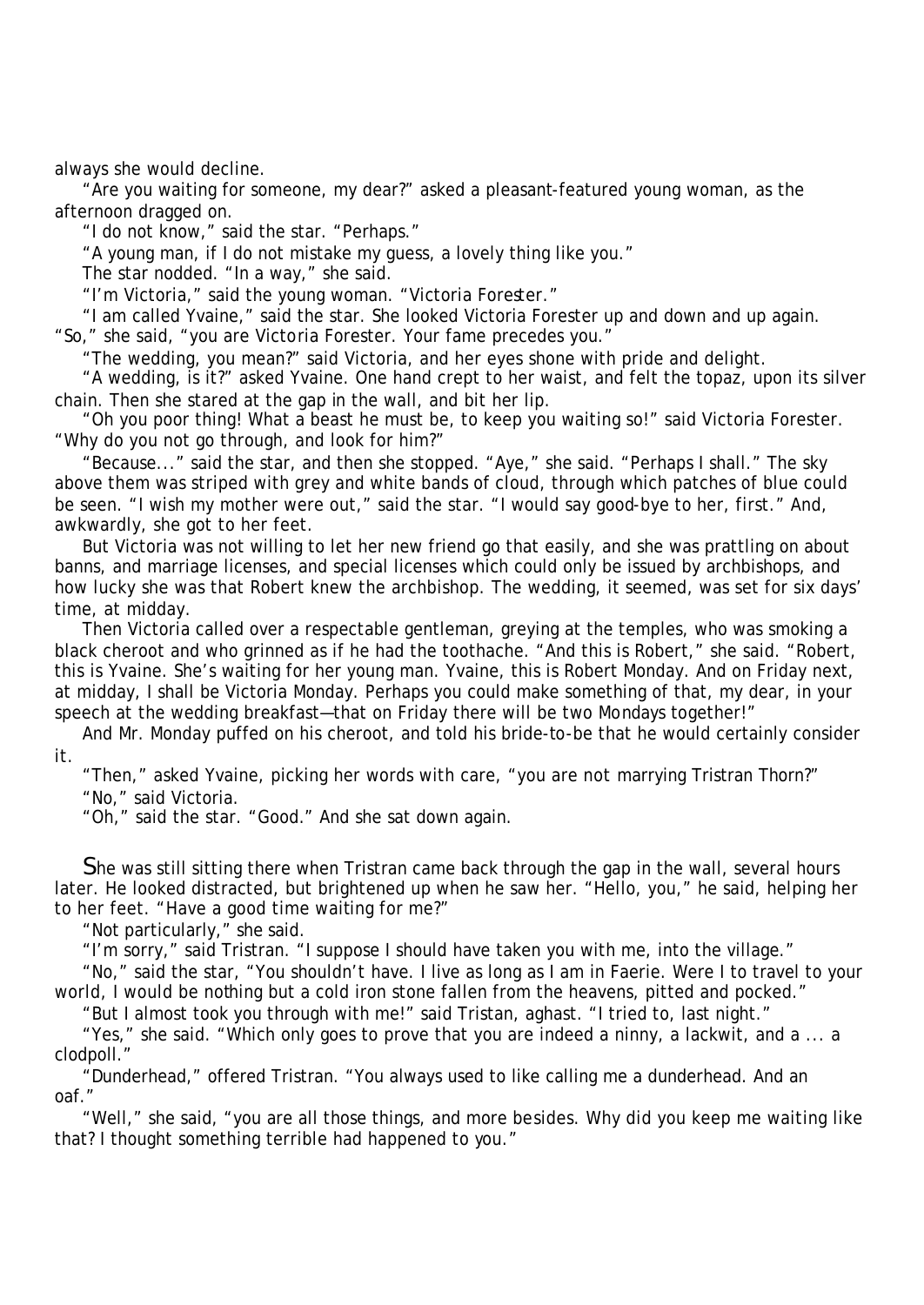"I'm sorry," he told her. "I won't leave you again."

"No," she said, seriously and with certainty, "you will not."

His hand found hers, then. They walked, hand in hand, through the market. A wind began to come up, flapping and gusting at the canvas of the tents and the flags, and a cold rain spat down on them. They took refuge under the awning of a book stall, along with a number of other people and creatures. The stallholder hauled a boxful of books further under the canvas, to ensure that it did not get wet.

"Mackerel sky, mackerel sky, not long wet nor not long dry," said a man in a black silk top hat to Tristran and Yvaine. He was purchasing a small book bound in red leather from the bookseller.

Tristran smiled and nodded, and, as it became apparent that the rain was easing up, he and Yvaine walked on.

"Which is all the thanks I shall ever get from them, I'll wager," said the tall man in the top hat to the bookseller, who had not the slightest idea what he was speaking about, and did not care.

"I hav e said my good-byes to my family," said Tristran to the star, as they walked. "To my father, and my mother—my father's wife, perhaps I should say—and to my sister, Louisa. I don't think I shall be going back again. Now we just need to solve the problem of how to put you back up again in the sky. Perhaps I shall come with you."

"You would not like it, up in the sky," the star assured him. "So ... I take it you will not be marrying Victoria Forester."

Tristran nodded. "No," he said.

"I met her," said the star. "Did you know that she is with child?"

"What?" asked Tristran, shocked and surprised.

"I doubt that she knows. She is one, perhaps two moons along."

"Good lord. How do you know?"

It was the star's turn to shrug. "You know," she said, "I was happy to discover that you are not marrying Victoria Forester."

"So was I," he confessed.

The rain began once more, but they made no move to get under cover. He squeezed her hand in his. "You know," she said, "a star and a mortal man ..."

"Only half mortal, actually," said Tristran, helpfully. "Everything I ever thought about myself who I was, what I am- was a lie. Or sort of. You have no idea how astonishingly liberating that feels."

"Whatever you are," she said, "I just wanted to point out that we can probably never have children. That's all."

Tristran looked at the star, then, and he began to smile, and he said nothing at all. His hands were on her upper arms. He was standing in front of her, and looking down at her.

"Just so you know, that's all," said the star, and she leaned forward.

They kissed for the first time then in the cold spring rain, though neither one of them now knew that it was raining. Tristran's heart pounded in his chest as if it were not big enough to contain all the joy that it held. He opened his eyes as he kissed the star. Her sky-blue eyes stared back into his, and in her eyes he could see no parting from her.

The silver chain was now nothing but smoke and vapor. For a heartbeat it hung on the air, then a sharp gust of wind and rain blew it out into nothing at all.

"There," said the woman with the dark, curling hair, stretching like a cat, and smiling. "The terms of my servitude are fulfilled, and now you and I are done with each other."

The old woman looked at her helplessly. "But what shall I do? I am old. I cannot manage this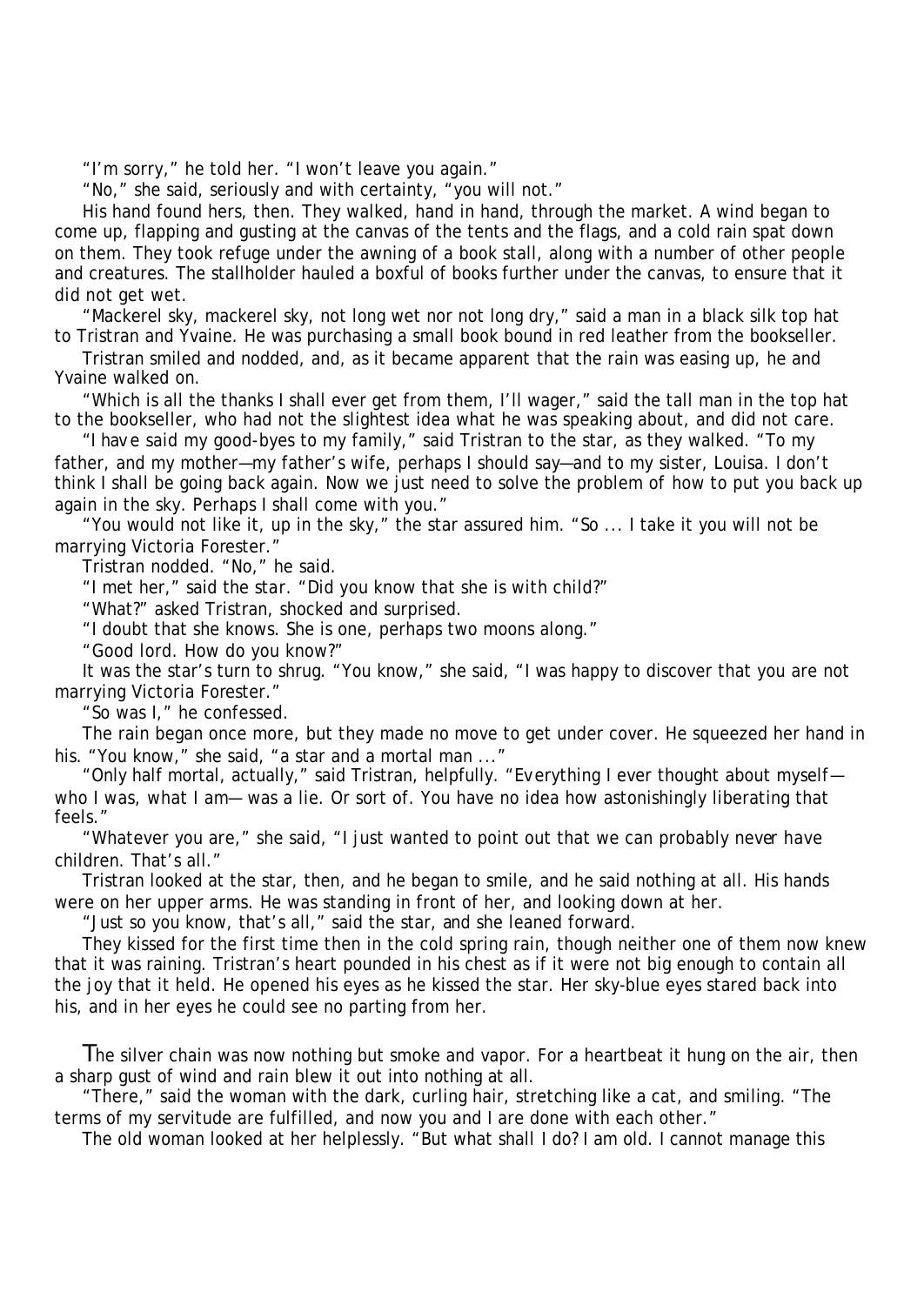stall by myself. You are an evil, foolish slattern, so to desert me like this."

"Your problems are of no concern to me," said her former slave, "but I shall never again be called a slattern, or a slave, or anything else that is not my own name. I am Lady Una, firstborn and only daughter of the eighty-first Lord of Storm-hold, and the spells and terms you bound me with are over and done. Now, you will apologize to me, and you will call me by my right name, or I will—with enormous pleasure— devote the rest of my life to hunting you down and destroying every thing that you care for and every thing that you are."

They looked at each other, then, and it was the old woman who looked away first.

"Then I must apologize for having called you a slattern, Lady Una," she said, as if each word of it were bitter sawdust that she spat from her mouth.

Lady Una nodded. "Good. And I believe that you owe me payment for my services, now my time with you is done," she said. For these things have their rules. All things have rules.

The rain was still falling in gusts, then not falling for just long enough to lure people out from underneath their makeshift shelters, then raining on them once more. Tristran and Yvaine sat, damp and happy, beside a campfire, in the company of a motley assortment of creatures and people.

Tristran had asked if any of them knew the little hairy man he had met upon his travels, and had described him as well as he could. Several people acknowledged that they had met him in the past, although none had seen him at this market.

He found his hands twining, almost of their own volition, into the star's wet hair. He wondered how it could have taken him so long to realize how much he cared for her, and he told her so, and she called him an idiot, and he declared that it was the finest thing that ever a man had been called.

"So, where are we going once the market is done?" Tristran asked the star.

"I do not know," she said. "But I have one obligation still to discharge."

"You do?"

"Yes," she said. "The topaz thing I showed you. I have to give it to the right person. The last time the right person came along, that innkeeper woman cut his throat, so I have it still. But I wish it were gone."

A woman's voice at his shoulder said, "Ask her for what she carries, Tristran Thorn."

He turned, and stared into eyes the color of meadow-violets. "You were the bird in the witch's caravan," he told the woman.

"When you were the dormouse, my son," said the woman. "I was the bird. But now I have my own form again, and my time of servitude is over. Ask Yvaine for what she carries. You have the right."

He turned back to the star. "Yvaine?"

She nodded, waiting.

"Yvaine, will you give me what you are carrying?"

She looked puzzled; then she reached inside her robe, fumbled discreetly, and produced a large topaz stone on a broken silver chain.

"It was your grandfather's," said the woman to Tristran. "You are the last male of the line of Stormhold. Put it about your neck."

Tristran did so; as he touched the ends of the silver chain together they knit and mended as if they had never been broken. "It's very nice," said Tristran, dubiously.

"It is the Power of Stormhold," said his mother. "There's no one can argue with that. You are of the blood, and all of your uncles are dead and gone. You will make a fine Lord of Stormhold."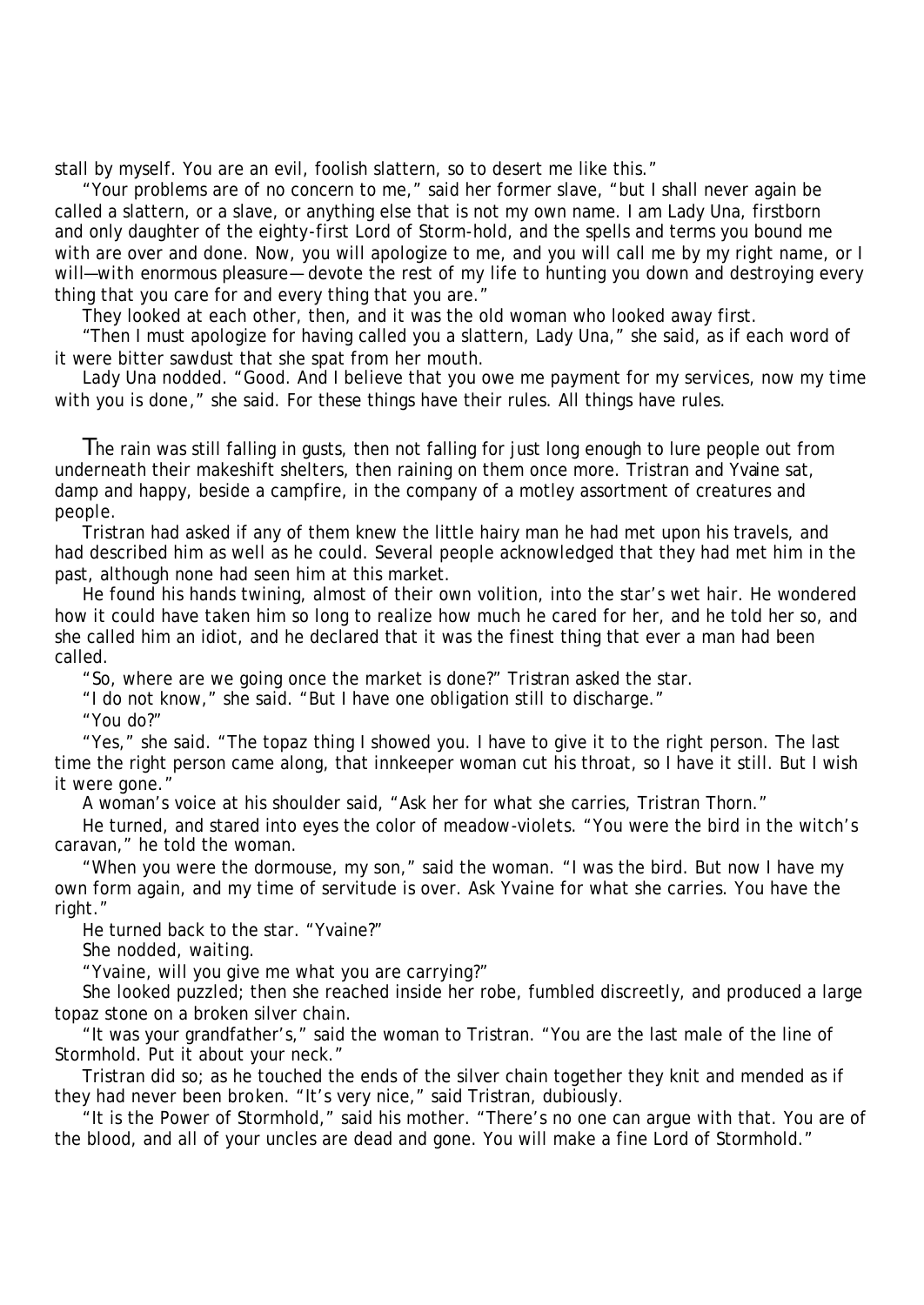Tristran stared at her in honest puzzlement. "But I have no wish to be a lord of anywhere," he told her, "or of anything, except perhaps my lady's heart." And he took the star's hand in his, and he pressed it to his breast, and smiled.

The woman flicked her ears impatiently. "In almost eighteen years, Tristran Thorn, I have not demanded one single thing of you. And now, the first simple little request that I make—the tiniest favor that I ask of you—you say me no. Now, I ask of you, Tristran, is that any way to treat your mother?"

"No, Mother," said Tristran.

"Well," she continued, slightly mollified, "and I think it will do you young people good to have a home of your own, and for you to have an occupation. And if it does not suit you, you may leave, you know. There is no silver chain that will be holding you to the throne of Stormhold."

And Tristran found this quite reassuring. Yvaine was less impressed, for she knew that silver chains come in all shapes and sizes; but she knew also that it would not be wise to begin her life with Tristran by arguing with his mother.

"Might I have the honor of knowing what you are called?" asked Yvaine, wondering if she was laying it on a bit thickly. Tristran's mother preened, and Yvaine knew that she was not. "I am the Lady Una of Stormhold," she said. Then she reached into a small bag, which hung from her side, and produced a rose made of glass, of a red so dark that it was almost black in the flickering firelight. "It was my payment," she said. "For more than sixty years of servitude. It galled her to give it to me, but rules are rules, and she would have lost her magic and more if she had not settled up. Now, I plan to barter it for a palanquin to take us back to the Stormhold, for we must arrive in style. Oh, I have missed the Stormhold so badly. We must have bearers, and outriders, and perhaps an elephant— they are so imposing, nothing says 'Get out of the way' quite like an elephant in the front..." "No," said Tristran. "No?" said his mother.

"No," repeated Tristran. *"You* may travel by palanquin, and elephant, and camel and all that, if you wish to, Mother. But Yvaine and I will make our own way there, and travel at our own speed."

The Lady Una took a deep breath, and Yvaine decided that this argument was one that she would rather be somewhere else for, so she stood up, and told them that she would be back soon, that she needed a walk, and that she would not go wandering too far. Tristran looked at her with pleading eyes, but Yvaine shook her head: this was his fight to win, and he would fight it better if she were not there.

She limped through the darkening market, pausing beside a tent from which music and applause could be heard, and from which light spilled like warm, golden honey. She listened to the music, and she thought her own thoughts. It was there that a bent, white-haired old woman, glaucousblind in one eye, hobbled over to the star, and bade her to stop a while and talk.

"About what?" asked the star.

The old woman, shrunk by age and time to little bigger than a child, held onto a stick as tall and bent as herself with palsied and swollen-knuckled hands. She stared up at the star with her good eye and her blue-milk eye, and she said, "I came to fetch your heart back with me."

"Is that so?" asked the star.

"Aye," said the old woman. "I nearly had it, at that, up in the mountain pass." She cackled at the back of her throat at the memory. "D'ye remember?" She had a large pack that sat like a hump on her back. A spiral ivory horn protruded from the pack, and Yvaine knew where she had seen that horn before.

"That was you?" asked the star of the tiny woman. "You, with the knives?"

"Mm. That was me. But I squandered away all the youth I took for the journey. Every act of magic lost me a little of the youth I wore, and now I am older than I have ever been."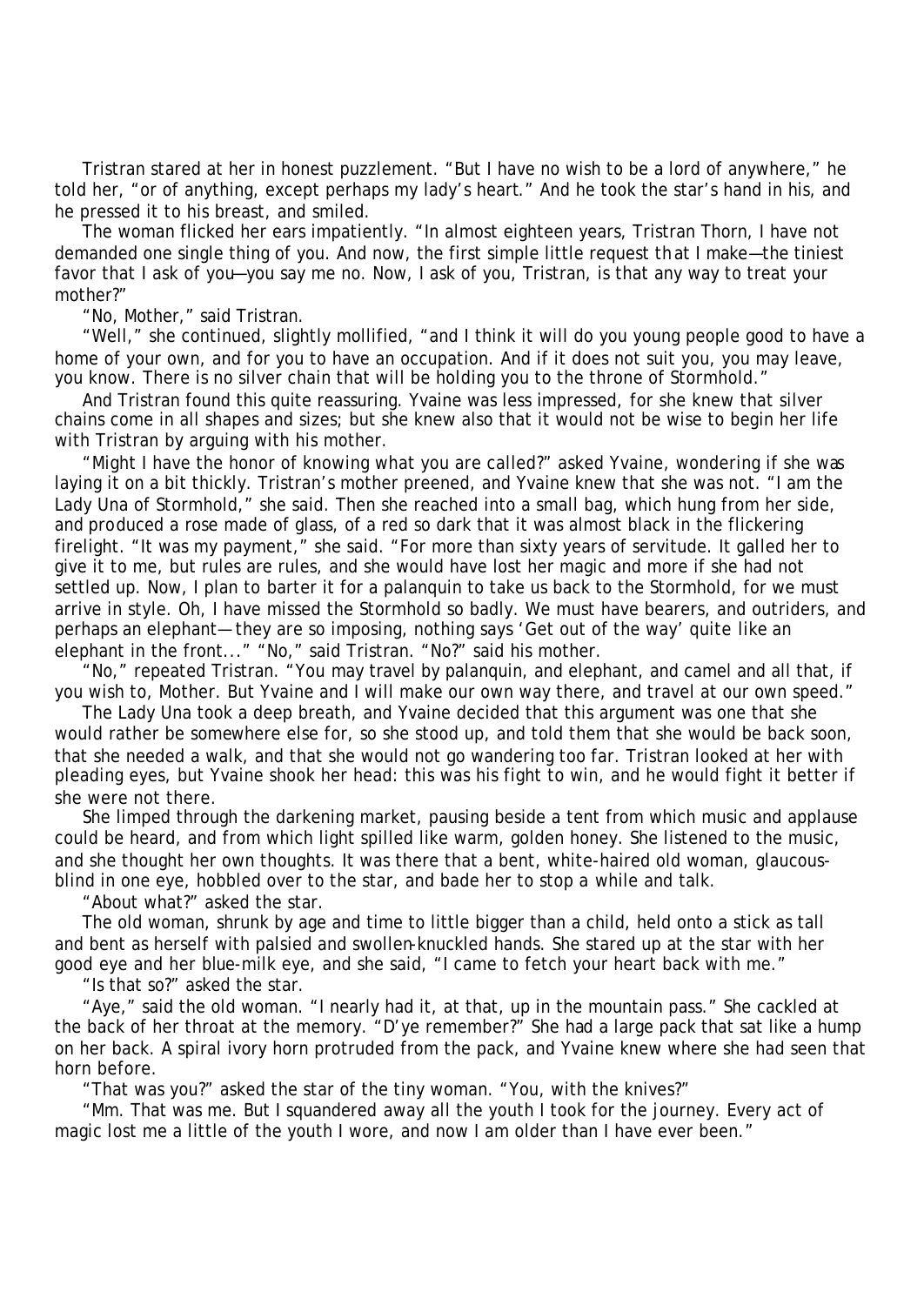"If you touch me," said the star, "lay but a finger on me, you will regret it forevermore."

"If ever you get to be my age," said the old woman, "you will know all there is to know about regrets, and you will know that one more, here or there, will make no difference in the long run." She snuffled the air. Her dress had once been red, but it seemed to have been much patched and taken up and faded over the years. It hung down from one shoulder, exposing a puckered scar that might have been many hundreds of years old. "So what I want to know is why it is that I can no longer find you, in my mind. You are still there, just, but you are there like a ghost, a will o' the wisp. Not long ago you burned—your heart burned—in my mind like silver fire. But after that night in the inn it became patchy and dim, and now it is not there at all."

Yvaine realized that she felt nothing but pity for the creature who had wanted her dead, so she said, "Could it be that the heart that you seek is no longer my own?"

The old woman coughed. Her whole frame shook and spasmed with the retching effort of it. The star waited for her to be done, and then she said, "I have given my heart to another."

"The boy? The one in the inn? With the unicorn?"

"Yes."

"You should have let me take it back then, for my sisters and me. We could have been young again, well into the next age of the world. Your boy will break it, or waste it, or lose it. They all do."

"Nonetheless," said the star, "he has my heart. I hope that your sisters will not be too hard on you, when you return to them without it."

It was then that Tristran walked across to Yvaine, and took her hand, and nodded to the old woman. "All sorted out," he said. "Nothing to worry about."

"And the palanquin?"

"Oh, Mother will be traveling by palanquin. I had to promise that we'd get to the Stormhold sooner or later, but we can take our time on the way. I think we should buy a couple of horses, and see the sights."

"And your mother acceded to this?"

"In the end," he said blithely. "Anyway, sorry to interrupt."

"We are almost done," said Yvaine, and she turned back to the little old woman.

"My sisters will be harsh, but cruel," said the old witch-queen. "However, I appreciate the sentiment. You have a good heart, child. A pity it will not be mine."

The star leaned down, then, and kissed the old woman on her wizened cheek, feeling the rough hairs on it scrape her soft lips.

Then the star and her true love walked away, toward the wall. "Who was the old biddy?" asked Tristran. "She seemed a bit familiar. Was anything wrong?"

"Nothing was wrong," she told him. "She was just someone I knew from the road."

Behind them were the lights of the market, the lanterns and candles and witch-lights and fairy glitter, like a dream of the night sky brought down to earth. In front of them, across the meadow, on the other side of the gap in the wall, now guardless, was the town of Wall. Oil lamps and gas lamps and candles glowed in the windows of the houses of the village. To Tristran, then, they seemed as distant and unknowable as the world of the Arabian Nights.

He looked upon the lights of Wall for what he knew (it came to him then with certainty) was the last time. He stared at them for some time and said nothing, the fallen star by his side. And then he turned away, and together they began to walk toward the East.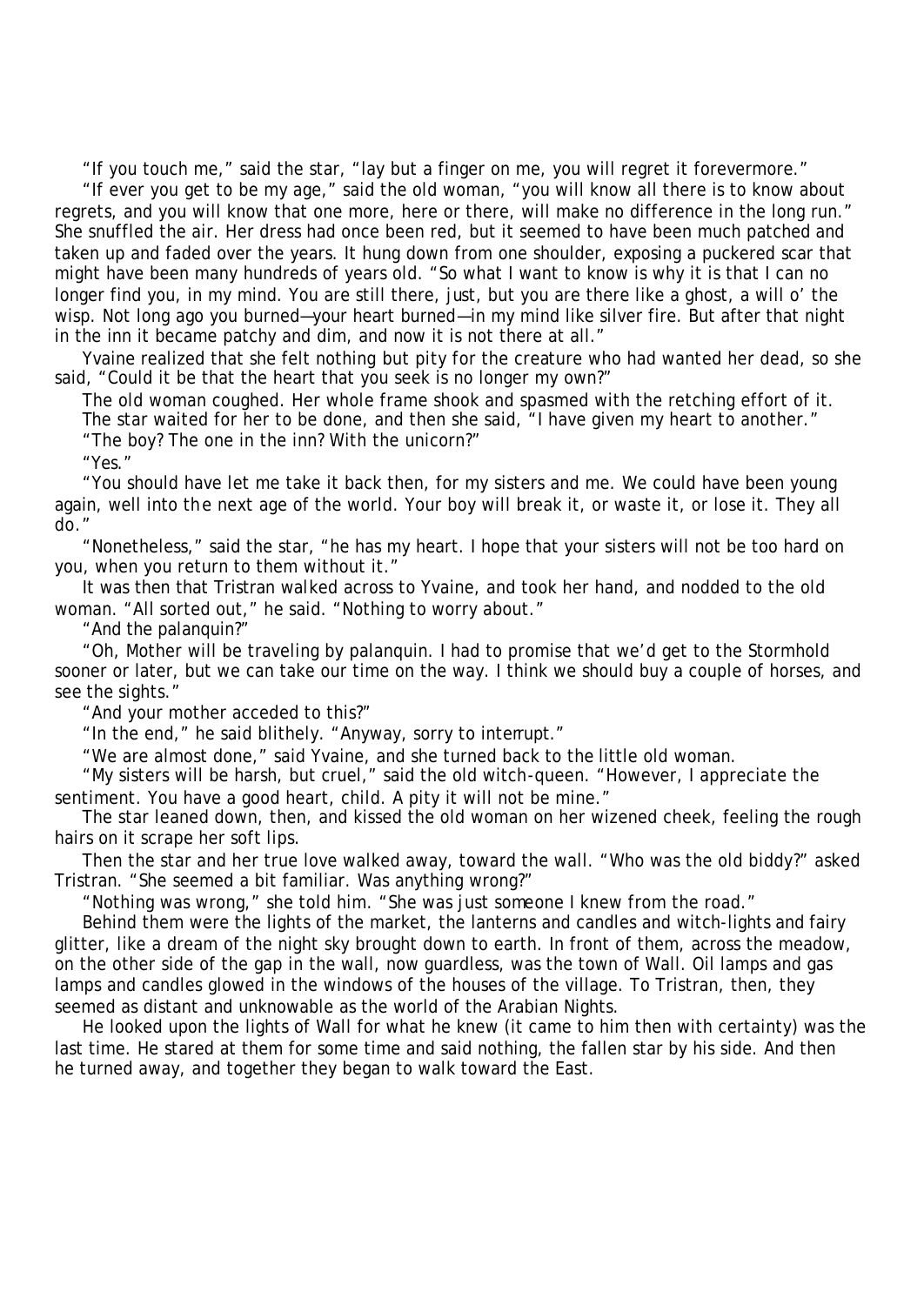# *Epilogue*

### In Which Several Engings May Be Discerned

It was considered by many to be one of the greatest days in the history of the Stormhold, the day that Lady Una, long lost and believed to be dead (having been stolen, as an infant, by a witch), returned to the mountain land. There were celebrations and fireworks and rejoicings (official and otherwise) for weeks after her palanquin arrived in a procession led by three elephants.

The joy of the inhabitants of Stormhold and all its dominions was raised to levels hitherto unparalleled when the Lady

Una announced that, in her time away, she had given birth to a son, who, in the absence and presumed death of the last two of her brothers, was the next heir to the throne. Indeed, she told them, he already wore the Power of Stormhold about his neck.

He and his new bride would come to them soon, though the Lady Una could be no more specific about the date of their arrival than this, and it appeared to irk her. In the meantime, and in their absence, the Lady Una announced that she would rule the Stormhold as regent. Which she did, and did well, and the dominions on and about Mount Huon prospered and flourished under her command.

It was three more years before two travel-stained wanderers arrived, dusty and footsore, in the town of Cloudsrange, in the lower reaches of the Stormhold proper, and they took a room in an inn, and sent for hot water and a tin bath. They stayed at the inn for several days, conversing with the other customers and guests. On the last night of their stay, the woman, whose hair was so fair it was almost white, and who walked with a limp, looked at the man, and said, "Well?"

"Well," he said. "Mother certainly seems to be doing an excellent job of reigning."

"Just as you," she told him, tartly, "would do every bit as well, if you took the throne."

"Perhaps," he admitted. "And it certainly seems like it would be a nice place to end up, eventually. But there are so many places we have not yet seen. So many people still to meet. Not to mention all the wrongs to right, villains to vanquish, sights to see, all that. You know."

She smiled, wryly. "Well," she said, "At least we shall not be bored. But we had better leave your mother a note."

And so it was that the Lady Una of Stormhold was brought a sheet of paper by an innkeeper's lad. The sheet was sealed with sealing wax, and the Lady Una questioned the boy closely about the travelers—a man and his wife—before she broke the seal and read the letter. It was addressed to her, and after the salutations, it read:

> *Have been unavoidably detained by the world. Expect us when you see us.*

It was signed by Tristran, and beside his signature was a fingerprint, which glittered and glimmered and shone when the shadows touched it as if it had been dusted with tiny stars. With which, there being nothing else that she could do about it, Una had to content herself. It was another five years after that before the two travelers finally returned for good to the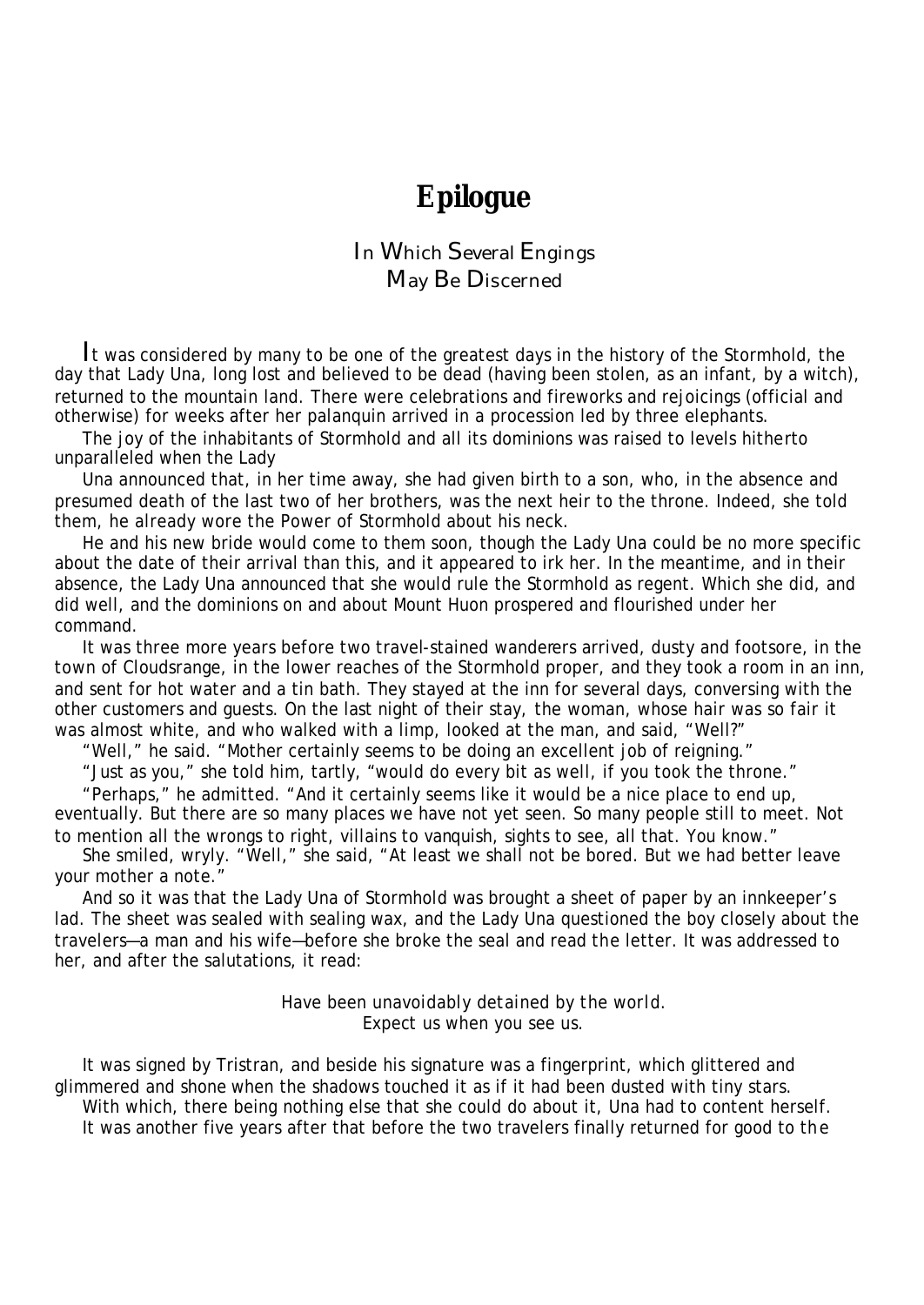mountain fastness. They were dusty and tired and dressed in rags and tatters, and were at first, and to the shame of the entire land, treated as vagabonds and rogues; it was not until the man displayed the topaz stone that hung about his neck that he was recognized as the Lady Una's only son.

The investiture and subsequent celebrations went on for almost a month, after which the young eighty-second Lord of Stormhold got on with the business of ruling. He made as few decisions as possible, but those he made were wise ones, even if the wisdom was not always apparent at the time. He was valiant in battle, though his left hand was scarred and of little use, and a cunning strategist; he led his people to victory against the Northern Goblins when they closed the passes to travelers; he forged a lasting peace with the Eagles of the High Crags, a peace that remains in place until this day.

His wife, the Lady Yvaine, was a fair woman from distant parts (although no one was ever entirely certain quite which ones). When she and her husband first arrived at Stormhold, she took herself a suite of rooms in one of the highest peaks of the citadel, a suite that had long been abandoned as unusable by the palace and its staff; its roof had collapsed in a rock fall a thousand years earlier. No one else had wished to use the rooms, for they were open to the sky, and the stars and the moon shone down upon them so brightly through the thin mountain air that it seemed one could simply reach out and hold them in one's hand.

Tristran and Yvaine were happy together. Not forever-after, for Time, the thief, eventually takes all things into his dusty storehouse, but they were happy, as these things go, for a long while. And then Death came in the night, and whispered her secret into the ear of the eighty-second Lord of Stormhold, and he nodded his grey head and he said nothing more, and his people took his remains to the Hall of Ancestors where they lie to this day.

After Tristran's death, there were those who claimed that he was a member of the Fellowship of the Castle, and was instrumental in breaking the power of the Unseelie Court. But the truth of that, as so much else, died with him, and has never been established, neither one way nor another.

Yvaine became the Lady of Stormhold, and proved a better monarch, in peace and in war, than any would have dared to hope. She did not age as her husband had aged, and her eyes remained as blue, her hair as golden-white, and—as the free citizens of the Stormhold would have occasional cause to discover—her temper as quick to flare as on the day that Tristran first encountered her in the glade beside the pool.

She walks with a limp to this day, although no one in the Stormhold would ever remark upon it, any more than they dare remark upon the way she glitters and shines, upon occasion, in the darkness.

They say that each night, when the duties of state permit, she climbs, on foot, and limps, alone, to the highest peak of the palace, where she stands for hour after hour, seeming not to notice the cold peak winds. She says nothing at all, but simply stares upward into the dark sky and watches, with sad eyes, the slow dance of the infinite stars.